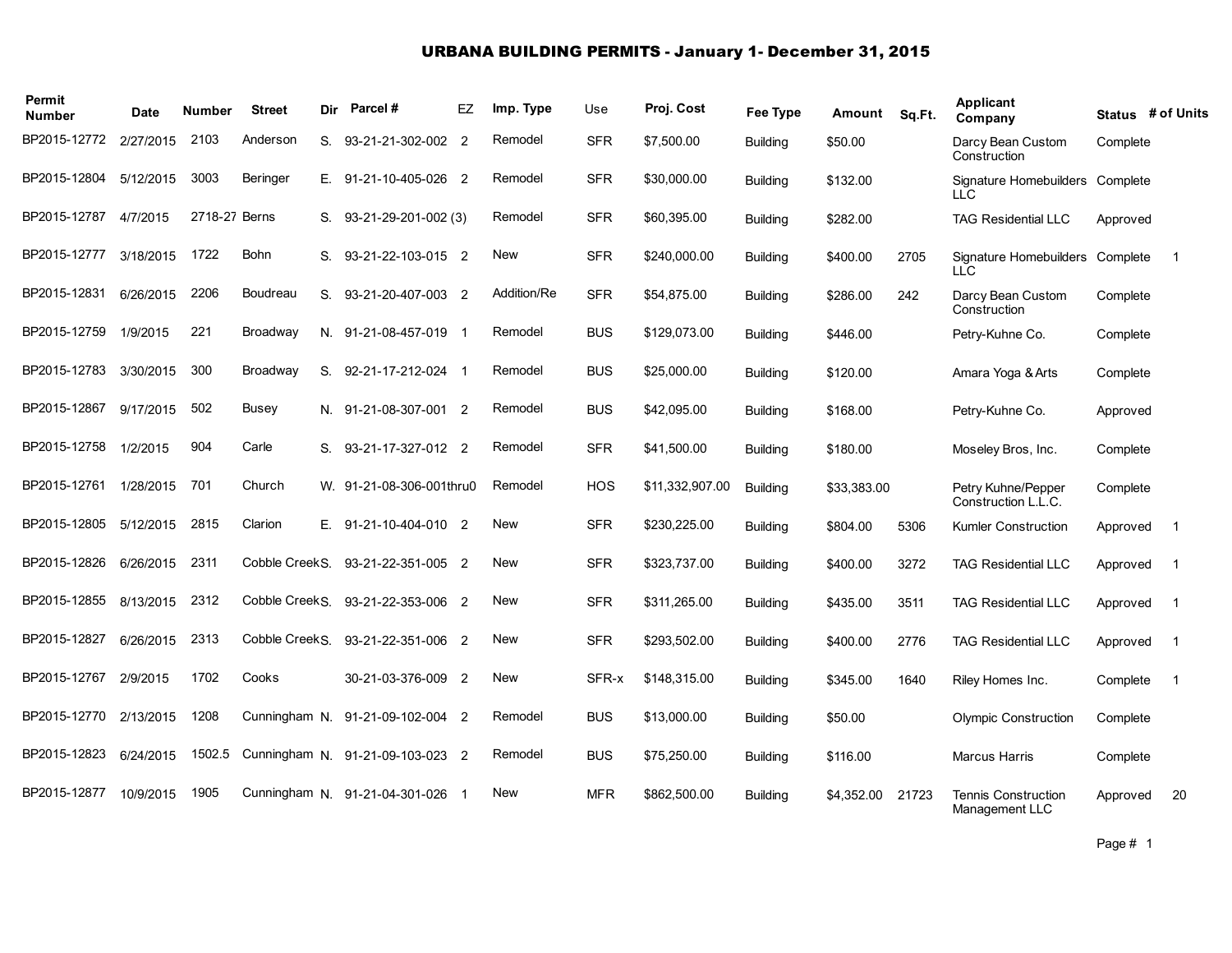| Permit<br><b>Number</b> | Date            | <b>Number</b> | <b>Street</b> | Dir | Parcel#                          | EZ                         | Imp. Type  | Use        | Proj. Cost   | Fee Type        | Amount     | Sq.Ft. | <b>Applicant</b><br>Company                     |          | Status # of Units |
|-------------------------|-----------------|---------------|---------------|-----|----------------------------------|----------------------------|------------|------------|--------------|-----------------|------------|--------|-------------------------------------------------|----------|-------------------|
| BP2015-12878            | 10/9/2015       | 1905          |               |     | Cunningham N. 91-21-04-301-026   | - 1                        | <b>New</b> | <b>MFR</b> | \$862,500.00 | <b>Building</b> | \$4,352.00 | 21723  | <b>Tennis Construction</b><br>Management LLC    | Approved | 20                |
| BP2015-12883            | 10/23/2015 1905 |               |               |     | Cunningham N. 91-21-04-301-026   | - 1                        | <b>New</b> | <b>MSC</b> | \$47,000.00  | <b>Building</b> | \$80.00    | 750    | <b>Tennis Construction</b><br>Management LLC    | Approved |                   |
| BP2015-12811            | 5/21/2015       | 510           |               |     | Cunningham N. 91-21-08-427-011 1 |                            | Remodel    | <b>BUS</b> | \$50,000.00  | <b>Building</b> | \$219.00   |        | 4MC Corp.                                       | Complete |                   |
| BP2015-12781            | 3/25/2015       | 608           |               |     | Cunningham N. 91-21-08-426-005   | $\overline{\phantom{0}}$ 1 | Remodel    | <b>STG</b> | \$5,000.00   | <b>Building</b> | \$50.00    |        | <b>Peter Lessaris</b>                           | Approved |                   |
| BP2015-12789            | 4/13/2015       | 1505          | Curtiss       | S.  | 92-21-16-478-025 2               |                            | Remodel    | <b>SFR</b> | \$7,650.00   | <b>Building</b> | \$50.00    |        | 3 Brothers Helping<br>Others                    | Approved |                   |
| BP2015-12879            | 10/14/2015 1206 | 1/2           | Dublin        |     | W. 91-21-07-260-012 1            |                            | Addition   | <b>SFR</b> | \$47,800.00  | <b>Building</b> | \$264.00   | 360    | <b>Richard Sims</b><br>Construction             | Approved |                   |
| BP2015-12808            | 5/15/2015       | 1405          | Eads          |     | W. 91-21-07-251-016 1            |                            | New        | <b>SFR</b> | \$110,000.00 | <b>Building</b> | \$345.00   | 1355   | <b>Habitat for Humanity</b>                     | Complete | $\overline{1}$    |
| BP2015-12797            | 5/4/2015        | 410           | Elm           |     | W. 92-21-17-131-008 2            |                            | Remodel    | <b>SFR</b> | \$3,400.00   | <b>Building</b> | \$50.00    |        | Kima Kheirolomoom                               | Approved |                   |
| BP2015-12885            | 10/29/2015 709  |               | Green         | Е.  | 92-21-16-109-002 2               |                            | Remodel    | <b>SFR</b> | \$1.400.00   | <b>Building</b> | \$50.00    |        | Kris Lambert                                    | Approved |                   |
| BP2015-12822            | 6/19/2015       | 700           | Gregory       | S.  | 93-21-18-280-022 2               |                            | Remodel    | <b>BUS</b> | \$39,700.00  | <b>Building</b> | \$129.00   |        | <b>JSM Development</b>                          | Approved |                   |
| BP2015-12861            | 9/4/2015        | 700           | Gregory       | S.  | 93-21-18-280-022 2               |                            | Remodel    | <b>RST</b> | \$155,000.00 | <b>Building</b> | \$480.00   |        | <b>PNK Construction</b>                         | Approved |                   |
| BP2015-12790            | 4/13/2015       | 700           | Gregory       | S.  | 93-21-18-280-022 2               |                            | Remodel    | <b>RST</b> | \$130,600.00 | <b>Building</b> | \$420.00   |        | <b>PNK Construction</b>                         | Complete |                   |
| BP2015-12768            | 2/12/2015       | 806           | Grove         | S.  | 92-21-17-287-011                 | $\overline{2}$             | Remodel    | <b>SFR</b> | \$1,200.00   | <b>Building</b> | \$50.00    |        | Ken Moyer                                       | Approved |                   |
| BP2015-12852            | 8/12/2015       | 601           | Guardian      | N.  | 91-21-09-426-014                 |                            | Remodel    | <b>FTY</b> | \$7,700.00   | <b>Building</b> | \$50.00    |        | Guardian West                                   | Complete |                   |
| BP2015-12863            | 9/10/2015       | 1106          | Harvey        |     | N. 91-21-07-277-003 1            |                            | Rehab      | <b>SFR</b> | \$25,000.00  | <b>Building</b> | \$50.00    |        | <b>Holland Home</b><br>Remodeling, Inc.         | Complete |                   |
| BP2015-12757            | 1/2/2015        | 709           | Hawthorne     | Е.  | 92-21-16-307-005 2               |                            | Remodel    | <b>SFR</b> | \$20,825.00  | <b>Building</b> | \$95.00    |        | World Painting Co.                              | Complete |                   |
| BP2015-12841            | 7/22/2015       | 402           | High          |     | W. 92-21-17-133-010 2            |                            | Remodel    | <b>SFR</b> | \$11,750.00  | <b>Building</b> | \$50.00    |        | Norman Baxley                                   | Complete |                   |
| BP2015-12792            | 4/28/2015       | 412           | High          |     | W. 92-21-17-133-006 2            |                            | Remodel    | <b>SFR</b> | \$29,000.00  | <b>Building</b> | \$60.00    |        | Wayne Schwaiger                                 | Approved |                   |
| BP2015-12876            | 10/8/2015       | 1203          | Hill          |     | W. 91-21-07-411-006              | - 1                        | Rehab      | <b>SFR</b> | \$24,420.00  | <b>Building</b> | \$50.00    |        | <b>National Construction</b><br><b>Services</b> | Complete |                   |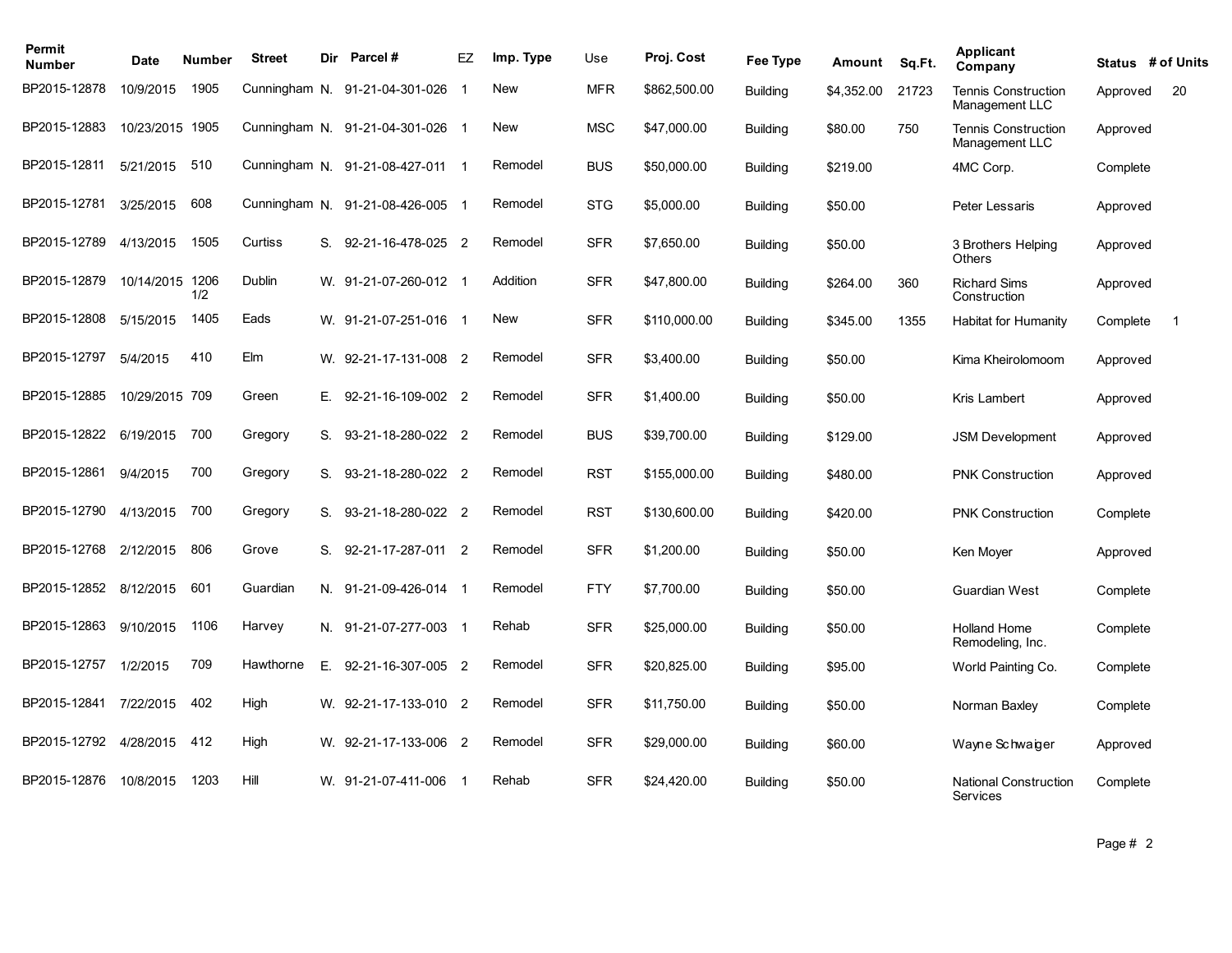| Permit<br><b>Number</b> | Date            | Number       | <b>Street</b> | Dir | <b>Parcel#</b>           | EZ             | Imp. Type     | Use        | Proj. Cost           | Fee Type        | Amount           | Sq.Ft. | <b>Applicant</b><br>Company           |          | Status # of Units |
|-------------------------|-----------------|--------------|---------------|-----|--------------------------|----------------|---------------|------------|----------------------|-----------------|------------------|--------|---------------------------------------|----------|-------------------|
| BP2015-12896            | 12/8/2015       | 1309         | Hill          |     | W. 91-21-07-407-001thru0 |                | Addition      | <b>INT</b> | \$1,409,932.00       | <b>Building</b> | \$6,584.00       | 5872   | <b>Broeren Russo</b><br>Construction. | Approved |                   |
| BP2015-12887            | 11/2/2015       | 301          | Indiana       |     | W. 93-21-17-332-005 2    |                | Remodel       | <b>SFR</b> | \$15,000.00          | <b>Building</b> | \$90.00          |        | O.E. Schrock, Inc.                    | Approved |                   |
| BP2015-12893            | 12/4/2015       | 503          | Indiana       |     | W. 93-21-17-331-003 2    |                | Remodel       | <b>SFR</b> | \$41,655.00          | <b>Building</b> | \$250.00         |        | New Prairie Construction Approved     |          |                   |
| BP2015-12880            | 10/19/2015 902  |              | Lincoln       | S.  | 93-21-17-301-001 2       |                | Remodel       | <b>MFR</b> | \$1,140,000.00       | <b>Building</b> | \$4,050.00       |        | <b>JSM Development</b>                | Approved |                   |
| BP2015-12769            | 2/13/2015       | 102          | Main          | E.  | 92-21-17-203-001=004     |                | Remodel       | <b>BUS</b> | \$18,761.64          | <b>Building</b> | \$107.00         |        | Precision Pro<br>Contracting          | Complete |                   |
| BP2015-12824            | 6/25/2015       | 102          | Main          | Е.  | 92-21-17-203-001=004     |                | Remodel       | <b>BUS</b> | \$70,000.00          | <b>Building</b> | \$120.00         |        | County Plaza                          | Complete |                   |
| BP2015-12766            | 2/3/2015        | 1104         | Main          | Е.  | 91-21-09-377-015 1       |                | Remodel       | <b>SFR</b> | \$11,000.00          | <b>Building</b> | \$50.00          |        | Michael Armstrong                     | Approved |                   |
| BP2015-12773            | 3/5/2015        | 108 1/2 Main |               |     | W. 92-21-17-202-023 1    |                | Remodel       |            | BUS/STG \$400,000.00 | <b>Building</b> | \$1,590.00       |        | Seyler Construction Co.               | Complete |                   |
| BP2015-12801            | 5/5/2015        | 119-123 Main |               |     | W. 92-21-17-206-006 1    |                | Remodel       | <b>BUS</b> | \$1,150.00           | <b>Building</b> | \$50.00          |        | <b>MCDJ LLC</b>                       | Complete |                   |
| BP2015-12780            | 3/25/2015       | 119-123 Main |               |     | W. 92-21-17-206-006 1    |                | Remodel       | <b>RST</b> | \$3,500.00           | <b>Building</b> | \$50.00          |        | Mike Hosier/R-Rentals                 | Complete |                   |
| BP2015-12840            | 7/17/2015       | 204          | Main          |     | W. 92-21-17-201-010 1    |                | Remodel       | <b>BUS</b> | \$20,000.00          | <b>Building</b> | \$120.00         |        | Cake Design<br>Development LLC        | Complete |                   |
| BP2015-12760            | 1/13/2015       | 214          | Main          |     | W. 92-21-17-201-002 1    |                | Addition      | <b>BUS</b> | \$171,960.00         | <b>Building</b> | \$900.00         | 363    | McVili Enterprises L.L.C. Complete    |          |                   |
| BP2015-12856            | 8/17/2015       | 218          | Main          |     | W. 92-21-17-201-001 1    |                | Remodel       | <b>MFR</b> | \$350,000.00         | <b>Building</b> | \$1,219.00       |        | Norman Baxley                         | Approved | -4                |
| BP2015-12793            | 5/4/2015        | 306          | Main          |     | W. 91-21-08-384-014      |                | Remodel       | <b>BUS</b> | \$25,000.00          | <b>Building</b> | \$126.00         |        | Tom Zheng                             | Approved |                   |
| BP2015-12776            | 3/12/2015       | 708          | Main          |     | W. 91-21-08-358-008      |                | Addition/Alte | <b>CHU</b> | \$4,500,000.00       | <b>Building</b> | \$21,480.00 7013 |        | <b>Broeren Russo</b><br>Construction. | Approved |                   |
| BP2015-12858            | 8/26/2015       | 501          | Michigan      |     | W. 93-21-17-376-004      | - 2            | Remodel       | <b>SFR</b> | \$75,500.00          | <b>Building</b> | \$369.00         |        | Padgett Custom Homes                  | Approved |                   |
| BP2015-12763            | 1/28/2015       | 605          | Michigan      |     | W. 93-21-17-355-006      | $\overline{2}$ | New           | <b>SFR</b> | \$377,000.00         | <b>Building</b> | \$435.00         | 6860   | Derek Brashear                        | Approved | $\mathbf 1$       |
| BP2015-12882            | 10/22/2015 2513 |              | Muirfield     | S.  | 93-21-22-332-014         | $\overline{2}$ | Remodel       | <b>SFR</b> | \$9,000.00           | <b>Building</b> | \$50.00          |        | T & G Construction                    | Approved |                   |
| BP2015-12833            | 7/7/2015        | 2652         | Muirfield     | S.  | 93-21-22-451-009 2       |                | Addition      | <b>SFR</b> | \$25,792.00          | <b>Building</b> | \$141.00         | 210    | Unique Homes, Inc.                    | Approved |                   |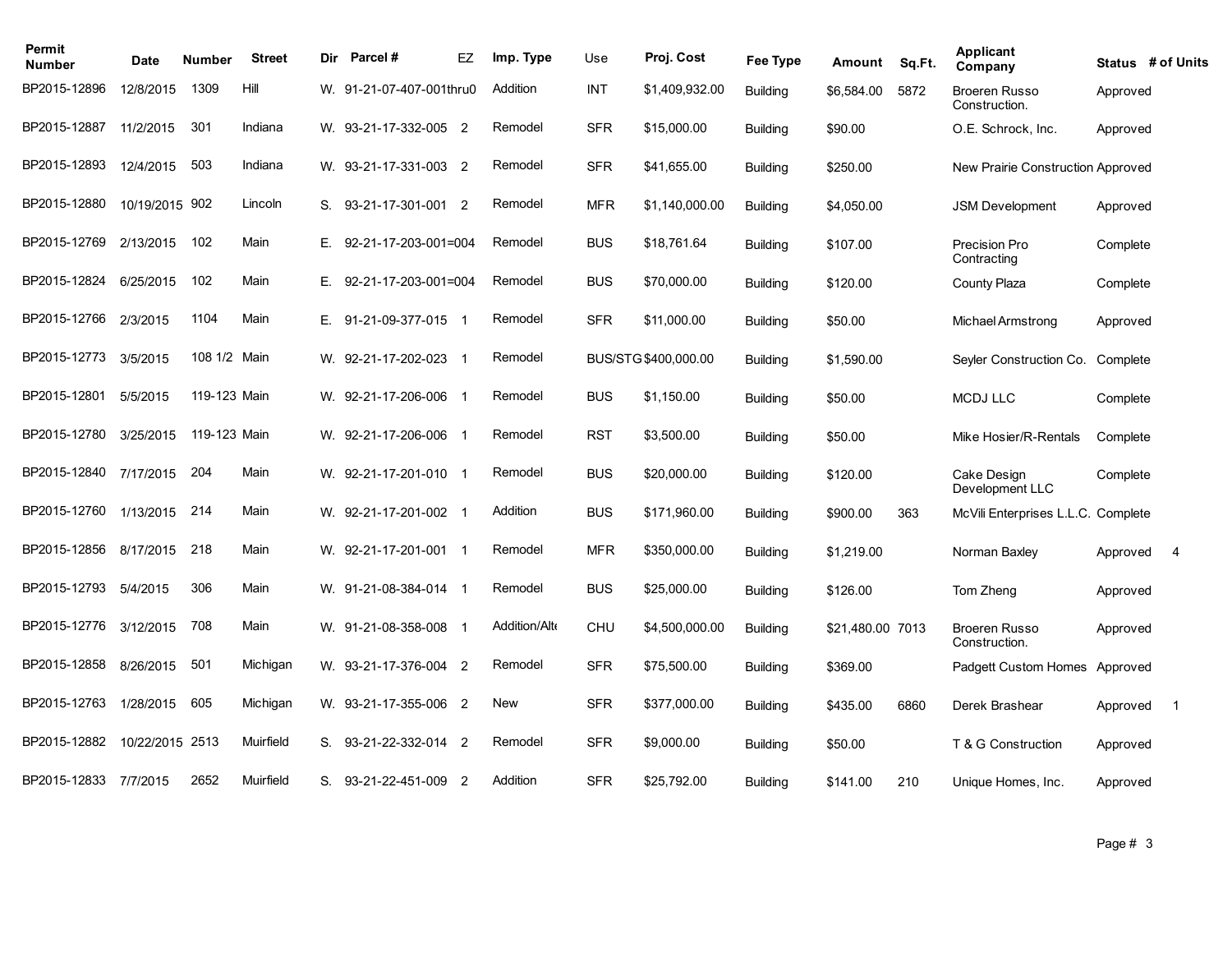| Permit<br><b>Number</b> | Date            | Number | <b>Street</b> | Dir | Parcel #                | EZ             | Imp. Type  | Use        | Proj. Cost     | Fee Type        | Amount     | Sq.Ft. | <b>Applicant</b><br>Company   | Status # of Units |                |
|-------------------------|-----------------|--------|---------------|-----|-------------------------|----------------|------------|------------|----------------|-----------------|------------|--------|-------------------------------|-------------------|----------------|
| BP2015-12796            | 5/4/2015        | 3310   | Myra Ridge    | S.  | 93-21-28-426-010        | $\overline{2}$ | <b>New</b> | <b>SFR</b> | \$142,000.00   | <b>Building</b> | \$345.00   | 1954   | <b>Vliet Builders LLC</b>     | Approved          | $\overline{1}$ |
| BP2015-12890            | 11/10/2015 3312 |        | Myra Ridge    | S.  | 93-21-28-426-012 2      |                | <b>New</b> | <b>SFR</b> | \$164,000.00   | <b>Building</b> | \$345.00   | 1954   | <b>Vliet Builders LLC</b>     | Approved          | $\overline{1}$ |
| BP2015-12842            | 7/22/2015       | 809    | Nevada        |     | W. 92-21-17-154-002 2   |                | Remodel    | <b>MFR</b> | \$10,000.00    | <b>Building</b> | \$50.00    |        | George Klatt                  | Approved          |                |
| BP2015-12786            | 4/6/2015        | 1314   | Ogelthorpe    | S.  | 91-21-15-387-069 2      |                | Remodel    | <b>SFR</b> | \$8,025.00     | <b>Building</b> | \$50.00    |        | Moseley Bros, Inc.            | Complete          |                |
| BP2015-12817            | 6/8/2015        | 805    | Ohio          |     | W. 93-21-17-303-004/005 |                | Remodel    | <b>RMH</b> | \$601,138.00   | <b>Building</b> | \$1,013.00 |        | Wells & Wells<br>Construction | Complete          |                |
| BP2015-12832            | 7/1/2015        | 1201   | Orchard       | S.  | 93-21-17-308-014 2      |                | Remodel    | <b>SFR</b> | \$10,300.00    | <b>Building</b> | \$50.00    |        | Phillip Orr                   | Complete          |                |
| BP2015-12886            | 10/30/2015 908  |        | Oregon        | Е.  | 92-21-16-158-006 2      |                | <b>New</b> | <b>SFR</b> | \$102,000.00   | <b>Building</b> | \$345.00   | 1445   | <b>HearthStone Homes</b>      | Approved          | $\mathbf 1$    |
| BP2015-12820            | 6/12/2015       | 606    | Park          |     | W. 91-21-08-309-007 2   |                | Remodel    | <b>HOS</b> | \$156,247.00   | <b>Building</b> | \$629.00   |        | Petry-Kuhne Co.               | Approved          |                |
| BP2015-12898            | 12/16/2015 606  |        | Park          |     | W. 91-21-08-309-007 2   |                | Remodel    | <b>HOS</b> | \$204,000.00   | <b>Building</b> | \$270.00   |        | Petry-Kuhne Co.               | Approved          |                |
| BP2015-12812 5/27/2015  |                 | 606    | Park          |     | W. 91-21-08-309-007 2   |                | Remodel    | <b>HOS</b> | \$112,000.00   | <b>Building</b> | \$282.00   |        | Petry-Kuhne Co.               | Complete          |                |
| BP2015-12771            | 2/18/2015       | 606    | Park          |     | W. 91-21-08-309-007 2   |                | Remodel    | <b>HOS</b> | \$226,216.00   | <b>Building</b> | \$655.00   |        | Petry-Kuhne Co.               | Complete          |                |
| BP2015-12839            | 7/14/2015       | 606    | Park          |     | W. 91-21-08-309-007 2   |                | Remodel    | <b>HOS</b> | \$1,190,052.00 | <b>Building</b> | \$3,655.00 |        | Petry-Kuhne Co.               | Approved          |                |
| BP2015-12837            | 7/8/2015        | 606    | Park          |     | W. 91-21-08-309-007 2   |                | Remodel    | HOS        | \$1,282,558.00 | <b>Building</b> | \$4,114.00 |        | Petry-Kuhne Co.               | Approved          |                |
| BP2015-12836            | 7/8/2015        | 606    | Park          |     | W. 91-21-08-309-007 2   |                | Remodel    | <b>HOS</b> | \$1,574,720.00 | <b>Building</b> | \$4,940.00 |        | Petry-Kuhne Co.               | Approved          |                |
| BP2015-12830            | 6/26/2015       | 606    | Park          |     | W. 91-21-08-309-007 2   |                | Remodel    | HOS        | \$16,000.00    | <b>Building</b> | \$56.00    |        | Petry-Kuhne Co.               | Complete          |                |
| BP2015-12848            | 8/6/2015        | 606    | Park          |     | W. 91-21-08-309-007 2   |                | Remodel    | <b>HOS</b> | \$156,146.00   | <b>Building</b> | \$669.00   |        | Petry-Kuhne Co.               | Approved          |                |
| BP2015-12794            | 5/4/2015        | 611    | Park          |     | W. 91-21-08-310-001     | $\overline{2}$ | Remodel    | <b>HOS</b> | \$319,610.00   | <b>Building</b> | \$593.00   |        | Petry-Kuhne Co.               | Complete          |                |
| BP2015-12851            | 8/12/2015       | 611    | Park          |     | W. 91-21-08-310-001 2   |                | Remodel    | <b>HOS</b> | \$49,000.00    | <b>Building</b> | \$194.00   |        | Petry-Kuhne Co.               | Complete          |                |
| BP2015-12802            | 5/4/2015        | 611    | Park          |     | W. 91-21-08-310-001 2   |                | Remodel    | <b>HOS</b> | \$13,640.00    | <b>Building</b> | \$78.00    |        | Petry-Kuhne Co.               | Approved          |                |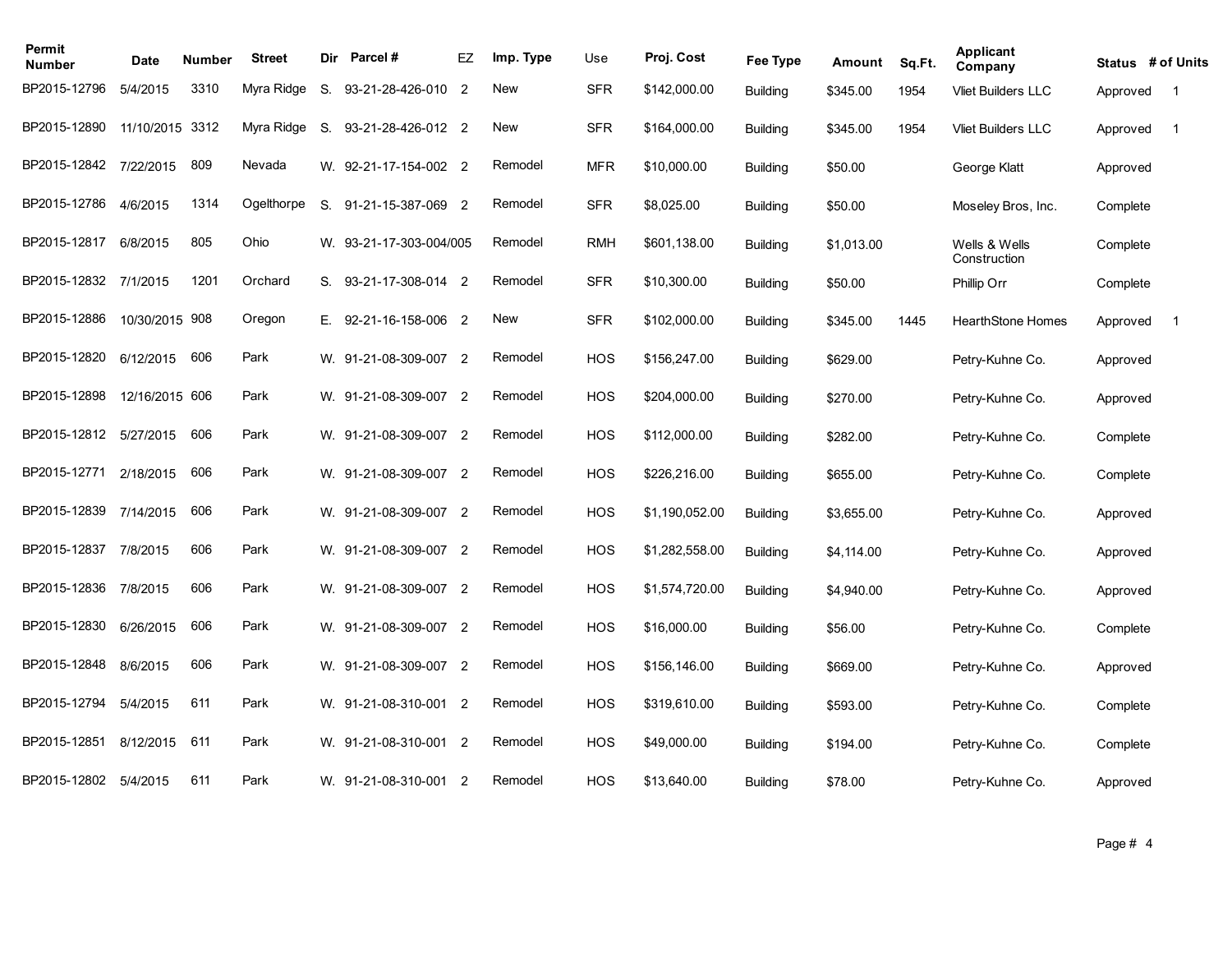| Permit<br><b>Number</b> | Date            | Number | <b>Street</b>    | Dir | <b>Parcel#</b>                     | EZ             | Imp. Type     | Use        | Proj. Cost     | Fee Type        | Amount      | Sq.Ft. | <b>Applicant</b><br>Company              |          | Status # of Units |
|-------------------------|-----------------|--------|------------------|-----|------------------------------------|----------------|---------------|------------|----------------|-----------------|-------------|--------|------------------------------------------|----------|-------------------|
| BP2015-12762            | 1/28/2015       | 611    | Park             |     | W. 91-21-08-310-001                | $\overline{2}$ | Remodel       | <b>HOS</b> | \$20,600.00    | <b>Building</b> | \$58.00     |        | Petry-Kuhne Co.                          | Approved |                   |
| BP2015-12857            | 8/17/2015       | 611    | Park             |     | W. 91-21-08-310-001 2              |                | Remodel       | <b>HOS</b> | \$8,209,915.00 | <b>Building</b> | \$30,195.00 |        | Petry-Kuhne Co.                          | Approved |                   |
| BP2015-12825            | 6/25/2015       | 611    | Park             |     | W. 91-21-08-310-001 2              |                | Remodel       | <b>HOS</b> | \$515,000.00   | <b>Building</b> | \$552.00    |        | Petry-Kuhne Co.                          | Complete |                   |
| BP2015-12819            | 6/12/2015       | 611    | Park             |     | W. 91-21-08-310-001 2              |                | Remodel       | <b>HOS</b> | \$693,403.00   | <b>Building</b> | \$1,554.00  |        | Petry-Kuhne Co.                          | Approved |                   |
| BP2015-12813            | 5/27/2015       | 611    | Park             |     | W. 91-21-08-310-001                | $\overline{2}$ | Remodel       | <b>HOS</b> | \$111,300.00   | <b>Building</b> | \$288.00    |        | <b>Olympic Construction</b>              | Approved |                   |
| BP2015-12803            | 5/5/2015        | 301    | Pell             | Е.  | 93-21-20-407-018 2                 |                | Addition      | <b>SFR</b> | \$56,600.00    | <b>Building</b> | \$332.00    | 252    | <b>CDR Construction-Lee</b><br>Reifsteck | Approved |                   |
| BP2015-12784            | 3/31/2015       | 302    |                  |     | Pennsylvania E. 93-21-17-476-003 2 |                | Addition/Alte | <b>SFR</b> | \$15,000.00    | <b>Building</b> | \$90.00     |        | Dottie Davito                            | Approved |                   |
| BP2015-12875            | 10/6/2015       | 809    |                  |     | Pennsylvania W. 93-21-17-352-008 2 |                | Remodel       | <b>RMH</b> | \$61,575.00    | <b>Building</b> | \$223.00    |        | <b>Bruens Construction</b>               | Approved |                   |
| BP2015-12872            | 9/30/2015       | 1720   | Philo            | S.  | 93-21-21-201-012 1                 |                | Remodel       | <b>BUS</b> | \$32,121.00    | <b>Building</b> | \$50.00     |        | <b>Brian Dodd</b>                        | Complete |                   |
| BP2015-12884            | 10/26/2015 1720 |        | Philo            | S.  | 93-21-21-201-012 1                 |                | Remodel       | <b>BUS</b> | \$5,000.00     | <b>Building</b> | \$50.00     |        | <b>Green Street Realty</b>               | Approved |                   |
| BP2015-12897            | 12/10/2015 2717 |        | Plantation       | E., | 93-21-22-329-005 2                 |                | New           | <b>SFR</b> | \$256,000.00   | <b>Building</b> | \$435.00    | 4553   | Armstrong Construction                   | Approved | $\overline{1}$    |
| BP2015-12814            | 6/4/2015        | 310    | Poplar           | S.  | 92-21-16-131-005 2                 |                | Remodel       | <b>SFR</b> | \$11,000.00    | <b>Building</b> | \$50.00     |        | <b>Bruce Flachsbart</b>                  | Approved |                   |
| BP2015-12765            | 1/28/2015       | 1819   | Prairie Winds E. |     | 93-21-21-278-011                   | $\overline{2}$ | Addition      | <b>SFR</b> | \$25,410.00    | <b>Building</b> | \$131.00    | 317    | Ridgeline Builders &<br>Roofing          | Complete |                   |
| BP2015-12809            | 5/19/2015       | 804    | Race             | S.  | 92-21-17-261-009 2                 |                | Remodel       | <b>DUP</b> | \$300.00       | <b>Building</b> | \$50.00     |        | Paul Khan                                | Approved |                   |
| BP2015-12806            | 5/12/2015       | 807    | Romine           |     | N. 91-21-07-401-007 1              |                | New           | <b>SFR</b> | \$110,000.00   | <b>Building</b> | \$345.00    | 1547   | <b>Habitat for Humanity</b>              | Complete | $\overline{1}$    |
| BP2015-12868            | 9/21/2015       | 910    | Saline           |     | W. 91-15-31-200-009 2              |                | New           | <b>BUS</b> | \$135,799.00   | <b>Building</b> | \$315.00    | 1271   | <b>Catalyst Construction</b><br>Inc.     | Approved |                   |
| BP2015-12846            | 8/5/2015        | 910    | Saline           |     | W. 91-15-31-200-009 2              |                | New           | <b>IND</b> | \$1,259,662.00 | <b>Building</b> | \$5,823.00  | 40000  | <b>Catalyst Construction</b><br>Inc.     | Approved |                   |
| BP2015-12859            | 8/27/2015       | 602    | Scovill          | Е.  | 93-21-20-477-013 2                 |                | Addition      | <b>SFR</b> | \$87,700.00    | <b>Building</b> | \$503.00    | 154    | Mennenga Construction, Approved<br>Inc.  |          |                   |
| BP2015-12866            | 9/15/2015       | 2014   | Silver West S.   |     | 93-21-21-155-022 2                 |                | Remodel       | <b>SFR</b> | \$52,675.00    | <b>Building</b> | \$264.00    |        | Darcy Bean Custom<br>Construction        | Approved |                   |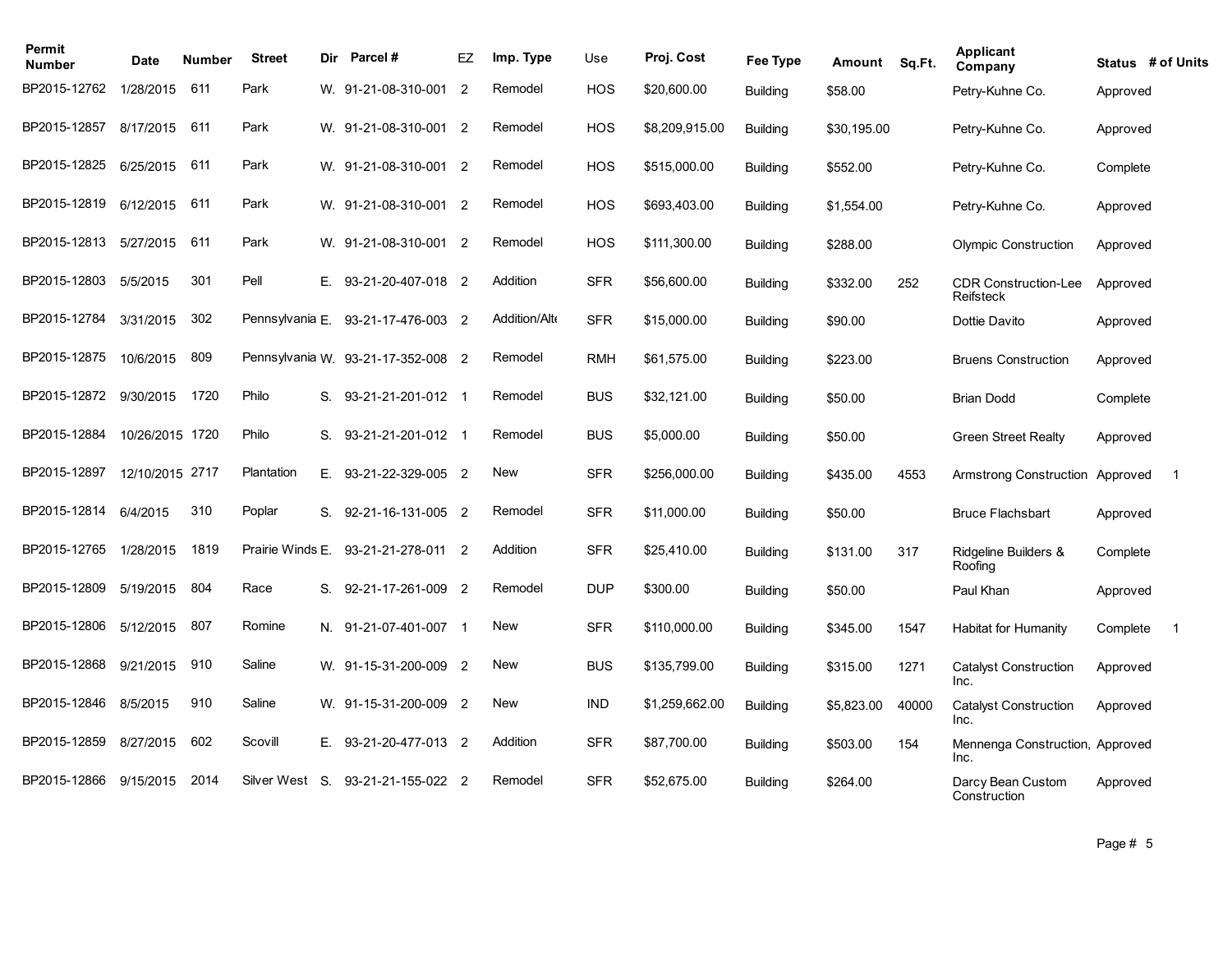| Permit<br><b>Number</b> | Date            | Number | <b>Street</b>  | <b>Dir</b> | Parcel #                          | EZ             | Imp. Type  | Use        | Proj. Cost          | Fee Type        | Amount     | Sq.Ft. | Applicant<br>Company                                   | Status # of Units |                |
|-------------------------|-----------------|--------|----------------|------------|-----------------------------------|----------------|------------|------------|---------------------|-----------------|------------|--------|--------------------------------------------------------|-------------------|----------------|
| BP2015-12864            | 9/10/2015       | 2510   | Skyline        |            | N. 91-21-03-103-008               | $\overline{2}$ | New        | <b>SFR</b> | \$200,000.00        | <b>Building</b> | \$400.00   | 3466   | <b>Vliet Builders LLC</b>                              | Approved          | $\overline{1}$ |
| BP2015-12870            | 9/24/2015       | 2708   | Skyline        |            | N. 91-21-03-104-001 2             |                | <b>New</b> | <b>SFR</b> | \$151,000.00        | <b>Building</b> | \$400.00   | 2688   | <b>Vliet Builders LLC</b>                              | Approved          | $\overline{1}$ |
| BP2015-12785            | 3/31/2015       | 306    | Springfield    |            | W. 92-21-17-130-015               |                | Remodel    | <b>RST</b> | \$133,000.00        | <b>Building</b> | \$300.00   |        | Mohammed Al-Heeti                                      | Complete          |                |
| BP2015-12871            | 9/28/2015       | 2515   | St. Andrews S. |            | 93-21-22-304-011                  | $\overline{2}$ | Remodel    | <b>SFR</b> | \$40,000.00         | <b>Building</b> | \$180.00   |        | All Around Construction<br>& Repair, Inc.              | Approved          |                |
| BP2015-12835            | 7/8/2015        | 3011   | Stillwater     | Е.         | 93-21-22-405-013 2                |                | New        | <b>SFR</b> | \$100,000.00        | <b>Building</b> | \$345.00   | 2099   | <b>Field Gate Group</b>                                | Approved          | $\overline{1}$ |
| BP2015-12834            | 7/7/2015        | 3013   | Stillwater     | Е.         | 93-21-22-405-012 2                |                | New        | <b>SFR</b> | \$108,200.00        | <b>Building</b> | \$345.00   | 1741   | <b>Field Gate Group</b>                                | Approved          | $\overline{1}$ |
| BP2015-12845            | 8/5/2015        | 1812   | Stone Creek S. |            | 93-21-22-105-007 2                |                | Rehab      | <b>SFR</b> | \$23,865.00         | <b>Building</b> | \$101.00   |        | <b>TAG Residential LLC</b>                             | Approved          |                |
| BP2015-12816            | 6/5/2015        | 1820   | Stone Creek S. |            | 93-21-22-151-002 2                |                | New        | <b>SFR</b> | \$270,326.00        | <b>Building</b> | \$435.00   | 3784   | <b>TAG Residential LLC</b>                             | Complete          | $\overline{1}$ |
| BP2015-12894            | 12/4/2015       | 1833   |                |            | Stone Creek S. 93-21-22-152-002 2 |                | <b>New</b> | <b>SFR</b> | \$280,000.00        | <b>Building</b> | \$435.00   | 4409   | <b>McGuire Homes</b>                                   | Approved          | $\mathbf 1$    |
| BP2015-12862            | 9/9/2015        | 2529   | Stone Creek S. |            | 93-21-22-331-003 2                |                | Addition   | <b>SFR</b> | \$49,665.00         | <b>Building</b> | \$290.00   | 290    | <b>Sun Structures</b><br>Designs/Four Seasons          | Approved          |                |
| BP2015-12860            | 9/2/2015        | 2213   | Stonebrooke S. |            | 93-21-22-426-009 2                |                | Remodel    | <b>SFR</b> | \$7,200.00          | <b>Building</b> | \$50.00    |        | C-U Under Construction Approved                        |                   |                |
| BP2015-12764            | 1/28/2015       | 1109   | Stoughton      |            | W. 91-21-07-479-003 2             |                | Remodel    | <b>MFR</b> | \$27,600.00         | <b>Building</b> | \$50.00    |        | <b>Bankier Apartments</b>                              | Approved          |                |
| BP2015-12798            | 5/4/2015        | 3004   | Tatman         | Е.         | 91-21-15-226-023 1                |                | New        | <b>STG</b> | \$52,000.00         | <b>Building</b> | \$718.00   | 4200   | White Oaks Mini Storage Approved<br>of Springfield LLC |                   |                |
| BP2015-12799            | 5/4/2015        | 3004   | Tatman         | Е.         | 91-21-15-226-023 1                |                | New        | <b>STG</b> | \$52,000.00         | <b>Building</b> | \$718.00   | 4200   | White Oaks Mini Storage Approved<br>of Springfield LLC |                   |                |
| BP2015-12844            | 7/31/2015       | 3004   | Tatman         | Е.         | 91-21-15-226-023                  | - 1            | New        | <b>STG</b> | \$100,000.00        | <b>Building</b> | \$1,154.00 | 6750   | White Oaks Mini Storage Approved<br>of Springfield     |                   |                |
| BP2015-12795            | 5/4/2015        | 3004   | Tatman         | Е.         | 91-21-15-226-023                  |                | New        | <b>STG</b> | \$72,000.00         | <b>Building</b> | \$957.00   | 5600   | White Oaks Mini Storage Approved<br>of Springfield LLC |                   |                |
| BP2015-12800            | 5/4/2015        | 3004   | Tatman         | E.         | 91-21-15-226-023 1                |                | New        | <b>STG</b> | \$43,000.00         | <b>Building</b> | \$598.00   | 3500   | White Oaks Mini Storage Approved<br>of Springfield LLC |                   |                |
| BP2015-12899            | 12/17/2015 3109 |        | Tatman         | Е.         | 91-21-15-226-013                  |                | Remodel    | <b>BUS</b> | \$13,500.00         | <b>Building</b> | \$50.00    |        | Paul Tatman/Tatman<br>Family LLC                       | Approved          |                |
| BP2015-12850            | 8/6/2015        | 3109   | Tatman         |            | E. 91-21-15-226-013 1             |                | Remodel    |            | BUS/STG \$11,000.00 | <b>Building</b> | \$66.00    |        | <b>Tatman Family LLC</b>                               | Complete          |                |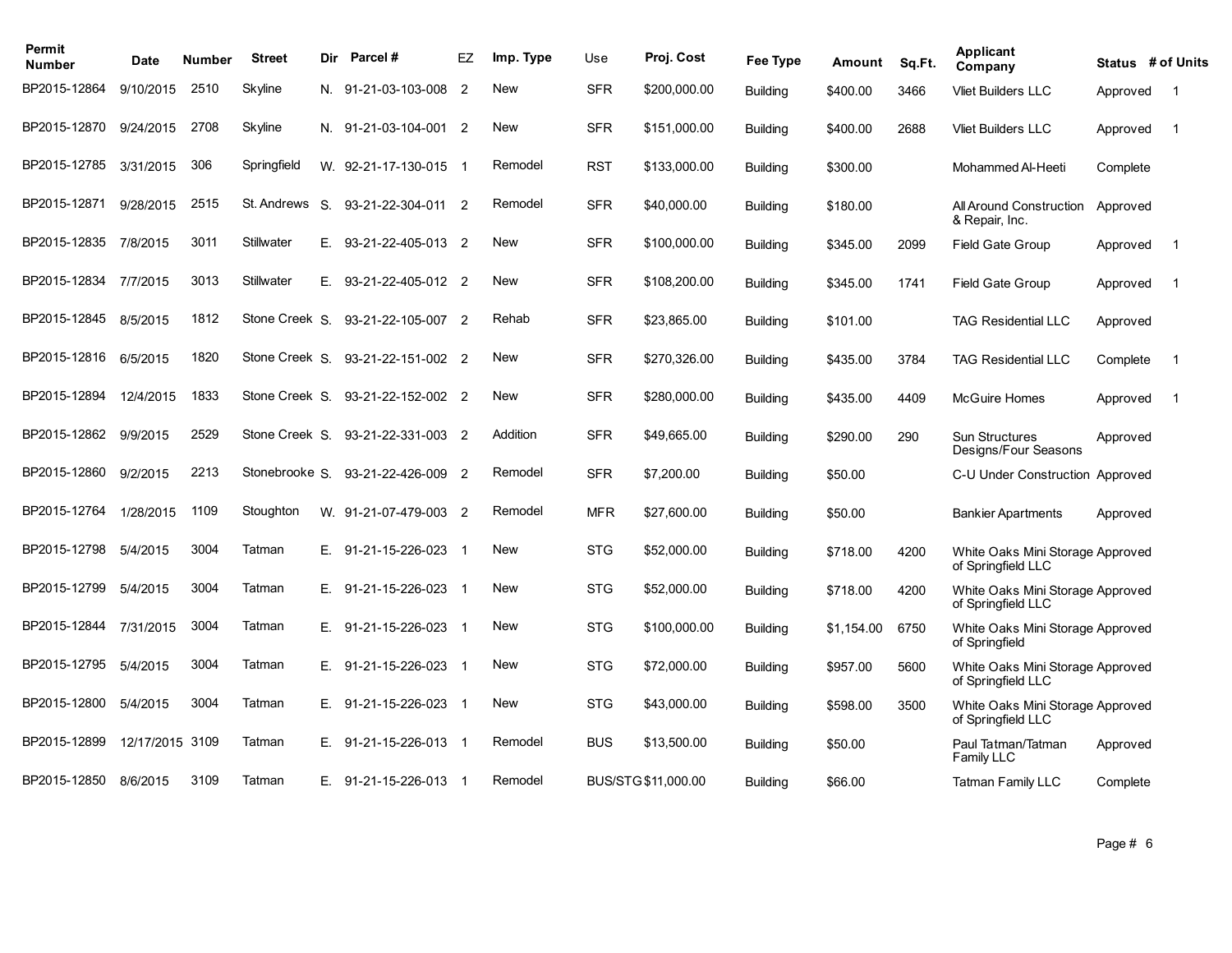| Permit<br><b>Number</b> | Date           | Number | <b>Street</b> | <b>Dir</b> | Parcel #                       | EZ | Imp. Type   | Use        | Proj. Cost             | Fee Type        | Amount<br>Sq.Ft.  | Applicant<br>Company                                  | Status # of Units |
|-------------------------|----------------|--------|---------------|------------|--------------------------------|----|-------------|------------|------------------------|-----------------|-------------------|-------------------------------------------------------|-------------------|
| BP2015-12821            | 6/16/2015      | 110    | University    | Е.         | $91-21-08-405-038$ (a)         |    | Remodel     | <b>MRC</b> | \$100,750.00           | <b>Building</b> | \$302.00          | East Urbana<br>Development                            | Complete          |
| BP2015-12810            | 5/19/2015      | 110    | University    | Е.         | $91 - 21 - 08 - 405 - 038$ (a) |    | Remodel     | <b>BUS</b> | \$12,850.00            | <b>Building</b> | \$50.00           | Jin Zhao                                              | Complete          |
| BP2015-12818            | 6/12/2015      | 110    | University    | Ε.         | $91 - 21 - 08 - 405 - 038$ (a) |    | Remodel     | <b>BUS</b> | \$18,300.00            | <b>Building</b> | \$90.00           | Jin Zhao                                              | Complete          |
| BP2015-12853            | 8/12/2015      | 2404   | University    | Е.         | 91-21-10-354-009 2             |    | Remodel     | <b>BUS</b> | \$9,700.00             | <b>Building</b> | \$55.00           | <b>Taylor'd Restorations</b>                          | Approved          |
| BP2015-12843            | 7/30/2015      | 803    | University    | Е.         | 91-21-09-351-022 1             |    | Addition/Re |            | BUS/STG \$8,225,960.00 | <b>Building</b> | \$34,702.00 88400 | River City Construction,<br><b>LLC</b>                | Approved          |
| BP2015-12865            | 9/11/2015      | 1214   | University    |            | W. 91-21-07-414-018 1          |    | Remodel     | <b>RST</b> | \$151,286.00           | <b>Building</b> | \$788.00          | <b>Branch Building Group</b><br>LLC                   | Complete          |
| BP2015-12888            | 11/2/2015      | 303    | University    |            | W. 91-21-08-376-012 1          |    | Remodel     | <b>BUS</b> | \$132,476.00           | <b>Building</b> | \$.00             | <b>Grunloh Construction</b>                           | Approved          |
| BP2015-12782            | 3/30/2015      | 509    | University    |            | W. 91-21-08-376-027thru0       |    | Remodel     | <b>HOS</b> | \$473,493.00           | <b>Building</b> | \$1,389.00        | Petry-Kuhne Co.                                       | Complete          |
| BP2015-12815            | 6/4/2015       | 509    | University    |            | W. 91-21-08-376-027thru0       |    | Remodel     | <b>HOS</b> | \$176,000.00           | <b>Building</b> | \$602.00          | <b>Olympic Construction</b>                           | Approved          |
| BP2015-12854            | 8/13/2015      | 601    | University    |            | W. 91-21-08-361-009 1          |    | Remodel     | <b>HOS</b> | \$42,200.00            | <b>Building</b> | \$119.00          | <b>Olympic Construction</b>                           | Approved          |
| BP2015-12895            | 12/7/2015      | 601    | University    |            | W. 91-21-08-361-009 1          |    | Rehab       | <b>HOS</b> | \$41,570.00            | <b>Building</b> | \$99.00           | <b>Olympic Construction</b>                           | Approved          |
| BP2015-12849            | 8/6/2015       | 601    | University    |            | W. 91-21-08-361-009 1          |    | Remodel     | <b>HOS</b> | \$113,100.00           | <b>Building</b> | \$415.00          | <b>Olympic Construction</b>                           | Approved          |
| BP2015-12791            | 4/20/2015      | 601    | University    |            | W. 91-21-08-361-009 1          |    | Remodel     | HOS        | \$33,000.00            | <b>Building</b> | \$164.00          | Petry-Kuhne Co.                                       | Complete          |
| BP2015-12889            | 11/6/2015      | 602    | University    |            | W. 91-21-08-310-001A 2         |    | Remodel     | <b>HOS</b> | \$75,509.00            | <b>Building</b> | \$154.00          | Petry-Kuhne Co.                                       | Approved          |
| BP2015-12828            | 6/26/2015      | 602    | University    |            | W. 91-21-08-310-001A 2         |    | Remodel     | HOS        | \$30,000.00            | <b>Building</b> | \$74.00           | Petry-Kuhne Co.                                       | Approved          |
| BP2015-12774            | 3/11/2015      | 602    | University    |            | W. 91-21-08-310-001A 2         |    | Remodel     | <b>HOS</b> | \$156,942.00           | <b>Building</b> | \$576.00          | Petry-Kuhne Co.                                       | Complete          |
| BP2015-12788            | 4/8/2015       | 405    | Vermont       |            | W. 93-21-17-378-008 2          |    | Addition    | <b>SFR</b> | \$19,200.00            | <b>Building</b> | \$108.00          | Randall Elliott/R.T. Elliott Approved<br>Construction |                   |
| BP2015-12881            | 10/22/2015 114 |        | Vine          | N.         | 91-21-08-478-015A 1            |    | Remodel     | <b>BUS</b> | \$144,752.00           | <b>Building</b> | \$630.00          | Sunbuilt Commercial                                   | Complete          |
| BP2015-12869            | 9/21/2015      | 203    | Vine          |            | N. 91-21-08-461-009 1          |    | Remodel     | <b>BUS</b> | \$273,000.00           | <b>Building</b> | \$1.050.00        | <b>Borchers Decorating</b>                            | Approved          |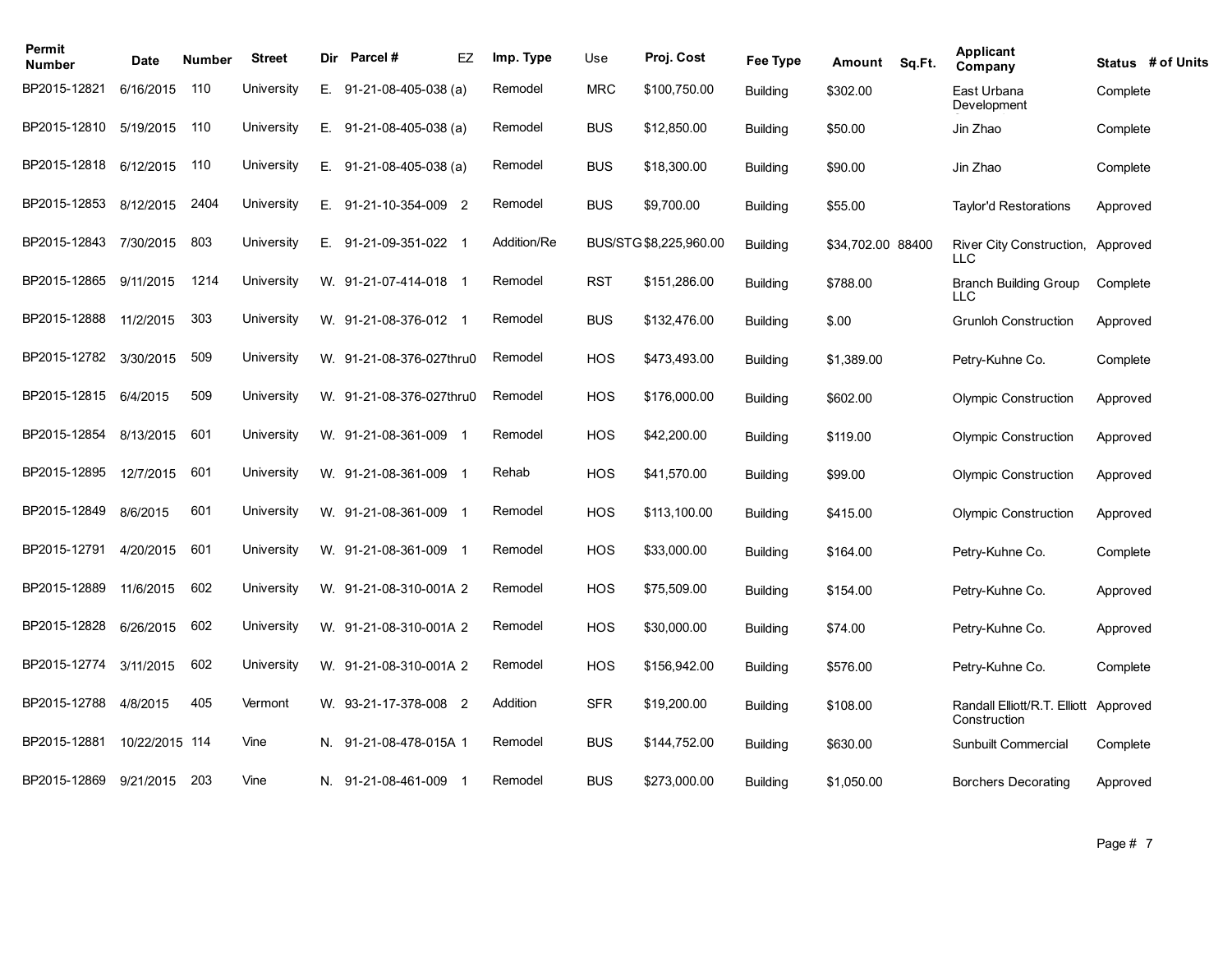| Permit<br><b>Number</b> | Date            | <b>Number</b> | <b>Street</b> | <b>Dir</b> | Parcel#                 | EZ             | Imp. Type  | Use        | Proj. Cost     | Fee Type             | Amount             | Sq.Ft.          | Applicant<br>Company                          |          | Status # of Units |
|-------------------------|-----------------|---------------|---------------|------------|-------------------------|----------------|------------|------------|----------------|----------------------|--------------------|-----------------|-----------------------------------------------|----------|-------------------|
| BP2015-12775            | 3/11/2015       | 2506          | Wadsworth     | $S$ .      | 93-21-22-331-008        | $\overline{2}$ | <b>New</b> | <b>SFR</b> | \$360,000.00   | <b>Building</b>      | \$435.00           | 4978            | Signature Homebuilders Complete<br><b>LLC</b> |          | $\overline{1}$    |
| BP2015-12874            | 9/30/2015       | 2601          | Wadsworth S.  |            | 93-21-22-333-001        | $\overline{2}$ | New        | <b>SFR</b> | \$297,846.00   | <b>Building</b>      | \$400.00           | 3157            | <b>TAG Residential LLC</b>                    | Approved |                   |
| BP2015-12873            | 9/30/2015       | 2630          | Wadsworth S.  |            | 93-21-22-452-004 2      |                | <b>New</b> | <b>SFR</b> | \$318,692.00   | <b>Building</b>      | \$400.00           | 3302            | <b>TAG Residential LLC</b>                    | Approved |                   |
| BP2015-12892            | 11/25/2015 1776 |               | Washington    | E.         | 92-21-16-200-006        |                | Remodel    | <b>INT</b> | \$47,211.00    | <b>Building</b>      | \$215.00           |                 | Champaign County                              | Approved |                   |
| BP2015-12778            | 3/23/2015 2     |               | Weaver        |            | 92-21-16-429-019 2      |                | Rehab      | <b>SFR</b> | \$21,425.00    | <b>Building</b>      | \$50.00            |                 | <b>National Construction</b><br>Services      | Complete |                   |
| BP2015-12779            | 3/23/2015       | 708           | Webber        | S.         | 92-21-16-162-006 2      |                | Rehab      | <b>SFR</b> | \$14,945.00    | <b>Building</b>      | \$50.00            |                 | <b>National Construction</b><br>Services      | Complete |                   |
| BP2015-12838            | 7/14/2015       | 901           | Western       |            | W. 93-21-18-228-010-013 |                | <b>New</b> | <b>MFR</b> | \$9,962,800.00 | <b>Building</b>      | \$26,674.00 127247 |                 | Wells & Wells<br>Construction                 | Approved | 84                |
| BP2015-12847            | 8/5/2015        | 101           | Windsor       |            | W. 93-21-29-201-001     | $\overline{2}$ | Remodel    | <b>MFR</b> | \$41,422.00    | <b>Building</b>      | \$221.00           |                 | English Bros. Co.                             | Complete |                   |
| BP2015-12807            | 5/12/2015       | 101           | Windsor       |            | W. 93-21-29-201-001     | $\overline{2}$ | Remodel    | <b>INT</b> | \$271,000.00   | <b>Building</b>      | \$1,019.00         |                 | Petry-Kuhne Co.                               | Approved |                   |
|                         |                 |               |               |            |                         |                |            |            |                | Proj. Cost           |                    | \$65,762,831.64 |                                               |          |                   |
|                         |                 |               |               |            |                         |                |            |            |                | <b>Total Permits</b> |                    | 141             |                                               |          |                   |
|                         |                 |               |               |            |                         |                |            |            | Sq.Ft.         |                      |                    | 408939          |                                               |          |                   |
|                         |                 |               |               |            |                         |                |            |            |                | Total # of Units     |                    | 150             |                                               |          |                   |
|                         |                 |               |               |            |                         |                |            |            |                | <b>Total Fees</b>    |                    | \$225,088.00    |                                               |          |                   |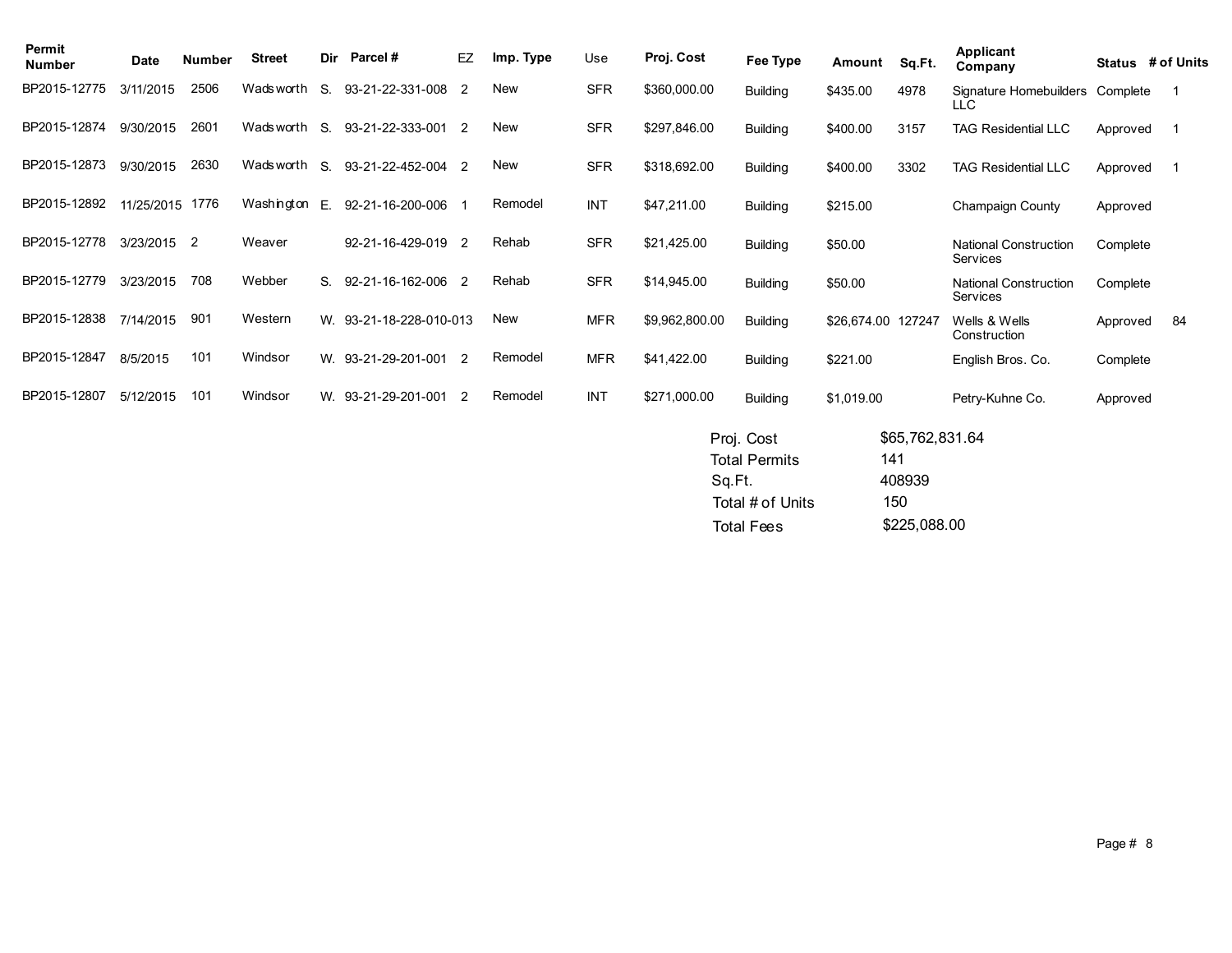# MISCELLANEOUS UTILITY PERMITS - January 1 - December 31, 2015

| Permit                       |                 |               |                   |                         |          |               |                                     | Page # 1                           |                |
|------------------------------|-----------------|---------------|-------------------|-------------------------|----------|---------------|-------------------------------------|------------------------------------|----------------|
| <b>Number</b>                | Date            | Number Street |                   | Dir Parcel #            | Fee Type | <b>Amount</b> | <b>Applicant Company</b>            | Impr. Type                         | EZ             |
| UT2015-5762                  | 5/8/2015        | 504           | Abbey             | N. 91-21-10-404-001     | Utility  | \$25.00       | SK Fence Co.                        | erect fence                        | $\overline{2}$ |
| UT2015-5745                  | 4/27/2015 1801  |               | Anderson          | S. 93-21-21-104-003     | Utility  | \$25.00       | John Meng                           | erect fence                        | $\overline{2}$ |
| UT2015-5898                  | 9/29/2015 1205  |               | Beardsley         | W. 91-21-07-206-013     | Utility  | \$25.00       | SK Fence Co.                        | erect fence                        | $\mathbf{1}$   |
| UT2015-5708                  | 3/9/2015        | 1403          | Beech             | W. 91-21-07-252-004     | Utility  | \$50.00       | Feldco Factory Direct               | install windows                    | $\overline{2}$ |
| UT2015-5908                  | 10/14/2015 2206 |               | Boudreau          | S. 93-21-20-407-003     | Utility  | \$50.00       | Daniel Goran                        | erect deck                         | $\overline{2}$ |
| UT2015-5944                  | 11/12/2015 1104 |               | <b>Briarcliff</b> | E. 92-21-16-378-023     | Utility  | \$25.00       | SK Fence Co.                        | erect fence                        | $\overline{2}$ |
| UT2015-5830                  | 7/21/2015 1202  |               | <b>Briarcliff</b> | E. 92-21-16-378-027     | Utility  | \$25.00       | SK Fence Co.                        | erect fence                        |                |
| UT2015-5751                  | 5/1/2015        | 1106          | <b>Briarcliff</b> | E. 92-21-16-378-024     | Utility  | \$25.00       | Bonnie Franzen                      | erect fence                        |                |
| SG2015-U-5748 4/28/2015      |                 | 300           | Broadway          | S. 92-21-17-212-024     | Utility  | \$30.00       | Tim Chao                            | erect 1 projecting sign            | $\mathbf{1}$   |
| SG2015-U-5906 10/9/2015 300  |                 |               | Broadway          | S. 92-21-17-212-024     | Utility  | \$33.00       | <b>American Dowell Signcrafters</b> | erect 1 wall sign                  | $\mathbf{1}$   |
| UT2015-5780                  | 5/29/2015       | 300           | Broadway          | S. 92-21-17-212-024     | Utility  | \$50.00       | Common Ground Food Coop             | erect tent                         | $\mathbf{1}$   |
| UT2015-5974                  | 12/9/2015 1306  |               | <b>Brookstone</b> | N. 91-21-07-205-007 (3) | Utility  | \$50.00       | <b>Kleen Rite</b>                   | repair mfr                         | $\mathbf{1}$   |
| UT2015-5855                  | 8/19/2015 2113  |               | Burlison          | S. 93-21-20-403-015     | Utility  | \$25.00       | Mary Ellen Wuellner                 | erect fence                        | $\overline{2}$ |
| UT2015-5754                  | 5/5/2015        | 2502          | <b>Burlison</b>   | S. 93-21-20-479-024     | Utility  | \$25.00       | SK Fence Co.                        | erect fence                        | $\overline{2}$ |
| SG2015-U-5769 5/14/2015 1717 |                 |               | <b>Butzow</b>     | E. 91-21-09-426-006     | Utility  | \$30.00       | Wilson's on University LLC          | erect 1 freestanding monument sign | $\overline{2}$ |
| UT2015-5893                  | 9/28/2015 406   |               | California        | E. 92-21-17-277-008     | Utility  | \$50.00       | Luther Marlow                       | erect garage                       | $\overline{2}$ |
| UT2015-5850                  | 8/13/2015 614   |               | California        | W. 92-21-17-159-007     | Utility  | \$50.00       | Willie Brunson Jr.                  | repair porch                       | $\overline{2}$ |
| UT2015-5790                  | 6/17/2015 204   |               | California        | W. 92-21-17-251-004     | Utility  | \$25.00       | Carolyn Armstrong                   | erect fence                        | $\overline{2}$ |
| UT2015-5867                  | 9/4/2015        | 406           | California        | E. 92-21-17-277-008     | Utility  | \$50.00       | <b>Luther Marlow</b>                | repair sfr                         | $\overline{2}$ |
| UT2015-5858                  | 8/21/2015 904   |               | Carle             | S. 93-21-17-327-012     | Utility  | \$25.00       | SK Fence Co.                        | erect fence                        | $\overline{2}$ |
| UT2015-5926                  | 11/2/2015 604   |               | Cedar             | S. 92-21-17-187-003     | Utility  | \$50.00       | Renewal Development Inc.<br>(RDI)   | erect misc                         | $\overline{2}$ |
| UT2015-5928                  | 11/3/2015 604   |               | Cedar             | S. 92-21-17-187-003     | Utility  | \$25.00       | Renewal Development Inc.<br>(RDI)   | erect fence                        | $\overline{2}$ |
| UT2015-5771                  | 5/15/2015 816   |               | Church            | W. 91-21-08-302-013     | Utility  | \$50.00       | John R. King                        | repair roof                        | $\mathbf{2}$   |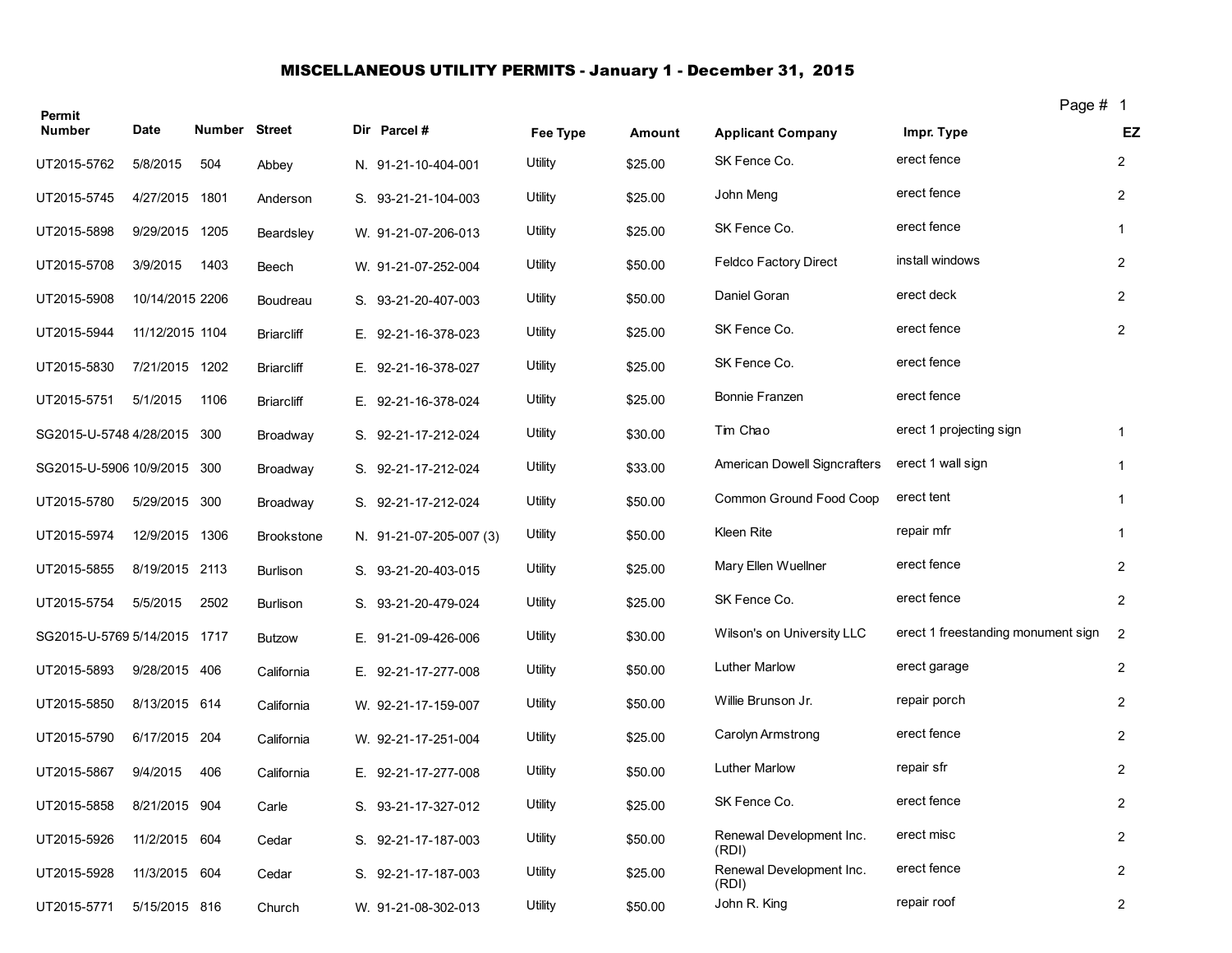| Permit                        |                 |                   |                |                                   |          |               |                                                |                       | Page # 2 |                |
|-------------------------------|-----------------|-------------------|----------------|-----------------------------------|----------|---------------|------------------------------------------------|-----------------------|----------|----------------|
| <b>Number</b>                 | <b>Date</b>     | Number Street     |                | Dir Parcel #                      | Fee Type | <b>Amount</b> | <b>Applicant Company</b>                       | Impr. Type            |          | <b>EZ</b>      |
| UT2015-5975                   | 12/18/2015 1116 |                   | Church         | W. 91-21-07-427-013               | Utility  | \$25.00       | Main Street Fencing Co.                        | erect fence           |          |                |
| UT2015-5694                   | 1/20/2015 709   |                   | Coler          | N. 91-21-08-305-014               | Utility  | \$25.00       | SK Fence Co.                                   | erect fence           |          | $\overline{2}$ |
| UT2015-5739                   | 4/21/2015       | 1203 &<br>1202112 | Coler          | N. 91-21-08-153-025               | Utility  | \$50.00       | <b>US Pro/United Services</b>                  | replace windows       |          |                |
| UT2015-5785                   | 6/5/2015        | 1201              | Coler          | N. 91-21-08-153-026               | Utility  | \$50.00       | Empty Tomb, Inc.                               | repair roof           |          | $\overline{2}$ |
| UT2015-5697                   | 1/28/2015       | 1602              | Colorado       | E. 93-21-21-201-018A              | Utility  | \$192.00      | Verizon Wireless                               | erect antenna         |          | $\mathbf{1}$   |
| UT2015-5702                   | 2/6/2015        | 1702              | Cooks          | 30-21-03-376-009                  | Utility  | \$90.00       | Teresa Whitlatch                               | erect garage          |          | $\overline{2}$ |
| UT2015-5755                   | 5/5/2015        | 1702              | Cooks          | 30-21-03-376-009                  | Utility  | \$50.00       | Harold Whitlatch                               | erect deck            |          | $\overline{2}$ |
| UT2015-5840                   | 7/24/2015       | 1012              |                | Cottage Grove S. 92-21-16-328-002 | Utility  | \$25.00       | SK Fence Co.                                   | erect fence           |          | $\overline{2}$ |
| UT2015-5922                   | 11/2/2015 808   |                   |                | Cottage Grove S. 92-21-16-180-002 | Utility  | \$50.00       | Pondu Masonry                                  | repair sfr            |          | $\overline{2}$ |
| UT2015-5901                   | 10/2/2015       | 1005              |                | Cottage Grove S. 92-21-16-304-021 | Utility  | \$25.00       | Cynthia Slade                                  | erect fence           |          | $\overline{2}$ |
| UT2015-5847                   | 8/6/2015        | 206               |                | Cottage Grove S. 92-21-16-126-014 | Utility  | \$50.00       | <b>Brandon Booher</b>                          | erect deck            |          | $\overline{2}$ |
| UT2015-5921                   | 10/30/2015 209  |                   |                | Cottage Grove S. 92-21-16-104-036 | Utility  | \$50.00       | Roger Miller                                   | repair roof           |          | $\overline{2}$ |
| UT2015-5770                   | 5/15/2015 2207  |                   | Country Squire | E. 91-21-15-306-011               | Utility  | \$25.00       | David Marks                                    | erect fence           |          | $\overline{2}$ |
| SG2015-U-5707 2/23/2015 1502  |                 |                   | Cunningham     | N. 91-21-09-103-022A-F            | Utility  | \$30.00       | First Ad Comm                                  | erect 1 wall sign     |          | $\overline{2}$ |
| SG2015-U-5703 2/12/2015       |                 | 608               | Cunningham     | N. 91-21-08-426-005               | Utility  | \$60.00       | Bendsen Signs & Graphics                       | erect 2 wall signs    |          | $\mathbf{1}$   |
| SG2015-U-5907 10/9/2015 510   |                 |                   | Cunningham     | N. 91-21-08-427-011               | Utility  | \$30.00       | American Dowell Signcrafters                   | erect 1 wall sign     |          | $\mathbf{1}$   |
| SG2015-U-5699 2/3/2015        |                 | 1108              | Cunningham     | N. 91-21-09-102-006               | Utility  | \$60.00       | 4 Season Garage Sale                           | erect 2 wall signs    |          | $\overline{2}$ |
| UT2015-5812 7/10/2015 1907    |                 |                   | Cunningham     | N. 91-21-04-301-025               | Utility  | \$198.00      | 1st Company                                    | replace miscellaneous |          | $\mathbf{1}$   |
| SG2015-U-5823 7/15/2015 510   |                 |                   | Cunningham     | N. 91-21-08-427-011               | Utility  | \$30.00       | 4MC Corp.                                      | erect 1 wall sign     |          | $\mathbf{1}$   |
| SG2015-U-5723 3/31/2015 909-E |                 |                   | Cunningham     | N. 91-21-08-280-034E              | Utility  | \$30.00       | American Dowell Signcrafters erect 1 wall sign |                       |          |                |
| UT2015-5778                   | 5/29/2015 1407  |                   | Curtiss        | S. 92-21-16-478-022               | Utility  | \$50.00       | <b>Brent Voyles</b>                            | erect deck            |          | $\overline{2}$ |
| UT2015-5967                   | 12/1/2015 208   |                   | Delaware       | W. 93-21-17-382-016               | Utility  | \$25.00       | Ken Reiss                                      | erect shed            |          | $\overline{2}$ |
| UT2015-5728                   | 4/7/2015        | 2302              | Delaware       | E. 91-21-15-354-018               | Utility  | \$25.00       | Nathan Ogden                                   | erect fence           |          | $\overline{2}$ |
| UT2015-5743                   | 4/27/2015 611   |                   | Delaware       | W. 93-21-17-358-008               | Utility  | \$25.00       | Stephen Parente                                | erect fence           |          | $\overline{2}$ |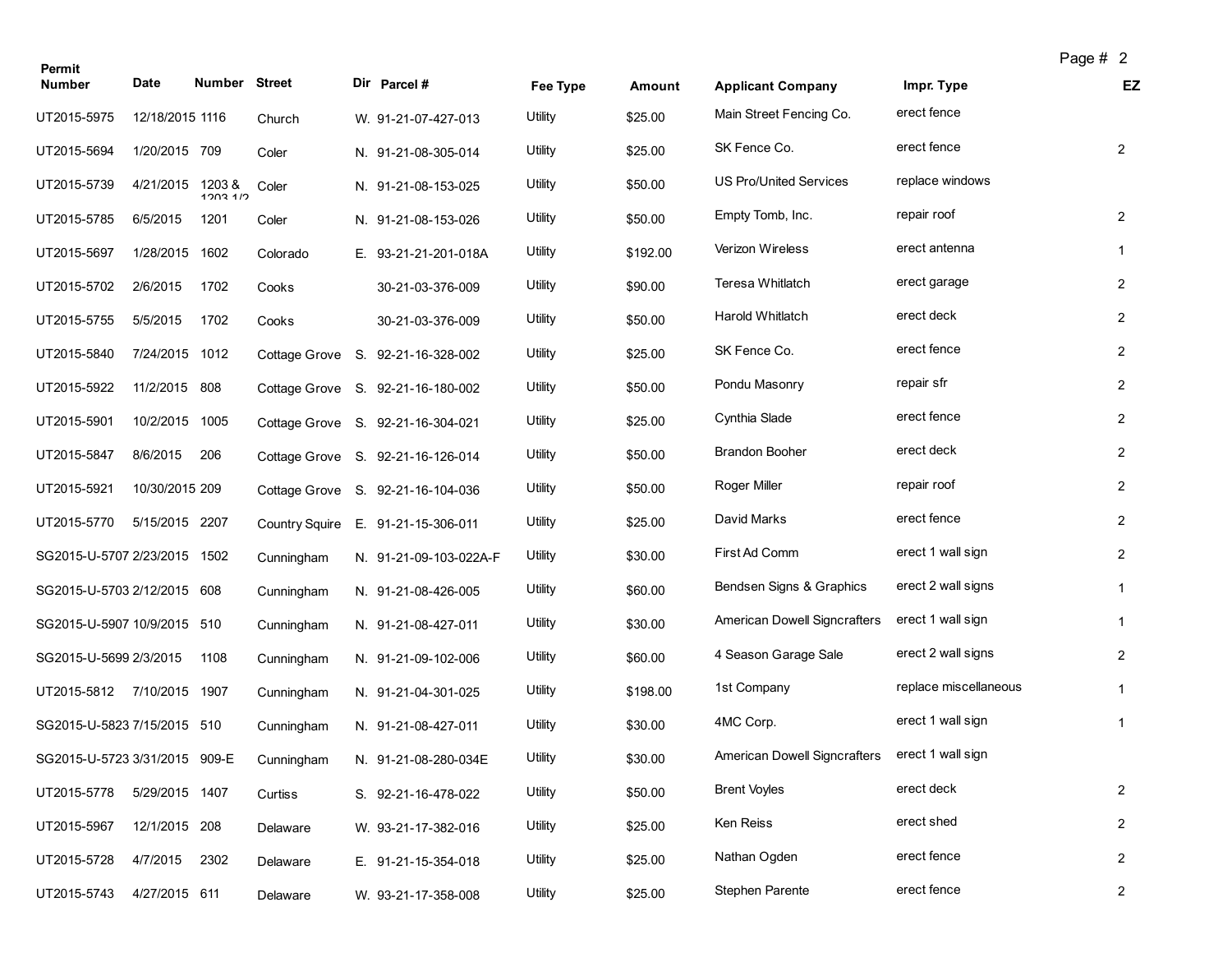| Permit                       |                 |               |             |                                     |          |          |                                 | Page # 3           |                |
|------------------------------|-----------------|---------------|-------------|-------------------------------------|----------|----------|---------------------------------|--------------------|----------------|
| <b>Number</b>                | Date            | Number Street |             | Dir Parcel #                        | Fee Type | Amount   | <b>Applicant Company</b>        | Impr. Type         | EZ             |
| UT2015-5763                  | 5/13/2015 307   |               | Delaware    | W. 93-21-17-383-002                 | Utility  | \$25.00  | Scott Murray                    | erect fence        | $\overline{a}$ |
| UT2015-5779                  | 5/29/2015 1412  |               | Dublin      | W. 91-21-07-252-006                 | Utility  | \$50.00  | <b>Archie Pettigrew</b>         | erect deck         | $\mathbf{1}$   |
| UT2015-5946                  | 11/12/2015 1701 |               | Eagle Ridge | 93-21-21-401-009                    | Utility  | \$25.00  | SK Fence Co.                    | erect fence        | $\overline{2}$ |
| UT2015-5899                  | 9/29/2015 609   |               |             | East Sunnycrest E. 93-21-21-102-001 | Utility  | \$25.00  | SK Fence Co.                    | erect fence        | $\overline{2}$ |
| UT2015-5968                  | 12/1/2015 410   |               | Elm         | W. 92-21-17-131-008                 | Utility  | \$50.00  | Kima Kheirolomoom               | erect garage       | $\overline{2}$ |
| UT2015-5958                  | 11/20/2015 1802 |               | Fairfield   | E. 91-21-04-229-024                 | Utility  | \$25.00  | Dana Player                     | erect fence        | $\overline{2}$ |
| UT2015-5768                  | 5/14/2015 1306  |               | Fairlawn    | E. 92-21-16-330-012                 | Utility  | \$25.00  | <b>Graham Sutton</b>            | erect fence        | $\overline{2}$ |
| UT2015-5843                  | 8/5/2015        | 807           | Fairlawn    | E. 92-21-16-305-009                 | Utility  | \$50.00  | <b>Bruce Archer</b>             | erect fence & shed | $\overline{2}$ |
| UT2015-5816                  | 7/15/2015 3205  |               | Fawn Hill   | S. 93-21-28-254-003                 | Utility  | \$25.00  | SK Fence Co.                    | erect fence        | $\overline{2}$ |
| SG2015-U-5695 1/20/2015 2007 |                 |               | Federal     | N. 91-21-06-401-005                 | Utility  | \$60.00  | Prairie Signs Inc.              | erect 2 wall signs | $\mathbf{1}$   |
| UT2015-5781                  | 6/4/2015        | 2502          | Fieldcrest  | N. 91-21-03-126-033                 | Utility  | \$50.00  | Joshua May                      | erect deck         | $\overline{2}$ |
| UT2015-5749                  | 4/30/2015 1406  |               | Florida     | E. 92-21-16-382-022                 | Utility  | \$25.00  | Marco Salmon                    | erect fence        | $\overline{c}$ |
| UT2015-5820                  | 7/15/2015 603   |               | Florida     | E. 93-21-20-226-015                 | Utility  | \$25.00  | <b>Matt Ramsey</b>              | erect fence        | $\overline{2}$ |
| UT2015-5930                  | 11/4/2015 405   |               | Florida     | E. 93-21-20-226-007                 | Utility  | \$25.00  | SK Fence Co.                    | erect fence        | $\overline{2}$ |
| UT2015-5981                  | 12/22/2015 1701 |               | Florida     | E. 93-21-21-201-014                 | Utility  | \$75.00  | Scott Nugent                    | repair mfr         | $\overline{2}$ |
| UT2015-5720                  | 3/27/2015 405   |               | Florida     | E. 93-21-20-226-007                 | Utility  | \$25.00  | SK Fence Co.                    | erect fence        | $\overline{2}$ |
| UT2015-5897                  | 9/29/2015 2001  |               | George Huff | S. 93-21-20-279-007                 | Utility  | \$25.00  | SK Fence Co.                    | erect fence        | $\overline{2}$ |
| UT2015-5794                  | 6/18/2015 501   |               | Glover      | S. 92-21-16-177-011                 | Utility  | \$25.00  | SK Fence Co.                    | erect fence        |                |
| UT2015-5887                  | 9/21/2015 2408  |               | Goodfield   | N. 91-21-04-229-008                 | Utility  | \$25.00  | Joshua & Amber Hall             | erect fence        | $\overline{2}$ |
| UT2015-5756                  | 5/5/2015        | 2406          | Goodfield   | N. 91-21-04-229-012                 | Utility  | \$25.00  | Tom McMahon                     | erect fence        | $\overline{2}$ |
| UT2015-5799                  | 6/23/2015 300   |               | Goodwin     | N. 91-21-07-477-015                 | Utility  | \$150.00 | <b>Mastec Network Solutions</b> | erect antenna      | $\overline{2}$ |
| UT2015-5853                  | 8/17/2015 2105  |               | Grange      | S. 93-21-20-401-009                 | Utility  | \$50.00  | New Prairie Construction        | alteration of sfr  | $\overline{2}$ |
| UT2015-5910                  | 10/19/2015 1010 |               | Grant       | S. 92-21-16-329-003                 | Utility  | \$25.00  | Adrienne Hemmig                 | erect fence        | $\overline{2}$ |
| SG2015-U-5716 3/25/2015 404  |                 |               | Green       | W. 92-21-17-132-013                 | Utility  | \$30.00  | Timothy John on Mattis Inc.     | erect 1 wall sign  | $\mathbf{2}$   |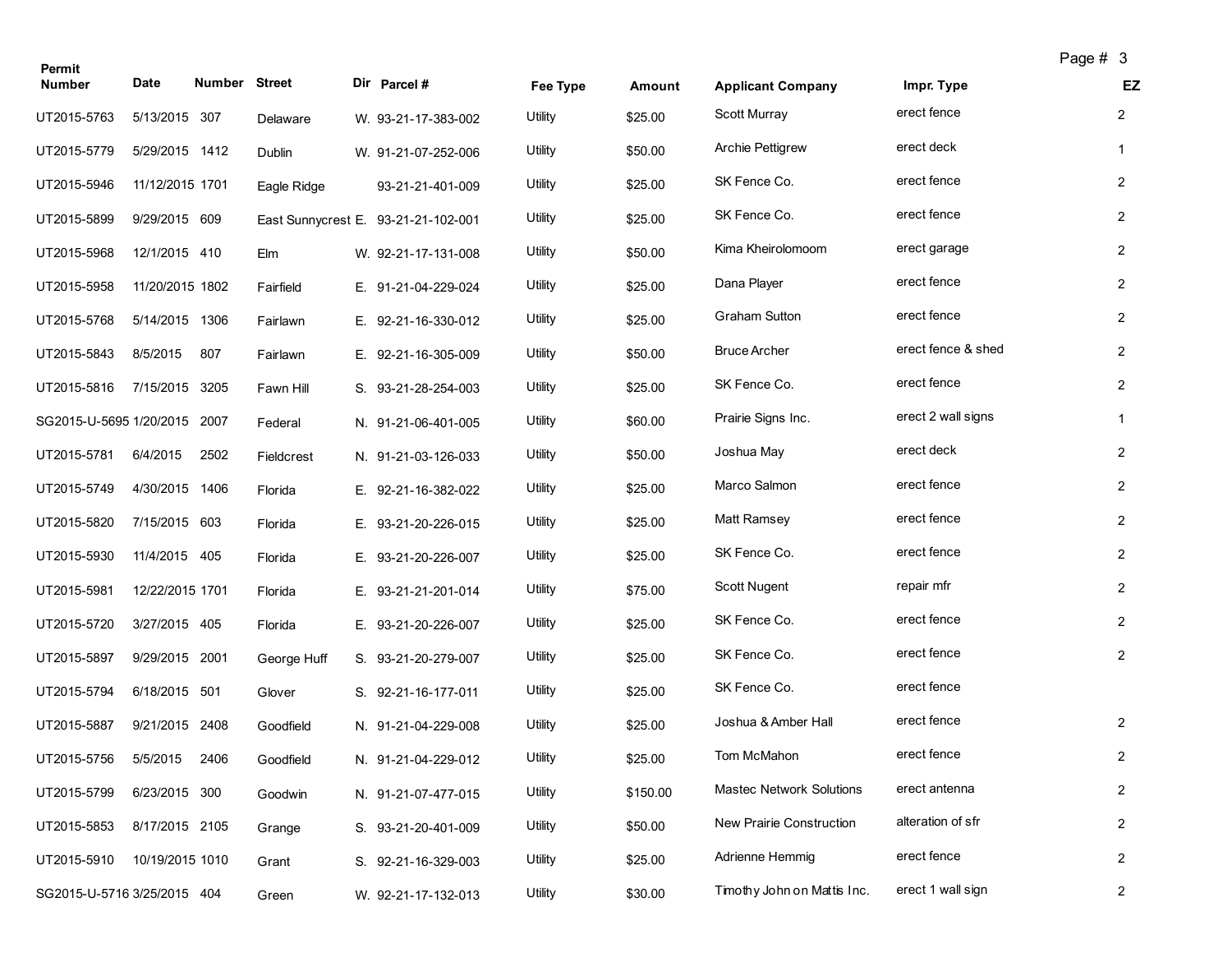| Permit                       |                 |               |            |                                    |          |          |                                          |                     | Page # 4 |                |
|------------------------------|-----------------|---------------|------------|------------------------------------|----------|----------|------------------------------------------|---------------------|----------|----------------|
| <b>Number</b>                | Date            | Number Street |            | Dir Parcel #                       | Fee Type | Amount   | <b>Applicant Company</b>                 | Impr. Type          |          | EZ             |
| UT2015-5945                  | 11/12/2015 1506 |               | Greenridge | S. 91-21-15-355-010                | Utility  | \$25.00  | SK Fence Co.                             | erect fence         |          | $\overline{2}$ |
| UT2015-5737                  | 4/16/2015 1408  |               | Greenridge | S. 91-21-15-355-002                | Utility  | \$25.00  | SK Fence Co.                             | erect fence         |          | $\overline{2}$ |
| UT2015-5776                  | 5/19/2015 1311  |               | Greenridge | S. 91-21-15-306-036                | Utility  | \$50.00  | American Deck & Sunroom                  | erect deck          |          | $\overline{2}$ |
| UT2015-5718                  | 3/27/2015 1410  |               | Greenridge | S. 91-21-15-355-008                | Utility  | \$25.00  | SK Fence Co.                             | erect fence         |          | $\overline{2}$ |
| UT2015-5859                  | 8/21/2015 1408  |               | Greenridge | S. 91-21-15-355-002                | Utility  | \$25.00  | SK Fence Co.                             | erect fence         |          | $\overline{2}$ |
| SG2015-U-5962 11/30/2015 700 |                 |               | Gregory    | S. 93-21-18-280-022                | Utility  | \$30.00  | First Ad Comm                            | erect 1 wall sign   |          | $\overline{2}$ |
| SG2015-U-5758 5/8/2015       |                 | 208           | Griggs     | W. 91-21-08-452-015                | Utility  | \$30.00  | Twin City Tent and Awning                | erect 1 awning sign |          | $\mathbf{1}$   |
| UT2015-5875                  | 9/4/2015        | 709           | Grove      | S. 92-21-17-286-016                | Utility  | \$50.00  | Advance Deck & Sunroom                   | erect deck          |          | $\overline{2}$ |
| UT2015-5918                  | 10/28/2015 202  |               | Grove      | S. 92-21-17-236-001                | Utility  | \$50.00  | George Klatt                             | repair mfr          |          | $\overline{2}$ |
| UT2015-5973                  | 12/8/2015 601   |               | Guardian   | N. 91-21-09-426-014                | Utility  | \$50.00  | Guardian West                            | erect misc          |          | $\mathbf{1}$   |
| UT2015-5886                  | 9/16/2015 601   |               | Guardian   | N. 91-21-09-426-014                | Utility  | \$600.00 | Guardian West                            | erect misc          |          | $\mathbf{1}$   |
| UT2015-5929                  | 11/4/2015 601   |               | Guardian   | N. 91-21-09-426-014                | Utility  | \$360.00 | Guardian West                            | erect misc          |          | 1              |
| UT2015-5813                  | 7/10/2015 601   |               | Guardian   | N. 91-21-09-426-014                | Utility  | \$480.00 | Guardian West                            | erect misc          |          | $\mathbf{1}$   |
| UT2015-5972                  | 12/8/2015 601   |               | Guardian   | N. 91-21-09-426-014                | Utility  | \$600.00 | Guardian West                            | erect misc          |          | $\mathbf{1}$   |
| UT2015-5759                  | 5/8/2015        | 904           | Harding    | E. 93-21-21-152-041F               | Utility  | \$25.00  | Paul Zerrouki                            | erect fence         |          |                |
| UT2015-5832                  | 7/22/2015 706   |               | Harmon     | E. 93-21-21-354-009                | Utility  | \$50.00  | Kirk Hauser & Valerie Hoffman erect deck |                     |          | $\overline{2}$ |
| UT2015-5795                  | 6/18/2015 2811  |               | Haydon     | E. 91-21-10-410-020                | Utility  | \$25.00  | SK Fence Co.                             | erect fence         |          | $\overline{2}$ |
| UT2015-5976                  | 12/18/2015 604  |               | High       | E. 92-21-17-241-007                | Utility  | \$25.00  | Stephen Hammond                          | erect fence         |          | $\overline{2}$ |
| UT2015-5920                  | 10/30/2015 1309 |               | Hill       | W. 91-21-07-407-001thru003 Utility |          | \$50.00  | Broeren Russo Construction.              | foundation          |          | $\mathbf{1}$   |
| UT2015-5896                  | 9/29/2015 1408  |               | Hill       | W. 91-21-07-401-011                | Utility  | \$25.00  | Eric Hemphill                            | erect fence         |          | 1              |
| UT2015-5866                  | 8/27/2015 4     |               | Illini     | 93-21-20-252-024                   | Utility  | \$25.00  | Steven B. Becker                         | erect shed          |          | $\overline{c}$ |
| UT2015-5744                  | 4/27/2015 907   |               | Illinois   | E. 92-21-16-154-005                | Utility  | \$25.00  | Lillian Worby                            | erect fence         |          | $\overline{c}$ |
| UT2015-5741                  | 4/22/2015 807 & | Q∩Ω           | Illinois   | W. 92-21-17-151-009                | Utility  | \$50.00  | <b>Mastec Network Solutions</b>          | erect misc          |          | $\overline{2}$ |
| SG2015-U-5846 8/7/2015       |                 | 202           | Illinois   | W. 92-21-17-213-005                | Utility  | \$60.00  | American Dowell Signcrafters             | erect 2 wall signs  |          | $\overline{2}$ |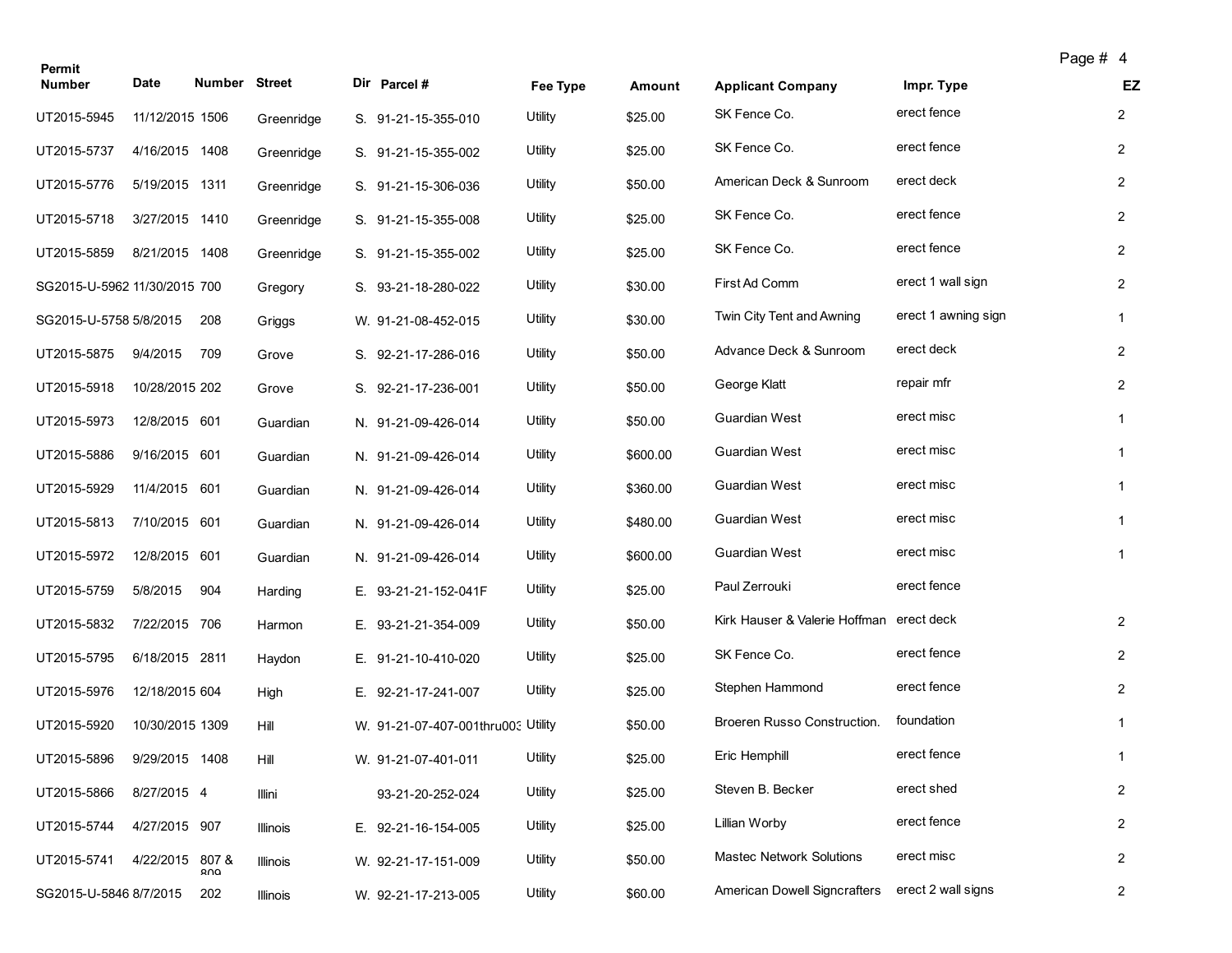| Permit                          |                 |                    |                 |                     |          |          |                                 |                           | Page # 5 |                |
|---------------------------------|-----------------|--------------------|-----------------|---------------------|----------|----------|---------------------------------|---------------------------|----------|----------------|
| <b>Number</b>                   | Date            | Number Street      |                 | Dir Parcel #        | Fee Type | Amount   | <b>Applicant Company</b>        | Impr. Type                |          | EZ             |
| UT2015-5891                     | 9/22/2015 807 & | ΩΩ                 | <b>Illinois</b> | W. 92-21-17-151-009 | Utility  | \$60.00  | <b>Mastec Network Solutions</b> | erect antenna             |          | $\overline{2}$ |
| UT2015-5856                     | 8/21/2015       | 508                | Indiana         | W. 93-21-17-328-010 | Utility  | \$25.00  | Gaines Fence Co.                | erect fence               |          | $\overline{2}$ |
| UT2015-5857                     | 8/21/2015 310   |                    | lowa            | W. 93-21-17-327-013 | Utility  | \$25.00  | Greg Reisdorf                   | erect fence               |          | $\overline{2}$ |
| UT2015-5913                     | 10/23/2015 203  |                    | lowa            | W. 93-21-17-330-013 | Utility  | \$25.00  | SK Fence Co.                    | erect fence               |          | $\overline{2}$ |
| UT2015-5833                     | 7/22/2015 711   |                    | lowa            | W. 93-21-17-306-008 | Utility  | \$50.00  | <b>Howard Groff</b>             | erect deck                |          | $\overline{2}$ |
| UT2015-5788                     | 6/15/2015 1304  |                    | Jackson         | S. 92-21-16-457-026 | Utility  | \$25.00  | <b>Scott Sivers</b>             | erect fence               |          | $\overline{2}$ |
| UT2015-5852                     | 8/17/2015       | 1201 1/2 Kenyon    |                 | W. 91-21-06-402-007 | Utility  | \$75.00  | Future Technologies             | alteration                |          | $\mathbf{1}$   |
| UT2015-5876                     | 9/4/2015        | 1201 1/2 Kenyon    |                 | W. 91-21-06-402-007 | Utility  | \$150.00 | Verizon Wireless                | erect tower               |          | $\mathbf{1}$   |
| UT2015-5870                     | 9/4/2015        | 1602               | Kinch           | S. 91-21-15-353-006 | Utility  | \$25.00  | SK Fence Co.                    | erect fence               |          | $\overline{2}$ |
| UT2015-5721                     | 3/30/2015       | 1210               | Lanore          | S. 92-21-16-477-005 | Utility  | \$50.00  | <b>Taylor'd Restorations</b>    | replace windows           |          | $\overline{2}$ |
| UT2015-5757                     | 5/5/2015        | 2203               | Lantern Hill    | E. 91-21-15-304-011 | Utility  | \$50.00  | Michael Melvin                  | replace windows           |          | $\overline{2}$ |
| UT2015-5884                     | 9/16/2015       | 1803               | Larch           | S. 93-21-21-106-016 | Utility  | \$50.00  | Fawnie Honea & Julie Rizzo      | erect deck                |          | $\overline{2}$ |
| UT2015-5931                     | 11/4/2015       | 1606               | Lexington       | E. 93-21-28-405-024 | Utility  | \$25.00  | SK Fence Co.                    | erect fence               |          | $\overline{2}$ |
| UT2015-5767                     | 5/14/2015 106   |                    | Lincoln         | S. 92-21-17-102-025 | Utility  | \$50.00  | Muhammad Khan                   | erect tent                |          | $\overline{2}$ |
| SG2015-U-5959 11/20/2015 106    |                 |                    | Lincoln         | S. 92-21-17-102-025 | Utility  | \$30.00  | Gorski Reifsteck Architects     | erect 1 freestanding sign |          | $\overline{2}$ |
| UT2015-5747                     | 4/28/2015 1002  |                    | Lincoln         | S. 93-21-17-302-001 | Utility  | \$50.00  | Nabor House Fraternity          | erect tent                |          | $\overline{2}$ |
| SG2015-U-5831 7/22/2015 801-807 |                 |                    | Lincoln         | S. 93-21-18-281-007 | Utility  | \$78.00  | Bendsen Signs & Graphics        | erect awning signs        |          | $\overline{2}$ |
| UT2015-5953                     |                 | 11/18/2015 801-807 | Lincoln         | S. 93-21-18-281-007 | Utility  | \$108.00 | <b>Bickers Construction</b>     | repair business           |          | $\overline{2}$ |
| UT2015-5917                     | 10/23/2015 1002 |                    | Lincoln         | S. 93-21-17-302-001 | Utility  | \$50.00  | Benjamin Pickering              | erect tent                |          | $\overline{2}$ |
| UT2015-5814                     | 7/15/2015 1505  |                    | Lincolnwood     | S. 92-21-16-477-016 | Utility  | \$25.00  | Main Street Fencing Co.         | erect fence               |          | $\overline{c}$ |
| UT2015-5709                     | 3/13/2015 401   |                    | Main            | E. 92-21-17-228-001 | Utility  | \$50.00  | Joe Evans                       | repair roof               |          | $\overline{2}$ |
| SG2015-U-5979 12/18/2015 106    |                 |                    | Main            | W. 92-21-17-202-012 | Utility  | \$30.00  | Bendsen Signs & Graphics        | erect 1 wall sign         |          | $\mathbf 1$    |
| SG2015-U-5892 9/22/2015 214     |                 |                    | Main            | W. 92-21-17-201-002 | Utility  | \$30.00  | A Plus VIP Lounge               | alteration of canopy sign |          | $\mathbf{1}$   |
| SG2015-U-5965 11/30/2015 106    |                 |                    | Main            | W. 92-21-17-202-012 | Utility  | \$30.00  | Bendsen Signs & Graphics        | erect 1 canopy sign       |          | $\mathbf{1}$   |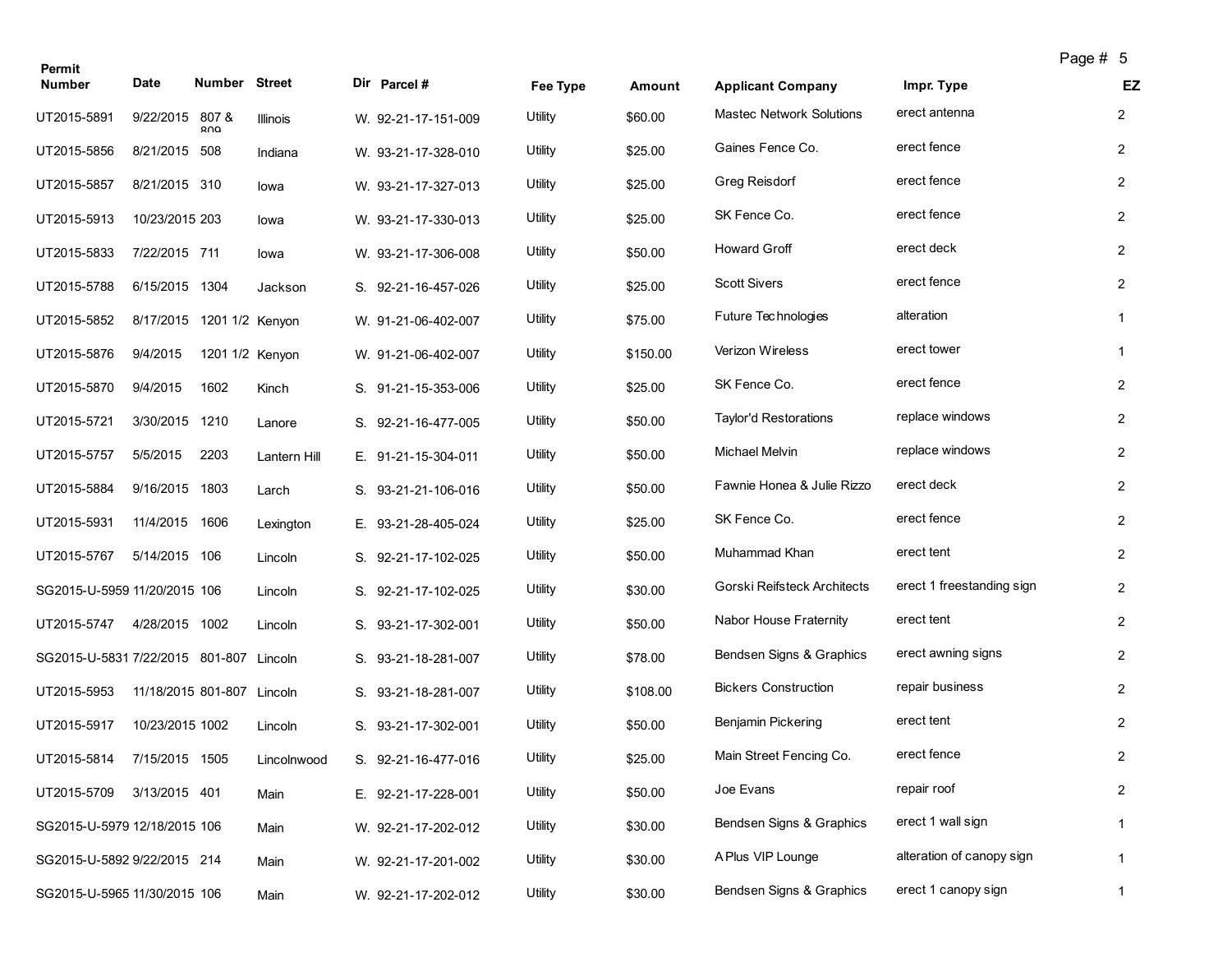| Permit                          |                 |                            |            |                         |          |          |                                              |                       | Page # 6 |                |
|---------------------------------|-----------------|----------------------------|------------|-------------------------|----------|----------|----------------------------------------------|-----------------------|----------|----------------|
| <b>Number</b>                   | Date            | Number Street              |            | Dir Parcel#             | Fee Type | Amount   | <b>Applicant Company</b>                     | Impr. Type            |          | EZ             |
| SG2015-U-5882 9/15/2015 119-123 |                 |                            | Main       | W. 92-21-17-206-006     | Utility  | \$90.00  | United Sign & Awning                         | erect 3 wall signs    |          | $\mathbf{1}$   |
| UT2015-5941                     | 11/10/2015 111  |                            | Main       | W. 92-21-17-206-030     | Utility  | \$.00    | City of Urbana                               | repair parking garage |          | $\mathbf{1}$   |
| UT2015-5727                     | 4/7/2015        | 102                        | Main       | E. 92-21-17-203-001=004 | Utility  | \$150.00 | Verizon Wireless                             | erect antenna         |          | $\mathbf{1}$   |
| SG2015-U-5881 9/15/2015         |                 | 125                        | Main       | W. 92-21-17-206-005     | Utility  | \$30.00  | United Sign & Awning                         | erect 1 wall sign     |          | 1              |
| UT2015-5783                     | 6/4/2015        | 505                        | Maple      | S. 92-21-17-277-009     | Utility  | \$25.00  | Andy Wyciglo                                 | erect fence           |          | $\overline{2}$ |
| UT2015-5964                     | 11/30/2015 1501 |                            | Maryland   | S. 93-21-18-476-002     | Utility  | \$120.00 | Phase 1 Consulting                           | erect tower           |          | $\overline{2}$ |
| UT2015-5903                     | 10/6/2015 1501  |                            | Maryland   | S. 93-21-18-476-002     | Utility  | \$150.00 | Verizon Wireless                             | erect antenna         |          | $\overline{2}$ |
| UT2015-5712                     | 3/23/2015 1501  |                            | Maryland   | S. 93-21-18-476-002     | Utility  | \$60.00  | AT & T Mobility                              | erect antenna         |          | $\overline{2}$ |
| UT2015-5838                     | 7/24/2015 505   |                            | McCullough | S. 92-21-17-176-010     | Utility  | \$25.00  | SK Fence Co.                                 | erect fence           |          |                |
| UT2015-5939                     | 11/6/2015       | 106 1/2                    | McCullough | N. 92-21-17-130-003     | Utility  | \$50.00  | Lonnie Judy                                  | demolish garage       |          |                |
| UT2015-5798                     | 6/18/2015 803   |                            | McCullough | S. 92-21-17-162-014     | Utility  | \$50.00  | Thomas Skottene                              | repair porch          |          |                |
| UT2015-5872                     | 9/4/2015        | 209                        | McHenry    | E. 93-21-20-479-002     | Utility  | \$25.00  | Gaines Fence Co.                             | erect fence           |          | 2              |
| UT2015-5809                     | 7/8/2015        | 102                        | Meadow     | W. 93-21-20-201-023     | Utility  | \$25.00  | C-U Under Construction                       | erect fence           |          | $\overline{2}$ |
| UT2015-5927                     | 11/2/2015 612   |                            | Michigan   | W. 93-21-17-308-025     | Utility  | \$50.00  | Randall Elliott/R.T. Elliott<br>Construction | erect deck            |          | $\overline{c}$ |
| UT2015-5735                     | 4/16/2015 2015  |                            | Michigan   | E. 92-21-16-476-013     | Utility  | \$25.00  | Gaines Fence Co.                             | erect fence           |          | $\overline{2}$ |
| UT2015-5698                     |                 | 1/29/2015 500-506          | Michigan   | E. 93-21-17-430-006     | Utility  | \$96.00  | H & S Home Renovations                       | repair mfr            |          | $\overline{2}$ |
| UT2015-5821                     | 7/15/2015 1905  |                            | Michigan   | E. 92-21-16-476-005     | Utility  | \$25.00  | Sequoia Munoz                                | erect fence           |          | $\overline{2}$ |
| UT2015-5895                     | 9/29/2015 2703  |                            | Milford    | N. 91-21-04-227-013     | Utility  | \$25.00  | Gaines Fence Co.                             | erect fence           |          | $\overline{2}$ |
| UT2015-5873                     | 9/4/2015        | 2701                       | Milford    | N. 91-21-04-227-012     | Utility  | \$25.00  | Gaines Fence Co.                             | erect fence           |          | $\overline{2}$ |
| UT2015-5761                     | 5/8/2015        | 2605                       | Milford    | N. 91-21-04-227-010     | Utility  | \$25.00  | SK Fence Co.                                 | erect fence           |          | $\overline{c}$ |
| UT2015-5871                     | 9/4/2015        | $\overline{\phantom{0}}$ 1 | Montclair  | 93-21-20-251-001        | Utility  | \$25.00  | SK Fence Co.                                 | erect fence           |          | $\overline{c}$ |
| UT2015-5784                     | 6/4/2015        | 1402                       | Montgomery | S. 91-21-15-388-038     | Utility  | \$25.00  | Michael Thomas                               | erect fence           |          | $\overline{c}$ |
| UT2015-5888                     | 9/21/2015 2513  |                            | Muirfield  | S. 93-21-22-332-014     | Utility  | \$25.00  | SK Fence Co.                                 | erect fence           |          | $\overline{2}$ |
| UT2015-5760                     | 5/8/2015        | 2608                       | Muirfield  | S. 93-21-22-333-005     | Utility  | \$25.00  | SK Fence Co.                                 | erect fence           |          | $\overline{2}$ |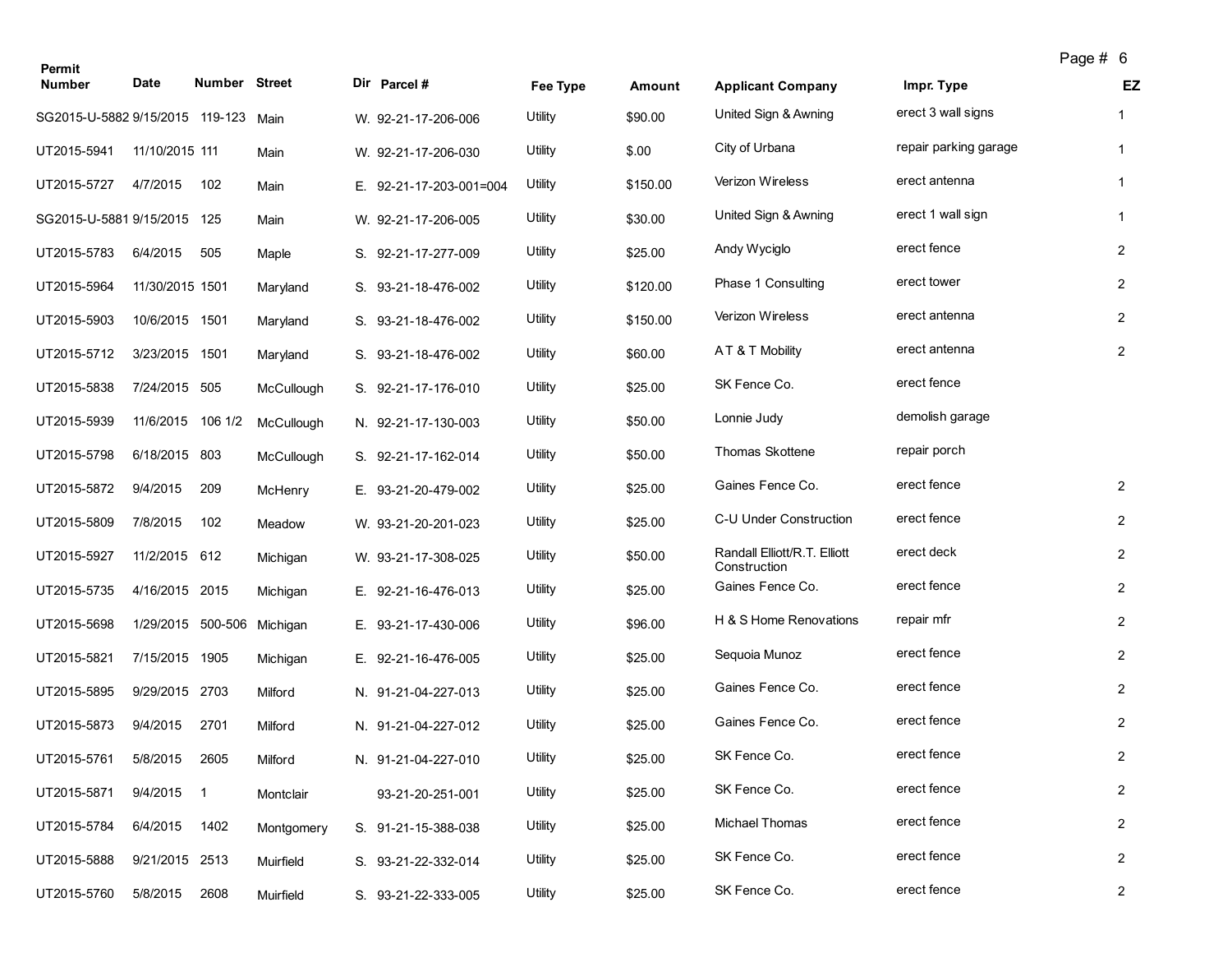| Permit                        |                 |               |            |                     |          |          |                                                |                    | Page # 7 |                         |
|-------------------------------|-----------------|---------------|------------|---------------------|----------|----------|------------------------------------------------|--------------------|----------|-------------------------|
| <b>Number</b>                 | <b>Date</b>     | Number Street |            | Dir Parcel#         | Fee Type | Amount   | <b>Applicant Company</b>                       | Impr. Type         |          | EZ                      |
| UT2015-5793                   | 6/18/2015 1002  |               | Mumford    | E. 93-21-21-304-011 | Utility  | \$25.00  | SK Fence Co.                                   | erect fence        |          | $\overline{2}$          |
| UT2015-5943                   | 11/12/2015 1304 |               | Mumford    | E. 93-21-21-327-002 | Utility  | \$25.00  | SK Fence Co.                                   | erect fence        |          | $\overline{2}$          |
| UT2015-5701                   | 2/3/2015        | 1202          | Mumford    | E. 93-21-21-326-007 | Utility  | \$25.00  | Gaines Fence Co.                               | erect fence        |          | $\overline{c}$          |
| UT2015-5864                   | 8/26/2015 3502  |               | Myra Ridge | S. 93-21-28-427-016 | Utility  | \$50.00  | Moseley Bros, Inc.                             | erect deck         |          | $\overline{c}$          |
| UT2015-5911                   | 10/19/2015 2905 |               | Myra Ridge | S. 93-21-28-226-015 | Utility  | \$25.00  | Richard Rebman                                 | erect shed         |          | $\overline{c}$          |
| UT2015-5805                   | 7/2/2015        | 301           | Nevada     | W. 92-21-17-185-009 | Utility  | \$66.00  | Coach House Garages                            | erect garage       |          | $\overline{2}$          |
| UT2015-5969                   | 12/4/2015 301   |               | Nevada     | W. 92-21-17-185-009 | Utility  | \$25.00  | Scott R. Tess                                  | erect fence        |          | $\overline{2}$          |
| UT2015-5797                   | 6/18/2015       | 409           | Nevada     | W. 92-21-17-181-005 | Utility  | \$25.00  | SK Fence Co.                                   | erect fence        |          | $\overline{c}$          |
| UT2015-5806                   | 7/2/2015        | 501           | Nevada     | W. 92-21-17-162-013 | Utility  | \$87.00  | Coach House Garages                            | erect garage       |          | $\overline{\mathbf{c}}$ |
| SG2015-U-5951 11/13/2015 1111 |                 |               | O'Brien    | 91-21-04-151-003    | Utility  | \$48.00  | American Dowell Signcrafters                   | erect 1 wall sign  |          | $\mathbf{1}$            |
| SG2015-U-5949 11/13/2015 1225 |                 |               | O'Brien    | 91-21-04-151-003e   | Utility  | \$96.00  | American Dowell Signcrafters                   | erect 2 wall signs |          | 1                       |
| SG2015-U-5947 11/13/2015 925  |                 |               | O'Brien    | 91-21-04-151-003a   | Utility  | \$48.00  | <b>American Dowell Signcrafters</b>            | erect 1 wall sign  |          | $\mathbf{1}$            |
| SG2015-U-5933 11/4/2015 1111  |                 |               | O'Brien    | 91-21-04-151-003    | Utility  | \$30.00  | Monitor Sign Service                           | erect 1 wall sign  |          | 1                       |
| SG2015-U-5948 11/13/2015 1225 |                 |               | O'Brien    | 91-21-04-151-003e   | Utility  | \$96.00  | American Dowell Signcrafters                   | erect 2 wall signs |          | 1                       |
| SG2015-U-5950 11/13/2015 1111 |                 |               | O'Brien    | 91-21-04-151-003    | Utility  | \$144.00 | American Dowell Signcrafters                   | erect 3 wall signs |          | 1                       |
| UT2015-5844                   | 8/5/2015        | 1502          | Ogelthorpe | S. 91-21-15-387-017 | Utility  | \$25.00  | <b>Todd Carman</b>                             | erect fence        |          | $\overline{\mathbf{c}}$ |
| UT2015-5942                   | 11/12/2015 702  |               | Oregon     | E. 92-21-16-156-005 | Utility  | \$25.00  | Linda Wild                                     | erect fence        |          | $\overline{2}$          |
| UT2015-5733                   | 4/13/2015 401   |               | Oregon     | E. 92-21-17-285-001 | Utility  | \$25.00  | Mary Schroer                                   | erect fence        |          | $\overline{2}$          |
| UT2015-5851                   | 8/13/2015 402   |               | Oregon     | E. 92-21-17-281-005 | Utility  | \$50.00  | Douglas Friedel                                | erect porch        |          | $\overline{c}$          |
| UT2015-5966                   | 11/30/2015 504  |               | Oregon     | W. 92-21-17-177-011 | Utility  | \$25.00  | SK Fence Co.                                   | erect fence        |          | $\overline{c}$          |
| UT2015-5914                   | 10/23/2015 108  |               | Oregon     | E. 92-21-17-257-009 | Utility  | \$25.00  | Ryan Newquist                                  | erect fence        |          | $\overline{2}$          |
| UT2015-5860                   | 8/21/2015 704   |               | Oregon     | E. 92-21-16-156-006 | Utility  | \$50.00  | Burton Home Improvements,<br>Inc./SK Exteriors | repair roof        |          | $\overline{2}$          |
| UT2015-5970                   | 12/4/2015 103   |               | Oregon     | E. 92-21-17-263-001 | Utility  | \$50.00  | Perkins Construction Ltd                       | repair mfr         |          | $\mathbf{2}$            |
| UT2015-5837                   | 7/24/2015 509   |               | Oregon     | E. 92-21-17-286-004 | Utility  | \$25.00  | Nora Miller                                    | erect fence        |          | $\overline{2}$          |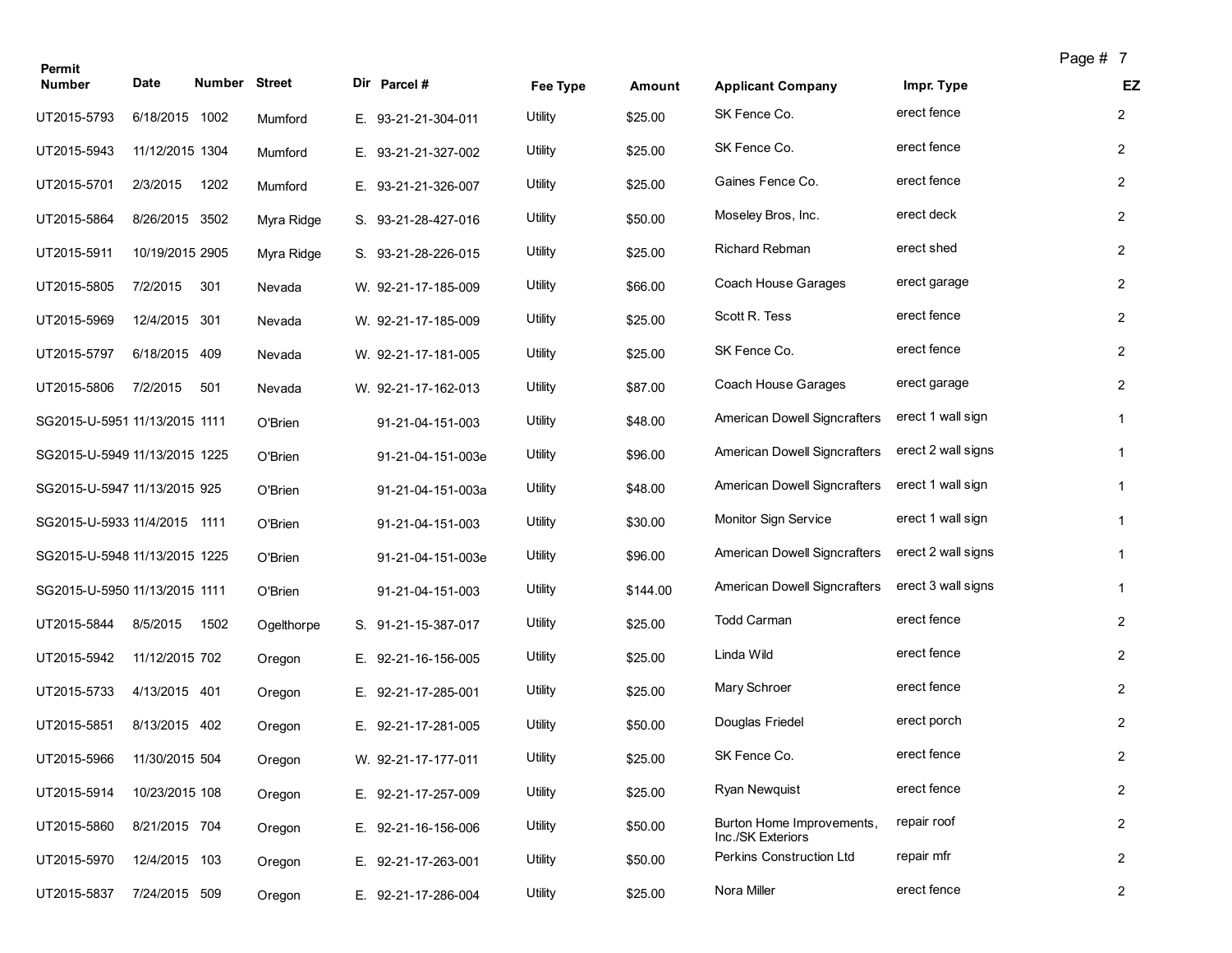| Permit                  |                |                          |              |                          |          |          |                                     |                               | Page # 8 |                |
|-------------------------|----------------|--------------------------|--------------|--------------------------|----------|----------|-------------------------------------|-------------------------------|----------|----------------|
| <b>Number</b>           | <b>Date</b>    | Number Street            |              | Dir Parcel#              | Fee Type | Amount   | <b>Applicant Company</b>            | Impr. Type                    |          | EZ             |
| UT2015-5808             | 7/8/2015       | 902                      | Park         | E. 91-21-09-307-001      | Utility  | \$25.00  | Daisy Thurlow                       | erect fence                   |          | $\mathbf{2}$   |
| UT2015-5961             | 11/24/2015 503 |                          | Pennsylvania | E. 93-21-17-480-002      | Utility  | \$360.00 | <b>HPL Construction</b>             | repair sfr                    |          | $\overline{2}$ |
| UT2015-5890             | 9/21/2015 2110 |                          | Pennsylvania | E. 91-21-15-351-006      | Utility  | \$25.00  | <b>Robert Perry</b>                 | erect fence                   |          | $\overline{2}$ |
| UT2015-5766             | 5/14/2015 707  |                          | Pennsylvania | W. 93-21-17-356-004      | Utility  | \$25.00  | Tim Gibbs                           | erect fence                   |          | $\overline{2}$ |
| UT2015-5711             | 3/20/2015 705  |                          | Pennsylvania | W. 93-21-17-356-026      | Utility  | \$25.00  | Main Street Fencing Co.             | erect fence                   |          | $\overline{2}$ |
| UT2015-5715             | 3/25/2015 604  |                          | Pennsylvania | W. 93-21-17-355-016      | Utility  | \$.00    | Mary Ann Bunyan                     | repair sfr                    |          |                |
| UT2015-5740             | 4/22/2015 102  |                          | Pennsylvania | W. 93-21-17-451-021      | Utility  | \$50.00  | Jeff Parish                         | erect deck                    |          | $\overline{2}$ |
| UT2015-5807             | 7/2/2015       | 106                      | Pennsylvania | E. 93-21-17-455-011      | Utility  | \$108.00 | Coach House Garages                 | erect garage                  |          | $\overline{2}$ |
| UT2015-5734             | 4/16/2015 106  |                          | Pennsylvania | W. 93-21-17-451-019      | Utility  | \$25.00  | Cynthia Kocher                      | erect fence                   |          |                |
| UT2015-5800             | 6/23/2015 708  |                          | Pennsylvania | E. 92-21-16-351-030      | Utility  | \$25.00  | SK Fence Co.                        | replace miscellaneous         |          | $\overline{2}$ |
| SG2015-U-5932 11/4/2015 |                | 1720                     | Philo        | S. 93-21-21-201-012      | Utility  | \$30.00  | American Dowell Signcrafters        | erect 1 wall sign             |          | $\mathbf{1}$   |
| UT2015-5937             | 11/6/2015 903  |                          | Philo        | S. 92-21-16-326-009      | Utility  | \$25.00  | <b>Robert Wease</b>                 | erect fence                   |          |                |
| SG2015-U-5804 7/6/2015  |                | 2860                     | Philo        | S. 93-21-28-201-004b     | Utility  | \$30.00  | American Dowell Signcrafters        | Erect Wall Sign 22 in X 9 ft. |          | $\mathbf{1}$   |
| UT2015-5874             | 9/4/2015       | 212                      | Poplar       | S. 92-21-16-127-017      | Utility  | \$25.00  | Duane & Amber Moore                 | erect fence                   |          | $\overline{2}$ |
| UT2015-5791             | 6/17/2015 303  |                          | Poplar       | S. 92-21-16-130-011      | Utility  | \$50.00  | Jerry Rabbitt                       | repair garage                 |          | $\overline{2}$ |
| UT2015-5957             | 11/20/2015 812 |                          | Race         | S. 92-21-17-261-013      | Utility  | \$25.00  | Kimberly Hubbard                    | erect fence                   |          | $\overline{2}$ |
| UT2015-5982             |                | 12/24/2015 2802&280 Race |              | S. $93-21-29-201-002(a)$ | Utility  | \$50.00  | English Bros. Co.                   | foundation                    |          | $\overline{2}$ |
| UT2015-5983             |                | 12/24/2015 2802&280 Race |              | S. $93-21-29-201-002(a)$ | Utility  | \$50.00  | English Bros. Co.                   | foundation                    |          | $\overline{2}$ |
| UT2015-5725             | 4/7/2015       | 2502                     | Race         | S. 93-21-20-451-003      | Utility  | \$545.00 | Anderson Brothers 3, Inc.           | parking lot                   |          | $\overline{2}$ |
| UT2015-5700             | 2/3/2015       | 702                      | Race         | S. 92-21-17-261-001      | Utility  | \$25.00  | Main Street Fencing Co.             | erect fence                   |          | $\overline{2}$ |
| UT2015-5825             | 7/20/2015 402  |                          | Race         | N. 91-21-08-455-013      | Utility  | \$50.00  | Kouski Landscapes                   | erect deck                    |          |                |
| UT2015-5885             | 9/16/2015 1205 |                          | Race         | S. 93-21-17-332-020      | Utility  | \$50.00  | Nicholas Zajac                      | erect deck                    |          | $\overline{c}$ |
| UT2015-5854             | 8/19/2015 5    |                          | Rainbow      | 92-21-16-430-018         | Utility  | \$25.00  | Eva Sanchez                         | erect fence                   |          | $\overline{2}$ |
| UT2015-5730             | 4/9/2015       | 907                      | Rainbow      | S. 92-21-16-427-011      | Utility  | \$50.00  | Windows, Construction and<br>Repair | replace windows               |          | $\mathbf{2}$   |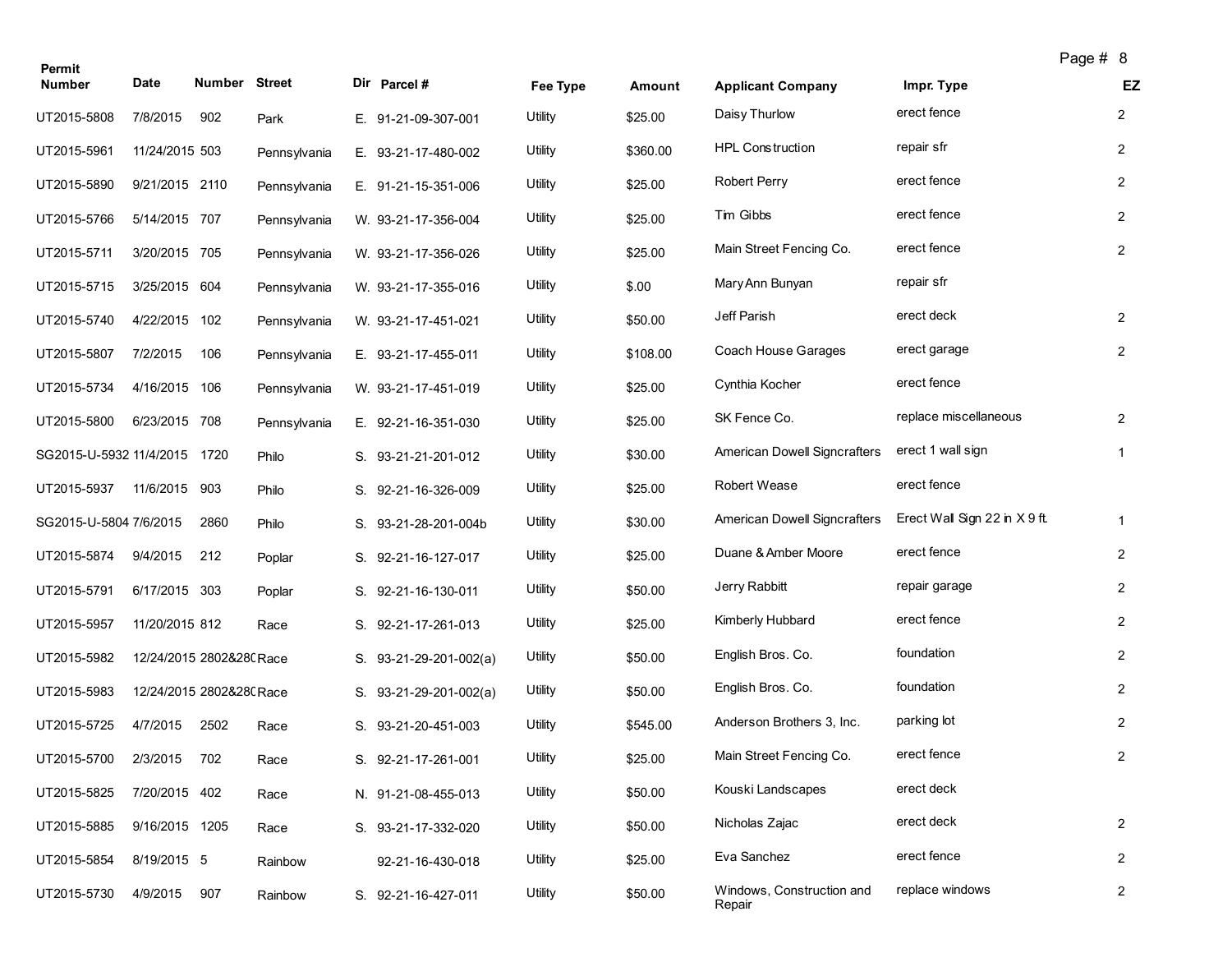| Permit                     |                 |                   |             |                                    |          |          |                                        | r ay <del>c</del> <del>n</del> | ್              |
|----------------------------|-----------------|-------------------|-------------|------------------------------------|----------|----------|----------------------------------------|--------------------------------|----------------|
| <b>Number</b>              | Date            | Number Street     |             | Dir Parcel#                        | Fee Type | Amount   | <b>Applicant Company</b>               | Impr. Type                     | EZ             |
| UT2015-5738                | 4/17/2015 2     |                   | Rainbow     | 92-21-16-430-015                   | Utility  | \$96.00  | Coach House Garages                    | erect garage                   | $\overline{2}$ |
| UT2015-5909                | 10/19/2015 1303 |                   | Romine      | N. 91-21-07-205-019                | Utility  | \$50.00  | Freedom Roofing &<br>Construction Inc. | repair sfr                     | $\mathbf{1}$   |
| UT2015-5802                | 6/29/2015 1308  |                   | Romine      | N. 91-21-07-208-001                | Utility  | \$50.00  | Sam Rafes                              | repair roof                    |                |
| UT2015-5869                | 9/4/2015        | 2926              | Rutherford  | E. 91-21-10-406-024                | Utility  | \$25.00  | SK Fence Co.                           | erect fence                    | $\overline{2}$ |
| SG2015-U-5752 5/1/2015     |                 | 1407              | Scovill     | E. 93-21-21-381-016                | Utility  | \$30.00  | Meadowbrook Congregation               | 1 monument sign                | $\overline{2}$ |
| UT2015-5732                | 4/13/2015 302   |                   | Scovill     | E. 93-21-20-480-006                | Utility  | \$25.00  | Scott Beaulin                          | erect fence                    |                |
| UT2015-5829                | 7/20/2015 710   |                   | Scovill     | E. 93-21-21-356-016                | Utility  | \$25.00  |                                        | erect fence                    | $\overline{2}$ |
| UT2015-5722                | 3/30/2015 710   |                   | Scovill     | E. 93-21-21-356-016                | Utility  | \$50.00  | Bryce T. Hartranft                     | erect deck                     | $\overline{2}$ |
| UT2015-5971                | 12/8/2015 503   |                   | Shurts      | E. 93-21-20-477-002                | Utility  | \$50.00  | Red Oak Construction                   | install windows                | $\overline{2}$ |
| UT2015-5936                | 11/5/2015 1401  |                   | Silver      | E. 93-21-21-183-003                | Utility  | \$50.00  | Paul Zerrouki                          | replace windows                | $\overline{2}$ |
| UT2015-5934                | 11/5/2015 1302  |                   | Silver      | E. 93-21-21-181-018                | Utility  | \$50.00  | Paul Zerrouki                          | replace windows                | $\overline{c}$ |
| UT2015-5842                | 7/29/2015 1109  |                   | Silver      | S. 93-21-21-182-005                | Utility  | \$148.00 | Service Master Restore                 | repair sfr                     | $\overline{2}$ |
| UT2015-5935                | 11/5/2015       | 1304              | Silver      | E. 93-21-21-181-019                | Utility  | \$50.00  | Paul Zerrouki                          | replace windows                | $\overline{2}$ |
| UT2015-5789                | 6/17/2015 1810  |                   | Silver Hill | E. 93-21-28-279-014                | Utility  | \$25.00  | Chad Meyer                             | erect fence                    | $\overline{2}$ |
| UT2015-5819                | 7/7/2015        | 1905              | Silver Hill | E. 93-21-28-281-009                | Utility  | \$25.00  | SK Fence Co.                           | erect fence                    | $\overline{2}$ |
| UT2015-5777                | 5/28/2015 2406  |                   | Skyline     | N. 91-21-03-103-014                | Utility  | \$25.00  | Main Street Fencing Co.                | erect fence                    | $\overline{c}$ |
| UT2015-5724                | 3/31/2015 2705  |                   | Skyline     | N. 91-21-03-101-006                | Utility  | \$25.00  | <b>Austin Shreves</b>                  | erect fence                    | $\overline{2}$ |
| UT2015-5803                | 6/29/2015       | 2605              | Skyline     | N. 91-21-03-101-010                | Utility  | \$25.00  | Gaines Fence Co.                       | erect fence                    | $\overline{2}$ |
| UT2015-5822                | 7/15/2015 1003  |                   | Smith       | S. 91-21-15-326-011                | Utility  | \$25.00  | SK Fence Co.                           | erect fence                    | $\overline{2}$ |
| UT2015-5719 3/27/2015 1003 |                 |                   | Smith       | S. 91-21-15-326-011                | Utility  | \$25.00  | SK Fence Co.                           | erect fence                    | $\overline{2}$ |
| UT2015-5938                |                 | 11/6/2015 402 1/2 | Springfield | W. 92-21-17-130-005                | Utility  | \$25.00  | Darrel Foste                           | erect fence                    | $\mathbf{1}$   |
| UT2015-5839                | 7/24/2015 2530  |                   | St. Andrews | S. 93-21-22-305-015                | Utility  | \$25.00  | Gaines Fence Co.                       | erect fence                    | $\overline{2}$ |
| UT2015-5889                | 9/21/2015 2506  |                   | St. Andrews | S. 93-21-22-305-009                | Utility  | \$25.00  | SK Fence Co.                           | erect fence                    | $\overline{2}$ |
| UT2015-5956                | 11/19/2015 3030 |                   | Stillwater  | E. 93-21-22-406-017thru024 Utility |          | \$50.00  | New Life Construction                  | repair mfr                     | $\overline{c}$ |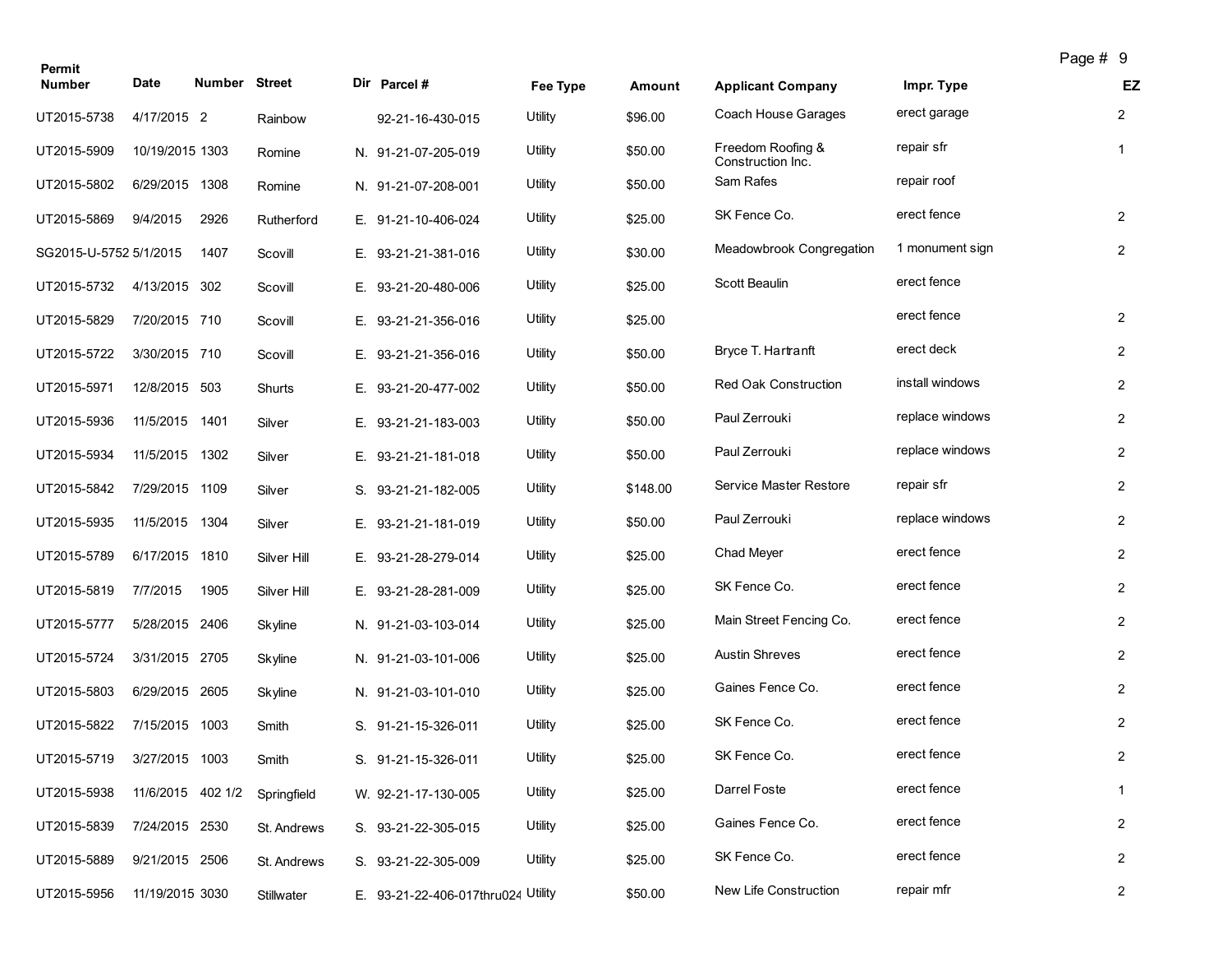| Permit                        |                 |               |                   |                                     |          |               |                                                     | Page # 10                                |                |
|-------------------------------|-----------------|---------------|-------------------|-------------------------------------|----------|---------------|-----------------------------------------------------|------------------------------------------|----------------|
| <b>Number</b>                 | Date            | Number Street |                   | Dir Parcel #                        | Fee Type | <b>Amount</b> | <b>Applicant Company</b>                            | Impr. Type                               | EZ             |
| UT2015-5955                   | 11/19/2015 3026 |               | Stillwater        | E. 93-21-22-406-009thru016 Utility  |          | \$50.00       | New Life Construction                               | repair mfr                               | $\overline{2}$ |
| UT2015-5954                   | 11/19/2015 3020 |               | Stillwater        | E. 93-21-22-406-001thru008 Utility  |          | \$50.00       | New Life Construction                               | repair mfr                               | $\overline{2}$ |
| UT2015-5977                   | 12/18/2015 3038 |               | <b>Stillwater</b> | E. 93-21-22-406-033thru040 Utility  |          | \$60.00       | New Life Construction                               | repair mfr balcony                       | $\overline{2}$ |
| UT2015-5978                   | 12/18/2015 3042 |               | <b>Stillwater</b> | E. 93-21-22-406-025thru032 Utility  |          | \$60.00       | New Life Construction                               | repair mfr balcony                       | $\overline{2}$ |
| UT2015-5810                   | 7/8/2015        | 2733          | Stone Creek       | E. 93-21-22-101-009                 | Utility  | \$25.00       | SK Fence Co.                                        | erect fence                              | $\overline{2}$ |
| SG2015-U-5692 1/12/2015 505   |                 |               | Stoughton         | W. 92-21-17-126-008                 | Utility  | \$.00         | Urbana Park District                                | erect 1 monument sign                    |                |
| UT2015-5796                   | 6/18/2015 2509  |               | <b>Stricker</b>   | S. 93-21-22-476-015                 | Utility  | \$25.00       | SK Fence Co.                                        | erect fence                              | $\overline{2}$ |
| UT2015-5912                   | 10/19/2015 2710 |               | Summit            | S. 93-21-28-229-007                 | Utility  | \$25.00       | Davis Coy                                           | erect shed                               | $\overline{2}$ |
| UT2015-5865                   | 8/27/2015 502   |               |                   | Sunnycrest East E. 93-21-20-226-028 | Utility  | \$25.00       | John Garner                                         | erect fence                              | $\overline{2}$ |
| UT2015-5841                   | 7/24/2015 310   |               | Sunnycrest        | E. 93-21-20-226-022                 | Utility  | \$25.00       | SK Fence Co.                                        | erect fence                              | $\overline{2}$ |
| UT2015-5801                   | 6/26/2015 706   |               | Sunset            | W. 91-21-08-102-014                 | Utility  | \$25.00       | Jessica Bengtson                                    | erect fence                              | $\overline{2}$ |
| UT2015-5916                   | 10/26/2015 704  |               | Sunset            | W. 91-21-08-102-015                 | Utility  | \$25.00       | Jake Potter                                         | erect fence                              | $\overline{2}$ |
| UT2015-5736                   | 4/16/2015 2913  |               | Susan Stone       | S. 93-21-28-231-014                 | Utility  | \$25.00       | SK Fence Co.                                        | erect fence                              | $\overline{2}$ |
| SG2015-U-5960 11/20/2015 3004 |                 |               | Tatman            | E. 91-21-15-226-023                 | Utility  | \$30.00       | American Dowell Signcrafters                        | erect 1 wall sign                        | 1              |
| UT2015-5863                   | 8/26/2015 205   |               | Thompson          | E. 91-21-08-204-007                 | Utility  | \$50.00       | C.B.E. Construction Inc.                            | repair porch                             | $\mathbf{1}$   |
| UT2015-5818                   | 7/15/2015 1510  |               | Trails            | E. 93-21-28-251-005                 | Utility  | \$25.00       | SK Fence Co.                                        | erect fence                              | $\overline{2}$ |
| SG2015-U-5848 8/13/2015 102   |                 |               | University        | E. 91-21-08-405-039                 | Utility  | \$82.00       | Bendsen Signs & Graphics                            | erect 1 freestanding sign                | $\mathbf{1}$   |
| UT2015-5902                   | 10/2/2015 1010  |               | University        | W. 91-21-07-431-026                 | Utility  | \$354.00      | Sunrise Pool Builders Inc.                          | erect pool                               | $\mathbf{1}$   |
| UT2015-5904                   | 10/6/2015 803   |               | University        | E. 91-21-09-351-022                 | Utility  | \$120.00      | AT & T Mobility                                     | erect antenna                            | $\mathbf{1}$   |
| UT2015-5693                   | 1/13/2015 1207  |               | University        | E. 91-21-09-376-011                 | Utility  | \$50.00       | Mid Illinois Development LLC                        | install miscellaneous                    | $\overline{c}$ |
| UT2015-5746                   | 4/28/2015 803   |               | University        | E. 91-21-09-351-022                 | Utility  | \$270.00      | SureSite Consulting Group LLC install miscellaneous |                                          | 1              |
| SG2015-U-5963 11/30/2015 1010 |                 |               | University        | W. 91-21-07-431-026                 | Utility  | \$67.00       | Ace Sign Co.                                        | erect 1 projecting sign                  | 1              |
| SG2015-U-5879 9/15/2015 102   |                 |               | University        | E. 91-21-08-405-039                 | Utility  | \$62.00       | CR Signs                                            | erect 2 wall signs (removing existing) 1 |                |
| SG2015-U-5878 9/10/2015 1214  |                 |               | University        | W. 91-21-07-414-018                 | Utility  | \$30.00       | Prairie Signs Inc.                                  | erect 1 wall sign                        | $\mathbf{1}$   |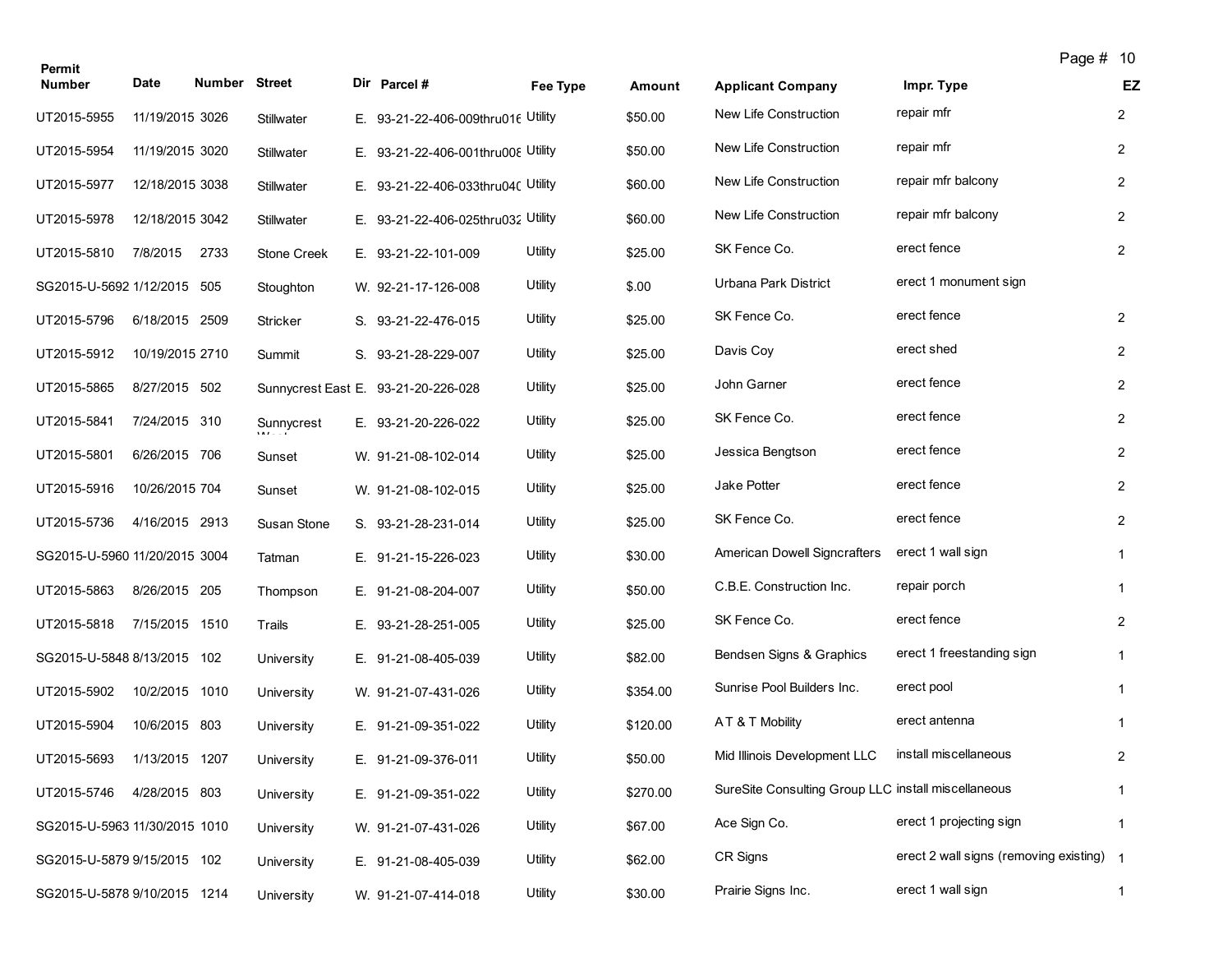| Permit                       |                |               |            |                           |          |               |                                   | Page # 11          |                |
|------------------------------|----------------|---------------|------------|---------------------------|----------|---------------|-----------------------------------|--------------------|----------------|
| <b>Number</b>                | Date           | Number Street |            | Dir Parcel #              | Fee Type | <b>Amount</b> | <b>Applicant Company</b>          | Impr. Type         | EZ             |
| SG2015-U-5836 7/24/2015 110  |                |               | University | E. $91-21-08-405-038$ (a) | Utility  | \$30.00       | Monitor Sign Service              | erect 1 wall sign  | $\mathbf{1}$   |
| SG2015-U-5834 7/22/2015 110  |                |               | University | E. $91-21-08-405-038$ (a) | Utility  | \$30.00       | SM Deluxe Sign                    | erect wall sign    | $\mathbf{1}$   |
| SG2015-U-5915 10/23/2015 110 |                |               | University | E. $91-21-08-405-038$ (a) | Utility  | \$30.00       | <b>SM Deluxe Sign</b>             | erect 1 wall sign  | $\mathbf{1}$   |
| UT2015-5824                  | 7/15/2015 101  |               | University | W. 91-21-08-455-012A      | Utility  | \$56.00       | <b>Bickers Construction</b>       | repair restaurant  |                |
| UT2015-5750                  | 5/1/2015       | 2104          | Vawter     | S. 93-21-21-332-002       | Utility  | \$25.00       | Jeff Bearman                      | erect fence        | $\overline{2}$ |
| UT2015-5782                  | 6/4/2015       | 2016          | Vawter     | S. 93-21-21-180-008       | Utility  | \$50.00       | <b>Willie Docher</b>              | demo misc          | $\overline{2}$ |
| UT2015-5815                  | 7/15/2015 2016 |               | Vawter     | S. 93-21-21-180-008       | Utility  | \$25.00       | SK Fence Co.                      | erect fence        | $\overline{2}$ |
| UT2015-5765                  | 5/13/2015 701  |               | Vermont    | W. 93-21-17-357-008       | Utility  | \$25.00       | Main Street Fencing Co.           | erect fence        |                |
| UT2015-5792                  | 6/17/2015 1603 |               | Vernon     | E. 93-21-28-407-002       | Utility  | \$50.00       | Gary Gula                         | erect fence & shed | $\overline{2}$ |
| UT2015-5696                  | 1/27/2015 712  |               | Vine       | S. 92-21-17-284-006       | Utility  | \$50.00       | Christian Helmuth                 | repair roof        | $\overline{2}$ |
| SG2015-U-5849 8/13/2015 114  |                |               | Vine       | N. 91-21-08-478-015A      | Utility  | \$30.00       | Prairie Signs Inc.                | erect 1 wall sign  | $\mathbf{1}$   |
| SG2015-U-5894 9/29/2015 114  |                |               | Vine       | N. 91-21-08-478-015A      | Utility  | \$60.00       | <b>Athletico Physical Therapy</b> | erect 2 wall signs | 1              |
| UT2015-5900                  | 9/29/2015 904  |               | Wabash     | S. 92-21-16-304-006       | Utility  | \$25.00       | Jody Waitzman                     | erect fence        | $\overline{2}$ |
| UT2015-5817                  | 7/15/2015 2506 |               | Wads worth | S. 93-21-22-331-008       | Utility  | \$25.00       | SK Fence Co.                      | erect fence        | $\overline{2}$ |
| UT2015-5729                  | 4/7/2015       | 703           | Washington | E. 92-21-16-301-002       | Utility  | \$25.00       | Joe Allan                         | erect fence        | $\overline{2}$ |
| UT2015-5710                  | 3/20/2015 1101 |               | Washington | E. 92-21-16-326-001       | Utility  | \$25.00       | Nic Dillon                        | erect fence        |                |
| UT2015-5980                  | 12/18/2015 703 |               | Washington | E. 92-21-16-301-002       | Utility  | \$60.00       | Coach House Garages               | erect garage       | $\overline{2}$ |
| UT2015-5753                  | 5/5/2015       | 2003          | Weaver     | E. 92-21-16-430-010       | Utility  | \$25.00       | SK Fence Co.                      | erect fence        |                |
| UT2015-5713                  | 3/23/2015 806  |               | Webber     | S. 92-21-16-162-011       | Utility  | \$25.00       | Gaines Fence Co.                  | erect fence        | $\overline{2}$ |
| UT2015-5868                  | 9/4/2015       | 1503          | Wiley      | S. 92-21-16-352-008       | Utility  | \$25.00       | Lowell Hall                       | erect fence        | $\overline{2}$ |
| UT2015-5764                  | 5/13/2015 305  |               | Willard    | E. 93-21-20-482-005       | Utility  | \$25.00       | Main Street Fencing Co.           | erect fence        |                |
| UT2015-5835                  | 7/24/2015 307  |               | Willard    | E. 93-21-20-482-006       | Utility  | \$25.00       | Gaines Fence Co.                  | erect fence        | $\overline{2}$ |
| UT2015-5811                  | 7/8/2015       | 310           | Willard    | E. 93-21-20-481-011       | Utility  | \$25.00       | Dale Miller                       | erect fence        | $\overline{2}$ |
| UT2015-5905                  | 10/6/2015 101  |               | Windsor    | W. 93-21-29-201-001       | Utility  | \$50.00       | English Bros. Co.                 | foundation         | $\overline{2}$ |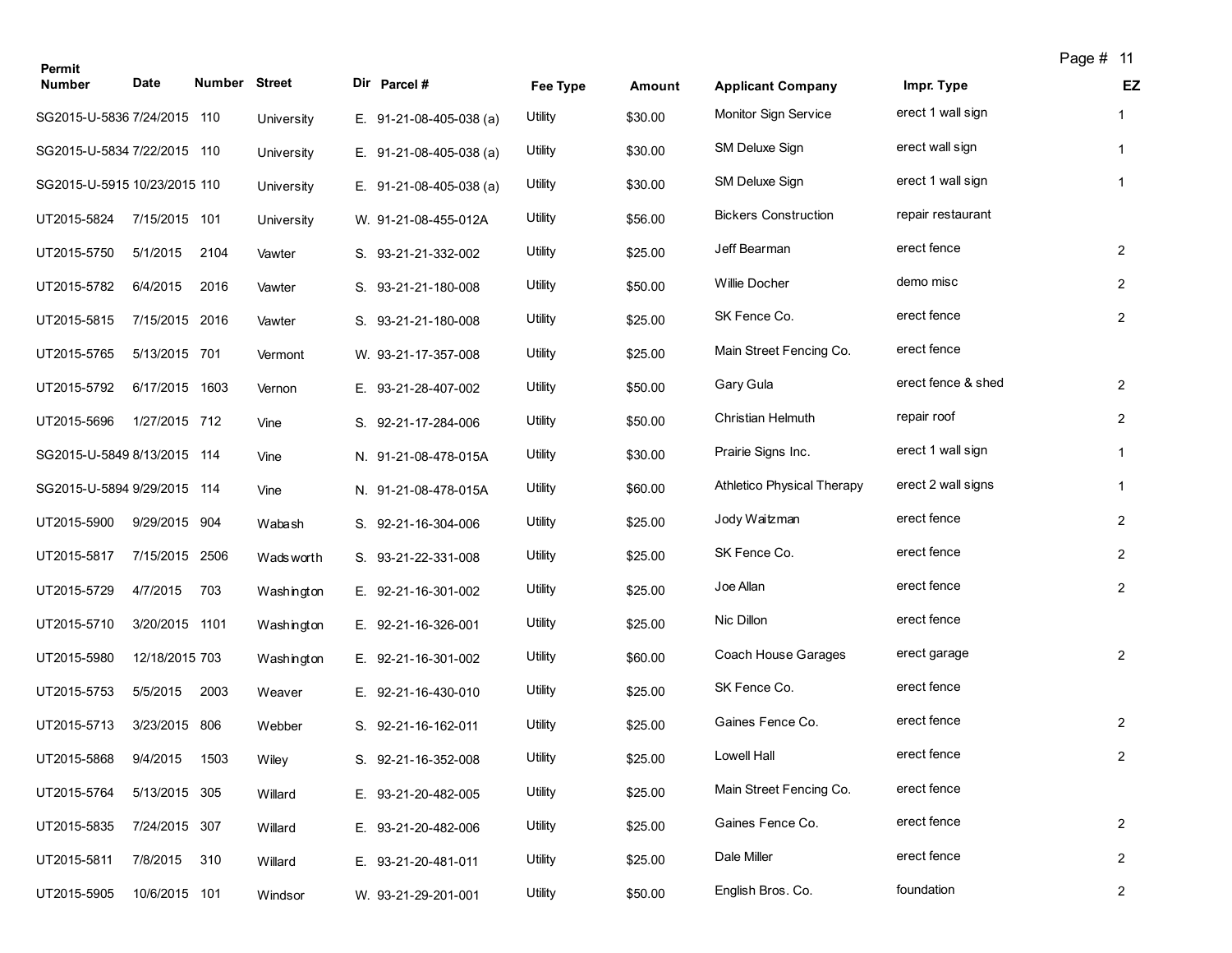| Paqe # | 12 |
|--------|----|
|        |    |

| Permit<br><b>Number</b> | Date | Number | <b>Street</b> | Dir Parcel # | Fee Type | Amount | <b>Applicant Company</b> | Impr. Type  | EZ |
|-------------------------|------|--------|---------------|--------------|----------|--------|--------------------------|-------------|----|
|                         |      |        |               |              |          |        | <b>Total Permits</b>     | 263         |    |
|                         |      |        |               |              |          |        | <b>Total Fees</b>        | \$14,318.00 |    |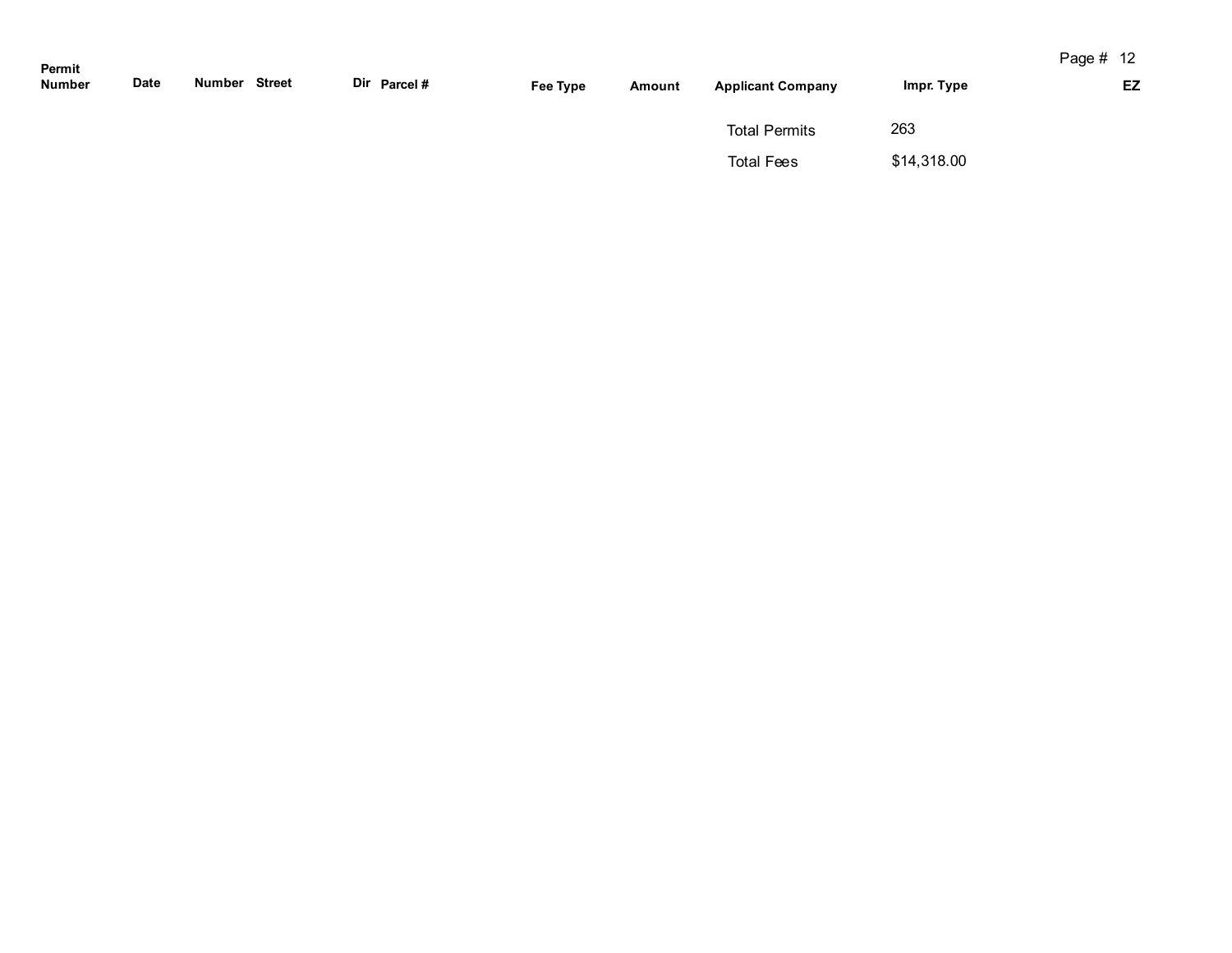## DEMOLITION PERMITS **Page 4** 1

| Permit Number           | Date | Number          | Street      | Dir | Parcel#          | Amount     | <b>Applicant Company</b>                  | Impr. Type                                          | Sq. Ft.  | # of Units |
|-------------------------|------|-----------------|-------------|-----|------------------|------------|-------------------------------------------|-----------------------------------------------------|----------|------------|
| DM2015-U-5924 11/3/2015 |      | 1114            | Church      | W.  | 91-21-07-427-014 | \$150.00   | Dig It of Champaign Inc.                  | demolish 1 story single family house                | 1200     | -1         |
| DM2015-U-5883 9/17/2015 |      | 1905            | Cunningham  | N.  | 91-21-04-301-026 | \$360.00   | <b>Tennis Construction</b><br>Management  | demoish two 8-unit apartment bldgs,<br>(bldg's B&C) | $-14776$ | $-16$      |
| DM2015-U-5786 6/8/2015  |      | 2408            | Cunningham  | N.  | 91-21-04-251-007 | \$2,700.00 | Dig It of Champaign Inc.                  | demolish hotel                                      | 86000    |            |
| DM2015-U-5862 8/24/2015 |      | 1306 1/2 Dublin |             | W.  | 91-21-07-256-009 | \$150.00   | Dig It of Champaign Inc.                  | demolish one story single family house -864         |          | -1         |
| DM2015-U-5861 8/21/2015 |      | 1403            | Eads        | W.  | 91-21-07-251-007 | \$158.00   | <b>Miller Enterprises</b>                 | demolish one story single family house -800         |          | $-1$       |
| DM2015-U-5877 9/6/2015  |      | 610             | Glover      | S.  | 92-21-16-182-006 | \$150.00   | <b>Miller Enterprises</b>                 | demolish 1 story single family house                | 750      | $-1$       |
| DM2015-U-5940 11/6/2015 |      | 706             | Glover      | S.  | 92-21-16-182-008 | \$.00      | City of Urbana                            | demolish salt storage building                      | 1300     |            |
| DM2015-U-5787 6/8/2015  |      | 102             | Gregory     | S.  | 93-21-18-228-001 | \$150.00   | <b>Miller Enterprises</b>                 | demolish 5 unit apt. building                       | 2160     | -5         |
| DM2015-U-5742 4/27/2015 |      | 1303            | Hill        | W.  | 91-21-07-407-005 | \$150.00   | Franzen Construction Group,<br><b>LLC</b> | demolish 1 story single family house                | $-960$   | $-1$       |
| DM2015-U-5923 11/3/2015 |      | 1310            | Hill        | W.  | 91-21-07-406-007 | \$150.00   | Dig It of Champaign Inc.                  | demolish 1 story single family house                | 1200     | $-1$       |
| DM2015-U-5925 11/3/2015 |      | 5               | Hill St.    |     | 91-21-07-429-006 | \$150.00   | Dig It of Champaign Inc.                  | demolish 1 story single family house                | $-1200$  | $-1$       |
| DM2015-U-5772 5/18/2015 |      | 101             | Lincoln     | S.  | 93-21-18-228-011 | \$150.00   | <b>Miller Enterprises</b>                 | demolish 1.5 story single family house 2100         |          | $-1$       |
| DM2015-U-5773 5/18/2015 |      | 103             | Lincoln     | S.  | 93-21-18-228-012 | \$150.00   | <b>Miller Enterprises</b>                 | demolish duplex                                     | 3100     | $-2$       |
| DM2015-U-5774 5/18/2015 |      | 105             | Lincoln     | S.  | 93-21-18-228-013 | \$150.00   | <b>Miller Enterprises</b>                 | demolish 2 story single family house                | 1750     | -1         |
| DM2015-U-5705 2/16/2015 |      | 405             | Main        | W.  | 91-21-08-381-008 | \$150.00   | Darrel Foste                              | demolish 2 story single family house                | 1600     | $-1$       |
| DM2015-U-5706 2/16/2015 |      | 104             | McCullough  | N.  | 92-21-17-130-006 | \$150.00   | Darrel Foste                              | demolish single family house                        | 1800     | $-1$       |
| DM2015-U-5714 3/25/2015 |      | 1106            | Mitchem     | Е.  | 93-21-21-178-010 | \$150.00   | <b>Fenter Machinery</b>                   | demolish 2 story single family house                | $-1900$  | $-1$       |
| DM2015-U-5704 2/16/2015 |      | 406             | Springfield | W.  | 92-21-17-130-011 | \$150.00   | Darrel Foste                              | demolish single family residence                    | 1500     | $-1$       |
| DM2015-U-5828 7/17/2015 |      | 412             | Springfield | W.  | 92-21-17-130-008 | \$150.00   | Martin Bros' Logistics LLC                | demolish 2 story single family house                | 1600     | $-1$       |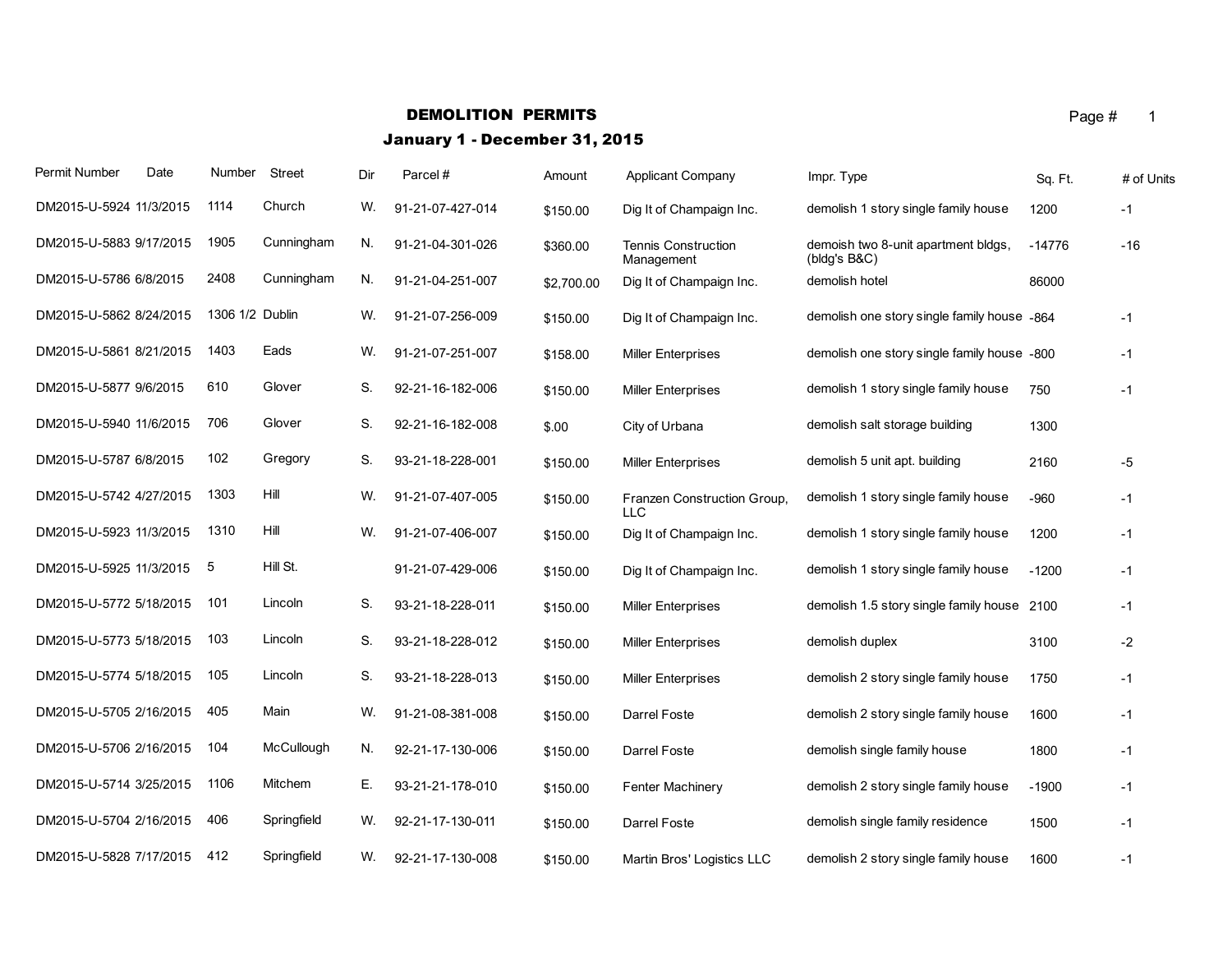| Permit Number                | Date | Number | <b>Street</b> | Dir | Parcel#          | Amount     | <b>Applicant Company</b>     |                      | Impr. Type                |                                             | Sq. Ft. | # of Units |
|------------------------------|------|--------|---------------|-----|------------------|------------|------------------------------|----------------------|---------------------------|---------------------------------------------|---------|------------|
| DM2015-U-5827 7/17/2015      |      | 408    | Springfield   | W.  | 92-21-17-130-010 | \$150.00   | Martin Bros' Logistics LLC   |                      |                           | demolish 2 story single family house        | 1600    | $-1$       |
| DM2015-U-5826 7/17/2015      |      | 402    | Springfield   | W.  | 92-21-17-130-013 | \$150.00   | Martin Bros' Logistics LLC   |                      |                           | demolish 1 story single family house        | 1100    | $-1$       |
| DM2015-U-5919 10/30/2015 202 |      |        | University    | W.  | 91-21-08-402-008 | \$153.00   | Mala LLC                     |                      | demolish 1 story business |                                             | 3740    |            |
| DM2015-U-5717 4/21/2015      |      | 803    | University    | Е.  | 91-21-09-351-022 | \$1,080.00 | River City Construction, LLC |                      | demolition of bus storage |                                             | -40224  |            |
| DM2015-U-5880 9/15/2015      |      | 203    | Vine          | N.  | 91-21-08-461-009 | \$203.00   | <b>Borchers Decorating</b>   |                      | only                      | partial demolition of business-addition     | $-2200$ |            |
| DM2015-U-5952 11/16/2015     |      | 118    | Water         | W.  | 91-21-08-457-016 | \$495.00   | Anderson Backhoe Service     |                      | demolish restaurant       |                                             | 6000    |            |
| DM2015-U-5775 5/18/2015      |      | 903    | Western       | W.  | 93-21-18-228-010 | \$150.00   | <b>Miller Enterprises</b>    |                      |                           | demolish 1.5 story single family house 2100 |         | $-1$       |
|                              |      |        |               |     |                  |            |                              | <b>Total Permits</b> |                           | 26                                          |         |            |
|                              |      |        |               |     |                  |            |                              | <b>Total Fees</b>    |                           | \$7,849.00                                  |         |            |

 $# of units$   $-40$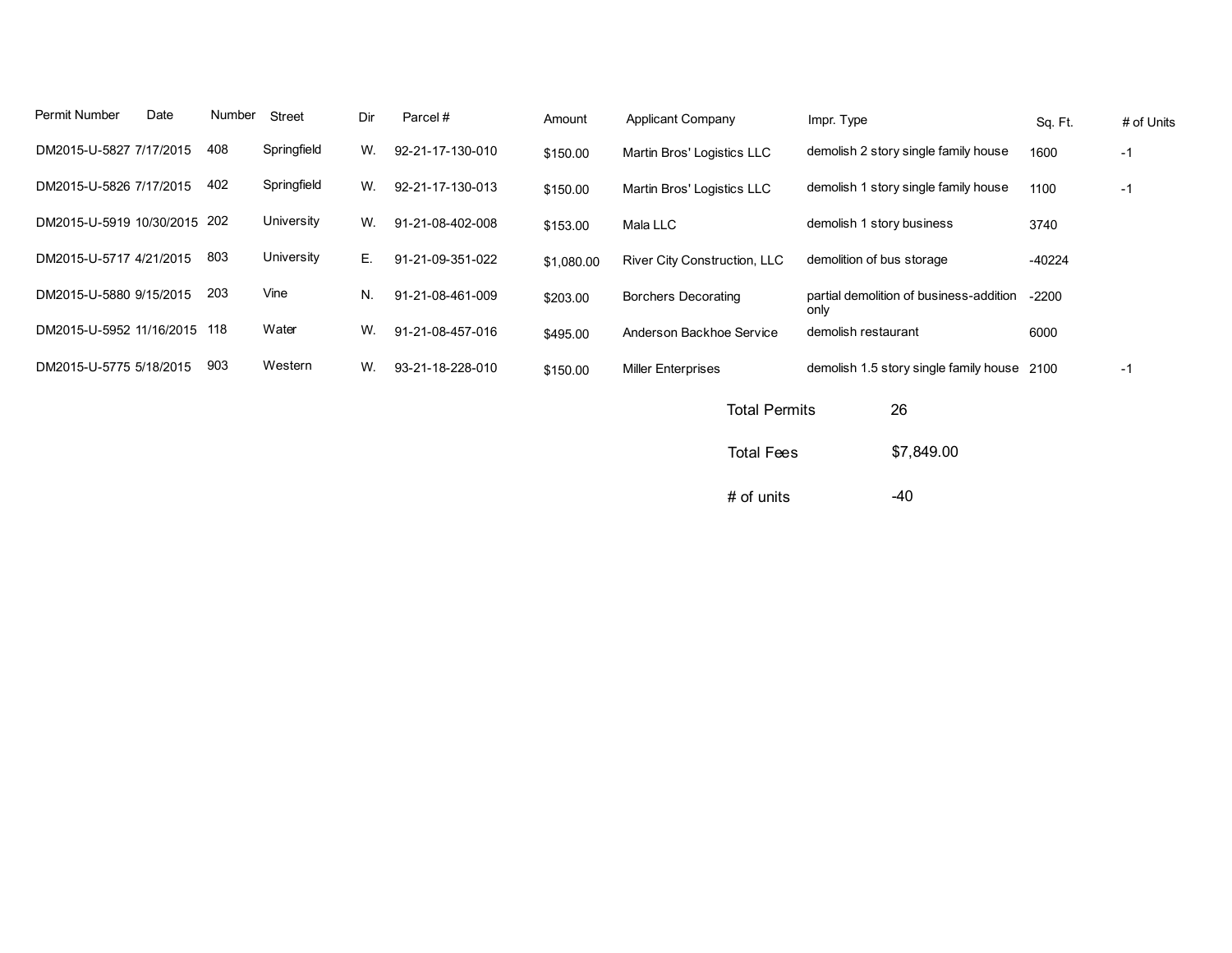### PLUMBING PERMITS

|                           |           |               |                       |     |                  |               |               | Page # 1                                  |
|---------------------------|-----------|---------------|-----------------------|-----|------------------|---------------|---------------|-------------------------------------------|
| <b>Permit Number Date</b> |           | <b>Number</b> | <b>Street</b>         | Dir | Parcel#          | <b>Status</b> | <b>Amount</b> | <b>Applicant Company</b>                  |
| PL2015-18110              | 1/2/2015  | 1512          | Curtiss               | S.  | 92-21-16-479-015 | Approved      | \$50.00       | Hillard's Plumbing, Heating & Cooling Co. |
| PL2015-18111              | 1/5/2015  | 904           | Carle                 | S.  | 93-21-17-327-012 | Complete      | \$60.00       | Classic Plumbing                          |
| PL2015-18112              | 1/6/2015  | 1104          | Silver                | Ε.  | 93-21-21-181-012 | Approved      | \$50.00       | Reliable Plumbing & Heating               |
| PL2015-18113              | 1/6/2015  | 701           | lowa                  | W.  | 93-21-17-306-012 | Approved      | \$50.00       | Timothy R. Spence Builders                |
| PL2015-18114              | 1/7/2015  | 1605          | Wiley                 | S.  | 92-21-16-352-013 | Complete      | \$60.00       | Gale May Plumbing                         |
| PL2015-18115              | 1/7/2015  | 1701          | Florida               | Ε.  | 93-21-21-201-014 | Approved      | \$50.00       | Quality Plumbing, Heating & AC            |
| PL2015-18116              | 1/7/2015  | 908           | University            | Ε.  | 91-21-09-308-010 | Approved      | \$50.00       | Quality Plumbing, Heating & AC            |
| PL2015-18117              | 1/7/2015  | 214           | Vermont               | W.  | 93-21-17-381-011 | Complete      | \$50.00       | Binder Plumbing & Heating                 |
| PL2015-18118              | 1/7/2015  | 205           | Gregory               | N.  | 91-21-07-482-015 | Approved      | \$50.00       | Stephens Excavating & Concrete            |
| PL2015-18119              | 1/7/2015  | 208           | Michigan              | W.  | 93-21-17-332-015 | Approved      | \$50.00       | Quality Plumbing, Heating & AC            |
| PL2015-18120              | 1/7/2015  | 508           | Washington            | W.  | 92-21-17-162-025 | Approved      | \$50.00       | Roto Rooter                               |
| PL2015-18121              | 1/7/2015  | 2010          | <b>Country Squire</b> | Ε.  | 92-21-16-431-031 | Complete      | \$50.00       | Roto Rooter                               |
| PL2015-18122              | 1/9/2015  | 2626          | Wadsworth             | S.  | 93-21-22-452-005 | Approved      | \$108.00      | Rich Plumbing, Inc.                       |
| PL2015-18123              | 1/9/2015  | 205           | Gregory               | N.  | 91-21-07-482-015 | Complete      | \$50.00       | Clark Plumbing & Heating, Inc.            |
| PL2015-18124              | 1/9/2015  | 1404          | Greenridge            | S.  | 91-21-15-355-029 | Complete      | \$144.00      | <b>Thompson Plumbing</b>                  |
| PL2015-18125              | 1/9/2015  | 2408          | Pond                  | S.  | 93-21-21-377-015 | Approved      | \$50.00       | Hoveln Heating & Cooling                  |
| PL2015-18126              | 1/9/2015  | 1902          | Summit                | Ε.  | 93-21-28-227-007 | Complete      | \$50.00       | Mitchell Plumbing                         |
| PL2015-18127              | 1/12/2015 | 1900          | Lincoln               | N.  | 91-21-05-301-012 | Complete      | \$50.00       | Davis/Houk Mechanical, Inc.               |
| PL2015-18128              | 1/13/2015 | 1205          | <b>Beslin</b>         | W.  | 91-21-07-410-006 | Complete      | \$144.00      | <b>Classic Plumbing</b>                   |
| PL2015-18129              | 1/14/2015 | 605           | California            | W.  | 92-21-17-160-007 | Complete      | \$50.00       | Roto Rooter                               |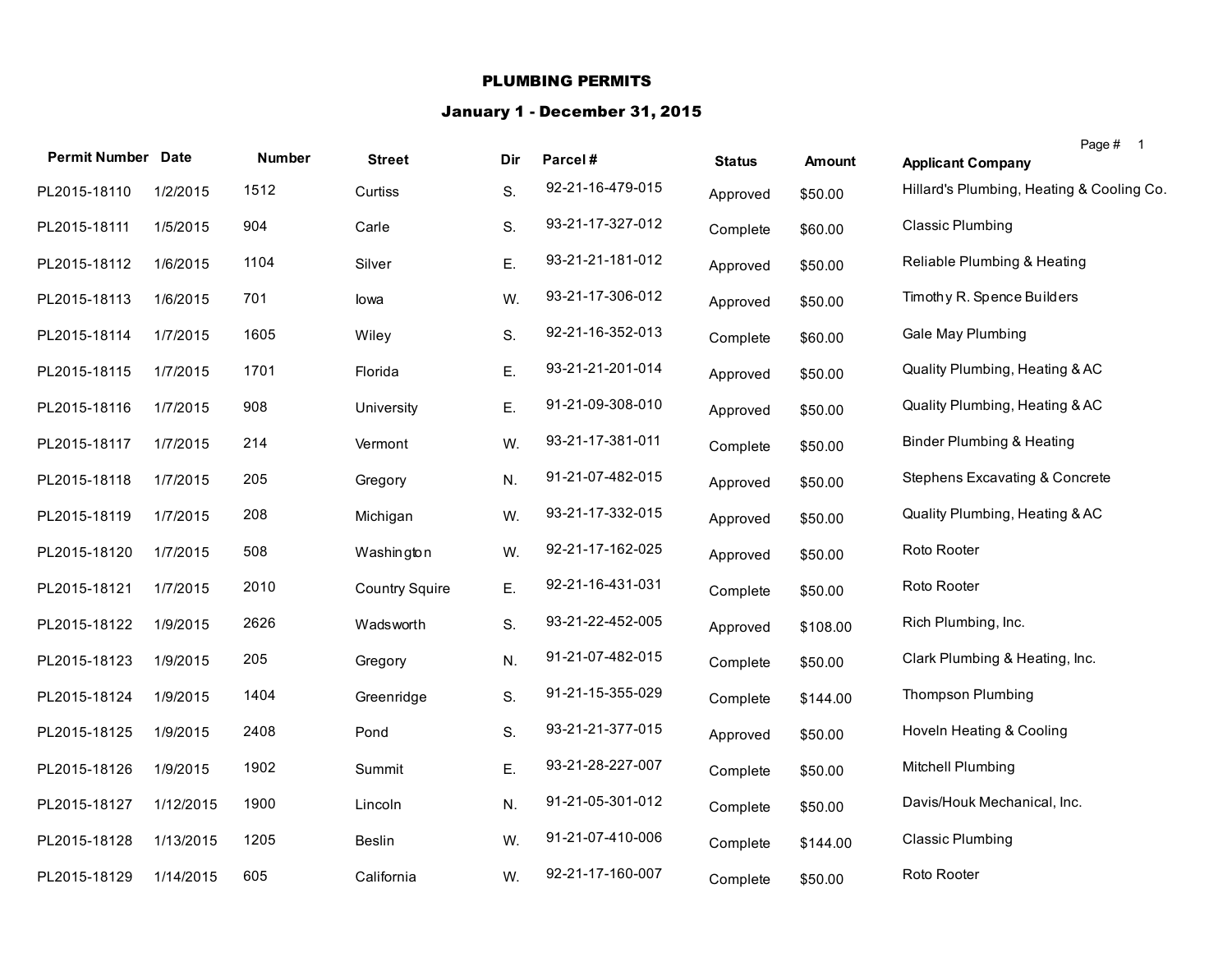| <b>Permit Number Date</b> |           | Number | <b>Street</b>    | Dir | Parcel#                         | <b>Status</b> | Amount   | Page # 2<br><b>Applicant Company</b>       |
|---------------------------|-----------|--------|------------------|-----|---------------------------------|---------------|----------|--------------------------------------------|
| PL2015-18130              | 1/16/2015 | 2108   | Michigan         | Е.  | 91-21-15-306-026                | Complete      | \$50.00  | <b>Binder Plumbing &amp; Heating</b>       |
| PL2015-18131              | 1/16/2015 | 710    | Vine             | S.  | 92-21-17-284-040                | Approved      | \$50.00  | <b>Stephens Excavating &amp; Concrete</b>  |
| PL2015-18132              | 1/16/2015 | 305    | Illinois         | W.  | 92-21-17-182-005                | Approved      | \$50.00  | Thompson Plumbing                          |
| PL2015-18133              | 1/21/2015 | 1804   | Pleasant         | S.  | 93-21-20-203-010                | Approved      | \$50.00  | ReBath of Illinois                         |
| PL2015-18134              | 1/21/2015 | 2026   | <b>Burlison</b>  | S.  | 93-21-20-254-013                | Approved      | \$50.00  | ReBath of Illinois                         |
| PL2015-18135              | 1/21/2015 | 713    | Wabash           | S.  | 92-21-16-163-021                | Complete      | \$50.00  | Darby's Plumbing, Inc.                     |
| PL2015-18136              | 1/21/2015 | 1102   | Colorado         | Ε.  | 93-21-21-126-033                | Complete      | \$50.00  | Jerry Wright Heating, Cooling, Plumbing    |
| PL2015-18137              | 1/21/2015 | 710    | Anderson         | S.  | 92-21-16-161-009                | Complete      | \$50.00  | <b>Halfar Plumbing</b>                     |
| PL2015-18138              | 1/21/2015 | 508    | Stoughton        | W.  | 91-21-08-363-018                | Complete      | \$50.00  | <b>Halfar Plumbing</b>                     |
| PL2015-18139              | 1/23/2015 | 1207   | University       | Ε.  | 91-21-09-376-011                | Complete      | \$50.00  | Davis/Houk Mechanical, Inc.                |
| PL2015-18140              | 1/23/2015 | 401    | Holmes           | Ε.  | 93-21-20-433-003                | Complete      | \$50.00  | Hillard's Plumbing, Heating & Cooling Co.  |
| PL2015-18141              | 1/23/2015 | 700    | Gregory          | S.  | 93-21-18-280-022                | Complete      | \$50.00  | Davis/Houk Mechanical, Inc.                |
| PL2015-18142              | 1/23/2015 | 1004   | Harding          | Ε.  | 93-21-21-152-043thru09(Complete |               | \$100.00 | A& R Services/Mechanical Contractors, Inc. |
| PL2015-18143              | 1/23/2015 | 903    | Webber           | S.  | 92-21-16-301-017                | Complete      | \$50.00  | Roto Rooter                                |
| PL2015-18144              | 1/27/2015 | 2513   | <b>Stricker</b>  | S.  | 93-21-22-476-016                | Complete      | \$50.00  | Roto Rooter                                |
| PL2015-18145              | 1/28/2015 | 412    | High             | W.  | 92-21-17-133-006                | Approved      | \$96.00  | Simply Plumbing                            |
| PL2015-18146              | 1/28/2015 | 2308   | Grange           | S.  | 93-21-20-452-021                | Complete      | \$156.00 | Simply Plumbing                            |
| PL2015-18147              | 1/28/2015 | 1104   | Main             | Е.  | 91-21-09-377-015                | Complete      | \$120.00 | A& R Services/Mechanical Contractors, Inc. |
| PL2015-18148 2/3/2015     |           | 2911   | Artesia Crossing | Ε.  | 91-21-10-406-020                | Complete      | \$50.00  | Clark Plumbing & Heating, Inc.             |
| PL2015-18149              | 2/3/2015  | 2103   | Rainbow          | Ε.  | 91-21-15-305-002                | Approved      | \$50.00  | Mike Williams Plumbing & Heating           |
| PL2015-18150              | 2/3/2015  | 221    | Broadway         | N.  | 91-21-08-457-019                | Complete      | \$70.00  | Reliable Mechanical                        |
| PL2015-18151              | 2/3/2015  | 1205   | Beslin           | W.  | 91-21-07-410-006                | Complete      | \$50.00  | <b>Miller Enterprises</b>                  |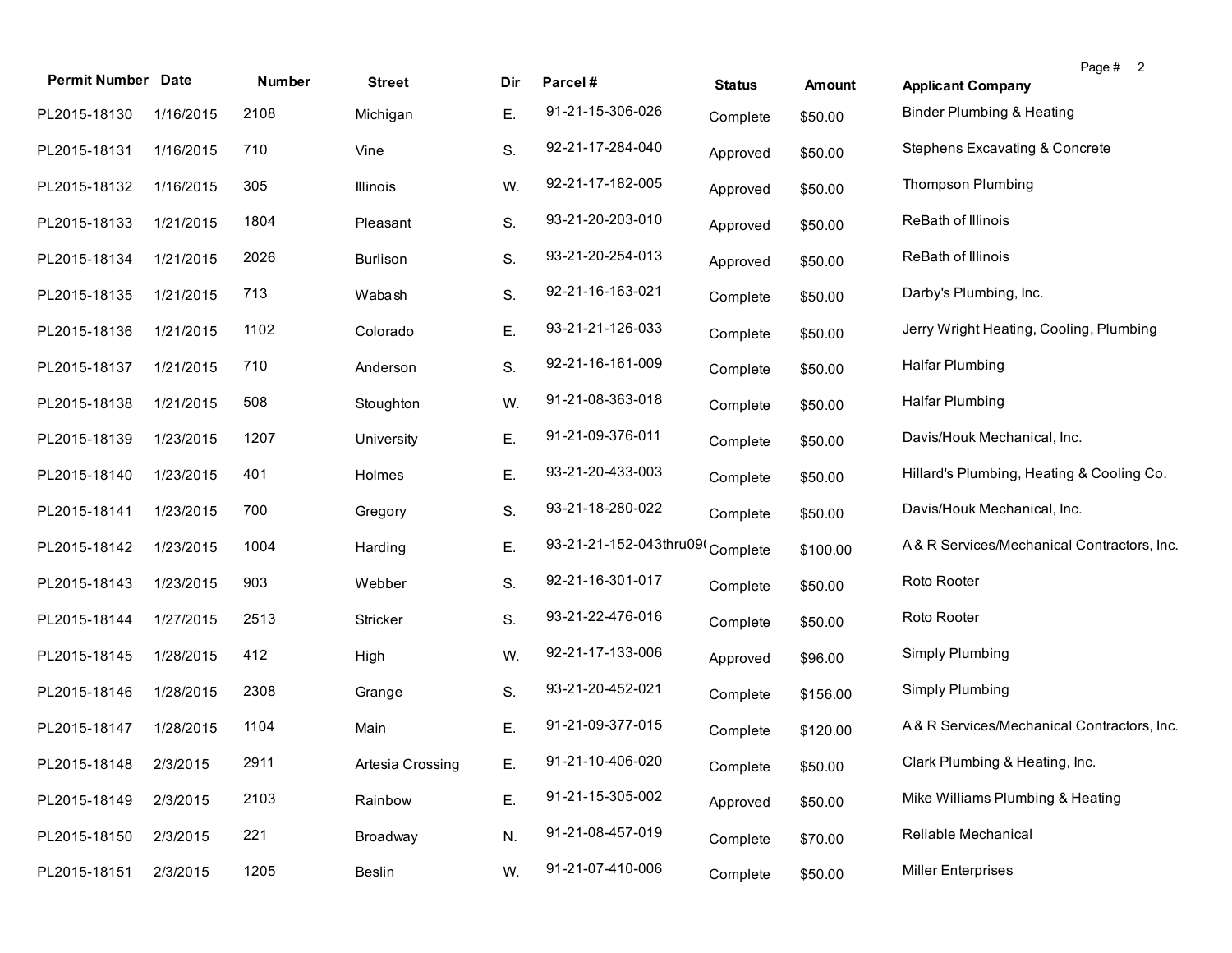| <b>Permit Number Date</b> |           | Number    | <b>Street</b> | Dir. | Parcel#                         | <b>Status</b> | <b>Amount</b> | Page # 3<br><b>Applicant Company</b>       |
|---------------------------|-----------|-----------|---------------|------|---------------------------------|---------------|---------------|--------------------------------------------|
| PL2015-18152              | 2/3/2015  | 504 1/2   | Oregon        | Е.   | 92-21-17-282-012                | Approved      | \$50.00       | Mike Williams Plumbing & Heating           |
| PL2015-18153              | 2/3/2015  | 1305      | Eastern       | Ε.   | 92-21-16-330-008                | Approved      | \$50.00       | Stephens Excavating & Concrete             |
| PL2015-18154              | 2/6/2015  | 806       | Pennsylvania  | W.   | 93-21-17-351-006                | Complete      | \$50.00       | Wamer Plumbing                             |
| PL2015-18155              | 2/6/2015  | 804       | Mumford       | Ε.   | 93-21-21-304-006                | Complete      | \$50.00       | Roto Rooter                                |
| PL2015-18156              | 2/9/2015  | 701       | Church        | W.   | 91-21-08-306-001thru01(Complete |               | \$16,210.00   | A& R Services/Mechanical Contractors, Inc. |
| PL2015-18157              | 2/10/2015 | 1702      | Cooks         |      | 30-21-03-376-009                | Complete      | \$144.00      | <b>Bodie Cargo</b>                         |
| PL2015-18158              | 2/11/2015 | 2404&2406 | Whitson       | S.   | 93-21-21-377-028                | Approved      | \$50.00       | Quality Plumbing, Heating & AC             |
| PL2015-18159              | 2/11/2015 | 602       | University    | W.   | 91-21-08-310-001A               | Complete      | \$50.00       | A& R Services/Mechanical Contractors, Inc. |
| PL2015-18160              | 2/11/2015 | 1807      | Pleasant      | S.   | 93-21-20-202-007                | Approved      | \$50.00       | <b>Halfar Plumbing</b>                     |
| PL2015-18161              | 2/11/2015 | 106       | Gregory       | S.   | 93-21-18-228-020                | Complete      | \$50.00       | Jerry Wright Heating, Cooling, Plumbing    |
| PL2015-18162              | 2/12/2015 | 801       | Scovill       | Ε.   | 93-21-21-357-020                | Complete      | \$50.00       | Roto Rooter                                |
| PL2015-18163              | 2/13/2015 | 606       | Webber        | S.   | 92-21-16-157-006                | Complete      | \$50.00       | <b>Stephens Excavating &amp; Concrete</b>  |
| PL2015-18164              | 2/18/2015 | 1109      | Hill          | W.   | 91-21-07-427-006                | Approved      | \$50.00       | Hillard's Plumbing, Heating & Cooling Co.  |
| PL2015-18165              | 2/18/2015 | 1806      | Cottage Grove | S.   | 93-21-21-126-044                | Approved      | \$50.00       | Jerry Wright Heating, Cooling, Plumbing    |
| PL2015-18166              | 2/20/2015 | 410       | California    | W.   | 92-21-17-178-008                | Approved      | \$50.00       | Stephens Excavating & Concrete             |
| PL2015-18167              | 2/24/2015 | 611       | Oregon        | W.   | 92-21-17-161-001                | Approved      | \$50.00       | Hillard's Plumbing, Heating & Cooling Co.  |
| PL2015-18168              | 2/24/2015 | 2409      | Vine          | S.   | 93-21-20-480-014                | Complete      | \$50.00       | <b>Halfar Plumbing</b>                     |
| PL2015-18169              | 2/24/2015 | 2208      | Lynn          | S.   | 93-21-21-307-004                | Approved      | \$50.00       | Lanz Heating & Cooling/Plumbing            |
| PL2015-18170 2/27/2015    |           | 2103      | Anderson      | S.   | 93-21-21-302-002                | Complete      | \$50.00       | Jerry Wright Heating, Cooling, Plumbing    |
| PL2015-18171              | 2/27/2015 | 3044      | Stillwater    | Е.   | To Be Determined                | Approved      | \$1,152.00    | Lee's Plumbing Inc.                        |
| PL2015-18172              | 3/9/2015  | 2103      | Pond          | S.   | 93-21-21-306-016                | Approved      | \$50.00       | D & S Sewer Service                        |
| PL2015-18173              | 3/9/2015  | 2506      | Wadsworth     | S.   | 93-21-22-331-008                | Complete      | \$50.00       | <b>MJE Construction</b>                    |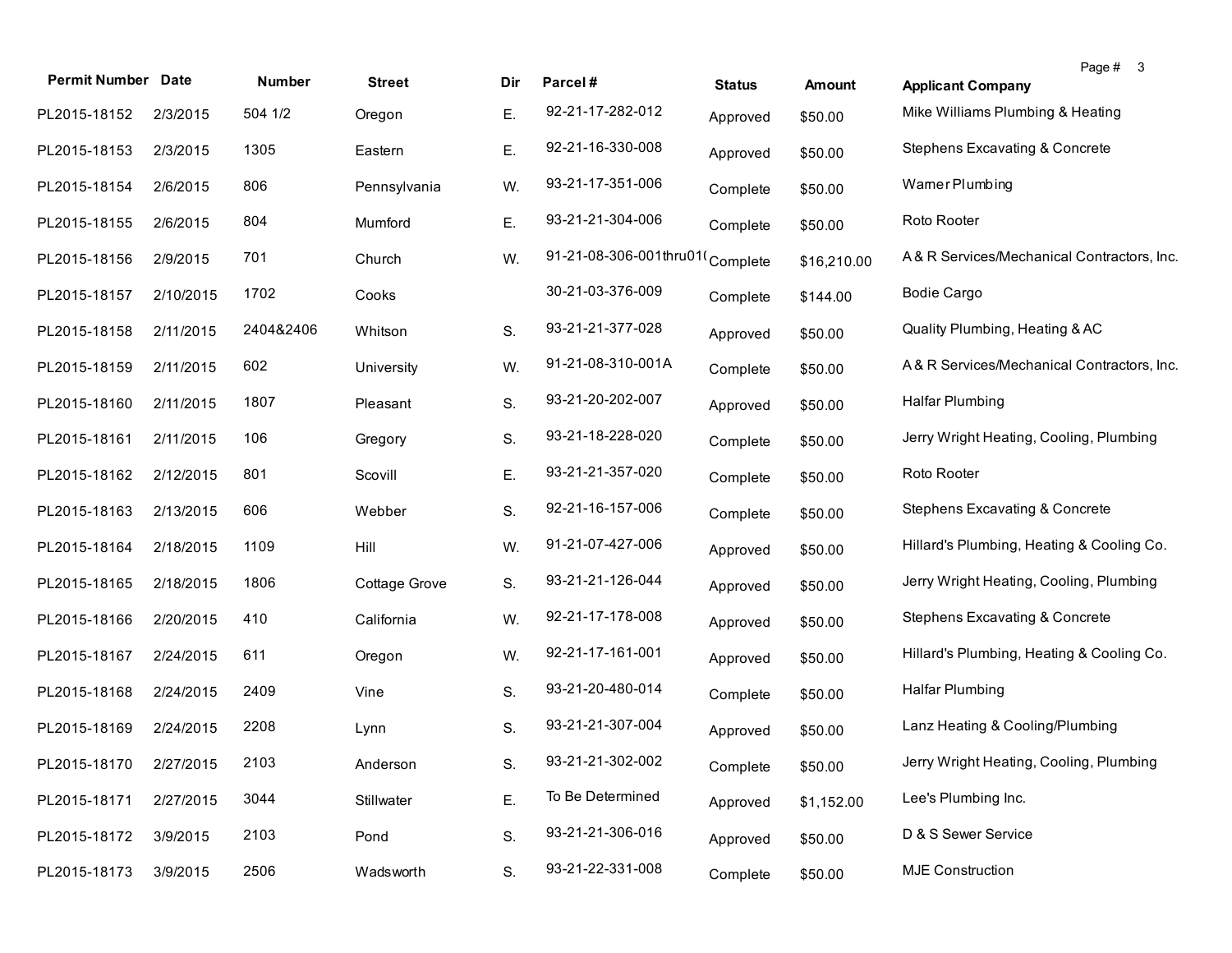| <b>Permit Number Date</b> |           | Number  | <b>Street</b>         | Dir | Parcel#                | <b>Status</b> | <b>Amount</b> | Page # 4<br><b>Applicant Company</b>      |
|---------------------------|-----------|---------|-----------------------|-----|------------------------|---------------|---------------|-------------------------------------------|
| PL2015-18174              | 3/10/2015 | 2113    | Boudreau              | S.  | 93-21-20-402-012       | Approved      | \$50.00       | Stephens Excavating & Concrete            |
| PL2015-18175              | 3/11/2015 | 800     | Vine                  | S.  | 92-21-17-284-008       | Approved      | \$50.00       | Hoveln Heating & Cooling                  |
| PL2015-18176              | 3/12/2015 | 1107    | Delaware              | Ε.  | 92-21-16-381-006       | Complete      | \$50.00       | Stephens Excavating & Concrete            |
| PL2015-18177              | 3/13/2015 | 1722    | Bohn                  | S.  | 93-21-22-103-015       | Complete      | \$264.00      | Rich Plumbing, Inc.                       |
| PL2015-18178              | 3/13/2015 | 2506    | Wadsworth             | S.  | 93-21-22-331-008       | Complete      | \$252.00      | Rich Plumbing, Inc.                       |
| PL2015-18179              | 3/13/2015 | 306     | Thompson              | Ε.  | 91-21-08-227-011       | Approved      | \$50.00       | Whalen Plumbing                           |
| PL2015-18180              | 3/17/2015 | 708     | Webber                | S.  | 92-21-16-162-006       | Complete      | \$50.00       | Gale May Plumbing                         |
| PL2015-18181              | 3/17/2015 | 903     | Philo                 | S.  | 92-21-16-326-009       | Complete      | \$50.00       | D & S Sewer Service                       |
| PL2015-18182              | 3/17/2015 | 301     | Thompson              | Ε.  | 91-21-08-228-002       | Complete      | \$120.00      | Classic Plumbing                          |
| PL2015-18183              | 3/17/2015 | 303     | Thompson              | Ε.  | 91-21-08-228-003       | Complete      | \$120.00      | <b>Classic Plumbing</b>                   |
| PL2015-18184              | 3/20/2015 | 2709    | Arlene                |     | 30-21-03-128-014       | Complete      | \$50.00       | Stephens Excavating & Concrete            |
| PL2015-18185              | 3/20/2015 | 2706    | Florida               | Ε.  | 91-21-15-389-003       | Approved      | \$50.00       | <b>Binder Plumbing &amp; Heating</b>      |
| PL2015-18186              | 3/20/2015 | 1109    | <b>Country Squire</b> | S.  | 92-21-16-432-017       | Approved      | \$50.00       | <b>Bodie Cargo</b>                        |
| PL2015-18187              | 3/20/2015 | 108 1/2 | Main                  | W.  | 92-21-17-202-023       | Complete      | \$50.00       | Harold Colbert Company II                 |
| PL2015-18188              | 3/24/2015 | 110     | University            | Ε.  | $91-21-08-405-038$ (a) | Approved      | \$380.00      | Lanz Heating & Cooling/Plumbing           |
| PL2015-18189              | 3/24/2015 | 1722    | Bohn                  | S.  | 93-21-22-103-015       | Complete      | \$50.00       | <b>MJE Construction</b>                   |
| PL2015-18190              | 3/24/2015 | 1311    | Berkley               | N.  | 91-21-08-203-008       | Complete      | \$50.00       | <b>Halfar Plumbing</b>                    |
| PL2015-18191              | 3/24/2015 | 1304    | Main                  | Ε.  | 91-21-09-379-012       | Approved      | \$50.00       | <b>Halfar Plumbing</b>                    |
| PL2015-18192 3/24/2015    |           | 2307    | Anderson              | S.  | 93-21-21-351-004       | Complete      | \$50.00       | <b>Stephens Excavating &amp; Concrete</b> |
| PL2015-18193              | 3/25/2015 | 804     | Illinois              | W.  | 92-21-17-103-013       | Approved      | \$50.00       | Jerry Wright Heating, Cooling, Plumbing   |
| PL2015-18194              | 3/25/2015 | 1102    | Colorado              | Ε.  | 93-21-21-126-033       | Approved      | \$50.00       | Jerry Wright Heating, Cooling, Plumbing   |
| PL2015-18195              | 3/25/2015 | 2401    | Pond                  | S.  | 93-21-21-376-032       | Complete      | \$50.00       | Lanz Heating & Cooling/Plumbing           |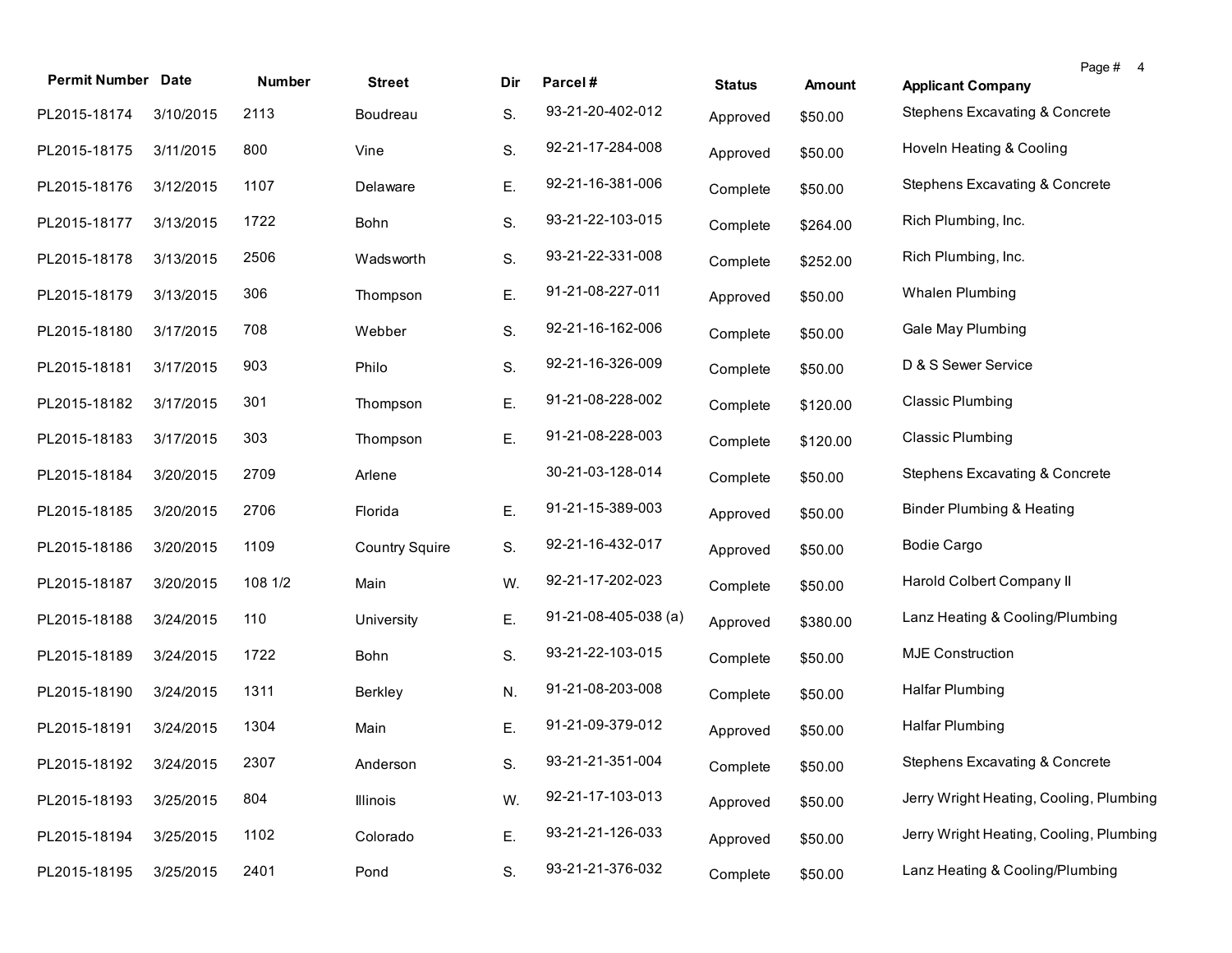| <b>Permit Number Date</b> |           | Number             | <b>Street</b>         | Dir | Parcel#          | <b>Status</b> | Amount   | Page # 5<br><b>Applicant Company</b>       |
|---------------------------|-----------|--------------------|-----------------------|-----|------------------|---------------|----------|--------------------------------------------|
| PL2015-18196              | 3/27/2015 | 301                | Thompson              | Ε.  | 91-21-08-228-002 | Complete      | \$50.00  | <b>Miller Enterprises</b>                  |
| PL2015-18197              | 3/27/2015 | 303                | Thompson              | Ε.  | 91-21-08-228-003 | Complete      | \$50.00  | <b>Miller Enterprises</b>                  |
| PL2015-18198              | 3/27/2015 | 107                | Pennsylvania          | W.  | 93-21-17-452-009 | Complete      | \$50.00  | Roto Rooter                                |
| PL2015-18199              | 3/31/2015 | 916                | Fairlawn              | Ε.  | 92-21-16-306-021 | Complete      | \$50.00  | Tuscola Home Center                        |
| PL2015-18200              | 3/31/2015 | 606                | Park                  | W.  | 91-21-08-309-007 | Complete      | \$50.00  | A& R Services/Mechanical Contractors, Inc. |
| PL2015-18201              | 3/31/2015 | 2008               | <b>Burlison</b>       | S.  | 93-21-20-254-004 | Complete      | \$50.00  | Roto Rooter                                |
| PL2015-18202              | 4/2/2015  | 1806               | Cottage Grove         | S.  | 93-21-21-126-044 | Approved      | \$50.00  | Jerry Wright Heating, Cooling, Plumbing    |
| PL2015-18203              | 4/2/2015  | 2308               | Shurts                |     | 93-21-20-476-032 | Complete      | \$50.00  | Gale May Plumbing                          |
| PL2015-18204              | 4/2/2015  | 1406               | Michigan              | Ε.  | 92-21-16-376-038 | Approved      | \$50.00  | Aspire Plumbing                            |
| PL2015-18205              | 4/2/2015  | 1910               | Easy                  | Ε.  | 92-21-16-428-006 | Approved      | \$50.00  | Aspire Plumbing                            |
| PL2015-18206              | 4/7/2015  | 1108               | Lincoln               | S.  | 93-21-17-303-003 | Approved      | \$150.00 | C-U Plumbing, Inc.                         |
| PL2015-18207              | 4/8/2015  | 112                | Cottage Grove         | N.  | 91-21-09-377-003 | Approved      | \$72.00  | Whalen Plumbing                            |
| PL2015-18208              | 4/8/2015  | 1501               | Lincolnwood           | S.  | 92-21-16-477-014 | Approved      | \$50.00  | Mike Williams Plumbing & Heating           |
| PL2015-18209              | 4/8/2015  | 1712               | Fairlawn              | Ε.  | 92-21-16-456-021 | Complete      | \$50.00  | Mr. Rooter Plumbing                        |
| PL2015-18210              | 4/8/2015  | 1203 & 1203<br>1/2 | Coler                 | N.  | 91-21-08-153-025 | Complete      | \$108.00 | Halfar Plumbing                            |
| PL2015-18211              | 4/8/2015  | 2004               | <b>Country Squire</b> | Ε.  | 92-21-16-431-028 | Approved      | \$50.00  | Mike Williams Plumbing & Heating           |
| PL2015-18212              | 4/13/2015 | 306                | Springfield           | W.  | 92-21-17-130-015 | Complete      | \$50.00  | Lanz Heating & Cooling/Plumbing            |
| PL2015-18213              | 4/13/2015 | 1604               | Wiley                 | S.  | 92-21-16-354-002 | Complete      | \$50.00  | <b>Binder Plumbing &amp; Heating</b>       |
| PL2015-18214 4/13/2015    |           | 14                 | Montclair             |     | 93-21-20-202-014 | Complete      | \$50.00  | Roto Rooter                                |
| PL2015-18215              | 4/13/2015 | 905                | Fairlawn              | Ε.  | 92-21-16-307-016 | Complete      | \$50.00  | Clark Plumbing & Heating, Inc.             |
| PL2015-18216              | 4/13/2015 | 1901               | Willow                | N.  | 91-21-05-477-022 | Approved      | \$50.00  | Hoveln Heating & Cooling                   |
| PL2015-18217              | 4/13/2015 | 4                  | Florida               |     | 93-21-20-201-016 | Complete      | \$50.00  | Urbana Plumbing & Heating, Inc.            |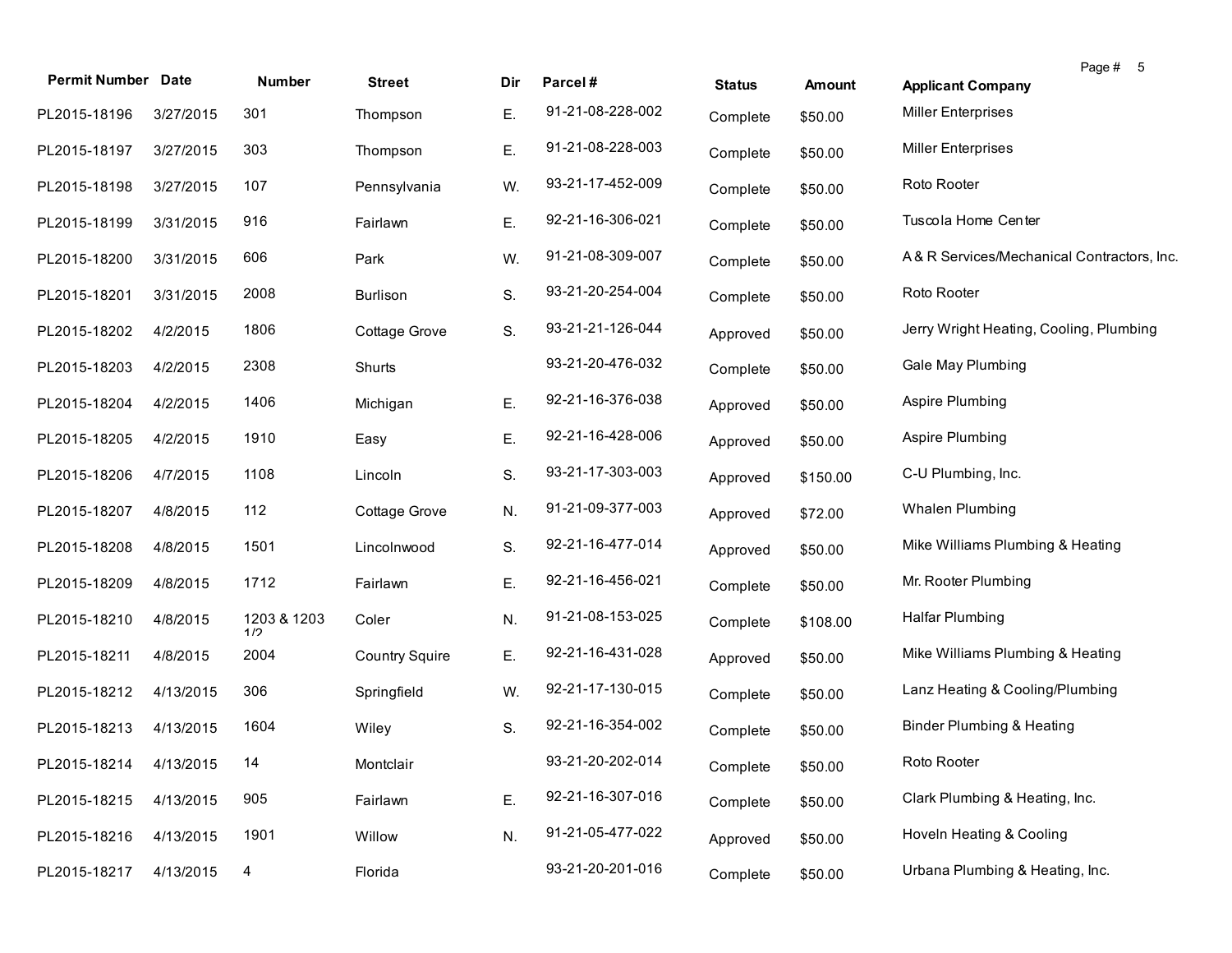| <b>Permit Number Date</b> |           | Number    | <b>Street</b>   | Dir | Parcel#          | <b>Status</b> | <b>Amount</b> | Page # 6<br><b>Applicant Company</b>      |
|---------------------------|-----------|-----------|-----------------|-----|------------------|---------------|---------------|-------------------------------------------|
| PL2015-18218              | 4/27/2015 | 1505-1629 | Florida         | Ε.  | 93-21-21-201-013 | Complete      | \$50.00       | <b>Bodie Cargo</b>                        |
| PL2015-18219              | 4/14/2015 | 106       | Gregory         | S.  | 93-21-18-228-020 | Complete      | \$50.00       | Jerry Wright Heating, Cooling, Plumbing   |
| PL2015-18220              | 4/14/2015 | 2009      | Philo           | S.  | 93-21-21-180-018 | Complete      | \$50.00       | Jerry Wright Heating, Cooling, Plumbing   |
| PL2015-18221              | 4/16/2015 | 6         | Penn            |     | 92-21-16-351-044 | Complete      | \$50.00       | Urbana Plumbing & Heating, Inc.           |
| PL2015-18222              | 4/16/2015 | 804       | Delaware        | W.  | 93-21-17-353-008 | Complete      | \$50.00       | D & S Sewer Service                       |
| PL2015-18223              | 4/21/2015 | 107       | Florida         | Ε.  | 93-21-20-203-002 | Approved      | \$50.00       | Reliable Plumbing & Heating               |
| PL2015-18224              | 4/24/2015 | 1503      | Cottage Grove   | S.  | 92-21-16-353-022 | Approved      | \$50.00       | Timothy R. Spence Builders                |
| PL2015-18225              | 4/24/2015 | 708       | Main            | W.  | 91-21-08-358-008 | Complete      | \$560.00      | E.L. Pruitt Company                       |
| PL2015-18226              | 4/24/2015 | 602 & 604 | <b>Illinois</b> | Ε.  | 92-21-17-245-003 | Approved      | \$50.00       | Urbana Plumbing & Heating, Inc.           |
| PL2015-18227              | 4/24/2015 | 700       | Gregory         | S.  | 93-21-18-280-022 | Complete      | \$165.00      | Quality Plumbing & Construction           |
| PL2015-18228              | 4/24/2015 | 2211      | Cottage Grove   | S.  | 93-21-21-307-013 | Approved      | \$50.00       | Hoveln Heating & Cooling                  |
| PL2015-18229              | 4/27/2015 | 1505-1629 | Florida         | Ε.  | 93-21-21-201-013 | Complete      | \$50.00       | <b>Bodie Cargo</b>                        |
| PL2015-18230              | 4/28/2015 | 308       | Johnson         | S.  | 92-21-16-112-004 | Complete      | \$50.00       | <b>Stephens Excavating &amp; Concrete</b> |
| PL2015-18231              | 4/28/2015 | 1010      | Geraldine       | N.  | 91-21-08-278-008 | Approved      | \$50.00       | <b>Stephens Excavating &amp; Concrete</b> |
| PL2015-18232              | 4/30/2015 | 207       | California      | W.  | 92-21-17-255-001 | Complete      | \$50.00       | Darby's Plumbing, Inc.                    |
| PL2015-18233              | 4/30/2015 | 1505      | Curtiss         | S.  | 92-21-16-478-025 | Complete      | \$60.00       | Morse Mechanical                          |
| PL2015-18234              | 4/30/2015 | 708       | Main            | W.  | 91-21-08-358-008 | Complete      | \$217.00      | Lanz Heating & Cooling/Plumbing           |
| PL2015-18235              | 4/30/2015 | 410       | Elm             | W.  | 92-21-17-131-008 | Approved      | \$50.00       | Kima Kheirolomoom                         |
| PL2015-18236              | 5/4/2015  | 709       | Hawthorne       | Е.  | 92-21-16-307-005 | Complete      | \$50.00       | Jerry Wright Heating, Cooling, Plumbing   |
| PL2015-18237              | 5/5/2015  | 200       | Vine            | N.  | 91-21-08-478-015 | Approved      | \$86.00       | F.J. Murphy & Son, Inc.                   |
| PL2015-18238              | 5/8/2015  | 701       | Oregon          | Ε.  | 92-21-16-161-001 | Approved      | \$50.00       | Quality Plumbing, Heating & AC            |
| PL2015-18239              | 5/8/2015  | 2305      | Pennsylvania    | Ε.  | 91-21-15-352-015 | Complete      | \$50.00       | Justin M Hutchison                        |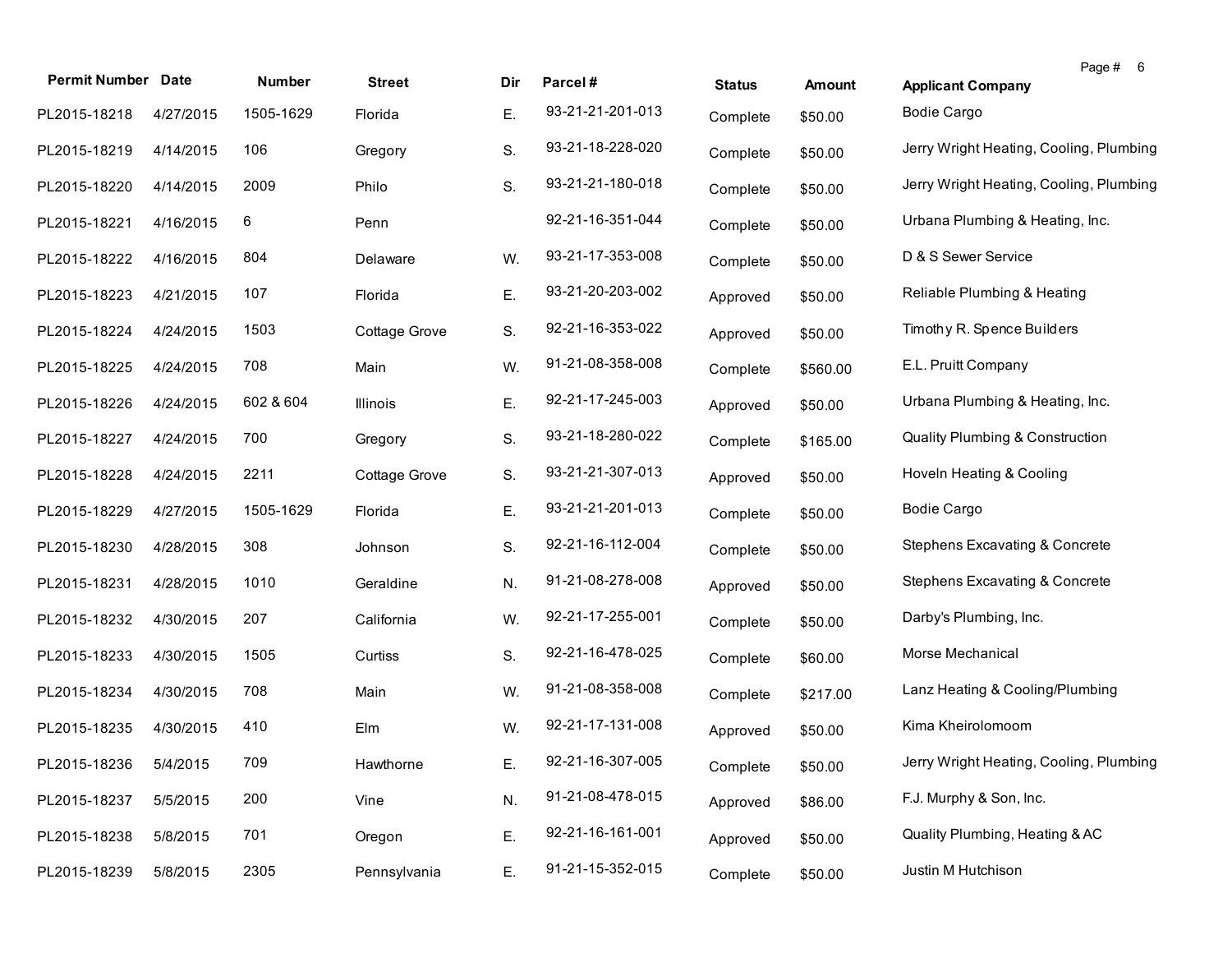| <b>Permit Number Date</b> |           | Number       | <b>Street</b> | Dir | Parcel#                                      | <b>Status</b> | <b>Amount</b> | Page # 7<br><b>Applicant Company</b>    |
|---------------------------|-----------|--------------|---------------|-----|----------------------------------------------|---------------|---------------|-----------------------------------------|
| PL2015-18240              | 5/8/2015  | $\mathbf{2}$ | Weaver        |     | 92-21-16-429-019                             | Complete      | \$50.00       | Gale May Plumbing                       |
| PL2015-18241              | 5/8/2015  | 713          | Anderson      | S.  | 92-21-17-287-017                             | Complete      | \$50.00       | Urbana Plumbing & Heating, Inc.         |
| PL2015-18242              | 5/8/2015  | 3007         | Windsor       | Ε.  | 93-21-27-200-016                             | Complete      | \$50.00       | Clark Plumbing & Heating, Inc.          |
| PL2015-18243              | 5/11/2015 | 708          | Main          | W.  | 91-21-08-358-008                             | Approved      | \$217.00      | Lanz Heating & Cooling/Plumbing         |
| PL2015-18244              | 5/11/2015 | 903          | Hill          | W.  | 91-21-07-429-015                             | Complete      | \$50.00       | Stephens Excavating & Concrete          |
| PL2015-18245              | 5/11/2015 | 6            | Florida       |     | 93-21-20-201-011                             | Approved      | \$50.00       | <b>Binder Plumbing &amp; Heating</b>    |
| PL2015-18246              | 5/12/2015 | 2815         | Clarion       | Ε.  | 91-21-10-404-010                             | Complete      | \$.00         | Wamer Plumbing                          |
| PL2015-18247              | 5/14/2015 | 101          | Windsor       | W.  | 93-21-29-201-001                             | Approved      | \$180.00      | Clark Plumbing & Heating, Inc.          |
| PL2015-18248              | 5/14/2015 | 809          | Stoughton     | W.  | 91-21-08-355-002                             | Approved      | \$50.00       | Jerry Wright Heating, Cooling, Plumbing |
| PL2015-18249              | 5/14/2015 | 2002         | Michigan      | Ε.  | 92-21-16-432-050                             | Approved      | \$50.00       | Tuscola Home Center                     |
| PL2015-18250              | 5/15/2015 | 1002         | California    | Ε.  | 92-21-16-155-006                             | Complete      | \$50.00       | D & S Sewer Service                     |
| PL2015-18251              | 5/15/2015 | 2815         | Clarion       | Ε.  | 91-21-10-404-010                             | Complete      | \$50.00       | Kumler Construction                     |
| PL2015-18252              | 5/15/2015 | 2103         | Lantern Hill  | Ε.  | 91-21-15-304-004                             | Complete      | \$50.00       | Simply Plumbing                         |
| PL2015-18253              | 5/15/2015 | 1706         | Amber         | Ε.  | 93-21-21-401-015                             | Approved      | \$75.00       | Mitchell Plumbing                       |
| PL2015-18254              | 5/19/2015 | 3003         | Beringer      | Ε.  | 91-21-10-405-026                             | Complete      | \$50.00       | Rich Plumbing, Inc.                     |
| PL2015-18255              | 5/19/2015 | 509          | University    | W.  | 91-21-08-376-027thru03 <sup>4</sup> Complete |               | \$335.00      | Reliable Mechanical                     |
| PL2015-18256              | 5/19/2015 | 1105         | Oregon        | W.  | 93-21-18-277-007                             | Complete      | \$50.00       | Stephens Excavating & Concrete          |
| PL2015-18257              | 5/21/2015 | 505          | Delaware      | W.  | 93-21-17-379-003                             | Complete      | \$50.00       | Mr. Rooter Plumbing                     |
| PL2015-18258 5/27/2015    |           | 3004         | Tatman        | Е.  | 91-21-15-226-023                             | Complete      | \$50.00       | Wamer Plumbing                          |
| PL2015-18259              | 5/27/2015 | 1109         | Stoughton     | W.  | 91-21-07-479-003                             | Complete      | \$50.00       | Wamer Plumbing                          |
| PL2015-18260              | 5/27/2015 | 208          | McHenry       | Ε.  | 93-21-20-407-023                             | Complete      | \$50.00       | Roto Rooter                             |
| PL2015-18261              | 5/29/2015 | 608          | Cunningham    | N.  | 91-21-08-426-005                             | Complete      | \$50.00       | Mid-State Sewer Service                 |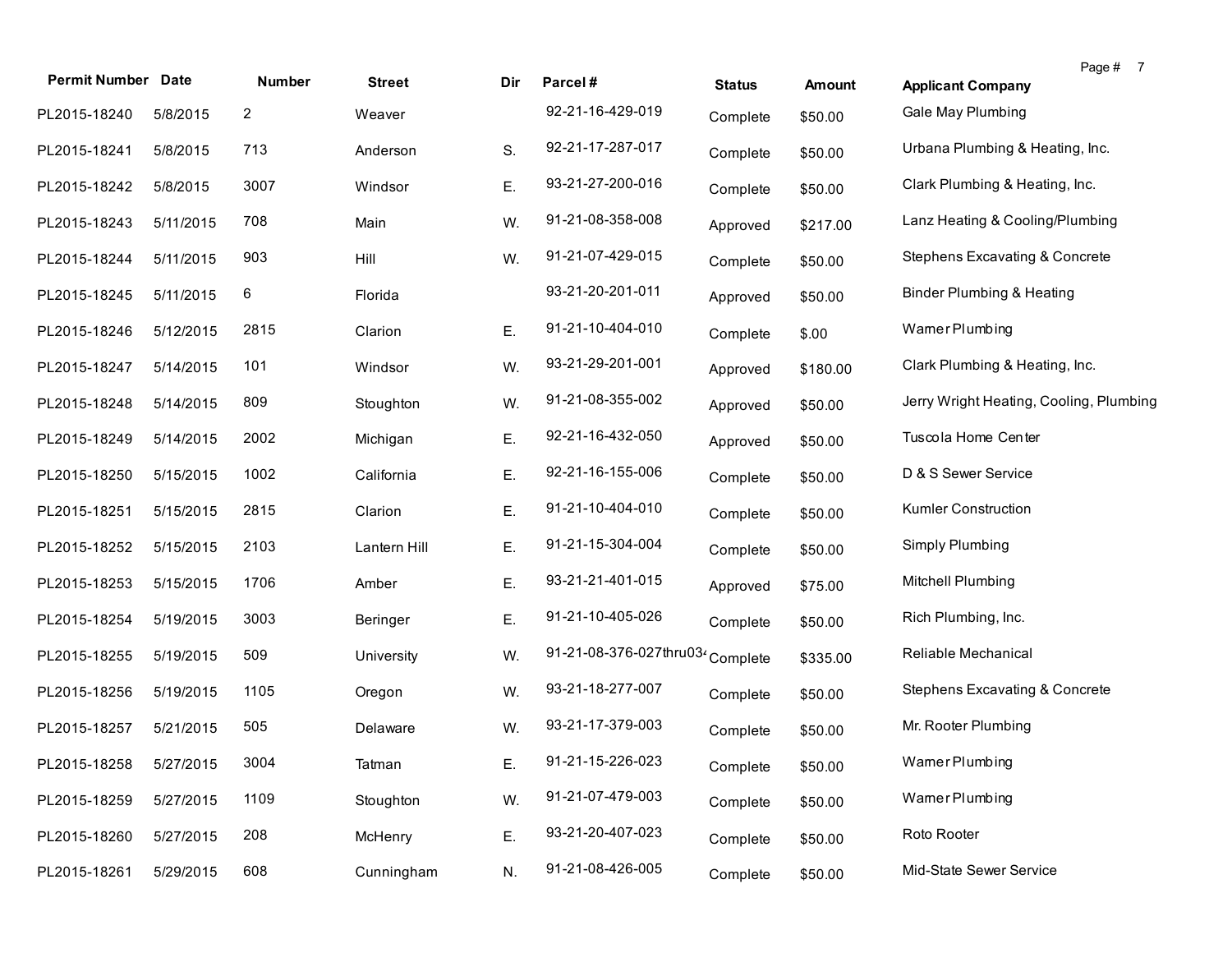| <b>Permit Number Date</b> |           |        |                    |     |                      |               |               | Page # 8                                   |
|---------------------------|-----------|--------|--------------------|-----|----------------------|---------------|---------------|--------------------------------------------|
|                           |           | Number | <b>Street</b>      | Dir | Parcel#              | <b>Status</b> | <b>Amount</b> | <b>Applicant Company</b>                   |
| PL2015-18262              | 6/2/2015  | 1406   | Pennsylvania       | Ε.  | 92-21-16-379-041     | Complete      | \$50.00       | Roto Rooter                                |
| PL2015-18263              | 6/2/2015  | 1308   | <b>Briarcliff</b>  | Ε.  | 92-21-16-378-036     | Approved      | \$50.00       | Halfar Plumbing                            |
| PL2015-18264              | 6/2/2015  | 2205   | Wyld               | S.  | 93-21-20-432-022     | Approved      | \$50.00       | Timothy R. Spence Builders                 |
| PL2015-18265              | 6/3/2015  | 605    | Michigan           | W.  | 93-21-17-355-006     | Approved      | \$312.00      | Fred's Plbg-Heating, AC & Elect.           |
| PL2015-18266              | 6/3/2015  | 611    | Park               | W.  | 91-21-08-310-001     | Complete      | \$283.00      | Reliable Mechanical                        |
| PL2015-18267              | 6/4/2015  | 302    | Nevada             | W.  | 92-21-17-184-015     | Complete      | \$50.00       | Ralph Dady                                 |
| PL2015-18268              | 6/5/2015  | 510    | Cunningham         | N.  | 91-21-08-427-011     | Complete      | \$75.00       | Clark Plumbing & Heating, Inc.             |
| PL2015-18269              | 6/5/2015  | 802    | <b>Bradley</b>     | W.  | 91-21-05-354-012     | Complete      | \$50.00       | D & S Sewer Service                        |
| PL2015-18270              | 6/8/2015  | 1820   | <b>Stone Creek</b> | S.  | 93-21-22-151-002     | Complete      | \$50.00       | <b>TAG Residential LLC</b>                 |
| PL2015-18271              | 6/9/2015  | 1001   | Cottage Grove      | S.  | 92-21-16-304-019     | Complete      | \$50.00       | Wamer Plumbing                             |
| PL2015-18272              | 6/8/2015  | 206    | McCullough         | S.  | 92-21-17-132-008     | Complete      | \$50.00       | Roto Rooter                                |
| PL2015-18273              | 6/9/2015  | 1207   | University         | Ε.  | 91-21-09-376-011     | Complete      | \$50.00       | Mid IL Concrete & Excavation               |
| PL2015-18274              | 6/9/2015  | 2203   | Philo              | S.  | 93-21-21-332-016     | Complete      | \$50.00       | Quality Plumbing, Heating & AC             |
| PL2015-18275              | 6/10/2015 | 3310   | Myra Ridge         | S.  | 93-21-28-426-010     | Approved      | \$180.00      | Quality Plumbing, Heating & AC             |
| PL2015-18276              | 6/12/2015 | 204    | California         | W.  | 92-21-17-251-004     | Approved      | \$50.00       | Tuscola Home Center                        |
| PL2015-18277              | 6/12/2015 | 606    | Park               | W.  | 91-21-08-309-007     | Complete      | \$220.00      | A& R Services/Mechanical Contractors, Inc. |
| PL2015-18278              | 6/12/2015 | 602    | University         | W.  | 91-21-08-310-001A    | Complete      | \$139.60      | A& R Services/Mechanical Contractors, Inc. |
| PL2015-18279              | 6/12/2015 | 2510   | Combes             | S.  | 93-21-21-379-005     | Approved      | \$50.00       | Quality Plumbing, Heating & AC             |
| PL2015-18280              | 6/16/2015 | 1406   | Cardinal           | W.  | 91-21-06-401-006     | Complete      | \$50.00       | Mid Illinois Concrete                      |
| PL2015-18281              | 6/16/2015 | 2601   | Lynn               | S.  | 93-21-21-357-015     | Approved      | \$50.00       | Stephens Excavating & Concrete             |
| PL2015-18282              | 6/17/2015 | 1805   | Cottage Grove      | S.  | 93-21-21-107-022     | Complete      | \$1,270.00    | Davis/Houk Mechanical, Inc.                |
| PL2015-18283              | 6/18/2015 | 805    | Ohio               | W.  | 93-21-17-303-004/005 | Approved      | \$384.00      | Lanz Heating & Cooling/Plumbing            |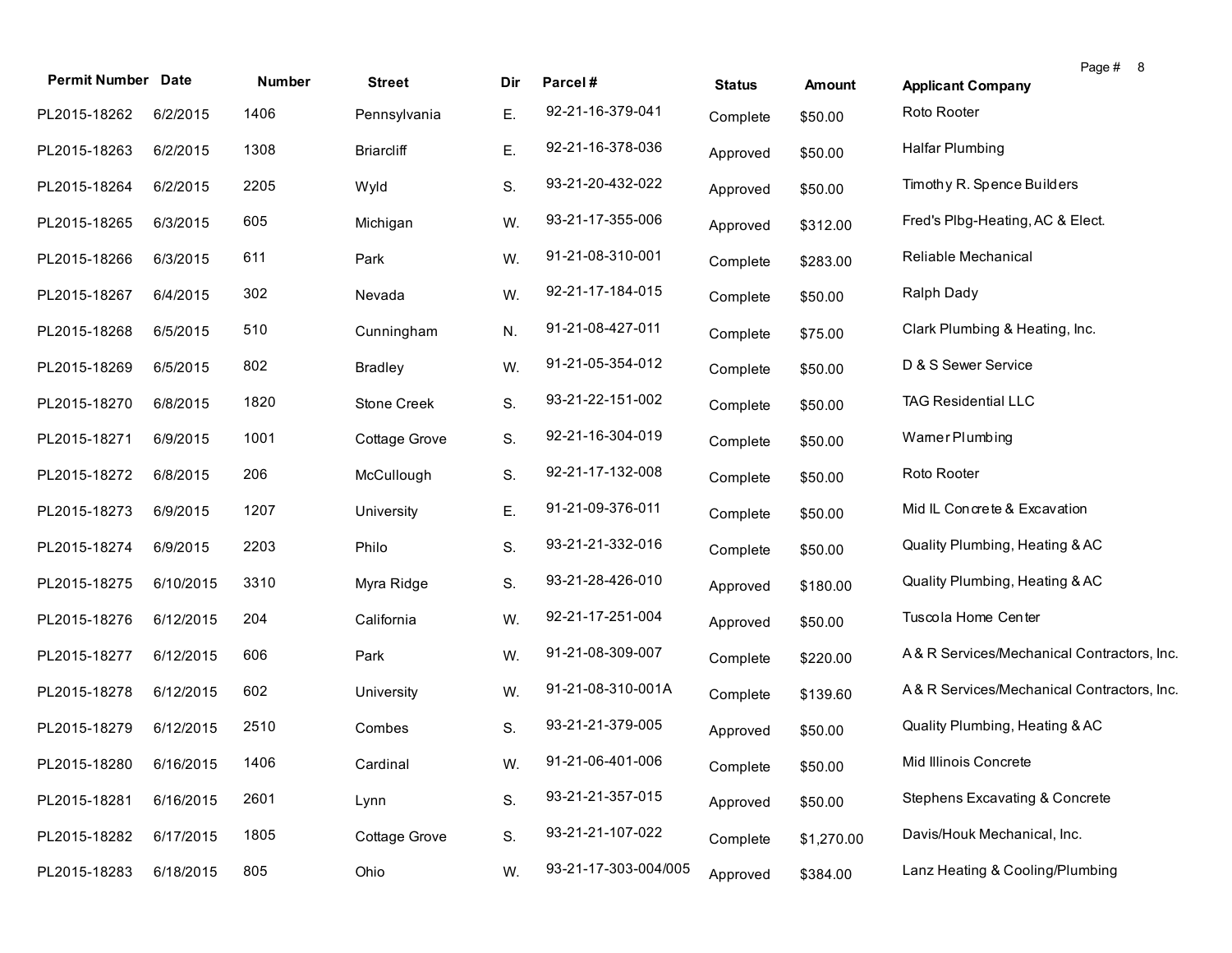| <b>Permit Number Date</b> |           | Number | <b>Street</b>       | Dir | Parcel#                        | <b>Status</b> | <b>Amount</b> | Page # 9<br><b>Applicant Company</b>      |
|---------------------------|-----------|--------|---------------------|-----|--------------------------------|---------------|---------------|-------------------------------------------|
| PL2015-18284              | 6/18/2015 | 607    | Ohio                | W.  | 93-21-17-307-013               | Complete      | \$50.00       | Mattex Service Co., Inc.                  |
| PL2015-18285              | 6/23/2015 | 708    | Main                | W.  | 91-21-08-358-008               | Complete      | \$50.00       | Mayfield Builders                         |
| PL2015-18286              | 6/23/2015 | 110    | University          | Ε.  | $91 - 21 - 08 - 405 - 038$ (a) | Complete      | \$50.00       | Lanz Heating & Cooling/Plumbing           |
| PL2015-18287              | 6/23/2015 | 706    | lowa                | W.  | 93-21-17-305-023               | Complete      | \$50.00       | Clark Plumbing & Heating, Inc.            |
| PL2015-18288              | 6/23/2015 | 607    | High                | W.  | 92-21-17-113-003               | Complete      | \$96.00       | <b>Boos Enterprises</b>                   |
| PL2015-18289              | 6/24/2015 | 1109   | Stoughton           | W.  | 91-21-07-479-003               | Approved      | \$50.00       | Wamer Plumbing                            |
| PL2015-18290              | 6/25/2015 | 511    | Oregon              | W.  | 92-21-17-161-008               | Complete      | \$50.00       | Quality Plumbing, Heating & AC            |
| PL2015-18291              | 6/26/2015 | 2202   | Rainbow             | Ε.  | 91-21-15-304-029               | Complete      | \$50.00       | ReBath of Illinois                        |
| PL2015-18292              | 6/26/2015 | 102    | Main                | Ε.  | 92-21-17-203-001=004           | Complete      | \$50.00       | X-treme Mechanical, Inc.                  |
| PL2015-18293              | 6/30/2015 | 2311   | <b>Cobble Creek</b> | S.  | 93-21-22-351-005               | Complete      | \$50.00       | <b>TAG Residential LLC</b>                |
| PL2015-18294              | 6/30/2015 | 2313   | Cobble Creek        | S.  | 93-21-22-351-006               | Complete      | \$50.00       | <b>TAG Residential LLC</b>                |
| PL2015-18295              | 6/30/2015 | 1820   | Stone Creek         | S.  | 93-21-22-151-002               | Complete      | \$216.00      | Edelman Electric                          |
| PL2015-18296              | 7/1/2015  | 807    | Romine              | N.  | 91-21-07-401-007               | Complete      | \$132.00      | <b>Classic Plumbing</b>                   |
| PL2015-18297              | 7/6/2015  | 403    | Webber              | S.  | 92-21-16-107-005               | Complete      | \$50.00       | Quality Plumbing, Heating & AC            |
| PL2015-18298              | 7/6/2015  | 305    | Oregon              | Ε.  | 92-21-17-284-013               | Approved      | \$50.00       | Darby's Plumbing, Inc.                    |
| PL2015-18299              | 7/6/2015  | 1111   | Philo               | S.  | 92-21-16-331-010               | Approved      | \$50.00       | Mr. Rooter Plumbing                       |
| PL2015-18300              | 7/8/2015  | 1108   | Fairview            | W.  | 91-21-07-280-005               | Approved      | \$50.00       | Stephens Excavating & Concrete            |
| PL2015-18301              | 7/8/2015  | 804    | <b>Birch</b>        | S.  | 92-21-17-185-017               | Approved      | \$50.00       | Hillard's Plumbing, Heating & Cooling Co. |
| PL2015-18302              | 7/8/2015  | 500    | Art Bartell         | S.  | 92-21-16-200-005F              | Complete      | \$675.00      | Pipeworks                                 |
| PL2015-18303              | 7/10/2015 | 1211   | Eureka              | W.  | 91-21-07-207-010               | Approved      | \$50.00       | Mike Williams Plumbing & Heating          |
| PL2015-18304              | 7/10/2015 | 506    | Green               | Ε.  | 92-21-17-235-009               | Approved      | \$120.00      | Darby's Plumbing, Inc.                    |
| PL2015-18305              | 7/10/2015 | 504    | Green               | Ε.  | 92-21-17-235-008               | Approved      | \$120.00      | Darby's Plumbing, Inc.                    |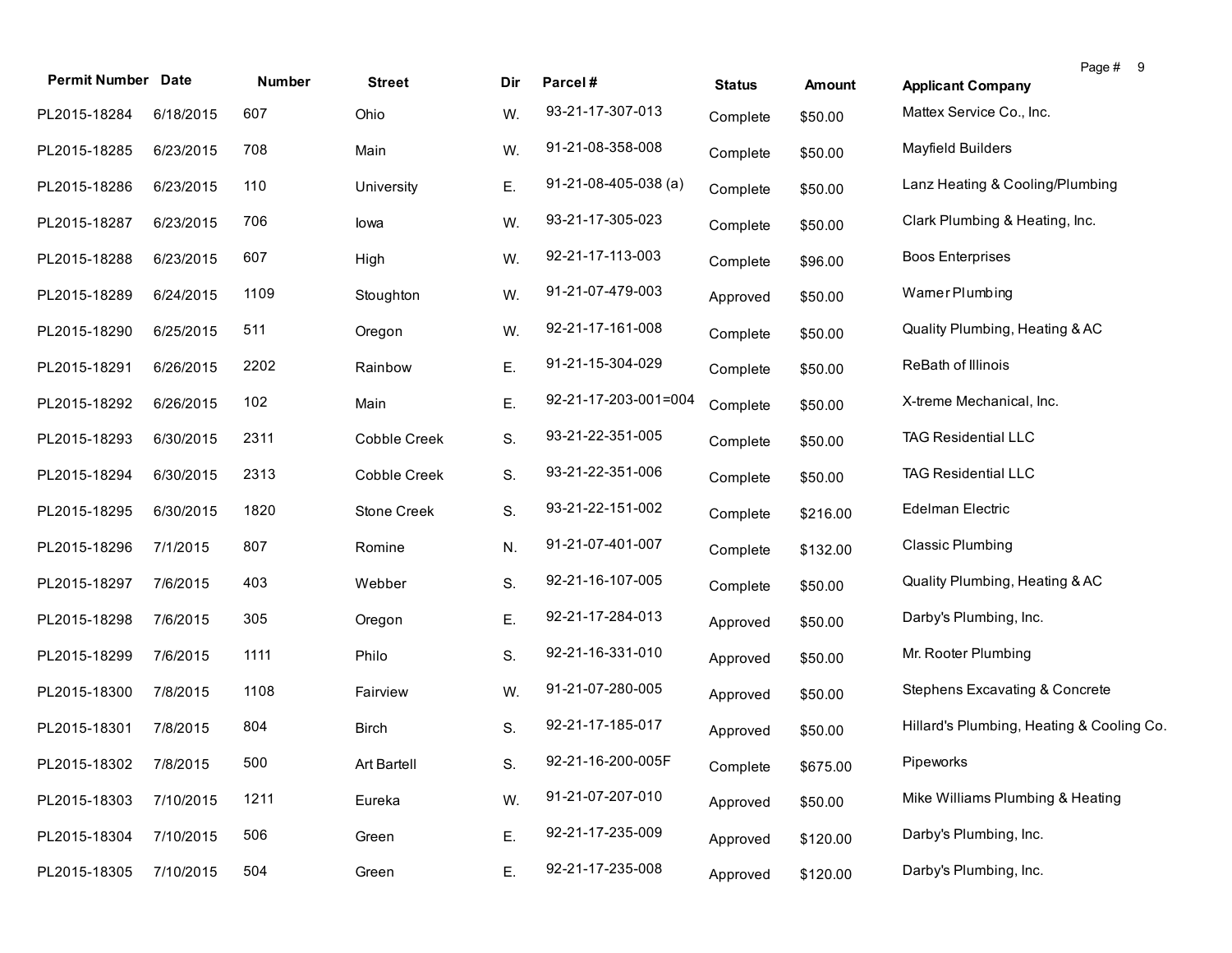| <b>Permit Number</b> | <b>Date</b> | Number | <b>Street</b>   | Dir | Parcel#                                      | <b>Status</b> | <b>Amount</b> | <b>Applicant Company</b>                   | Page # 10 |  |
|----------------------|-------------|--------|-----------------|-----|----------------------------------------------|---------------|---------------|--------------------------------------------|-----------|--|
| PL2015-18306         | 7/10/2015   | 509    | University      | W.  | 91-21-08-376-027thru03 <sup>2</sup> Complete |               | \$300.00      | A& R Services/Mechanical Contractors, Inc. |           |  |
| PL2015-18307         | 7/10/2015   | 611    | Park            | W.  | 91-21-08-310-001                             | Complete      | \$455.00      | A& R Services/Mechanical Contractors, Inc. |           |  |
| PL2015-18308         | 7/10/2015   | 611    | Park            | W.  | 91-21-08-310-001                             | Approved      | \$140.00      | A& R Services/Mechanical Contractors, Inc. |           |  |
| PL2015-18309         | 7/10/2015   | 1109   | Stoughton       | W.  | 91-21-07-479-003                             | Approved      | \$50.00       | Wamer Plumbing                             |           |  |
| PL2015-18310         | 7/10/2015   | 1405   | Eads            | W.  | 91-21-07-251-016                             | Complete      | \$132.00      | <b>Classic Plumbing</b>                    |           |  |
| PL2015-18311         | 7/10/2015   | 1508   | Lincolnwood     | S.  | 92-21-16-478-010                             | Approved      | \$50.00       | Clark Plumbing & Heating, Inc.             |           |  |
| PL2015-18312         | 7/10/2015   | 2207   | Anderson        | S.  | 93-21-21-303-004                             | Approved      | \$50.00       | <b>Classic Plumbing</b>                    |           |  |
| PL2015-18313         | 7/14/2015   | 903    | Eads            | W.  | 91-21-07-279-018                             | Complete      | \$96.00       | <b>Classic Plumbing</b>                    |           |  |
| PL2015-18314         | 7/14/2015   | 1209   | Race            | S.  | 93-21-17-332-022                             | Complete      | \$50.00       | Quality Plumbing, Heating & AC             |           |  |
| PL2015-18315         | 7/14/2015   | 700    | Gregory         | S.  | 93-21-18-280-022                             | Complete      | \$60.00       | Davis/Houk Mechanical, Inc.                |           |  |
| PL2015-18316         | 7/14/2015   | 306    | High            | W.  | 92-21-17-137-010                             | Approved      | \$50.00       | Quality Plumbing, Heating & AC             |           |  |
| PL2015-18317         | 7/20/2015   | 1201   | Orchard         | S.  | 93-21-17-308-014                             | Complete      | \$50.00       | Harold Colbert Company II                  |           |  |
| PL2015-18318         | 7/20/2015   | 1202   | <b>Brighton</b> | Ε.  | 93-21-21-177-012                             | Approved      | \$50.00       | Hillard's Plumbing, Heating & Cooling Co.  |           |  |
| PL2015-18319         | 7/22/2015   | 706    | Burkwood        | Ε.  | 93-21-21-103-020                             | Complete      | \$50.00       | Darby's Plumbing, Inc.                     |           |  |
| PL2015-18320         | 7/24/2015   | 812    | Pennsylvania    | W.  | 93-21-17-351-005                             | Complete      | \$50.00       | David Schwenk                              |           |  |
| PL2015-18321         | 7/24/2015   | 2919   | Rutherford      | Е.  | 91-21-10-407-018                             | Approved      | \$50.00       | Quality Plumbing, Heating & AC             |           |  |
| PL2015-18322         | 7/24/2015   | 402    | High            | W.  | 92-21-17-133-010                             | Complete      | \$108.00      | <b>Bodie Cargo</b>                         |           |  |
| PL2015-18323         | 7/24/2015   | 207    | Cottage Grove   | S.  | 92-21-16-104-035                             | Approved      | \$50.00       | <b>Miller Enterprises</b>                  |           |  |
| PL2015-18324         | 7/24/2015   | 1502.5 | Cunningham      | N.  | 91-21-09-103-023                             | Complete      | \$50.00       | C-U Plumbing, Inc.                         |           |  |
| PL2015-18325         | 7/28/2015   | 2311   | Cobble Creek    | S.  | 93-21-22-351-005                             | Approved      | \$216.00      | Edelman Electric                           |           |  |
| PL2015-18326         | 7/28/2015   | 2313   | Cobble Creek    | S.  | 93-21-22-351-006                             | Complete      | \$216.00      | <b>Edelman Electric</b>                    |           |  |
| PL2015-18327         | 7/28/2015   | 1404   | Cottage Grove   | S.  | 92-21-16-379-002                             | Complete      | \$50.00       | Stephens Excavating & Concrete             |           |  |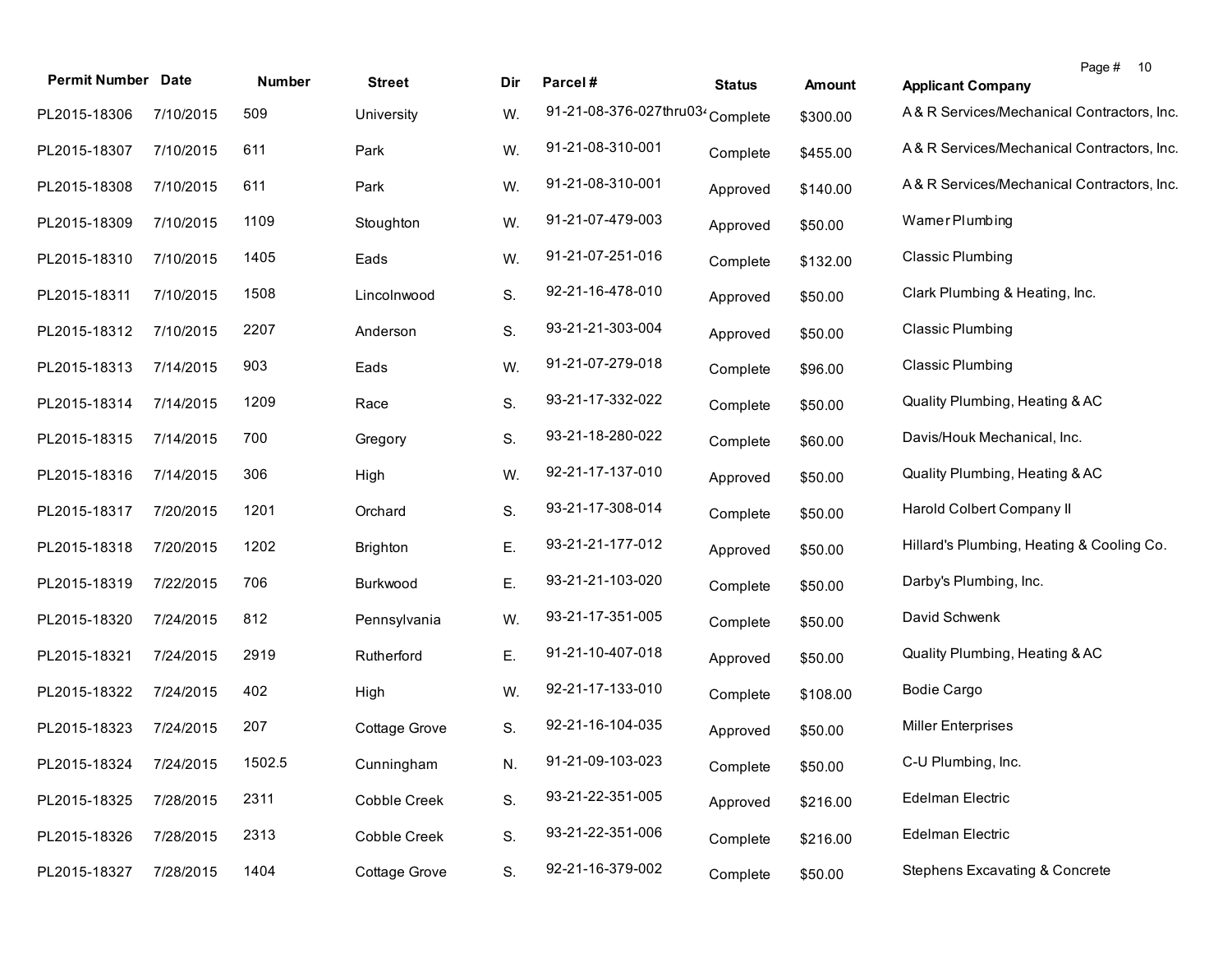| <b>Permit Number Date</b> |           | <b>Number</b> | <b>Street</b>   | Dir | Parcel#              | <b>Status</b> | <b>Amount</b> | Page # 11<br><b>Applicant Company</b>      |
|---------------------------|-----------|---------------|-----------------|-----|----------------------|---------------|---------------|--------------------------------------------|
| PL2015-18328              | 7/28/2015 | 901           | Western         | W.  | 93-21-18-228-010-013 | Approved      | \$6,280.00    | Lanz Heating & Cooling/Plumbing            |
| PL2015-18329              | 7/28/2015 | 306-410       | Michigan        | Ε.  | 93-21-17-430-015     | Complete      | \$50.00       | Jerry Wright Heating, Cooling, Plumbing    |
| PL2015-18330              | 7/29/2015 | 112           | Cottage Grove   | N.  | 91-21-09-377-003     | Complete      | \$50.00       | D & S Sewer Service                        |
| PL2015-18331              | 7/29/2015 | 907           | Water           | Ε.  | 91-21-09-355-004     | Approved      | \$50.00       | <b>Binder Plumbing &amp; Heating</b>       |
| PL2015-18332              | 7/29/2015 | 1202          | Nevada          | W.  | 93-21-18-254-011     | Complete      | \$94.00       | A& R Services/Mechanical Contractors, Inc. |
| PL2015-18333              | 7/31/2015 | 1203          | Hill            | W.  | 91-21-07-411-006     | Complete      | \$50.00       | Gale May Plumbing                          |
| PL2015-18334              | 7/31/2015 | 803           | University      | Ε.  | 91-21-09-351-022     | Approved      | \$6,180.00    | Pipeworks                                  |
| PL2015-18335              | 7/31/2015 | 2206          | <b>Boudreau</b> | S.  | 93-21-20-407-003     | Complete      | \$50.00       | Jerry Wright Heating, Cooling, Plumbing    |
| PL2015-18336              | 7/31/2015 | 1202          | Harding         | Ε.  | 93-21-21-176-017     | Approved      | \$.00         | Reliable Plumbing & Heating                |
| PL2015-18337              | 8/4/2015  | 210           | Grove           | S.  | 92-21-17-236-004     | Complete      | \$50.00       | Thompson Plumbing                          |
| PL2015-18338              | 8/7/2015  | 305           | Nevada          | W.  | 92-21-17-185-007     | Complete      | \$50.00       | Thomas Fehrmann                            |
| PL2015-18339              | 8/7/2015  | 2312          | Cobble Creek    | S.  | 93-21-22-353-006     | Approved      | \$240.00      | <b>Edelman Electric</b>                    |
| PL2015-18340              | 8/7/2015  | 1812          | Stone Creek     | S.  | 93-21-22-105-007     | Approved      | \$50.00       | Edelman Electric                           |
| PL2015-18341              | 8/12/2015 | 802           | Lynn            | S.  | 92-21-16-163-012     | Approved      | \$50.00       | Samuel Payne                               |
| PL2015-18342              | 8/12/2015 | 214           | Main            | W.  | 92-21-17-201-002     | Complete      | \$50.00       | X-treme Mechanical, Inc.                   |
| PL2015-18343              | 8/12/2015 | 306-410       | Michigan        | Ε.  | 93-21-17-430-015     | Complete      | \$50.00       | Jerry Wright Heating, Cooling, Plumbing    |
| PL2015-18344              | 8/12/2015 | 508           | Vine            | S.  | 92-21-17-276-002     | Complete      | \$50.00       | Fred's Plbg-Heating, AC & Elect.           |
| PL2015-18345              | 8/14/2015 | 2022          | Race            | S.  | 93-21-20-252-011     | Complete      | \$50.00       | Clark Plumbing & Heating, Inc.             |
| PL2015-18346              | 8/17/2015 | 1106          | Cottage Grove   | S.  | 92-21-16-328-005     | Approved      | \$50.00       | <b>Binder Plumbing &amp; Heating</b>       |
| PL2015-18347              | 8/19/2015 | 512           | lowa            | W.  | 93-21-17-326-005     | Approved      | \$50.00       | Quality Plumbing, Heating & AC             |
| PL2015-18348              | 8/19/2015 | 601           | University      | W.  | 91-21-08-361-009     | Approved      | \$165.00      | A& R Services/Mechanical Contractors, Inc. |
| PL2015-18349              | 8/19/2015 | 601           | University      | W.  | 91-21-08-361-009     | Approved      | \$240.00      | A& R Services/Mechanical Contractors, Inc. |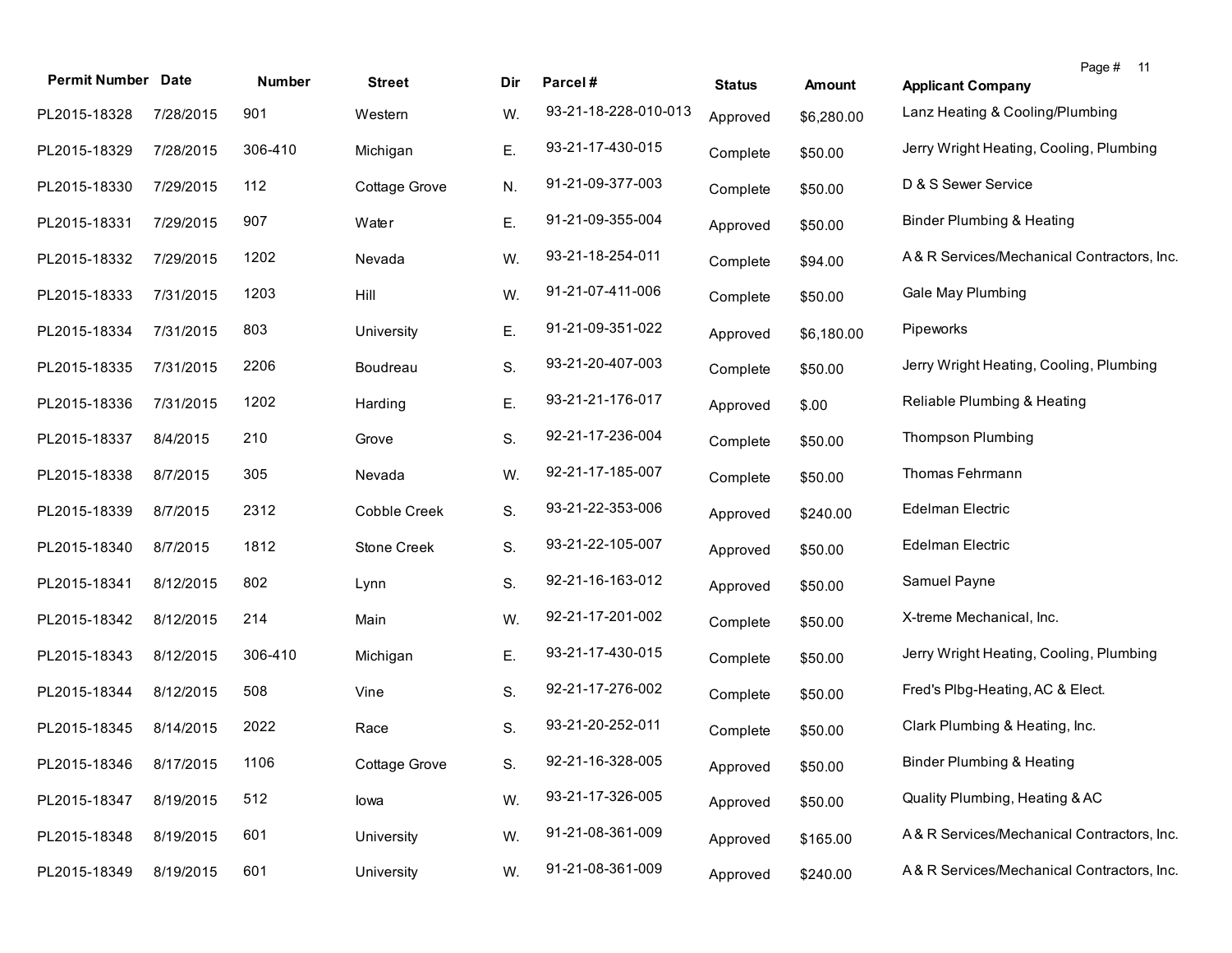| <b>Permit Number Date</b> |           | <b>Number</b> | <b>Street</b> | Dir | Parcel#              |               | <b>Amount</b> | Page # 12                                   |
|---------------------------|-----------|---------------|---------------|-----|----------------------|---------------|---------------|---------------------------------------------|
| PL2015-18350              | 8/19/2015 | 809           | Nevada        | W.  | 92-21-17-154-002     | <b>Status</b> |               | <b>Applicant Company</b><br>Whalen Plumbing |
|                           |           |               |               |     |                      | Approved      | \$84.00       |                                             |
| PL2015-18351              | 8/21/2015 | 410           | Washington    | W.  | 92-21-17-181-011     | Approved      | \$50.00       | Classic Plumbing                            |
| PL2015-18352              | 8/21/2015 | 707           | Lincoln       | N.  | 91-21-07-429-016     | Complete      | \$50.00       | Stephens Excavating & Concrete              |
| PL2015-18353              | 8/21/2015 | 605           | Glover        | S.  | 92-21-16-177-017     | Complete      | \$50.00       | Stephens Excavating & Concrete              |
| PL2015-18354              | 8/21/2015 | 1506          | Lincolnwood   | S.  | 92-21-16-478-009     | Complete      | \$50.00       | Stephens Excavating & Concrete              |
| PL2015-18355              | 8/21/2015 | 605           | Michigan      | W.  | 93-21-17-355-006     | Approved      | \$50.00       | Derek Brashear                              |
| PL2015-18356              | 8/25/2015 | 1803          | Galena        | Ε.  | 93-21-28-231-005     | Approved      | \$50.00       | Quality Plumbing, Heating & AC              |
| PL2015-18357              | 8/25/2015 | 611           | Park          | W.  | 91-21-08-310-001     | Approved      | \$2,065.00    | Davis/Houk Mechanical, Inc.                 |
| PL2015-18358              | 8/27/2015 | 910           | Saline        | W.  | 91-15-31-200-009     | Approved      | \$328.00      | <b>Prather Plumbing</b>                     |
| PL2015-18359              | 8/27/2015 | 201           | Poplar        | S.  | 92-21-16-126-025     | Approved      | \$50.00       | <b>Binder Plumbing &amp; Heating</b>        |
| PL2015-18360              | 8/27/2015 | 1010          | University    | W.  | 91-21-07-431-026     | Complete      | \$50.00       | D. Binder Mechanical                        |
| PL2015-18361              | 9/2/2015  | 901           | Western       | W.  | 93-21-18-228-010-013 | Approved      | \$50.00       | Wells & Wells Construction                  |
| PL2015-18362              | 9/2/2015  | 206           | Holmes        | Ε.  | 93-21-20-403-019     | Approved      | \$50.00       | <b>Halfar Plumbing</b>                      |
| PL2015-18363              | 9/3/2015  | 1109          | Silver        | S.  | 93-21-21-182-005     | Approved      | \$120.00      | Enger Brother's Inc.                        |
| PL2015-18364              | 9/9/2015  | 504           | Pennsylvania  | W.  | 93-21-17-376-010     | Approved      | \$50.00       | <b>Halfar Plumbing</b>                      |
| PL2015-18365              | 9/9/2015  | 509           | Washington    | Ε.  | 93-21-17-427-004     | Approved      | \$50.00       | <b>Halfar Plumbing</b>                      |
| PL2015-18366              | 9/10/2015 | 107           | George Huff   | W.  | 93-21-20-401-006     | Approved      | \$50.00       | Harold Colbert Company II                   |
| PL2015-18367              | 9/17/2015 | 3013          | Stillwater    | Ε.  | 93-21-22-405-012     | Approved      | \$168.00      | Lee's Plumbing Inc.                         |
| PL2015-18368              | 9/17/2015 | 3011          | Stillwater    | E.  | 93-21-22-405-013     | Approved      | \$168.00      | Lee's Plumbing Inc.                         |
| PL2015-18369              | 9/18/2015 | 2014          | Silver West   | S.  | 93-21-21-155-022     | Complete      | \$96.00       | Jerry Wright Heating, Cooling, Plumbing     |
| PL2015-18370              | 9/18/2015 | 106           | Gregory       | S.  | 93-21-18-228-020     | Complete      | \$50.00       | Jerry Wright Heating, Cooling, Plumbing     |
| PL2015-18371              | 9/18/2015 | 1909          | Easy          | Ε.  | 92-21-16-429-005     | Complete      | \$50.00       | Urbana Plumbing & Heating, Inc.             |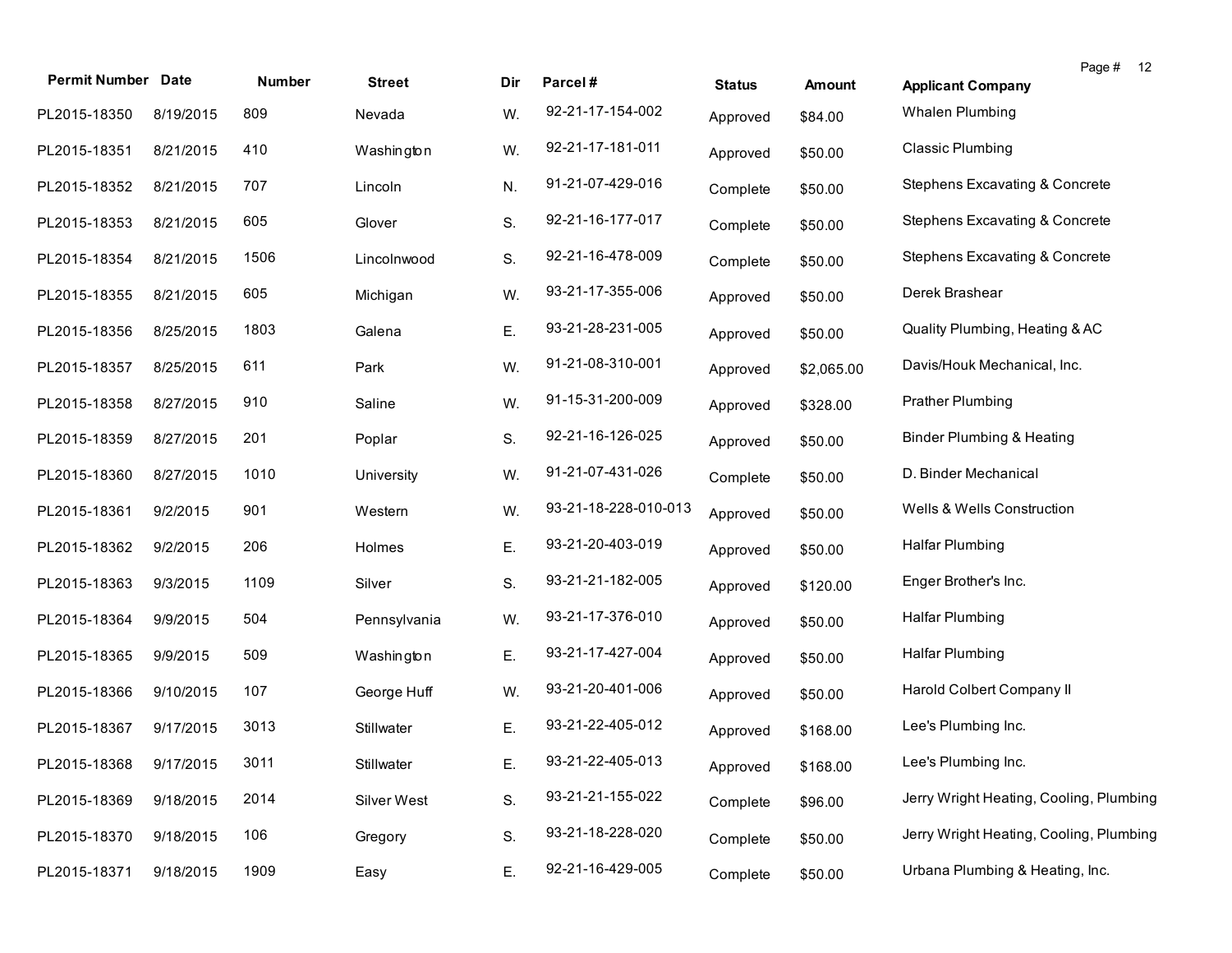| <b>Permit Number Date</b>    |            | Number  | <b>Street</b> | Dir | Parcel#          | <b>Status</b> | Amount     | Page # 13<br><b>Applicant Company</b>      |
|------------------------------|------------|---------|---------------|-----|------------------|---------------|------------|--------------------------------------------|
| PL2015-18372                 | 9/18/2015  | 607     | Oregon        | Ε.  | 92-21-17-287-003 | Complete      | \$50.00    | Quality Plumbing, Heating & AC             |
| PL2015-18373                 | 9/18/2015  | 611     | Park          | W.  | 91-21-08-310-001 | Approved      | \$3,735.00 | Davis/Houk Mechanical, Inc.                |
| PL2015-18374                 | 9/21/2015  | 1308    | Tremont       | W.  | 91-21-07-207-016 | Complete      | \$50.00    | D & S Sewer Service                        |
| PL2015-18375                 | 9/23/2015  | 1905    | Prairie Winds | S.  | 93-21-21-276-001 | Approved      | \$80.00    | Mr. Rooter Plumbing                        |
| PL2015-18376                 | 9/24/2015  | 701     | Busey         | S.  | 92-21-17-153-006 | Approved      | \$50.00    | <b>Binder Plumbing &amp; Heating</b>       |
| PL2015-18377                 | 9/25/2015  | 3004    | Tatman        | Ε.  | 91-21-15-226-023 | Complete      | \$50.00    | <b>Michael Fox</b>                         |
| PL2015-18378                 | 9/29/2015  | 509     | Main          | W.  | 91-21-08-363-005 | Complete      | \$50.00    | Mattex Service Co., Inc.                   |
| PL2015-18379                 | 10/1/2015  | 2601    | Wadsworth     | S.  | 93-21-22-333-001 | Approved      | \$50.00    | Kirk Skelton                               |
| PL2015-18380                 | 10/1/2015  | 2630    | Wadsworth     | S.  | 93-21-22-452-004 | Complete      | \$50.00    | Kirk Skelton                               |
| PL2015-18381                 | 10/1/2015  | 1720    | Philo         | S.  | 93-21-21-201-012 | Complete      | \$77.00    | Lanz Heating & Cooling/Plumbing            |
| PL2015-18382                 | 10/6/2015  | 2708    | Skyline       | N.  | 91-21-03-104-001 | Approved      | \$180.00   | Quality Plumbing, Heating & AC             |
| PL2015-18383                 | 10/6/2015  | 2510    | Skyline       | N.  | 91-21-03-103-008 | Approved      | \$180.00   | Quality Plumbing, Heating & AC             |
| PL2015-18384                 | 10/6/2015  | 709     | Green         | Ε.  | 92-21-16-109-002 | Complete      | \$50.00    | Dale Elder                                 |
| PL2015-18385                 | 10/8/2015  | 409     | Washington    | Ε.  | 93-21-17-426-013 | Approved      | \$84.00    | Ulas C Coskun                              |
| PL2015-18386                 | 10/13/2015 | 408     | Washington    | W.  | 92-21-17-181-012 | Complete      | \$50.00    | Mid-State Sewer Service                    |
| PL2015-18387                 | 10/13/2015 | 2515    | St. Andrews   | S.  | 93-21-22-304-011 | Complete      | \$50.00    | Holland Heating & Plumbing Inc.            |
| PL2015-18388                 | 10/14/2015 | 802     | Maple         | S.  | 92-21-17-286-010 | Complete      | \$50.00    | Urbana Plumbing & Heating, Inc.            |
| PL2015-18389                 | 10/14/2015 | 1210    | Lincoln       | N.  | 91-21-08-151-001 | Approved      | \$50.00    | Lanz Heating & Cooling/Plumbing            |
| PL2015-18390 10/16/2015 1405 |            |         | Eads          | W.  | 91-21-07-251-016 | Approved      | \$50.00    | Duce Construction Company                  |
| PL2015-18391                 | 10/16/2015 | 1602    | Perkins       | Ε.  | 30-21-04-451-003 | Complete      | \$50.00    | Stephens Excavating & Concrete             |
| PL2015-18392                 | 10/19/2015 | 503-509 | Main          | Ε.  | 92-21-17-229-009 | Approved      | \$50.00    | A& R Services/Mechanical Contractors, Inc. |
| PL2015-18393                 | 10/20/2015 | 902     | Lincoln       | S.  | 93-21-17-301-001 | Approved      | \$1,356.00 | Lanz Heating & Cooling/Plumbing            |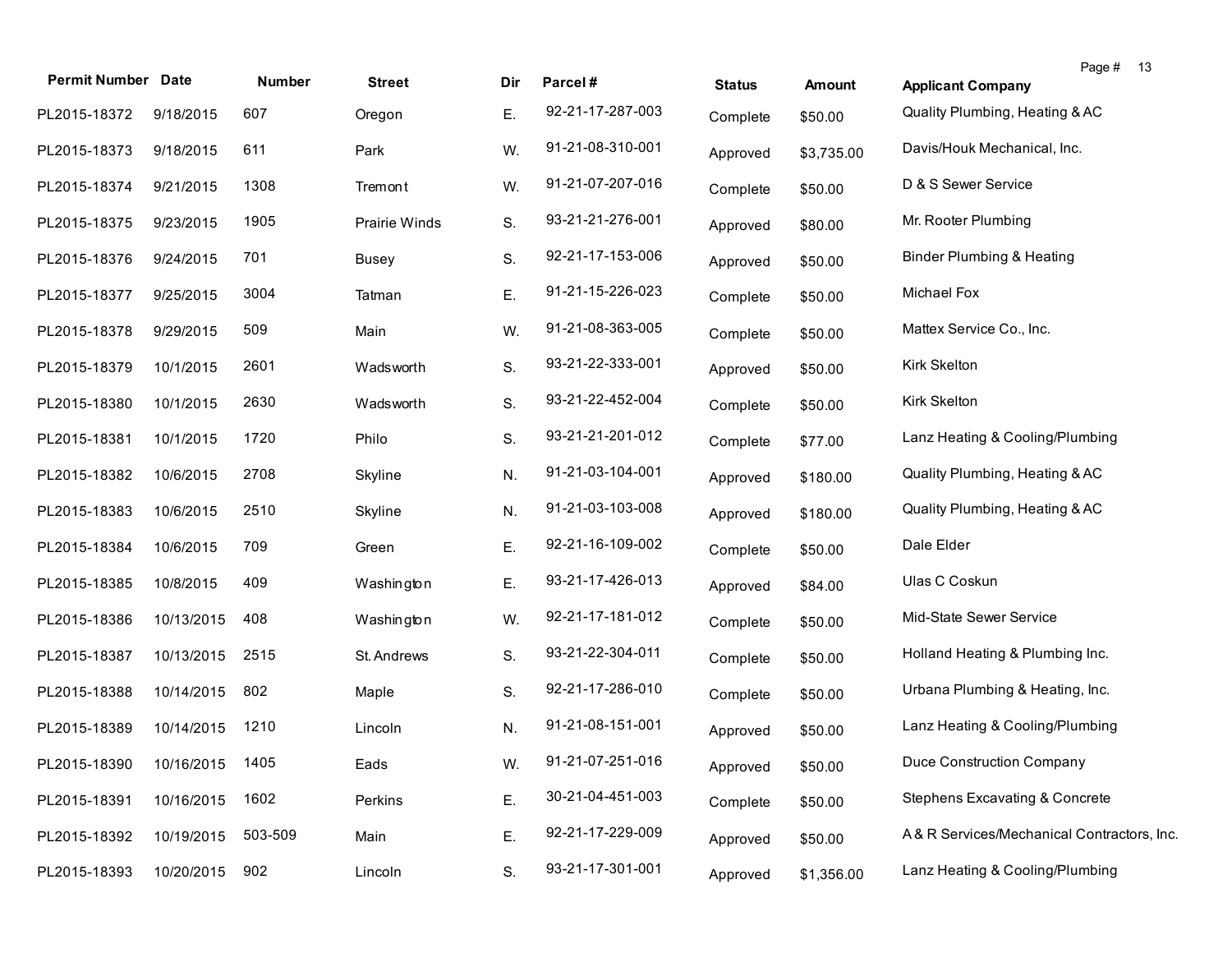| <b>Permit Number Date</b> |            | <b>Number</b>  | <b>Street</b>   | Dir | Parcel#                | <b>Status</b> | <b>Amount</b> | Page #<br>-14<br><b>Applicant Company</b> |
|---------------------------|------------|----------------|-----------------|-----|------------------------|---------------|---------------|-------------------------------------------|
| PL2015-18394              | 10/20/2015 | 501            | Michigan        | W.  | 93-21-17-376-004       | Complete      | \$180.00      | Clark Plumbing & Heating, Inc.            |
| PL2015-18395              | 10/20/2015 | 3004           | Tatman          | Ε.  | 91-21-15-226-023       | Approved      | \$50.00       | Lanz Heating & Cooling/Plumbing           |
| PL2015-18396              | 10/21/2015 | 114            | Vine            | N.  | 91-21-08-478-015A      | Complete      | \$84.75       | Lanz Heating & Cooling/Plumbing           |
| PL2015-18397              | 10/22/2015 | 407            | University      | W.  | 91-21-08-376-009       | Approved      | \$50.00       | <b>Hightower Plumbing</b>                 |
| PL2015-18398              | 10/23/2015 | 1301           | Ellis           | Ε.  | 91-21-07-254-005       | Approved      | \$50.00       | Hillard's Plumbing, Heating & Cooling Co. |
| PL2015-18399              | 10/26/2015 | 208            | Holmes          | Ε.  | 93-21-20-404-009       | Approved      | \$50.00       | Quality Plumbing, Heating & AC            |
| PL2015-18400              | 10/26/2015 | $\overline{c}$ | Rainbow         |     | 92-21-16-430-015       | Approved      | \$50.00       | Quality Plumbing, Heating & AC            |
| PL2015-18401              | 10/28/2015 | 203            | Vine            | N.  | 91-21-08-461-009       | Approved      | \$140.00      | Clark Plumbing & Heating, Inc.            |
| PL2015-18402              | 10/28/2015 | 2513           | Muirfield       | S.  | 93-21-22-332-014       | Complete      | \$50.00       | Lanz Heating & Cooling/Plumbing           |
| PL2015-18403              | 10/28/2015 | 2103           | Ikenberry       | S.  | 93-21-21-402-012       | Approved      | \$50.00       | Hillard's Plumbing, Heating & Cooling Co. |
| PL2015-18404              | 10/28/2015 | 2506           | Fieldcrest      | N.  | 91-21-03-129-018       | Complete      | \$50.00       | Mattex Service Co., Inc.                  |
| PL2015-18405              | 10/28/2015 | 1905           | Cunningham      | N.  | 91-21-04-301-026       | Approved      | \$50.00       | <b>MJE Construction</b>                   |
| PL2015-18406              | 10/28/2015 | 2018           | <b>Burlison</b> | S.  | 93-21-20-254-009       | Complete      | \$50.00       | D & S Sewer Service                       |
| PL2015-18407              | 10/29/2015 | 1309           | Hill            | W.  | 91-21-07-407-001thru00 | Approved      | \$570.00      | Clark Plumbing & Heating, Inc.            |
| PL2015-18408              | 10/30/2015 | 1603           | Hillcrest       | S.  | 93-21-17-478-016       | Approved      | \$50.00       | Design-Air Heating & Air Conditioning     |
| PL2015-18409              | 10/30/2015 | 2601           | Wadsworth       | S.  | 93-21-22-333-001       | Approved      | \$192.00      | Edelman Electric                          |
| PL2015-18410              | 11/9/2015  | 2313           | Stone Creek     | S.  | 93-21-22-304-005       | Approved      | \$50.00       | ReBath of Illinois                        |
| PL2015-18411              | 10/30/2015 | 2630           | Wadsworth       | S.  | 93-21-22-452-004       | Approved      | \$180.00      | Edelman Electric                          |
| PL2015-18412 11/2/2015    |            | 209            | Cottage Grove   | S.  | 92-21-16-104-036       | Approved      | \$50.00       | Roger Miller                              |
| PL2015-18413              | 11/2/2015  | 906            | Scovill         | Ε.  | 93-21-21-356-022       | Approved      | \$50.00       | D & S Sewer Service                       |
| PL2015-18414              | 11/2/2015  | 110            | Cottage Grove   | S.  | 92-21-16-126-011       | Approved      | \$50.00       | D & S Sewer Service                       |
| PL2015-18415              | 11/2/2015  | 1106           | Harvey          | N.  | 91-21-07-277-003       | Complete      | \$50.00       | Clark Plumbing & Heating, Inc.            |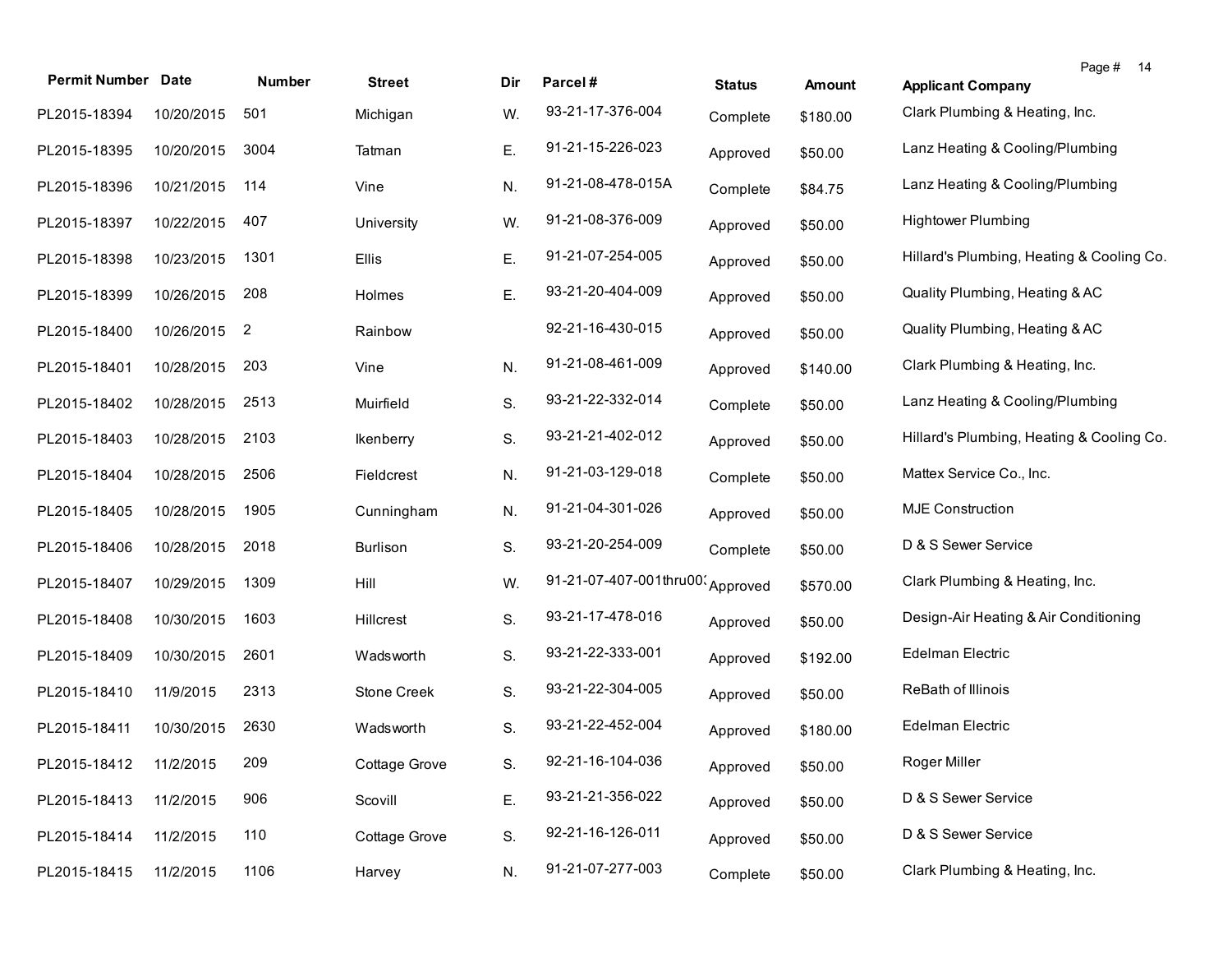| <b>Permit Number Date</b> |            | Number   | <b>Street</b>     | Dir | Parcel#           | <b>Status</b> | <b>Amount</b> | Page #<br>15<br><b>Applicant Company</b>   |
|---------------------------|------------|----------|-------------------|-----|-------------------|---------------|---------------|--------------------------------------------|
| PL2015-18416              | 11/4/2015  | 700      | Gregory           | S.  | 93-21-18-280-022  | Approved      | \$95.00       | <b>Quality Plumbing &amp; Construction</b> |
| PL2015-18417              | 11/10/2015 | 1502     | Orchard           | S.  | 93-21-17-378-001  | Approved      | \$50.00       | Halfar Plumbing                            |
| PL2015-18418              | 11/10/2015 | 1905     | Cunningham        | N.  | 91-21-04-301-026  | Approved      | \$50.00       | <b>MJE Construction</b>                    |
| PL2015-18419              | 11/12/2015 | 1104     | Main              | Ε.  | 91-21-09-377-015  | Complete      | \$50.00       | D & S Sewer Service                        |
| PL2015-18420              | 11/13/2015 | 104      | Mumford           | W.  | 93-21-20-251-018  | Approved      | \$50.00       | Reliable Plumbing & Heating                |
| PL2015-18421              | 11/17/2015 | 206      | California        | W.  | 92-21-17-251-003  | Complete      | \$50.00       | Stephens Excavating & Concrete             |
| PL2015-18422              | 11/17/2015 | 1914     | Harding           | S.  | 93-21-20-279-002  | Complete      | \$50.00       | Stephens Excavating & Concrete             |
| PL2015-18423              | 11/17/2015 | 1905     | Cunningham        | N.  | 91-21-04-301-026  | Approved      | \$2,628.00    | Rich Plumbing, Inc.                        |
| PL2015-18424              | 11/17/2015 | 1905     | Cunningham        | N.  | 91-21-04-301-026  | Approved      | \$2,628.00    | Rich Plumbing, Inc.                        |
| PL2015-18425              | 11/19/2015 | 303      | Washington        | W.  | 93-21-17-327-004  | Approved      | \$50.00       | Tuscola Home Center                        |
| PL2015-18426              | 11/19/2015 | 904      | University        | Ε.  | 91-21-09-308-008  | Complete      | \$50.00       | Halfar Plumbing                            |
| PL2015-18427              | 11/20/2015 | 1903     | Easy              | Ε.  | 92-21-16-429-002  | Complete      | \$50.00       | D & S Sewer Service                        |
| PL2015-18428              | 11/20/2015 | 101      | Windsor           | W.  | 93-21-29-201-001  | Approved      | \$1,650.00    | E.L. Pruitt Company                        |
| PL2015-18429              | 11/25/2015 | 1206 1/2 | Dublin            | W.  | 91-21-07-260-012  | Approved      | \$60.00       | Whalen Plumbing                            |
| PL2015-18430              | 11/30/2015 | 206      | University        | Ε.  | 91-21-08-405-034  | Complete      | \$50.00       | Davis/Houk Mechanical, Inc.                |
| PL2015-18431              | 11/30/2015 | 602      | University        | W.  | 91-21-08-310-001A | Approved      | \$186.00      | Reliable Mechanical                        |
| PL2015-18432              | 12/3/2015  | 907      | Philo             | S.  | 92-21-16-326-011  | Complete      | \$50.00       | Mitchell Plumbing                          |
| PL2015-18433              | 12/3/2015  | 503      | Indiana           | W.  | 93-21-17-331-003  | Approved      | \$60.00       | Wamer Plumbing                             |
| PL2015-18434 12/4/2015    |            | 1833     | Stone Creek       | S.  | 93-21-22-152-002  | Complete      | \$50.00       | McGuire Homes                              |
| PL2015-18435              | 12/8/2015  | 1203     | Hill              | W.  | 91-21-07-411-006  | Complete      | \$50.00       | Gale May Plumbing                          |
| PL2015-18436              | 12/11/2015 | 706      | Vermont           | W.  | 93-21-17-356-017  | Approved      | \$50.00       | <b>Binder Plumbing &amp; Heating</b>       |
| PL2015-18437              | 12/11/2015 | 1205     | <b>Briarcliff</b> | Ε.  | 92-21-16-379-010  | Approved      | \$50.00       | <b>Halfar Plumbing</b>                     |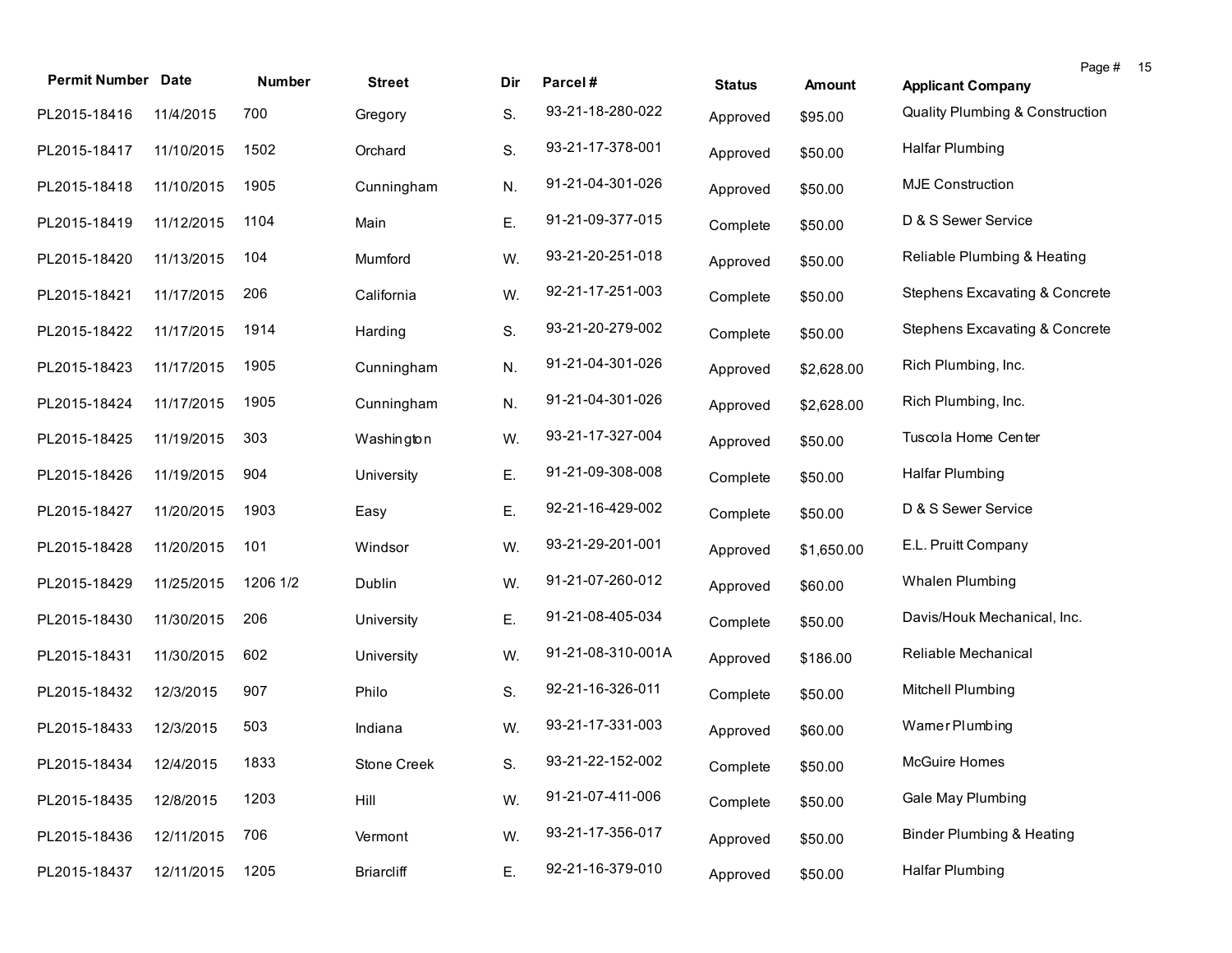| <b>Permit Number Date</b>    |            | Number                  | <b>Street</b>     | Dir | Parcel#          | <b>Status</b> | <b>Amount</b> | <b>Applicant Company</b>                   | Page # 16 |
|------------------------------|------------|-------------------------|-------------------|-----|------------------|---------------|---------------|--------------------------------------------|-----------|
| PL2015-18438                 | 12/11/2015 | 1833                    | Stone Creek       | S.  | 93-21-22-152-002 | Approved      | \$300.00      | Premier Plumbing and Radon                 |           |
| PL2015-18439                 | 12/16/2015 | $\overline{\mathbf{3}}$ | Shuman            |     | 93-21-20-281-006 | Complete      | \$50.00       | Mitchell Plumbing                          |           |
| PL2015-18440                 | 12/16/2015 | 1901                    | Summit            | Ε.  | 93-21-28-229-001 | Approved      | \$50.00       | Roto Rooter                                |           |
| PL2015-18441                 | 12/16/2015 | 1107-1209               | Florida           | Ε.  | 93-21-21-126-002 | Approved      | \$50.00       | Quality Plumbing, Heating & AC             |           |
| PL2015-18442                 | 12/16/2015 | 1107-1209               | Florida           | Ε.  | 93-21-21-126-002 | Approved      | \$50.00       | Quality Plumbing, Heating & AC             |           |
| PL2015-18443                 | 12/16/2015 | 1107-1209               | Florida           | Ε.  | 93-21-21-126-002 | Approved      | \$50.00       | Quality Plumbing, Heating & AC             |           |
| PL2015-18444                 | 12/16/2015 | 1107-1209               | Florida           | Ε.  | 93-21-21-126-002 | Approved      | \$50.00       | Quality Plumbing, Heating & AC             |           |
| PL2015-18445                 | 12/16/2015 | 1107-1209               | Florida           | Ε.  | 93-21-21-126-002 | Approved      | \$50.00       | Quality Plumbing, Heating & AC             |           |
| PL2015-18446                 | 12/16/2015 | 1107-1209               | Florida           | Е.  | 93-21-21-126-002 | Approved      | \$50.00       | Quality Plumbing, Heating & AC             |           |
| PL2015-18447                 | 12/18/2015 | 1901                    | <b>High Cross</b> | S.  | 93-21-22-280-001 | Complete      | \$50.00       | A& R Services/Mechanical Contractors, Inc. |           |
| PL2015-18448                 | 12/18/2015 | 203                     | Vine              | N.  | 91-21-08-461-009 | Complete      | \$184.27      | J.C. Dillon, Inc.                          |           |
| PL2015-18449                 | 12/18/2015 | 809                     | Pennsylvania      | W.  | 93-21-17-352-008 | Approved      | \$180.00      | Clark Plumbing & Heating, Inc.             |           |
| PL2015-18450                 | 12/18/2015 | 2016                    | Zuppke            | S.  | 93-21-20-281-023 | Approved      | \$50.00       | <b>Binder Plumbing &amp; Heating</b>       |           |
| PL2015-18451                 | 12/18/2015 | -8                      | Montclair         |     | 93-21-20-202-011 | Approved      | \$50.00       | Quality Plumbing, Heating & AC             |           |
| PL2015-18452                 | 12/18/2015 | 1411                    | Ogelthorpe        | S.  | 91-21-15-386-033 | Approved      | \$50.00       | Quality Plumbing, Heating & AC             |           |
| PL2015-18453                 | 12/22/2015 | 1502                    | Abercorn          | S.  | 91-21-15-389-015 | Approved      | \$50.00       | Simply Plumbing                            |           |
| PL2015-18454                 | 12/23/2015 | 2419                    | Elm               | Е.  | 30-21-15-129-008 | Complete      | \$50.00       | D & S Sewer Service                        |           |
| PL2015-18455                 | 12/23/2015 | 1003                    | Orchard           | S.  | 93-21-17-306-025 | Complete      | \$50.00       | D & S Sewer Service                        |           |
| PL2015-18456 12/28/2015 2717 |            |                         | Plantation        | Ε.  | 93-21-22-329-005 | Approved      | \$324.00      | <b>Ritter Plumbing</b>                     |           |
| PL2015-18457                 | 12/28/2015 | 1306                    | Stout             | Ε.  | 92-21-16-129-016 | Approved      | \$50.00       | ReBath of Illinois                         |           |
| PL2015-18458                 | 12/28/2015 | 506                     | Nevada            | W.  | 92-21-17-161-022 | Approved      | \$50.00       | ReBath of Illinois                         |           |
| PL2015-18459                 | 12/30/2015 | 404                     | Mac Arthur        |     | 30-21-15-256-015 | Complete      | \$50.00       | D & S Sewer Service                        |           |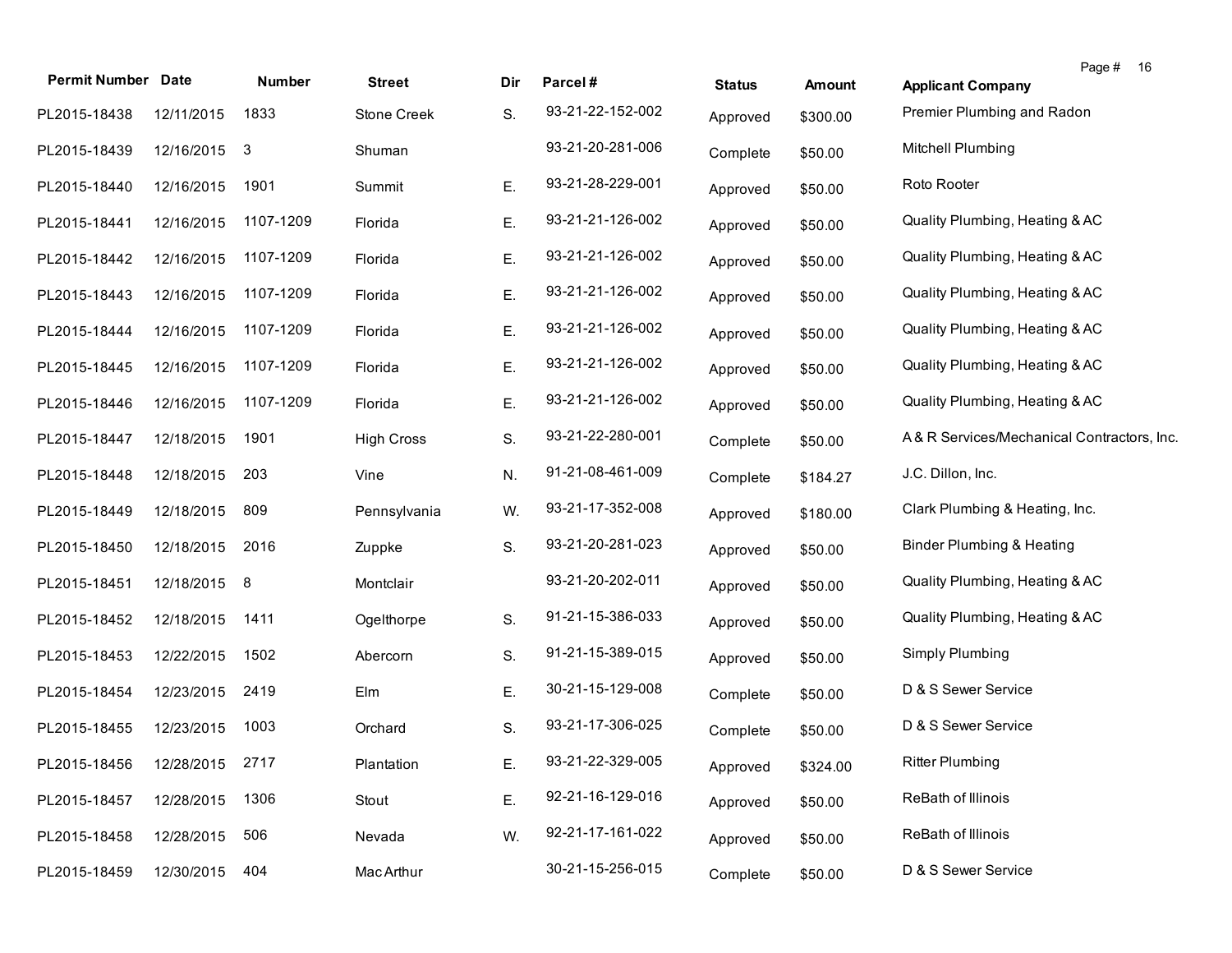| <b>Permit Number Date</b> | Number | <b>Street</b> | Dir | Parcel#                                   |                    | <b>Status</b> | Amount | <b>Applicant Company</b> | Page # 17   |  |
|---------------------------|--------|---------------|-----|-------------------------------------------|--------------------|---------------|--------|--------------------------|-------------|--|
|                           |        |               |     | <b>Total Permits</b><br><b>Total Fees</b> | 350<br>\$72,332.62 |               |        |                          | pm&erpt.srw |  |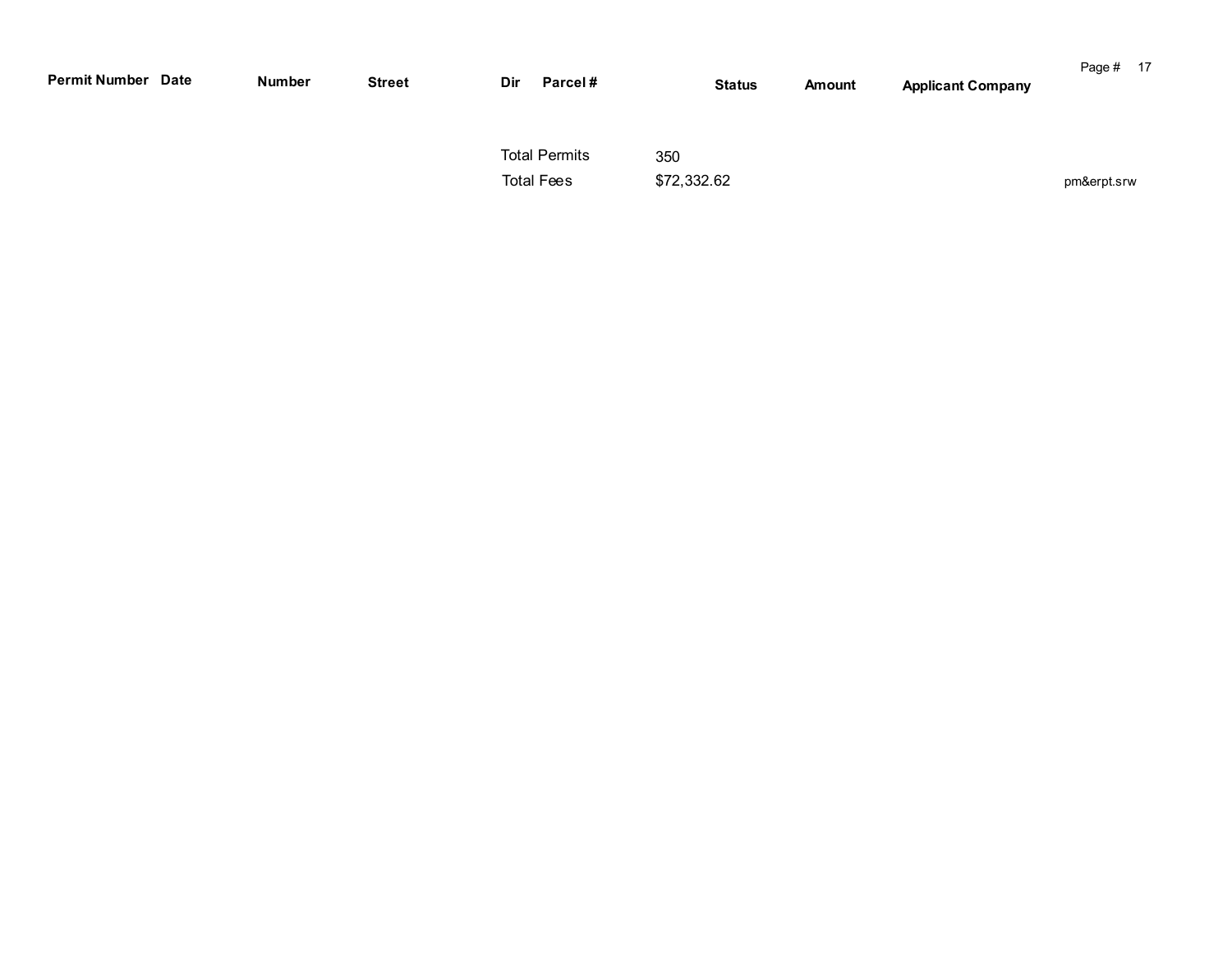#### MECHANICAL PERMITS

| <b>Permit Number Date</b> |           | <b>Number</b> | <b>Street</b>   | Dir | Parcel#          | <b>Status</b> | <b>Amount</b> | Page # 1<br><b>Applicant Company</b>  |
|---------------------------|-----------|---------------|-----------------|-----|------------------|---------------|---------------|---------------------------------------|
| MC2015-13812              | 1/2/2015  | 1812          | Stone Creek     | S.  | 93-21-22-105-007 | Complete      | \$50.00       | Clayton Sales Co.                     |
| MC2015-13813              | 1/9/2015  | 2408          | Pond            | S.  | 93-21-21-377-015 | Approved      | \$250.00      | Hoveln Heating & Cooling              |
| MC2015-13814              | 1/9/2015  | 2821          | Haydon          | Ε.  | 91-21-10-410-025 | Complete      | \$.00         | Kelso Heating & Cooling, Inc.         |
| MC2015-13815              | 1/9/2015  | 1001          | Busey           | N.  | 91-21-08-152-035 | Approved      | \$60.00       | Mike Williams Plumbing & Heating      |
| MC2015-13816              | 1/9/2015  | 111           | Lincoln         | S.  | 93-21-18-228-022 | Complete      | \$1,600.00    | Lanz Heating & Cooling/Plumbing       |
| MC2015-13817              | 1/16/2015 | 2014          | Michigan        | Ε.  | 92-21-16-432-056 | Complete      | \$60.00       | K's A/C & Heating                     |
| MC2015-13818              | 1/16/2015 | 3044          | Stillwater      | Ε.  | To Be Determined | Complete      | \$400.00      | Clayton Sales Co.                     |
| MC2015-13819              | 1/21/2015 | 1211          | Beslin          | W.  | 91-21-07-410-003 | Approved      | \$60.00       | <b>Chief Bauer/Service Experts</b>    |
| MC2015-13820              | 1/21/2015 | 904           | Lincoln         | S.  | 93-21-17-301-002 | Approved      | \$425.00      | Kuchefski Heating & AC                |
| MC2015-13821              | 1/21/2015 | 2108          | Pennsylvania    | Ε.  | 91-21-15-351-005 | Approved      | \$75.00       | Chief Bauer/Service Experts           |
| MC2015-13822              | 1/21/2015 | 705           | Silver          | Ε.  | 93-21-21-156-003 | Approved      | \$62.50       | Chief Bauer/Service Experts           |
| MC2015-13823              | 1/21/2015 | 1306          | Beardsley       | W.  | 91-21-07-203-010 | Approved      | \$75.00       | Chief Bauer/Service Experts           |
| MC2015-13824              | 1/23/2015 | 305           | <b>Illinois</b> | W.  | 92-21-17-182-005 | Approved      | \$60.00       | Cassel Home Comfort Heating & Cooling |
| MC2015-13825              | 1/23/2015 | 1205          | <b>Beslin</b>   | W.  | 91-21-07-410-006 | Complete      | \$85.00       | Lanz Heating & Cooling/Plumbing       |
| MC2015-13826              | 1/27/2015 | 301           | Delaware        | W.  | 93-21-17-383-005 | Complete      | \$101.00      | Rose Heating & Air Conditioning       |
| MC2015-13827              | 1/27/2015 | 301           | Michigan        | W.  | 93-21-17-380-004 | Approved      | \$75.00       | Chief Bauer/Service Experts           |
| MC2015-13828              | 1/27/2015 | 702 & 702 1/2 | Nevada          | W.  | 92-21-17-157-014 | Approved      | \$60.00       | Champaign Heating & Air               |
| MC2015-13829              | 1/29/2015 | 605           | Michigan        | W.  | 93-21-17-355-006 | Approved      | \$100.00      | Carl Hill/Hillshire Construction      |
| MC2015-13830              | 2/3/2015  | 221           | Broadway        | N.  | 91-21-08-457-019 | Complete      | \$260.00      | Reliable Mechanical                   |
| MC2015-13831              | 2/3/2015  | 1106          | Delaware        | Ε.  | 92-21-16-380-012 | Complete      | \$60.00       | H & S Home Renovations                |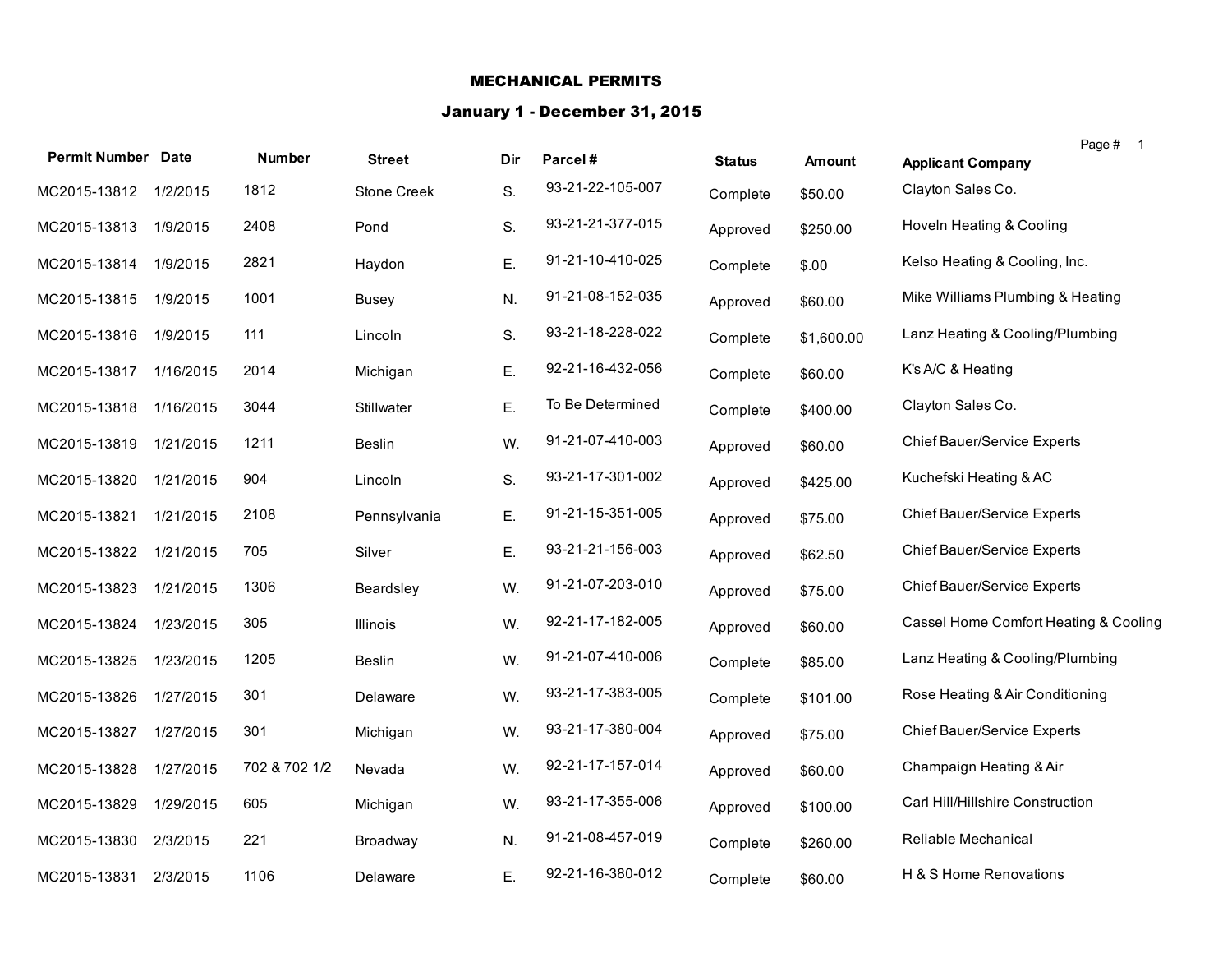| <b>Permit Number Date</b> |           | Number       | <b>Street</b>     | Dir. | Parcel#                         | <b>Status</b> | Amount      | Page # 2<br><b>Applicant Company</b>       |
|---------------------------|-----------|--------------|-------------------|------|---------------------------------|---------------|-------------|--------------------------------------------|
| MC2015-13832 2/5/2015     |           | 1010         | University        | W.   | 91-21-07-431-026                | Approved      | \$24,775.00 | T.A. Kaiser                                |
| MC2015-13833 2/5/2015     |           | 1412         | Dublin            | W.   | 91-21-07-252-006                | Complete      | \$60.00     | Christian Helmuth                          |
| MC2015-13834              | 2/6/2015  | 909          | Florida           | Ε.   | 93-21-21-101-010                | Approved      | \$60.00     | Bash Heating & Air Conditioning            |
| MC2015-13835              | 2/9/2015  | 701          | Church            | W.   | 91-21-08-306-001thru01(Complete |               | \$24,299.00 | A& R Services/Mechanical Contractors, Inc. |
| MC2015-13836              | 2/9/2015  | 1702         | Cooks             |      | 30-21-03-376-009                | Complete      | \$60.00     | Don's Mobile Home Service                  |
| MC2015-13837              | 2/11/2015 | 703          | Washington        | Е.   | 92-21-16-301-002                | Complete      | \$60.00     | Joe Allan                                  |
| MC2015-13838              | 2/11/2015 | 1605         | Main              | Ε.   | 92-21-16-200-003                | Complete      | \$199.00    | Allied Mechanical Services Inc.            |
| MC2015-13839              | 2/11/2015 | 402          | Race              | S.   | 92-21-17-214-001                | Complete      | \$300.00    | Tristar Heating & Cooling                  |
| MC2015-13840              | 2/13/2015 | $\mathbf{2}$ | Illini            |      | 93-21-20-252-022                | Complete      | \$60.00     | Lanz Heating & Cooling/Plumbing            |
| MC2015-13841              | 2/13/2015 | 809          | Hill              | W.   | 91-21-08-302-010                | Approved      | \$60.00     | Mattex Service Co., Inc.                   |
| MC2015-13842              | 2/13/2015 | 1209         | <b>Briarcliff</b> | Е.   | 92-21-16-379-012                | Approved      | \$75.00     | Chief Bauer/Service Experts                |
| MC2015-13843              | 2/16/2015 | 710          | Sunset            | W.   | 91-21-08-102-012                | Complete      | \$60.00     | Champaign County Regional Planning         |
| MC2015-13844              | 2/18/2015 | 406          | Anderson          | S.   | 92-21-16-107-002                | Approved      | \$81.00     | Ray's Heating & Air Conditioning           |
| MC2015-13845              | 2/18/2015 | 2920         | Susan Stone       | S.   | 93-21-28-276-018                | Approved      | \$60.00     | P & P Service Center, Inc.                 |
| MC2015-13846              | 2/18/2015 | 302          | Pennsylvania      | Е.   | 93-21-17-476-003                | Approved      | \$66.00     | Ray's Heating & Air Conditioning           |
| MC2015-13847              | 2/18/2015 | 807          | Cottage Grove     | S.   | 92-21-16-165-020                | Complete      | \$60.00     | Ray's Heating & Air Conditioning           |
| MC2015-13848              | 2/18/2015 | 108 1/2      | Main              | W.   | 92-21-17-202-023                | Complete      | \$435.00    | Ray's Heating & Air Conditioning           |
| MC2015-13849              | 2/20/2015 | 1301         | Philo             | S.   | 92-21-16-376-021                | Approved      | \$60.00     | Champaign Heating & Air                    |
| MC2015-13850 2/20/2015    |           | 406          | Pennsylvania      | Е.   | 93-21-17-476-014                | Approved      | \$60.00     | Bash Heating & Air Conditioning            |
| MC2015-13851              | 2/23/2015 | 1612         | Vernon            | Ε.   | 93-21-28-406-030                | Complete      | \$93.75     | Kelso Heating & Cooling, Inc.              |
| MC2015-13852              | 2/24/2015 | 512          | Oregon            | W.   | 92-21-17-177-007                | Complete      | \$119.00    | Lanz Heating & Cooling/Plumbing            |
| MC2015-13853              | 2/24/2015 | 605          | Colorado          | Ε.   | 93-21-20-280-009                | Approved      | \$87.50     | Chief Bauer/Service Experts                |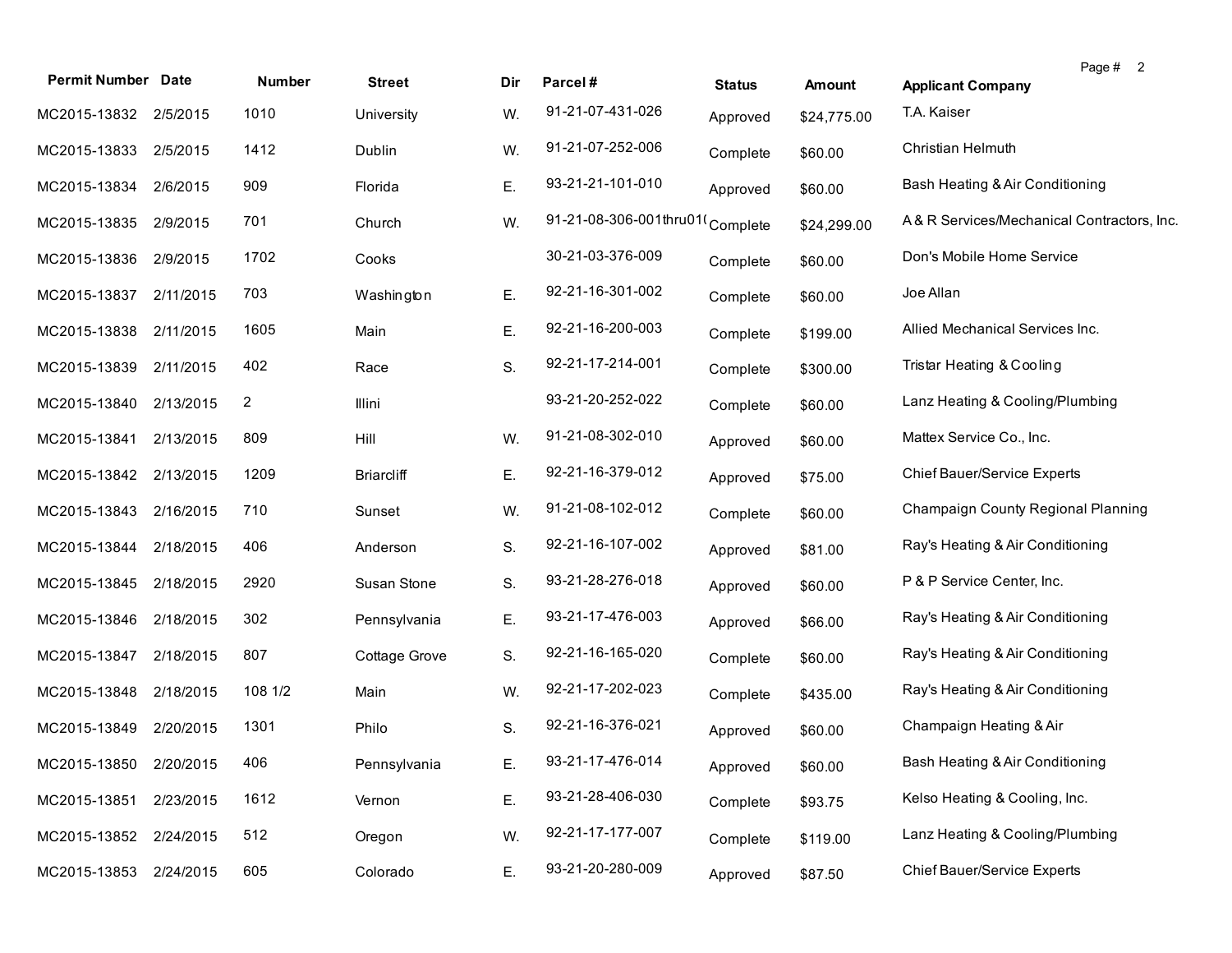| <b>Permit Number Date</b> |           | Number      | <b>Street</b> | Dir. | Parcel#          | <b>Status</b> | Amount     | Page # 3<br><b>Applicant Company</b>      |
|---------------------------|-----------|-------------|---------------|------|------------------|---------------|------------|-------------------------------------------|
| MC2015-13854              | 2/24/2015 | 2208        | Lynn          | S.   | 93-21-21-307-004 | Approved      | \$94.00    | Lanz Heating & Cooling/Plumbing           |
| MC2015-13855              | 2/27/2015 | 207         | Central       | N.   | 91-21-08-380-018 | Approved      | \$75.00    | Chief Bauer/Service Experts               |
| MC2015-13856              | 2/27/2015 | 206         | Pennsylvania  | W.   | 93-21-17-380-021 | Approved      | \$62.50    | Chief Bauer/Service Experts               |
| MC2015-13857              | 3/2/2015  | 135         | Main          | W.   | 92-21-17-206-001 | Approved      | \$60.00    | Morse Mechanical                          |
| MC2015-13858              | 3/6/2015  | 108 1/2     | Main          | W.   | 92-21-17-202-023 | Approved      | \$139.00   | F.E. Moran Fire Protection                |
| MC2015-13859              | 3/10/2015 | 608         | Colorado      | Ε.   | 93-21-20-229-023 | Approved      | \$60.00    | Cassel Home Comfort Heating & Cooling     |
| MC2015-13860              | 3/11/2015 | 2506        | Wadsworth     | S.   | 93-21-22-331-008 | Approved      | \$50.00    | Signature Homebuilders LLC                |
| MC2015-13861              | 3/13/2015 | 2110        | <b>Barnes</b> |      | 91-21-03-303-002 | Approved      | \$90.90    | Cassel Home Comfort Heating & Cooling     |
| MC2015-13862              | 3/13/2015 | 1105        | Philo         | S.   | 92-21-16-331-007 | Approved      | \$60.00    | Bratcher Heating & AC                     |
| MC2015-13863              | 3/13/2015 | 408         | lowa          | Ε.   | 93-21-17-426-021 | Approved      | \$96.65    | Cassel Home Comfort Heating & Cooling     |
| MC2015-13864              | 3/16/2015 | 1306        | University    | Е.   | 91-21-09-403-001 | Complete      | \$75.00    | Allied Mechanical Services Inc.           |
| MC2015-13865              | 3/18/2015 | 1722        | Bohn          | S.   | 93-21-22-103-015 | Complete      | \$50.00    | Signature Homebuilders LLC                |
| MC2015-13866              | 3/20/2015 | 1306        | University    | Ε.   | 91-21-09-403-001 | Complete      | \$581.25   | Flex N Gate Corp.                         |
| MC2015-13867              | 3/20/2015 | 1108        | Nevada        | W.   | 93-21-18-277-014 | Complete      | \$212.50   | Tristar Heating & Cooling                 |
| MC2015-13868              | 3/24/2015 | 1116 & 1118 | Scovill       | Е.   | 93-21-21-376-036 | Approved      | \$115.00   | Bash Heating & Air Conditioning           |
| MC2015-13869              | 3/24/2015 | 204         | California    | W.   | 92-21-17-251-004 | Approved      | \$60.00    | Bratcher Heating & AC                     |
| MC2015-13870              | 3/27/2015 | 912         | Lynn          | S.   | 92-21-16-303-012 | Approved      | \$87.50    | Rose Heating & Air Conditioning           |
| MC2015-13871              | 3/31/2015 | 708         | Main          | W.   | 91-21-08-358-008 | Complete      | \$2,675.00 | E.L. Pruitt Company                       |
| MC2015-13872 3/31/2015    |           | 606         | Park          | W.   | 91-21-08-309-007 | Complete      | \$587.50   | A&R Services/Mechanical Contractors, Inc. |
| MC2015-13873              | 4/2/2015  | 304         | Delaware      | W.   | 93-21-17-382-015 | Approved      | \$111.25   | Cassel Home Comfort Heating & Cooling     |
| MC2015-13874              | 4/8/2015  | 806         | Park          | Ε.   | 91-21-09-304-003 | Approved      | \$74.00    | Rose Heating & Air Conditioning           |
| MC2015-13875              | 4/10/2015 | 1010        | University    | W.   | 91-21-07-431-026 | Approved      | \$6,812.50 | F.E. Moran Fire Protection                |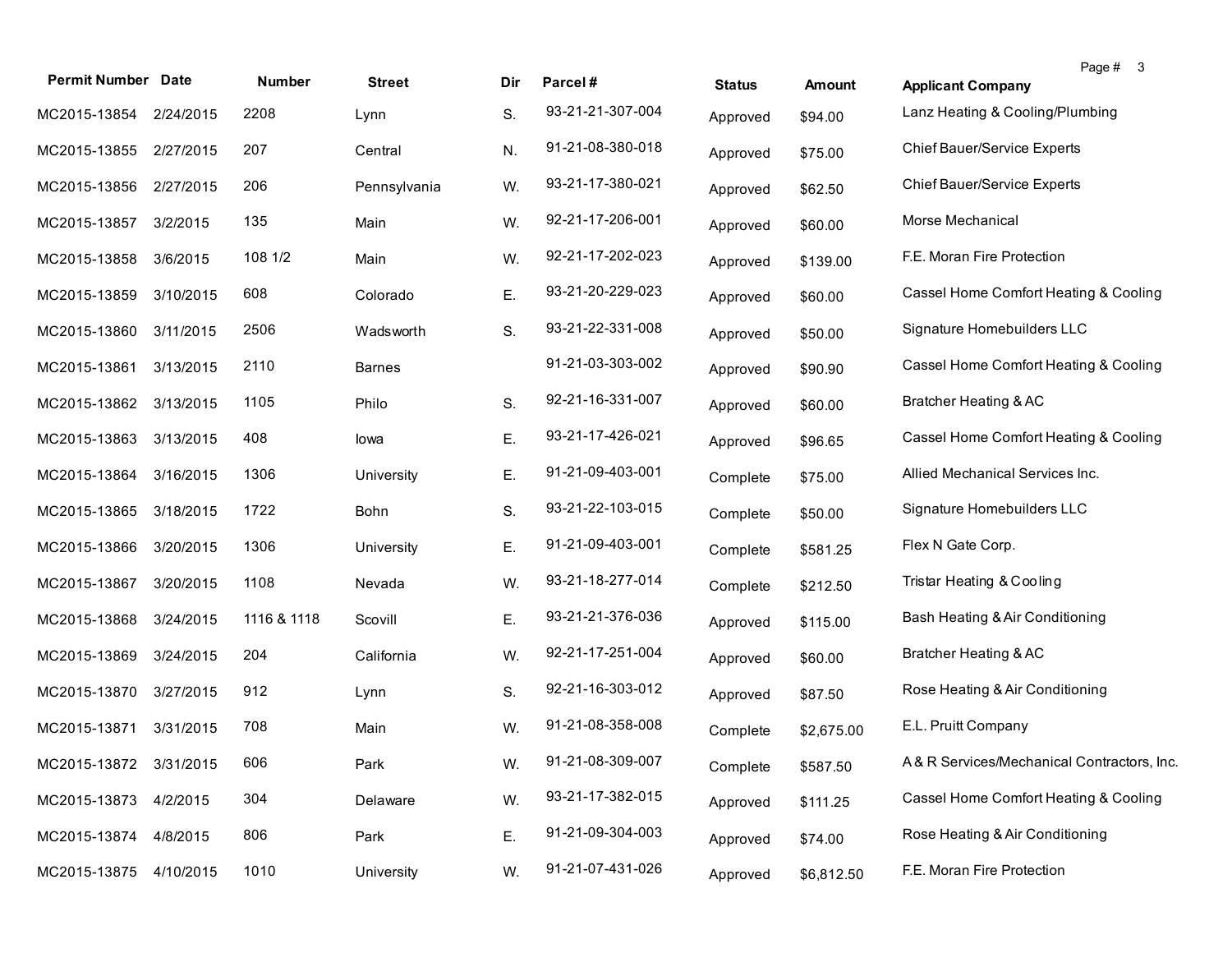| <b>Permit Number Date</b> |           | Number    | <b>Street</b> | Dir | Parcel#                                      | <b>Status</b> | Amount     | Page # 4<br><b>Applicant Company</b>       |
|---------------------------|-----------|-----------|---------------|-----|----------------------------------------------|---------------|------------|--------------------------------------------|
| MC2015-13876 4/13/2015    |           | 801       | Sunnycrest    | Ε.  | 93-21-21-103-005                             | Approved      | \$62.50    | Chief Bauer/Service Experts                |
| MC2015-13877              | 4/16/2015 | 606       | Park          | W.  | 91-21-08-309-007                             | Complete      | \$140.00   | F.E. Moran Fire Protection                 |
| MC2015-13878              | 4/16/2015 | 2506      | Wadsworth     | S.  | 93-21-22-331-008                             | Complete      | \$118.75   | Rich Heating & Cooling, Inc.               |
| MC2015-13879              | 4/17/2015 | 1907      | Cunningham    | N.  | 91-21-04-301-025                             | Approved      | \$193.75   | Airtec Inc.                                |
| MC2015-13880              | 4/21/2015 | 2103      | Lantern Hill  | Ε.  | 91-21-15-304-004                             | Complete      | \$60.00    | Bryan's Heating & AC                       |
| MC2015-13881              | 4/21/2015 | 501       | Eliot         | Ε.  | 93-21-20-432-008                             | Approved      | \$60.00    | Chief Bauer/Service Experts                |
| MC2015-13882              | 4/21/2015 | 2508      | Somerset      |     | 91-21-03-126-025                             | Approved      | \$60.00    | Mike Williams Plumbing & Heating           |
| MC2015-13883              | 4/23/2015 | 1301      | Ellis         | Ε.  | 91-21-07-254-005                             | Approved      | \$87.98    | Champaign Heating & Air                    |
| MC2015-13884              | 4/24/2015 | 1722      | Bohn          | S.  | 93-21-22-103-015                             | Complete      | \$87.50    | Rich Heating & Cooling, Inc.               |
| MC2015-13885              | 4/24/2015 | 2211      | Cottage Grove | S.  | 93-21-21-307-013                             | Approved      | \$82.00    | Hoveln Heating & Cooling                   |
| MC2015-13886              | 4/24/2015 | 2506      | Wadsworth     | S.  | 93-21-22-331-008                             | Approved      | \$50.00    | Clayton Sales Co.                          |
| MC2015-13887              | 4/24/2015 | 2718-2724 | <b>Berns</b>  | S.  | 93-21-29-201-002 (3)                         | Complete      | \$50.00    | Clayton Sales Co.                          |
| MC2015-13888              | 4/29/2015 | 602       | University    | W.  | 91-21-08-310-001A                            | Approved      | \$60.00    | F.E. Moran Fire Protection                 |
| MC2015-13889              | 4/30/2015 | 701       | Church        | W.  | 91-21-08-306-001thru01(Complete              |               | \$2,130.00 | F.E. Moran Fire Protection                 |
| MC2015-13890              | 4/30/2015 | 708       | Webber        | S.  | 92-21-16-162-006                             | Complete      | \$60.00    | <b>National Construction Services</b>      |
| MC2015-13891              | 4/30/2015 | 901       | Linview       | N.  | 91-21-08-151-041                             | Complete      | \$60.00    | Lanz Heating & Cooling/Plumbing            |
| MC2015-13892              | 4/30/2015 | 119-123   | Main          | W.  | 92-21-17-206-006                             | Complete      | \$100.00   | A& R Services/Mechanical Contractors, Inc. |
| MC2015-13893              | 5/4/2015  | 214       | Main          | W.  | 92-21-17-201-002                             | Complete      | \$75.00    | Illini Fire Service, LLC                   |
| MC2015-13894 5/4/2015     |           | 3310      | Myra Ridge    | S.  | 93-21-28-426-010                             | Approved      | \$50.00    | Vliet Builders LLC                         |
| MC2015-13895              | 5/4/2015  | 509       | University    | W.  | 91-21-08-376-027thru03 <sup>,</sup> Approved |               | \$96.00    | Illini Fire Service, LLC                   |
| MC2015-13896              | 5/4/2015  | 611       | Park          | W.  | 91-21-08-310-001                             | Approved      | \$60.00    | Illini Fire Service, LLC                   |
| MC2015-13897              | 5/5/2015  | 2611      | Lincoln       | N.  | 91-21-06-226-001                             | Approved      | \$3,274.25 | Wagner-Meinert LLC                         |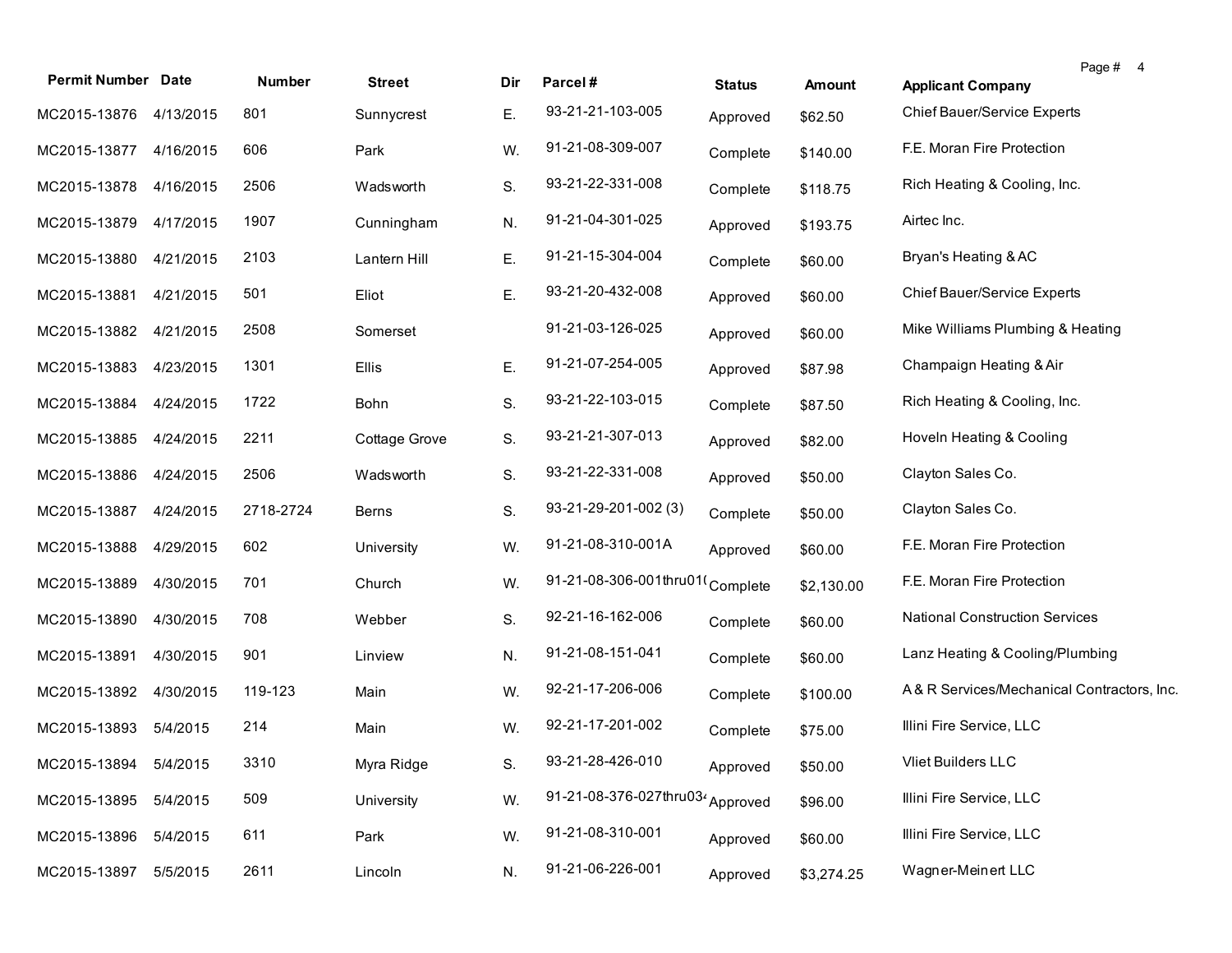| <b>Permit Number Date</b> |           | Number | <b>Street</b>     | Dir | Parcel#                                      | <b>Status</b> | Amount     | Page # 5<br><b>Applicant Company</b>       |
|---------------------------|-----------|--------|-------------------|-----|----------------------------------------------|---------------|------------|--------------------------------------------|
| MC2015-13898              | 5/5/2015  | 1105   | <b>Briarcliff</b> | Ε.  | 92-21-16-379-005                             | Approved      | \$85.00    | Cassel Home Comfort Heating & Cooling      |
| MC2015-13899              | 5/11/2015 | 1110   | Church            | W.  | 91-21-07-427-016                             | Approved      | \$60.00    | Bratcher Heating & AC                      |
| MC2015-13900              | 5/12/2015 | 2305   | Pennsylvania      | Ε.  | 91-21-15-352-015                             | Complete      | \$60.00    | Bratcher Heating & AC                      |
| MC2015-13901              | 5/12/2015 | 306    | Springfield       | W.  | 92-21-17-130-015                             | Complete      | \$565.00   | Lanz Heating & Cooling/Plumbing            |
| MC2015-13902              | 5/14/2015 | 2815   | Clarion           | Ε.  | 91-21-10-404-010                             | Approved      | \$.00      | Heiser Heating                             |
| MC2015-13903              | 5/14/2015 | 500    | Anthony           | W.  | 91-21-05-100-010                             | Approved      | \$87.50    | A& R Services/Mechanical Contractors, Inc. |
| MC2015-13904              | 5/19/2015 | 114    | Vine              | N.  | 91-21-08-478-015A                            | Complete      | \$145.88   | Mattex Service Co., Inc.                   |
| MC2015-13905              | 5/19/2015 | 1210   | Lincoln           | N.  | 91-21-08-151-001                             | Approved      | \$60.00    | Bratcher Heating & AC                      |
| MC2015-13906              | 5/19/2015 | 509    | University        | W.  | 91-21-08-376-027thru03 <sup>4</sup> Complete |               | \$468.00   | Reliable Mechanical                        |
| MC2015-13907              | 5/19/2015 | 300    | Broadway          | S.  | 92-21-17-212-024                             | Approved      | \$80.00    | Davis/Houk Mechanical, Inc.                |
| MC2015-13908              | 5/20/2015 | 2955   | Stone Creek       | Ε.  | 93-21-22-402-012                             | Complete      | \$50.00    | Clayton Sales Co.                          |
| MC2015-13909              | 5/21/2015 | 700    | Gregory           | S.  | 93-21-18-280-022                             | Approved      | \$250.00   | Jinkyu Kim                                 |
| MC2015-13910              | 5/21/2015 | 101    | Windsor           | W.  | 93-21-29-201-001                             | Approved      | \$60.00    | Illini Fire Service, LLC                   |
| MC2015-13911              | 5/27/2015 | 2955   | Stone Creek       | Ε.  | 93-21-22-402-012                             | Complete      | \$190.00   | R. C.'s Plumbing, Heating & Electrical     |
| MC2015-13912              | 5/27/2015 | 1704   | Race              | S.  | 93-21-20-201-002                             | Approved      | \$175.00   | <b>Chief Bauer/Service Experts</b>         |
| MC2015-13913              | 5/27/2015 | 1109   | Stoughton         | W.  | 91-21-07-479-003                             | Complete      | \$60.00    | Air King, Inc.                             |
| MC2015-13914              | 6/2/2015  | 606    | Michigan          | W.  | 93-21-17-308-028                             | Complete      | \$89.00    | Rose Heating & Air Conditioning            |
| MC2015-13915              | 6/3/2015  | 301    | Thompson          | Е.  | 91-21-08-228-002                             | Complete      | \$85.00    | Lanz Heating & Cooling/Plumbing            |
| MC2015-13916 6/3/2015     |           | 303    | Thompson          |     | 91-21-08-228-003                             | Complete      | \$85.00    | Lanz Heating & Cooling/Plumbing            |
| MC2015-13917              | 6/4/2015  | 1808   | Philo             | S.  | 93-21-21-201-018                             | Approved      | \$60.00    | Allied Mechanical Services Inc.            |
| MC2015-13918              | 6/5/2015  | 3209   | Baronry           | S.  | 93-21-28-254-015                             | Approved      | \$162.50   | Chief Bauer/Service Experts                |
| MC2015-13919              | 6/5/2015  | 805    | Ohio              | W.  | 93-21-17-303-004/005                         | Approved      | \$2,611.00 | Lanz Heating & Cooling/Plumbing            |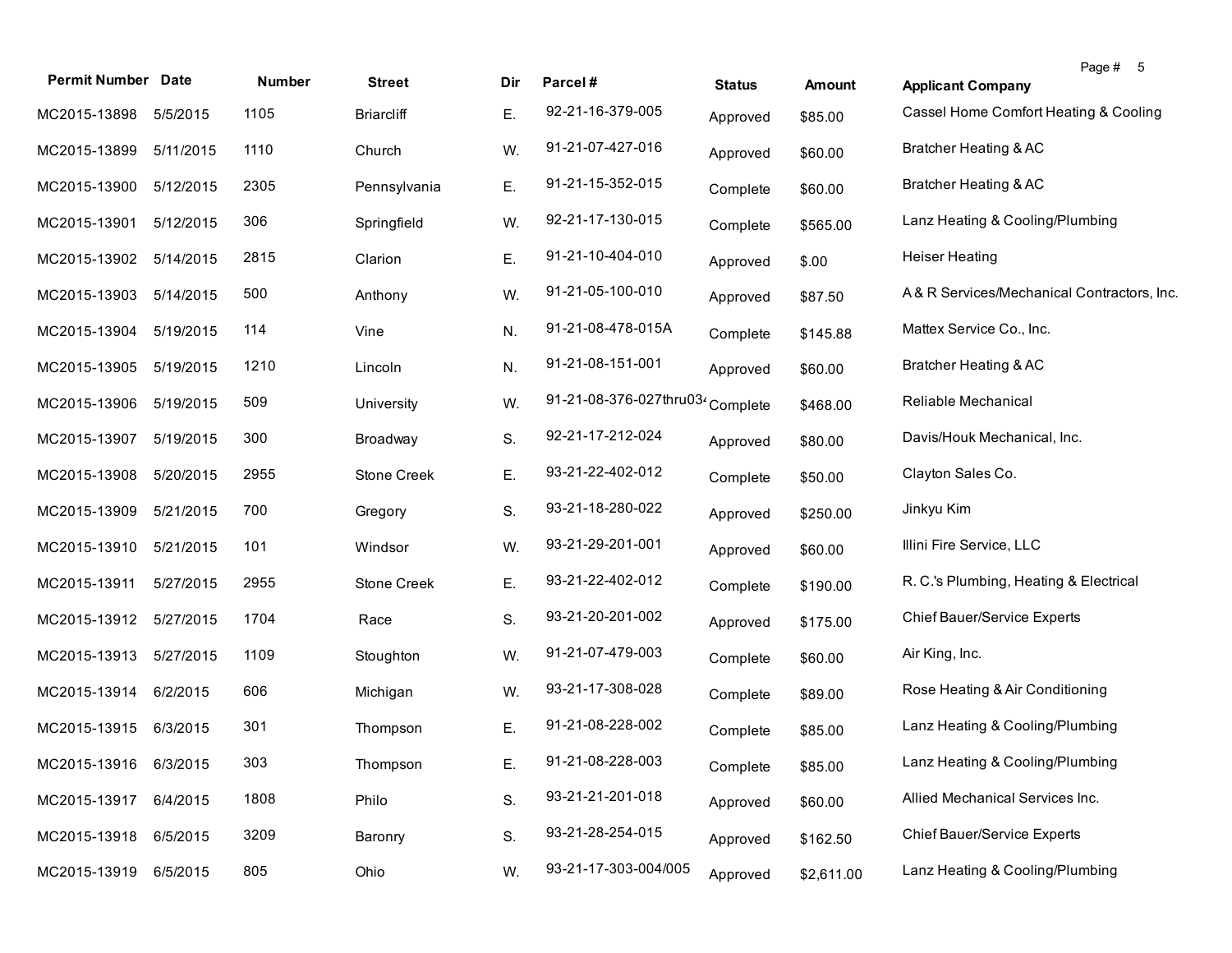| <b>Permit Number Date</b> |           | Number | <b>Street</b> | Dir | Parcel#                | <b>Status</b> | Amount     | Page # 6<br><b>Applicant Company</b>       |
|---------------------------|-----------|--------|---------------|-----|------------------------|---------------|------------|--------------------------------------------|
| MC2015-13920              | 6/5/2015  | 1708   | Horizon       | Ε.  | 93-21-28-407-015       | Complete      | \$86.25    | Kelso Heating & Cooling, Inc.              |
| MC2015-13921              | 6/9/2015  | 1001   | Cottage Grove | S.  | 92-21-16-304-019       | Complete      | \$110.00   | 217 Heating & Cooling Inc.                 |
| MC2015-13922              | 6/9/2015  | 1705   | Kingston      | Ε.  | 92-21-16-460-003       | Approved      | \$75.00    | Chief Bauer/Service Experts                |
| MC2015-13923              | 6/9/2015  | 110    | University    | Ε.  | $91-21-08-405-038$ (a) | Complete      | \$119.00   | Lanz Heating & Cooling/Plumbing            |
| MC2015-13924              | 6/9/2015  | 110    | University    | Ε.  | $91-21-08-405-038$ (a) | Complete      | \$130.00   | Lanz Heating & Cooling/Plumbing            |
| MC2015-13925              | 6/9/2015  | 1202   | Scovill       | Ε.  | 93-21-21-377-016       | Complete      | \$63.00    | Lanz Heating & Cooling/Plumbing            |
| MC2015-13926              | 6/9/2015  | 2110   | Meadowlark    | S.  | 93-21-21-402-015       | Approved      | \$60.00    | Mattex Service Co., Inc.                   |
| MC2015-13927              | 6/9/2015  | 409    | Beringer      | N.  | 91-21-10-402-025       | Complete      | \$100.00   | McCormick Dist. & Service                  |
| MC2015-13928              | 6/12/2015 | 1006   | Broadway      | N.  | 91-21-08-255-003       | Complete      | \$60.00    | Rose Heating & Air Conditioning            |
| MC2015-13929              | 6/12/2015 | 101    | Windsor       | W.  | 93-21-29-201-001       | Approved      | \$562.50   | A& R Services/Mechanical Contractors, Inc. |
| MC2015-13930              | 6/12/2015 | 606    | Park          | W.  | 91-21-08-309-007       | Complete      | \$358.56   | A& R Services/Mechanical Contractors, Inc. |
| MC2015-13931              | 6/12/2015 | 602    | University    | W.  | 91-21-08-310-001A      | Approved      | \$112.50   | A& R Services/Mechanical Contractors, Inc. |
| MC2015-13932              | 6/12/2015 | 611    | Park          | W.  | 91-21-08-310-001       | Complete      | \$2,300.00 | A& R Services/Mechanical Contractors, Inc. |
| MC2015-13933              | 6/12/2015 | 7      | Montclair     |     | 93-21-20-251-003       | Approved      | \$69.10    | Cassel Home Comfort Heating & Cooling      |
| MC2015-13934              | 6/15/2015 | 508    | Vine          | S.  | 92-21-17-276-002       | Complete      | \$62.50    | Nathan Dawson                              |
| MC2015-13935              | 6/18/2015 | 607    | Ohio          | W.  | 93-21-17-307-013       | Complete      | \$95.00    | Mattex Service Co., Inc.                   |
| MC2015-13936              | 6/18/2015 | 904    | Lincoln       | S.  | 93-21-17-301-002       | Approved      | \$400.00   | Kuchefski Heating & AC                     |
| MC2015-13937              | 6/19/2015 | 502    | Beringer      | N.  | 91-21-10-405-001       |               | \$60.00    | Champaign Heating & Air                    |
| MC2015-13938 6/19/2015    |           | 2013   | Boudreau      | S.  | 93-21-20-252-019       | Approved      | \$137.50   | Chief Bauer/Service Experts                |
| MC2015-13939              | 6/19/2015 | 2007   | Eagle Ridge   | Ε.  | 93-21-21-202-054       | Approved      | \$150.00   | Chief Bauer/Service Experts                |
| MC2015-13940              | 6/19/2015 | 702    | lowa          | W.  | 93-21-17-305-025       | Complete      | \$138.00   | Lanz Heating & Cooling/Plumbing            |
| MC2015-13941              | 6/23/2015 | 2508   | Somerset      |     | 91-21-03-126-025       | Approved      | \$75.00    | Chief Bauer/Service Experts                |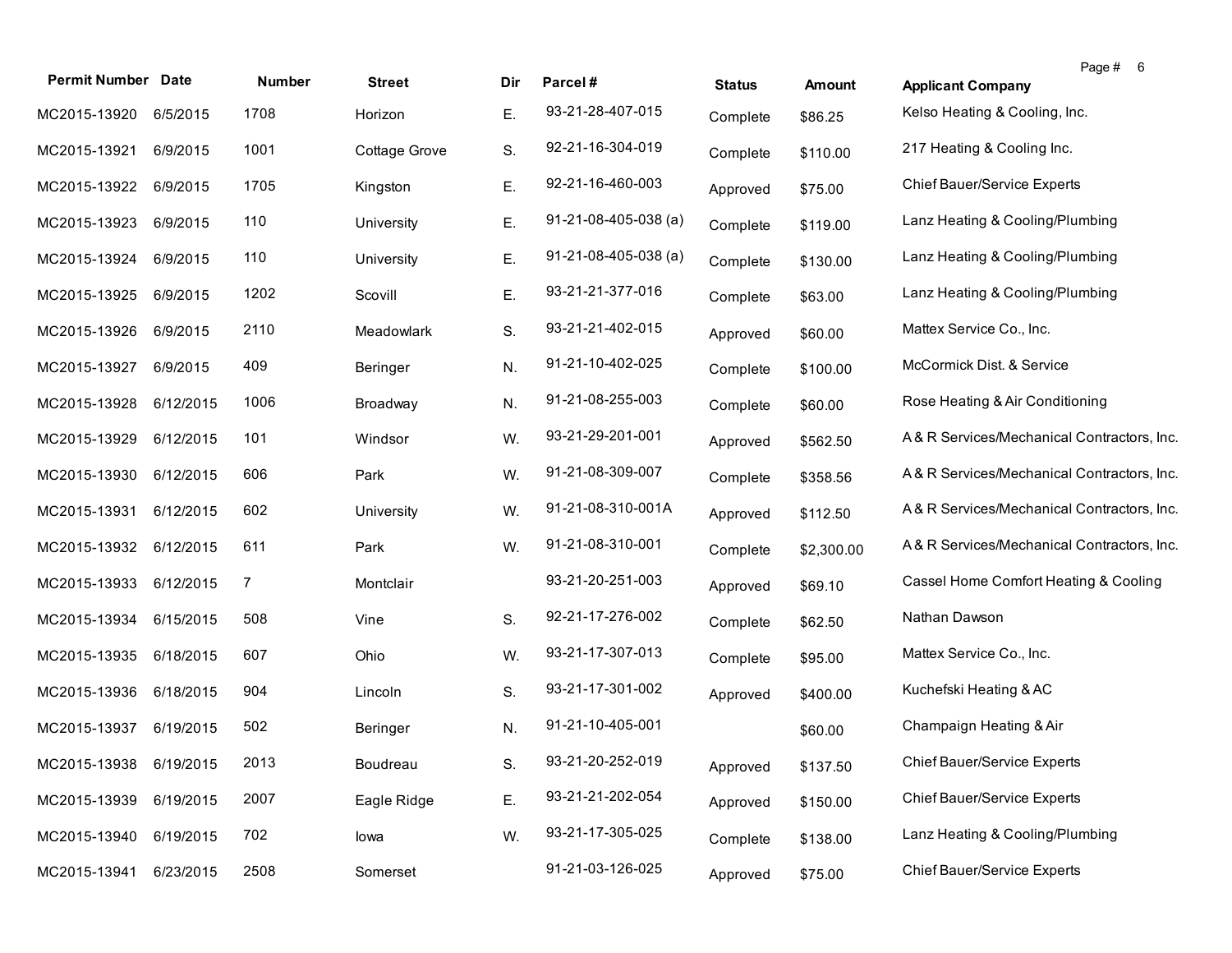| <b>Permit Number Date</b> |           | Number | <b>Street</b>         | Dir | Parcel#                                      | <b>Status</b> | Amount     | Page # 7<br><b>Applicant Company</b>        |
|---------------------------|-----------|--------|-----------------------|-----|----------------------------------------------|---------------|------------|---------------------------------------------|
| MC2015-13942 6/23/2015    |           | 1404   | Grove                 | S.  | 93-21-17-481-002                             | Approved      | \$60.00    | Chief Bauer/Service Experts                 |
| MC2015-13943 6/23/2015    |           | 2001   | <b>Country Squire</b> | Ε.  | 92-21-16-432-031                             | Approved      | \$137.50   | Chief Bauer/Service Experts                 |
| MC2015-13944              | 6/23/2015 | 2014   | <b>Bruce</b>          | S.  | 93-21-21-179-024                             | Approved      | \$60.00    | Chief Bauer/Service Experts                 |
| MC2015-13945              | 6/26/2015 | 710    | Lincoln               | N.  | 91-21-08-302-001                             | Approved      | \$75.00    | Mattex Service Co., Inc.                    |
| MC2015-13946              | 6/26/2015 | 2704   | Greystone             | Ε.  | 91-21-10-401-021                             | Complete      | \$272.50   | Hoveln Heating & Cooling                    |
| MC2015-13947              | 6/26/2015 | 1109   | Stoughton             | W.  | 91-21-07-479-003                             | Approved      | \$62.50    | Air King, Inc.                              |
| MC2015-13948              | 6/29/2015 | 611    | Park                  | W.  | 91-21-08-310-001                             | Complete      | \$73.75    | Reliable Mechanical                         |
| MC2015-13949              | 7/1/2015  | 504    | Florida               | Ε.  | 93-21-17-480-019                             | Approved      | \$75.00    | Cassel Home Comfort Heating & Cooling       |
| MC2015-13950              | 7/1/2015  | 807    | Romine                | N.  | 91-21-07-401-007                             | Complete      | \$60.00    | <b>Classic Plumbing</b>                     |
| MC2015-13951              | 7/1/2015  | 708    | Main                  | W.  | 91-21-08-358-008                             | Approved      | \$1,337.00 | <b>MATCO Fire Protection</b>                |
| MC2015-13952              | 7/1/2015  | 1820   | <b>Stone Creek</b>    | S.  | 93-21-22-151-002                             | Complete      | \$225.00   | Edelman Electric                            |
| MC2015-13953              | 7/7/2015  | 1110   | Scovill               | Ε.  | 93-21-21-376-025                             | Approved      | \$60.00    | Bratcher Heating & AC                       |
| MC2015-13954              | 7/8/2015  | 812-A  | Sunset                | W.  | 91-21-08-101-021                             | Approved      | \$60.00    | Mattex Service Co., Inc.                    |
| MC2015-13955              | 7/8/2015  | 1109   | Stoughton             | W.  | 91-21-07-479-003                             | Complete      | \$63.00    | Air King, Inc.                              |
| MC2015-13956              | 7/8/2015  | 1502   | Cunningham            | N.  | 91-21-09-103-022A-F                          | Complete      | \$113.75   | 217 Heating & Cooling Inc.                  |
| MC2015-13957              | 7/10/2015 | 611    | Park                  | W.  | 91-21-08-310-001                             | Approved      | \$287.50   | A&R Services/Mechanical Contractors, Inc.   |
| MC2015-13958              | 7/10/2015 | 606    | Park                  | W.  | 91-21-08-309-007                             | Approved      | \$400.00   | A& R Services/Mechanical Contractors, Inc.  |
| MC2015-13959              | 7/10/2015 | 606    | Park                  | W.  | 91-21-08-309-007                             | Approved      | \$362.50   | A& R Services/Mechanical Contractors, Inc.  |
| MC2015-13960 7/10/2015    |           | 606    | Park                  | W.  | 91-21-08-309-007                             | Approved      | \$3,450.00 | A&R Services/Mechanical Contractors, Inc.   |
| MC2015-13961              | 7/10/2015 | 509    | University            | W.  | 91-21-08-376-027thru03 <sub>4</sub> Approved |               | \$212.50   | A & R Services/Mechanical Contractors, Inc. |
| MC2015-13962              | 7/10/2015 | 611    | Park                  | W.  | 91-21-08-310-001                             | Approved      | \$3,129.00 | A& R Services/Mechanical Contractors, Inc.  |
| MC2015-13963              | 7/10/2015 | 700    | Gregory               | S.  | 93-21-18-280-022                             | Approved      | \$150.00   | Davis/Houk Mechanical, Inc.                 |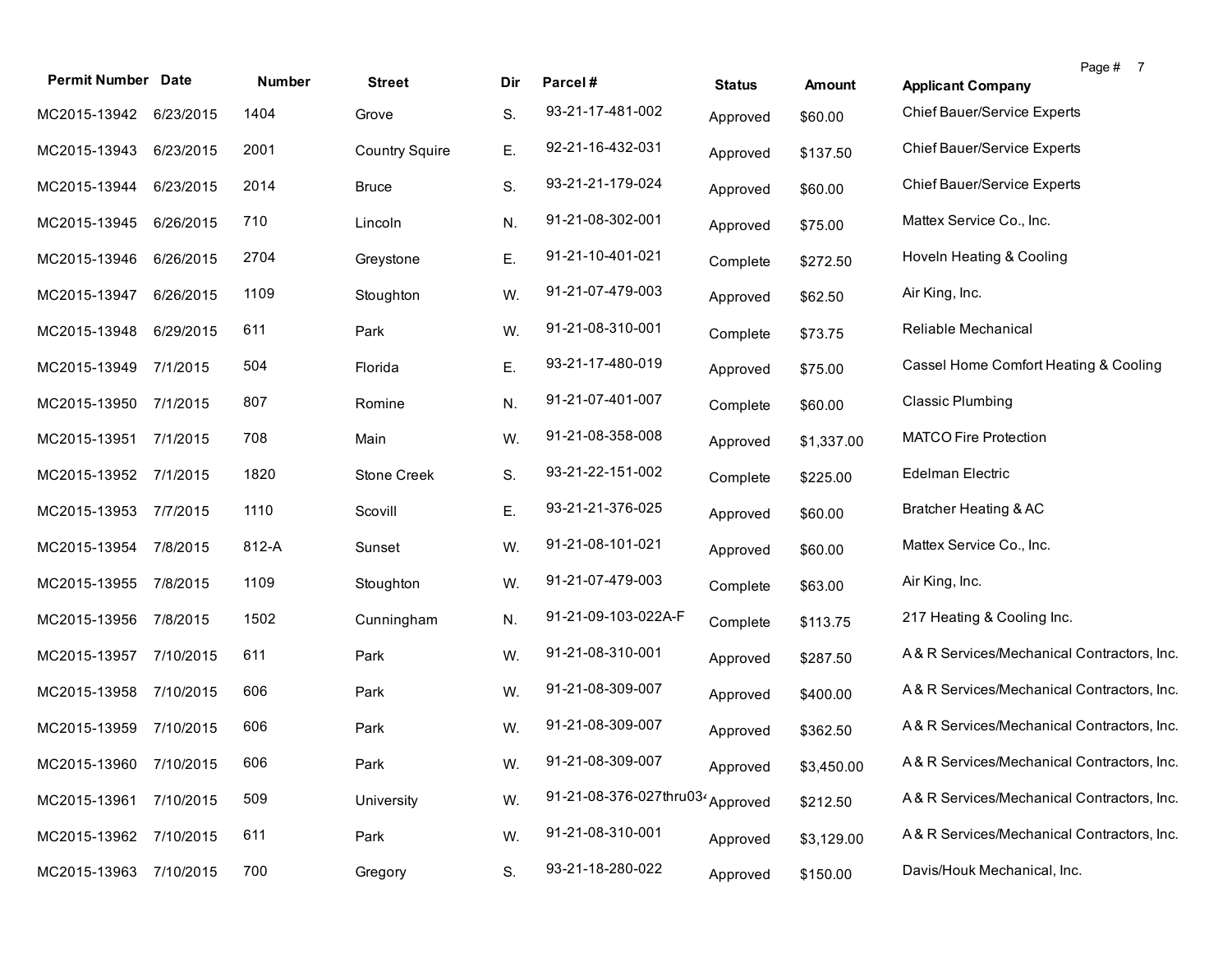| <b>Permit Number Date</b> |           | Number | <b>Street</b>   | Dir. | Parcel#                        | <b>Status</b> | Amount     | Page #<br><b>Applicant Company</b> | - 8 |
|---------------------------|-----------|--------|-----------------|------|--------------------------------|---------------|------------|------------------------------------|-----|
| MC2015-13964              | 7/14/2015 | 408    | California      | W.   | 92-21-17-178-009               | Approved      | \$60.00    | Mike Williams Plumbing & Heating   |     |
| MC2015-13965              | 7/14/2015 | 2008   | <b>Boudreau</b> |      | 93-21-20-253-002               | Complete      | \$60.00    | Lanz Heating & Cooling/Plumbing    |     |
| MC2015-13966              | 7/14/2015 | 407    | University      | W.   | 91-21-08-376-009               | Approved      | \$150.00   | McCormick Dist. & Service          |     |
| MC2015-13967              | 7/15/2015 | 110    | University      | Ε.   | $91 - 21 - 08 - 405 - 038$ (a) | Complete      | \$238.00   | Lanz Heating & Cooling/Plumbing    |     |
| MC2015-13968              | 7/15/2015 | 102    | Main            | Ε.   | 92-21-17-203-001=004           | Complete      | \$125.00   | Allied Mechanical Services Inc.    |     |
| MC2015-13969              | 7/20/2015 | 801    | Coler           | S.   | 92-21-17-158-018               | Complete      | \$600.00   | Chief Bauer/Service Experts        |     |
| MC2015-13970              | 7/21/2015 | 306    | Abbey           | N.   | 91-21-10-402-006               | Approved      | \$60.63    | T & C Heating & Air                |     |
| MC2015-13971              | 7/21/2015 | 1909   | Weaver          | Ε.   | 92-21-16-430-006               | Approved      | \$75.00    | Chief Bauer/Service Experts        |     |
| MC2015-13972              | 7/21/2015 | 2018   | Boudreau        |      | 93-21-20-253-007               | Approved      | \$50.00    |                                    |     |
| MC2015-13973              | 7/24/2015 | 201    | Mumford         | Ε.   | 93-21-20-254-022               | Complete      | \$100.00   | Hoveln Heating & Cooling           |     |
| MC2015-13974              | 7/24/2015 | 907    | Oregon          | Е.   | 92-21-16-163-004               | Approved      | \$72.00    | Reliable Plumbing & Heating        |     |
| MC2015-13975              | 7/24/2015 | 1002   | <b>Busey</b>    | S.   | 93-21-17-306-001               | Complete      | \$60.00    | Gary Kerber                        |     |
| MC2015-13976              | 7/24/2015 | 402    | High            | W.   | 92-21-17-133-010               | Complete      | \$60.00    | Rick Langendorf                    |     |
| MC2015-13977              | 7/28/2015 | 906-B  | Colorado        | Е.   | 93-21-21-108-004               | Approved      | \$62.50    | Chief Bauer/Service Experts        |     |
| MC2015-13978              | 7/28/2015 | 1002   | Mathews         | N.   | 91-21-07-260-008               | Approved      | \$60.00    | Bash Heating & Air Conditioning    |     |
| MC2015-13979              | 7/28/2015 | 108    | Florida         | W.   | 93-21-17-454-015               | Approved      | \$60.00    | <b>Chief Bauer/Service Experts</b> |     |
| MC2015-13980              | 7/28/2015 | 807    | Romine          | N.   | 91-21-07-401-007               | Complete      | \$97.00    | Lanz Heating & Cooling/Plumbing    |     |
| MC2015-13981              | 7/28/2015 | 1405   | Eads            | W.   | 91-21-07-251-016               | Complete      | \$92.00    | Lanz Heating & Cooling/Plumbing    |     |
| MC2015-13982 7/28/2015    |           | 607    | High            | W.   | 92-21-17-113-003               | Complete      | \$188.00   | Lanz Heating & Cooling/Plumbing    |     |
| MC2015-13983              | 7/28/2015 | 1402   | Race            | S.   | 93-21-17-452-001               | Complete      | \$60.00    | Rose Heating & Air Conditioning    |     |
| MC2015-13984              | 7/29/2015 | 803    | University      | Ε.   | 91-21-09-351-022               | Approved      | \$5,625.00 | E.L. Pruitt Company                |     |
| MC2015-13985              | 7/29/2015 | 129    | Main            | W.   | 92-21-17-206-029               | Approved      | \$100.00   | <b>Chief Bauer/Service Experts</b> |     |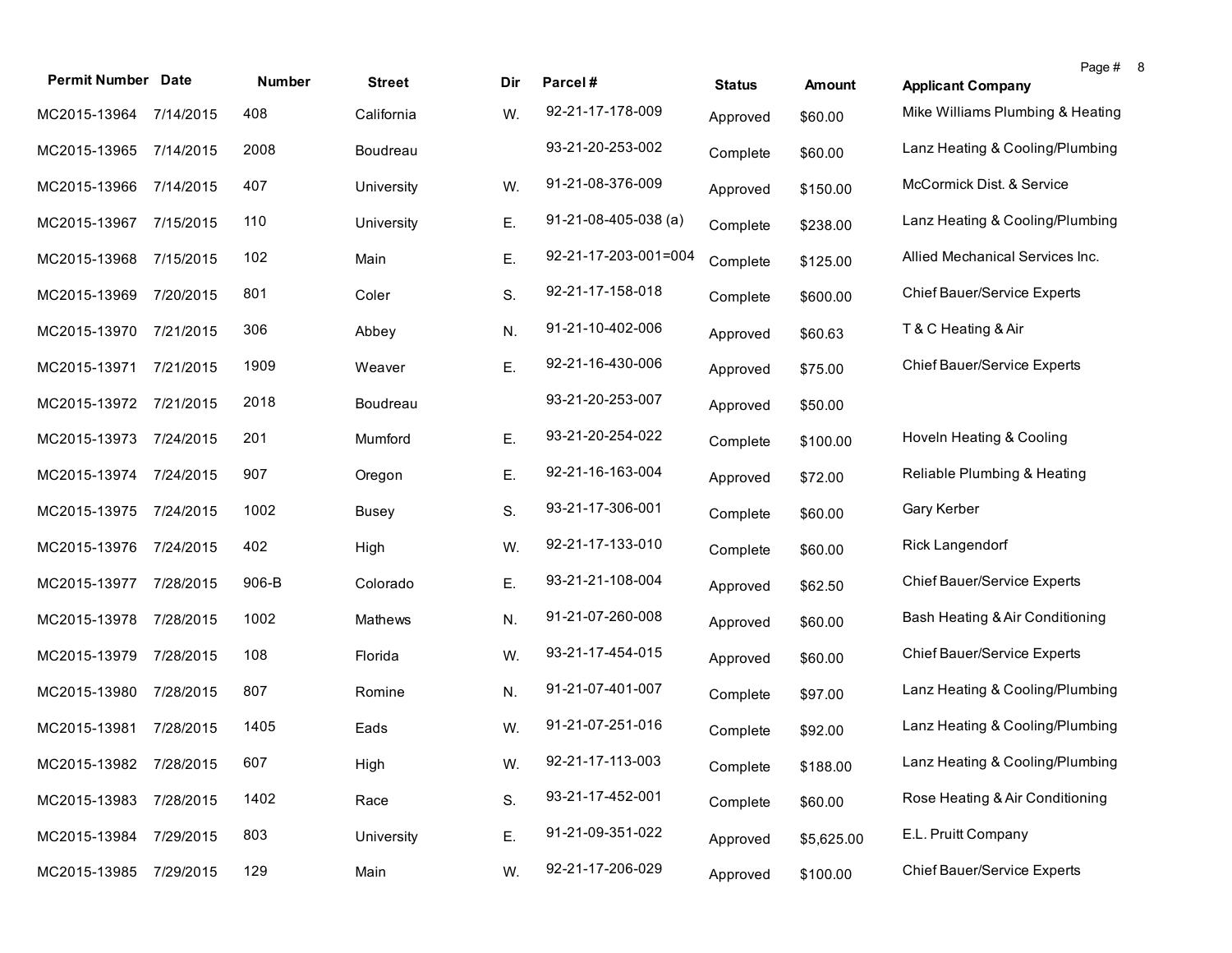| <b>Permit Number Date</b> |           | <b>Number</b> | <b>Street</b>       | Dir | Parcel#              | <b>Status</b> | <b>Amount</b> | Page # 9<br><b>Applicant Company</b>       |
|---------------------------|-----------|---------------|---------------------|-----|----------------------|---------------|---------------|--------------------------------------------|
| MC2015-13986              | 7/29/2015 | 303           | Pennsylvania        | W.  | 93-21-17-381-003     | Approved      | \$62.50       | <b>Chief Bauer/Service Experts</b>         |
| MC2015-13987              | 7/29/2015 | 810           | University          | W.  | 91-21-08-304-012     | Approved      | \$187.50      | A& R Services/Mechanical Contractors, Inc. |
| MC2015-13988              | 7/31/2015 | 3310          | Myra Ridge          | S.  | 93-21-28-426-010     | Approved      | \$93.75       | Kelso Construction                         |
| MC2015-13989              | 7/31/2015 | 1202          | Harding             | Ε.  | 93-21-21-176-017     | Approved      | \$.00         | Reliable Mechanical                        |
| MC2015-13990 8/4/2015     |           | 2317          | Stone Creek         | S.  | 93-21-22-304-006     | Complete      | \$94.00       | Lanz Heating & Cooling/Plumbing            |
| MC2015-13991              | 8/4/2015  | 401           | High                | W.  | 92-21-17-134-007     | Complete      | \$60.00       | Lanz Heating & Cooling/Plumbing            |
| MC2015-13992              | 8/4/2015  | 607           | Evergreen East      | Ε.  | 93-21-20-229-020     | Approved      | \$74.00       | Reliable Plumbing & Heating                |
| MC2015-13993              | 8/4/2015  | 2313          | Cobble Creek        | S.  | 93-21-22-351-006     | Complete      | \$181.25      | Edelman Electric                           |
| MC2015-13994              | 8/4/2015  | 2311          | Cobble Creek        | S.  | 93-21-22-351-005     | Approved      | \$181.25      | Edelman Electric                           |
| MC2015-13995              | 8/5/2015  | 805           | Ohio                | W.  | 93-21-17-303-004/005 | Approved      | \$102.00      | <b>MATCO Fire Protection</b>               |
| MC2015-13996              | 8/6/2015  | 404           | Delaware            | W.  | 93-21-17-378-019     | Complete      | \$90.00       | Lanz Heating & Cooling/Plumbing            |
| MC2015-13997              | 8/6/2015  | 412           | High                | W.  | 92-21-17-133-006     | Approved      | \$75.00       | Wayne Schwaiger                            |
| MC2015-13998              | 8/7/2015  | 1202          | Mumford             | Ε.  | 93-21-21-326-007     | Approved      | \$60.00       | Mattex Service Co., Inc.                   |
| MC2015-13999              | 8/7/2015  | 2312          | <b>Cobble Creek</b> | S.  | 93-21-22-353-006     | Approved      | \$171.90      | Edelman Electric                           |
| MC2015-14000              | 8/7/2015  | 1812          | Stone Creek         | S.  | 93-21-22-105-007     | Approved      | \$60.00       | Edelman Electric                           |
| MC2015-14001              | 8/12/2015 | 1308          | Eads                | W.  | 91-21-07-254-008     | Approved      | \$60.00       | Lanz Heating & Cooling/Plumbing            |
| MC2015-14002              | 8/12/2015 | 402           | Poplar              | S.  | 92-21-16-131-007     | Complete      | \$83.00       | Rose Heating & Air Conditioning            |
| MC2015-14003              | 8/13/2015 | 910           | Saline              | W.  | 91-15-31-200-009     | Approved      | \$912.50      | F.E. Moran Fire Protection                 |
| MC2015-14004 8/14/2015    |           | 1820          | Stone Creek         | S.  | 93-21-22-151-002     | Complete      | \$50.00       | Clayton Sales Co.                          |
| MC2015-14005              | 8/17/2015 | 100           | George Huff         | W.  | 93-21-20-252-031     | Approved      | \$88.58       | Cassel Home Comfort Heating & Cooling      |
| MC2015-14006              | 8/17/2015 | 700           | Gregory             | S.  | 93-21-18-280-022     | Complete      | \$60.00       | F.E. Moran Fire Protection                 |
| MC2015-14007              | 8/17/2015 | 218           | Main                | W.  | 92-21-17-201-001     | Approved      | \$596.00      | Prairie Fire Sprinklers                    |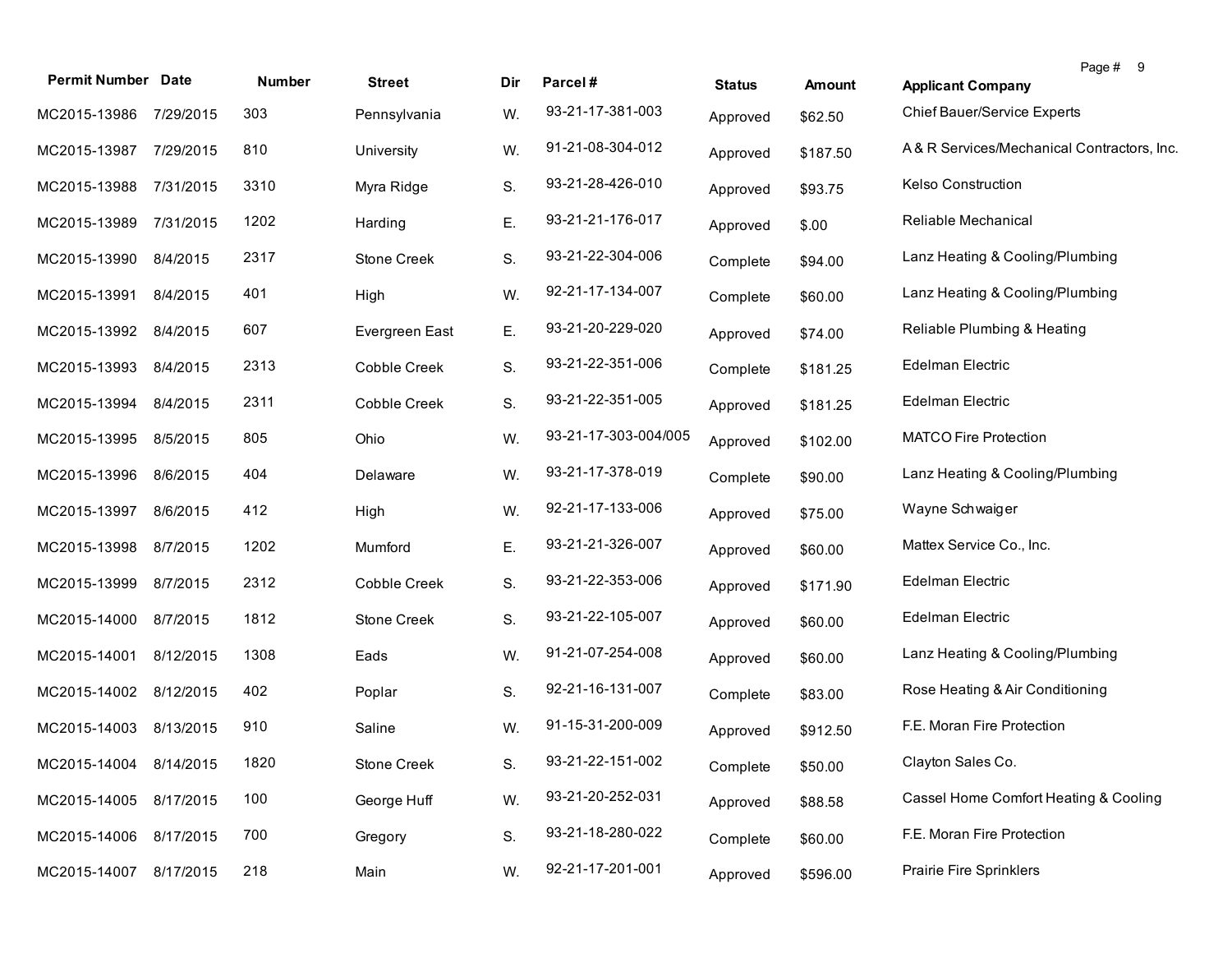| <b>Permit Number Date</b> |           | <b>Number</b> | <b>Street</b>         | Dir | Parcel#                | <b>Status</b> | Amount   | Page #<br>10<br><b>Applicant Company</b> |
|---------------------------|-----------|---------------|-----------------------|-----|------------------------|---------------|----------|------------------------------------------|
| MC2015-14008              | 8/21/2015 | 701           | Harmon                | Е.  | 93-21-21-355-001       | Approved      | \$87.50  | Chief Bauer/Service Experts              |
| MC2015-14009              | 8/21/2015 | 2103          | Mills                 | S.  | 93-21-20-427-008       | Approved      | \$125.00 | Chief Bauer/Service Experts              |
| MC2015-14010              | 8/21/2015 | 2403          | Pond                  | S.  | 93-21-21-376-033       | Approved      | \$150.00 | Lanz Heating & Cooling/Plumbing          |
| MC2015-14011              | 8/21/2015 | 2304          | <b>Country Squire</b> | Ε.  | 91-21-15-305-035       | Approved      | \$60.00  | Lanz Heating & Cooling/Plumbing          |
| MC2015-14012              | 8/21/2015 | 704           | Mumford               | Ε.  | 93-21-21-304-002       | Approved      | \$66.00  | Bratcher Heating & AC                    |
| MC2015-14013              | 8/25/2015 | 1006          | Scovill               | Ε.  | 93-21-21-356-025       | Approved      | \$60.00  | Bash Heating & Air Conditioning          |
| MC2015-14014              | 8/25/2015 | 307           | High                  | W.  | 92-21-17-138-004       | Complete      | \$63.00  | Lanz Heating & Cooling/Plumbing          |
| MC2015-14015              | 8/25/2015 | 903           | Eads                  | W.  | 91-21-07-279-018       | Complete      | \$75.00  | Lanz Heating & Cooling/Plumbing          |
| MC2015-14016              | 8/27/2015 | 1807          | Pleasant              | S.  | 93-21-20-202-007       | Approved      | \$135.63 | Champaign Heating & Air                  |
| MC2015-14017              | 8/27/2015 | 503           | <b>Illinois</b>       | W.  | 92-21-17-176-004       | Approved      | \$232.92 | Cassel Home Comfort Heating & Cooling    |
| MC2015-14018              | 8/27/2015 | 306           | Main                  | W.  | 91-21-08-384-014       | Complete      | \$175.00 | <b>B-Spirits</b>                         |
| MC2015-14019              | 9/2/2015  | 1204          | Lincoln               | S.  | 93-21-17-304-001       | Approved      | \$60.00  | Chief Bauer/Service Experts              |
| MC2015-14020              | 9/2/2015  | 706           | Mumford               | Ε.  | 93-21-21-304-003       | Approved      | \$60.00  | <b>Chief Bauer/Service Experts</b>       |
| MC2015-14021              | 9/2/2015  | 101           | Windsor               | W.  | 93-21-29-201-001       | Approved      | \$188.00 | Lanz Heating & Cooling/Plumbing          |
| MC2015-14023              | 9/2/2015  | 906           | Harding               | Ε.  | 93-21-21-152-028thru03 | Approved      | \$60.00  | Mattex Service Co., Inc.                 |
| MC2015-14024              | 9/4/2015  | 611           | Evergreen East        | Ε.  | 93-21-21-105-002       | Approved      | \$60.00  | Chief Bauer/Service Experts              |
| MC2015-14025              | 9/10/2015 | 1106          | Harvey                | N.  | 91-21-07-277-003       | Complete      | \$60.00  | Jesse Heating & Air Conditioning         |
| MC2015-14026 9/10/2015    |           | 1502.5        | Cunningham            | N.  | 91-21-09-103-023       | Complete      | \$192.35 | McCormick Dist. & Service                |
| MC2015-14027 9/10/2015    |           | 301           | High                  | W.  | 92-21-17-138-007       | Approved      | \$60.00  | Cassel Home Comfort Heating & Cooling    |
| MC2015-14028              | 9/11/2015 | 2510          | Skyline               | N.  | 91-21-03-103-008       | Approved      | \$50.00  | Vliet Builders LLC                       |
| MC2015-14029              | 9/15/2015 | 1307          | Fairlawn              | Ε.  | 92-21-16-376-014       | Approved      | \$175.00 | <b>Chief Bauer/Service Experts</b>       |
| MC2015-14030              | 9/15/2015 | 3105          | Myra Ridge            | S.  | 93-21-28-278-005       | Approved      | \$93.00  | Bash Heating & Air Conditioning          |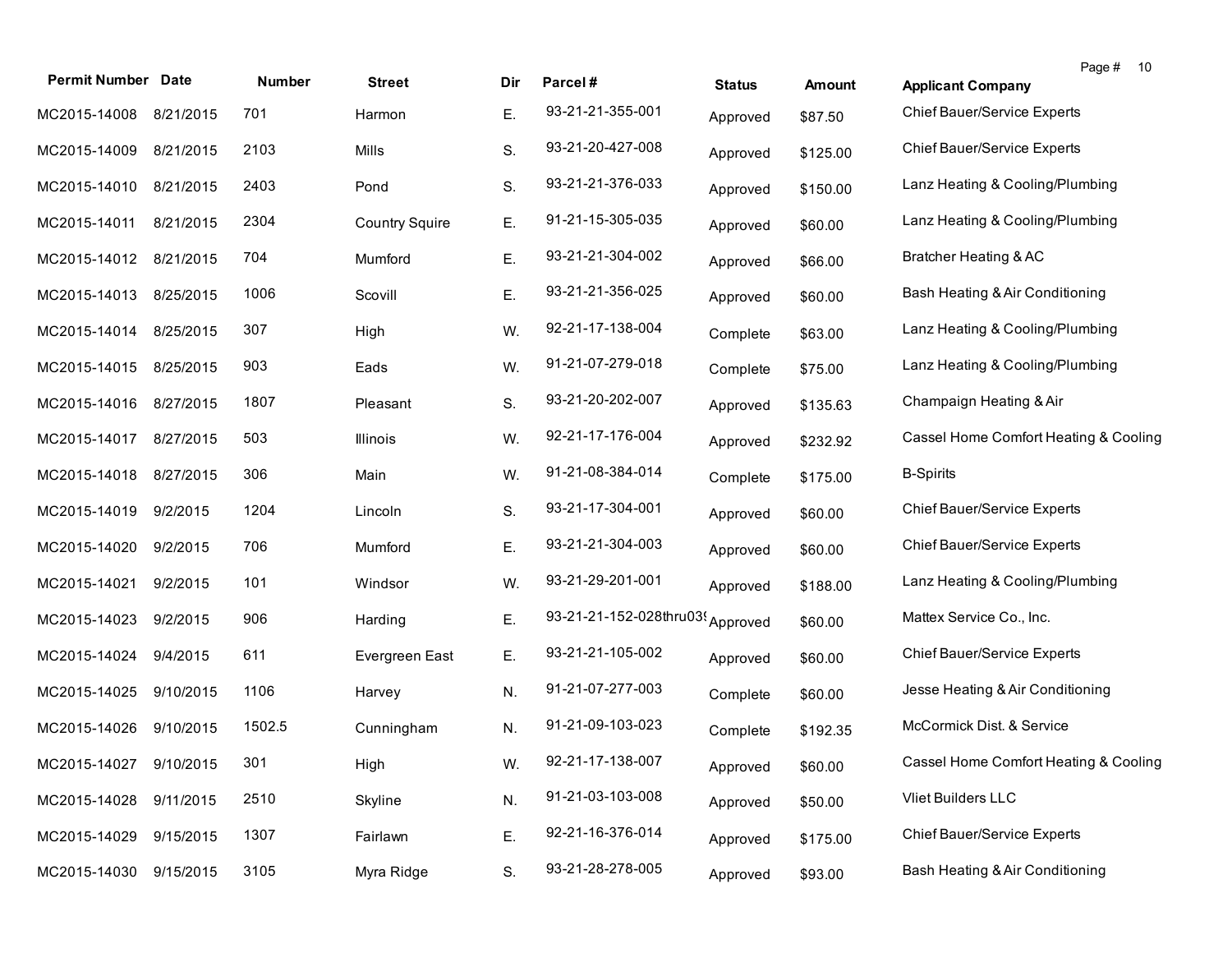| <b>Permit Number Date</b> |           | Number    | <b>Street</b>       | Dir | Parcel#          | <b>Status</b> | <b>Amount</b> | Page # 11<br><b>Applicant Company</b>      |
|---------------------------|-----------|-----------|---------------------|-----|------------------|---------------|---------------|--------------------------------------------|
| MC2015-14031              | 9/17/2015 | 611       | Harding             | Е.  | 93-21-21-154-001 | Approved      | \$117.00      | Bash Heating & Air Conditioning            |
| MC2015-14032 9/17/2015    |           | 408       | Washington          | W.  | 92-21-17-181-012 | Approved      | \$95.00       | Bash Heating & Air Conditioning            |
| MC2015-14033              | 9/17/2015 | 107       | George Huff         | W.  | 93-21-20-401-006 | Complete      | \$147.00      | Bash Heating & Air Conditioning            |
| MC2015-14034              | 9/18/2015 | 611       | Park                | W.  | 91-21-08-310-001 | Approved      | \$13,366.00   | A& R Services/Mechanical Contractors, Inc. |
| MC2015-14035              | 9/18/2015 | 611       | Park                | W.  | 91-21-08-310-001 | Approved      | \$1,460.00    | F.E. Moran Fire Protection                 |
| MC2015-14036              | 9/23/2015 | 606 & 608 | McHenry             | Ε.  | 93-21-21-303-007 | Approved      | \$60.00       | Cassel Home Comfort Heating & Cooling      |
| MC2015-14037              | 9/25/2015 | 605-607   | Cunningham          | N.  | 91-21-08-405-018 | Complete      | \$60.00       | B.E.C. Mechanical                          |
| MC2015-14038              | 9/25/2015 | 414       | Abbey               | N.  | 91-21-10-402-017 | Complete      | \$250.00      | Hoveln Heating & Cooling                   |
| MC2015-14039              | 9/28/2015 | 2708      | Skyline             | N.  | 91-21-03-104-001 | Approved      | \$50.00       | Vliet Builders LLC                         |
| MC2015-14040              | 9/29/2015 | 1901-B    | Amber               | Ε.  | 93-21-21-470-024 | Approved      | \$87.50       | Mattex Service Co., Inc.                   |
| MC2015-14041              | 9/30/2015 | 1720      | Philo               | S.  | 93-21-21-201-012 | Complete      | \$224.00      | Lanz Heating & Cooling/Plumbing            |
| MC2015-14042              | 10/2/2015 | 2311      | <b>Cobble Creek</b> | S.  | 93-21-22-351-005 | Approved      | \$50.00       | Clayton Sales Co.                          |
| MC2015-14043              | 10/2/2015 | 2313      | Cobble Creek        | S.  | 93-21-22-351-006 | Approved      | \$50.00       | Clayton Sales Co.                          |
| MC2015-14044              | 10/2/2015 | 906       | Airport             | Ε.  | 91-15-33-300-005 | Approved      | \$412.50      | Mattex Service Co., Inc.                   |
| MC2015-14045              | 10/2/2015 | 2804      | Susan Stone         | S.  | 93-21-28-230-008 | Approved      | \$79.50       | Mike Williams Plumbing & Heating           |
| MC2015-14046              | 10/8/2015 | 207       | Pennsylvania        | W.  | 93-21-17-381-006 | Approved      | \$83.00       | Bash Heating & Air Conditioning            |
| MC2015-14047              | 10/8/2015 | 1902      | Summit              | Ε.  | 93-21-28-227-007 | Approved      | \$144.63      | Mike Williams Plumbing & Heating           |
| MC2015-14048              | 10/8/2015 | 307       | Locust              | W.  | 91-21-08-384-005 | Approved      | \$61.00       | Bratcher Heating & AC                      |
| MC2015-14049 10/8/2015    |           | 1009 1/2  | Berkley             | N.  | 91-21-08-255-006 | Complete      | \$60.00       | Lanz Heating & Cooling/Plumbing            |
| MC2015-14050              | 10/8/2015 | 2203      | Anderson            | S.  | 93-21-21-303-002 | Complete      | \$60.00       | Rose Heating & Air Conditioning            |
| MC2015-14051              | 10/8/2015 | 1505      | Romine              | N.  | 91-21-07-202-008 | Complete      | \$143.50      | Rose Heating & Air Conditioning            |
| MC2015-14052              | 10/8/2015 | 2006      | Michigan            | Ε.  | 92-21-16-432-052 | Approved      | \$62.50       | Cassel Home Comfort Heating & Cooling      |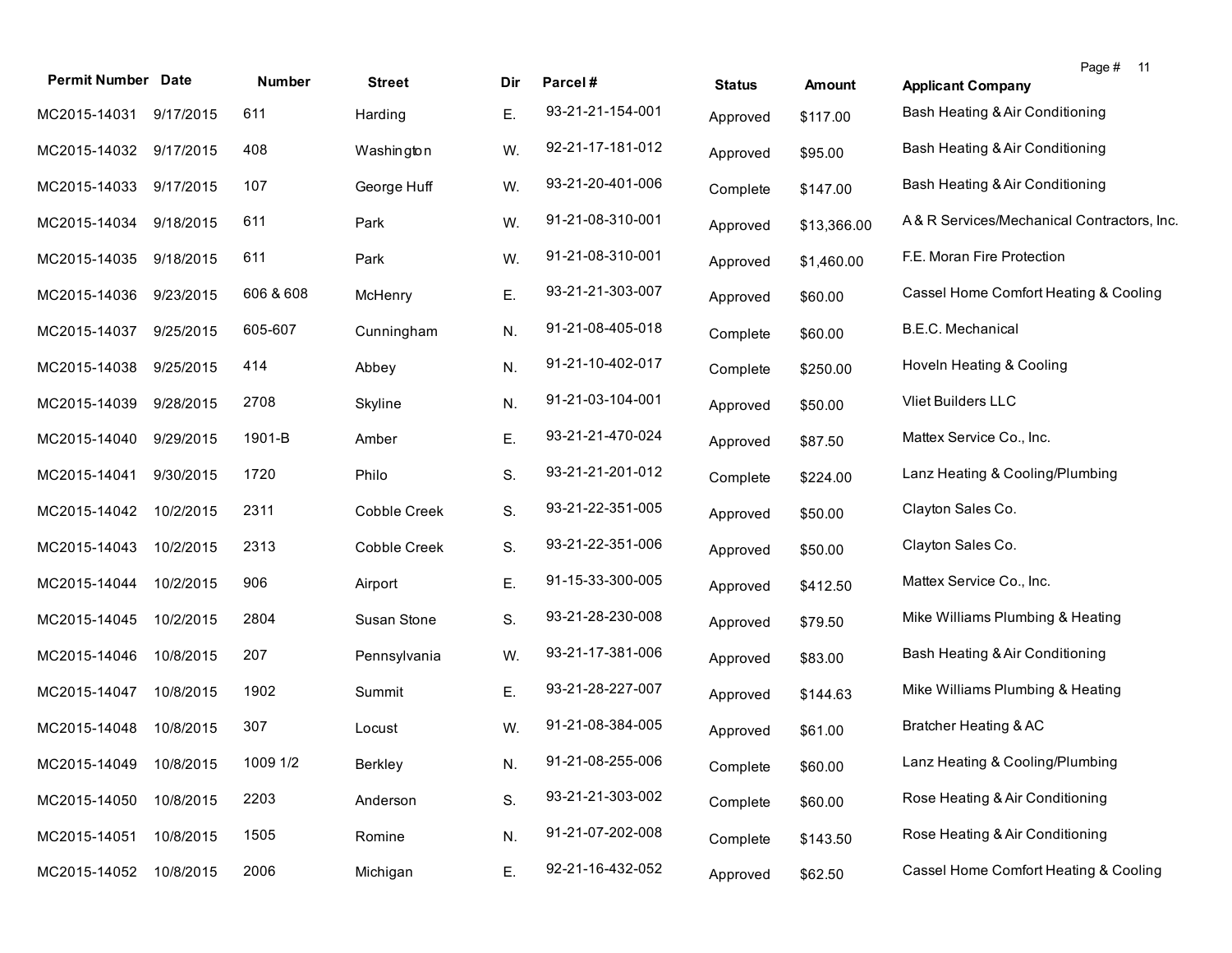| <b>Permit Number Date</b>   |            | Number | <b>Street</b>       | Dir | Parcel#              | <b>Status</b> | Amount     | Page #<br>12<br><b>Applicant Company</b> |
|-----------------------------|------------|--------|---------------------|-----|----------------------|---------------|------------|------------------------------------------|
| MC2015-14053                | 10/8/2015  | 1109   | Silver              | S.  | 93-21-21-182-005     | Approved      | \$143.75   | Kelso Heating & Cooling, Inc.            |
| MC2015-14054                | 10/13/2015 | 902    | Lincoln             | S.  | 93-21-17-301-001     | Approved      | \$1,288.00 | Lanz Heating & Cooling/Plumbing          |
| MC2015-14055                | 10/14/2015 | 2312   | <b>Cobble Creek</b> | S.  | 93-21-22-353-006     | Approved      | \$50.00    | Clayton Sales Co.                        |
| MC2015-14056                | 10/14/2015 | 1905   | Cunningham          | N.  | 91-21-04-301-026     | Approved      | \$451.50   | F.E. Moran Fire Protection               |
| MC2015-14057                | 10/14/2015 | 1905   | Cunningham          | N.  | 91-21-04-301-026     | Approved      | \$451.50   | F.E. Moran Fire Protection               |
| MC2015-14058                | 10/16/2015 | 2310   | Cottage Grove       | S.  | 93-21-21-376-018     | Approved      | \$73.34    | Cassel Home Comfort Heating & Cooling    |
| MC2015-14059                | 10/20/2015 | 901    | Western             | W.  | 93-21-18-228-010-013 | Approved      | \$2,994.00 | <b>MATCO Fire Protection</b>             |
| MC2015-14060                | 10/20/2015 | 810    | Webber              | S.  | 92-21-16-162-013     | Approved      | \$108.71   | Cassel Home Comfort Heating & Cooling    |
| MC2015-14061                | 10/20/2015 | 707    | Sunnycrest          | Ε.  | 93-21-21-103-002     | Approved      | \$137.50   | <b>Chief Bauer/Service Experts</b>       |
| MC2015-14062                | 10/20/2015 | 909    | Gregory             | N.  | 91-21-07-281-014     | Approved      | \$60.00    | P & P Service Center, Inc.               |
| MC2015-14063                | 10/20/2015 | 2702   | Skyline             | N.  | 91-21-03-103-002     | Approved      | \$50.00    | <b>Vliet Builders LLC</b>                |
| MC2015-14064                | 10/23/2015 | 2110   | Main                | Ε.  | 91-21-10-353-007     | Complete      | \$88.00    | Lanz Heating & Cooling/Plumbing          |
| MC2015-14065                | 10/23/2015 | 114    | Vine                | N.  | 91-21-08-478-015A    | Complete      | \$173.00   | Lanz Heating & Cooling/Plumbing          |
| MC2015-14066                | 10/23/2015 | 702    | Delaware            | W.  | 93-21-17-357-019     | Complete      | \$125.00   | Lanz Heating & Cooling/Plumbing          |
| MC2015-14067                | 10/28/2015 | 910    | Lincoln             | N.  | 91-21-08-151-016     | Complete      | \$63.00    | Full Canvas Heating & Air Conditioning   |
| MC2015-14068                | 10/28/2015 | 2109   | <b>Burlison</b>     | S.  | 93-21-20-403-013     | Approved      | \$94.29    | Bratcher Heating & AC                    |
| MC2015-14069                | 10/28/2015 | 2506   | Fieldcrest          | N.  | 91-21-03-129-018     | Complete      | \$115.00   | Mattex Service Co., Inc.                 |
| MC2015-14070                | 10/28/2015 | 507    | Crystal Lake        | Е.  | 91-21-08-426-003     | Complete      | \$60.00    | Don's Mobile Home Service                |
| MC2015-14071 10/28/2015 901 |            |        | Western             | W.  | 93-21-18-228-010-013 | Approved      | \$4,609.00 | Air King, Inc.                           |
| MC2015-14072                | 10/30/2015 | 1603   | Hillcrest           | S.  | 93-21-17-478-016     | Approved      | \$232.50   | Design-Air Heating & Air Conditioning    |
| MC2015-14073                | 10/30/2015 | 3013   | Stillwater          | Ε.  | 93-21-22-405-012     | Approved      | \$50.00    | Clayton Sales Co.                        |
| MC2015-14074                | 10/30/2015 | 3011   | Stillwater          | Ε.  | 93-21-22-405-013     | Approved      | \$50.00    | Clayton Sales Co.                        |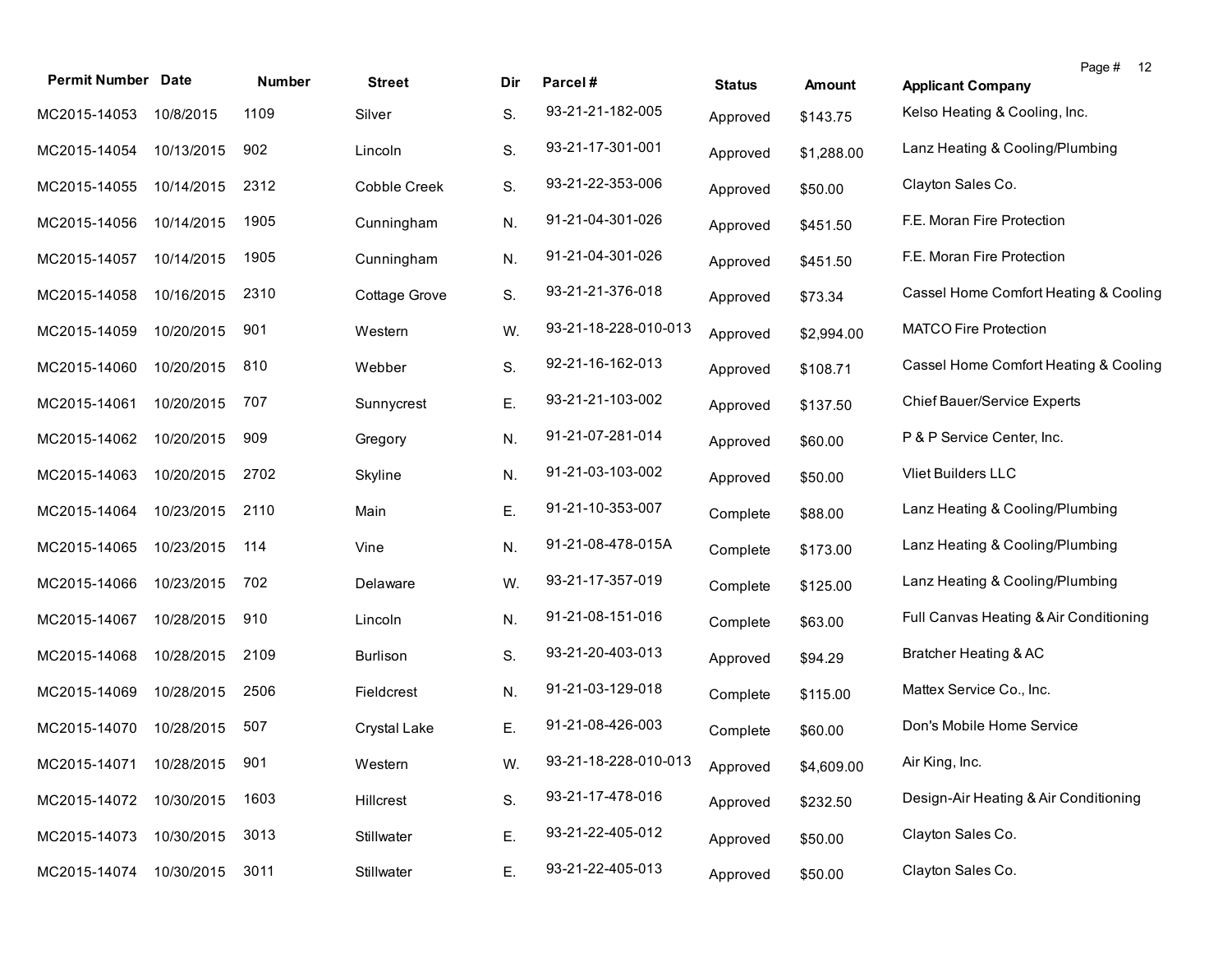| <b>Permit Number Date</b> |            | Number   | <b>Street</b>        | Dir | Parcel#           | <b>Status</b> | Amount   | Page # 13<br><b>Applicant Company</b>       |
|---------------------------|------------|----------|----------------------|-----|-------------------|---------------|----------|---------------------------------------------|
| MC2015-14075              | 10/30/2015 | 2601     | Wadsworth            | S.  | 93-21-22-333-001  | Approved      | \$125.00 | Edelman Electric                            |
| MC2015-14076              | 10/30/2015 | 2630     | Wadsworth            | S.  | 93-21-22-452-004  | Approved      | \$125.00 | Edelman Electric                            |
| MC2015-14077              | 10/30/2015 | 1205     | <b>Briarcliff</b>    | Ε.  | 92-21-16-379-010  | Complete      | \$60.00  | Steve Ayers                                 |
| MC2015-14078              | 11/2/2015  | 2513     | Muirfield            | S.  | 93-21-22-332-014  | Complete      | \$60.00  | Kelso Heating & Cooling, Inc.               |
| MC2015-14079              | 11/2/2015  | 203      | Vine                 | N.  | 91-21-08-461-009  | Approved      | \$500.00 | Allied Mechanical Services Inc.             |
| MC2015-14080              | 11/6/2015  | 2404     | Provine              | S.  | 93-21-20-480-011  | Approved      | \$62.50  | Chief Bauer/Service Experts                 |
| MC2015-14081              | 11/6/2015  | 2708     | Skyline              | N.  | 91-21-03-104-001  | Approved      | \$93.75  | Kelso Heating & Cooling, Inc.               |
| MC2015-14082              | 11/6/2015  | 2510     | Skyline              | N.  | 91-21-03-103-008  | Approved      | \$93.75  | Kelso Heating & Cooling, Inc.               |
| MC2015-14083              | 11/6/2015  | 910      | Saline               | W.  | 91-15-31-200-009  | Approved      | \$111.88 | Prather Plumbing & Heating                  |
| MC2015-14084              | 11/6/2015  | 1206 1/2 | Dublin               | W.  | 91-21-07-260-012  | Approved      | \$70.00  | Duden-Silver Heating & Cooling              |
| MC2015-14085              | 11/9/2015  | 3011     | Stillwater           | Ε.  | 93-21-22-405-013  | Approved      | \$85.56  | Design-Air Heating & Air Conditioning       |
| MC2015-14086              | 11/9/2015  | 3013     | Stillwater           | Ε.  | 93-21-22-405-012  | Approved      | \$85.57  | Design-Air Heating & Air Conditioning       |
| MC2015-14087              | 11/10/2015 | 405      | Johnson              | S.  | 92-21-16-111-017  | Approved      | \$60.00  | Bash Heating & Air Conditioning             |
| MC2015-14088              | 11/10/2015 | 710      | Pennsylvania         | W.  | 93-21-17-355-009  | Approved      | \$108.00 | Bash Heating & Air Conditioning             |
| MC2015-14089              | 11/10/2015 | 3312     | Myra Ridge           | S.  | 93-21-28-426-012  | Approved      | \$50.00  | Vliet Builders LLC                          |
| MC2015-14090              | 11/13/2015 | 805      | Urbana               | S.  | 92-21-17-284-024  | Complete      | \$68.75  | Camp Heating, Electric & Refrigeration      |
| MC2015-14091              | 11/13/2015 | 101      | McHenry              | Ε.  | 93-21-20-452-004  | Approved      | \$87.50  | Chief Bauer/Service Experts                 |
| MC2015-14092              | 11/13/2015 | 401      | <b>Burkwood West</b> | Ε.  | 93-21-20-228-005  | Approved      | \$60.00  | Chief Bauer/Service Experts                 |
| MC2015-14093 11/13/2015   |            | 400      | Vine                 | S.  | 92-21-17-238-013  | Approved      | \$.00    | A&R Services/Mechanical Contractors, Inc.   |
| MC2015-14094              | 11/13/2015 | 904      | Green                | W.  | 93-21-18-228-021  | Approved      | \$200.00 | A& R Services/Mechanical Contractors, Inc.  |
| MC2015-14095              | 11/13/2015 | 706      | Glover               | S.  | 92-21-16-182-008  | Approved      | \$.00    | A & R Services/Mechanical Contractors, Inc. |
| MC2015-14096              | 11/17/2015 | 114      | Vine                 | N.  | 91-21-08-478-015A | Approved      | \$60.00  | F.E. Moran Fire Protection                  |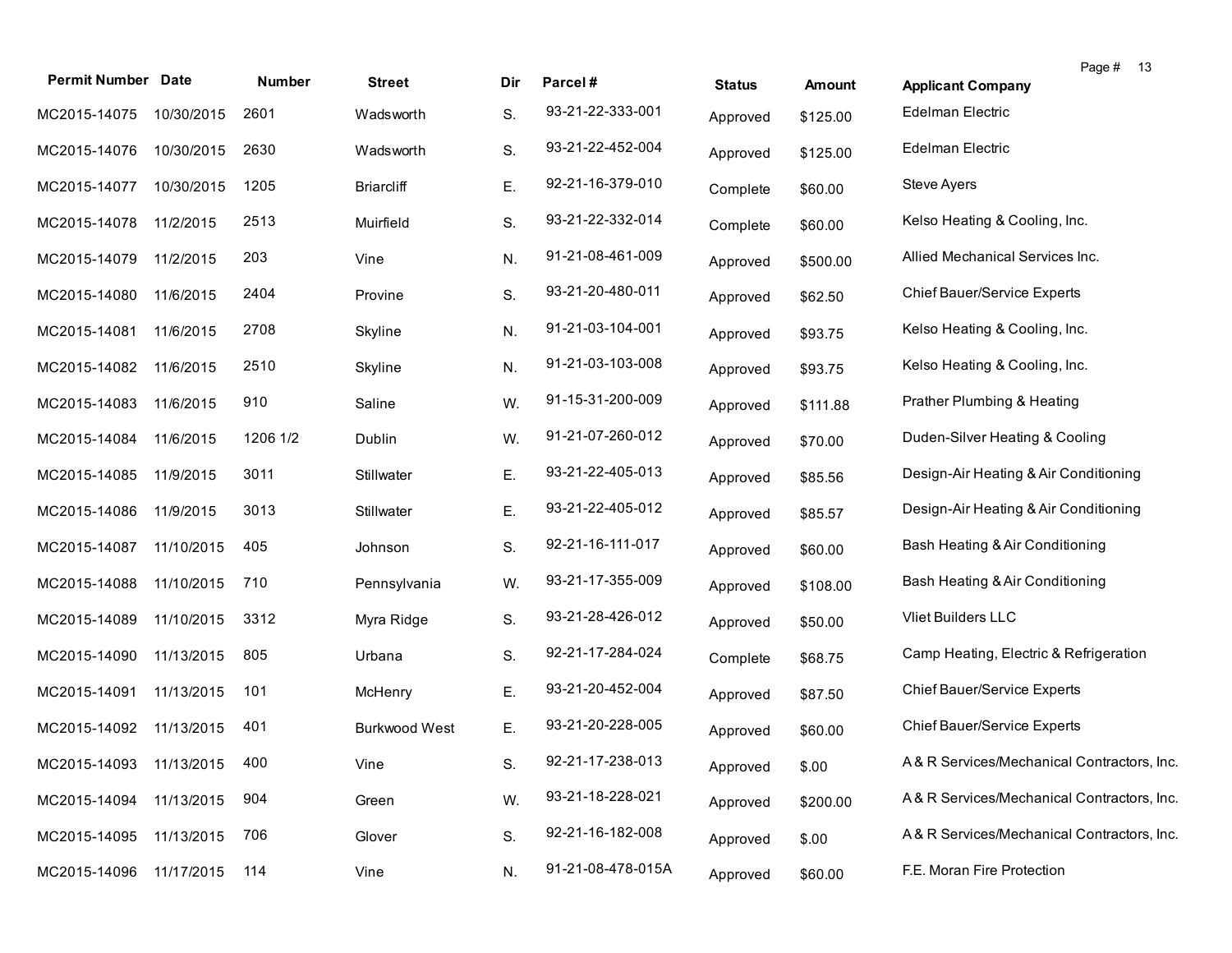| <b>Permit Number Date</b>    |            | <b>Number</b> | <b>Street</b>   | Dir | Parcel#                          | <b>Status</b> | Amount     | Page #<br><b>Applicant Company</b> | 14 |
|------------------------------|------------|---------------|-----------------|-----|----------------------------------|---------------|------------|------------------------------------|----|
| MC2015-14097                 | 11/17/2015 | 503           | Indiana         | W.  | 93-21-17-331-003                 | Approved      | \$345.00   | Lanz Heating & Cooling/Plumbing    |    |
| MC2015-14098                 | 11/19/2015 | 802           | Ohio            | W.  | 93-21-17-302-011                 | Complete      | \$60.00    | <b>Rescue Mechanical Services</b>  |    |
| MC2015-14099                 | 11/19/2015 | 1406          | Smith           | S.  | 91-21-15-386-047                 | Approved      | \$114.55   | Mike Williams Plumbing & Heating   |    |
| MC2015-14100                 | 11/20/2015 | 1309          | Hill            | W.  | 91-21-07-407-001thru00: Approved |               | \$1,301.00 | B.E.C. Mechanical                  |    |
| MC2015-14101                 | 11/20/2015 | 2210          | Race            | S.  | 93-21-20-405-005                 | Approved      | \$97.00    | Bash Heating & Air Conditioning    |    |
| MC2015-14102                 | 11/25/2015 | 308           | Willard         | Ε.  | 93-21-20-481-010                 | Approved      | \$60.00    | Mike Williams Plumbing & Heating   |    |
| MC2015-14103                 | 11/30/2015 | 1403          | Jackson         | S.  | 92-21-16-452-015                 | Approved      | \$175.00   | Chief Bauer/Service Experts        |    |
| MC2015-14104                 | 11/30/2015 | 811           | Michigan        | W.  | 93-21-17-351-001                 | Approved      | \$63.00    | Lanz Heating & Cooling/Plumbing    |    |
| MC2015-14105                 | 11/30/2015 | 405           | <b>Illinois</b> | W.  | 92-21-17-178-004                 | Approved      | \$69.00    | Lanz Heating & Cooling/Plumbing    |    |
| MC2015-14106                 | 11/30/2015 | 2404          | Boudreau        |     | 93-21-20-453-015                 | Approved      | \$116.00   | Hoveln Heating & Cooling           |    |
| MC2015-14107                 | 12/3/2015  | 1104          | Scovill         | Ε.  | 93-21-21-376-038                 | Complete      | \$88.00    | Ray's Heating & Air Conditioning   |    |
| MC2015-14108                 | 12/7/2015  | 700           | Gregory         | S.  | 93-21-18-280-022                 | Approved      | \$250.00   | <b>PNK Construction</b>            |    |
| MC2015-14109                 | 12/7/2015  | 2019          | Boudreau        | S.  | 93-21-20-252-026                 | Approved      | \$121.25   | Mattex Service Co., Inc.           |    |
| MC2015-14110                 | 12/8/2015  | 602           | University      | W.  | 91-21-08-310-001A                | Approved      | \$110.00   | Reliable Mechanical                |    |
| MC2015-14111                 | 12/11/2015 | 1201          | Lynn            | S.  | 92-21-16-302-030                 | Complete      | \$60.00    | Lanz Heating & Cooling/Plumbing    |    |
| MC2015-14112                 | 12/11/2015 | 806           | Main            | W.  | 91-21-08-353-018                 | Approved      | \$62.50    | Chief Bauer/Service Experts        |    |
| MC2015-14113                 | 12/16/2015 | 104           | Bailey          | Ε.  | 91-21-08-203-006                 | Complete      | \$60.00    | <b>ERBA Sales &amp; Service</b>    |    |
| MC2015-14114                 | 12/16/2015 | 901           | Burkwood        | Ε.  | 93-21-21-107-001                 | Approved      | \$125.00   | Chief Bauer/Service Experts        |    |
| MC2015-14115 12/18/2015 2630 |            |               | Wadsworth       | S.  | 93-21-22-452-004                 | Approved      | \$50.00    | Clayton Sales Co.                  |    |
| MC2015-14116                 | 12/18/2015 | 2601          | Wadsworth       | S.  | 93-21-22-333-001                 | Approved      | \$50.00    | Clayton Sales Co.                  |    |
| MC2015-14117                 | 12/18/2015 | 302-611       | Fairlawn        | Ε.  | 93-21-17-428-007thru11(Complete  |               | \$60.00    | Champaign Heating & Air            |    |
| MC2015-14118                 | 12/31/2015 | 2213          | Washington      | Ε.  | 91-21-15-301-022                 | Approved      | \$60.00    | Bratcher Heating & AC              |    |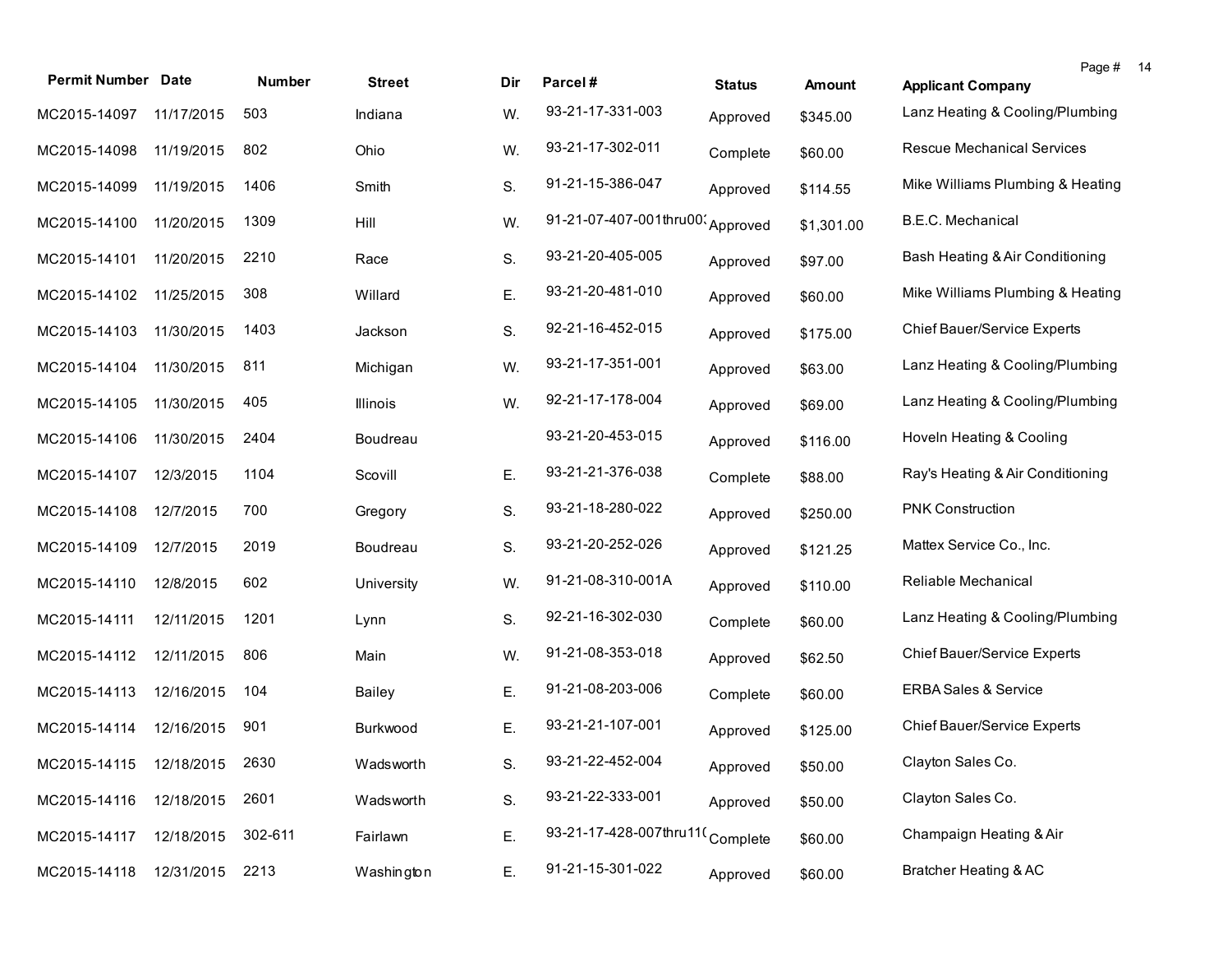| <b>Permit Number Date</b> |            | <b>Number</b> | <b>Street</b> | Dir | Parcel#          | Status   | Amount  | <b>Applicant Company</b>    | Page # | 15 |
|---------------------------|------------|---------------|---------------|-----|------------------|----------|---------|-----------------------------|--------|----|
| MC2015-14119              | 12/22/2015 | 105           | Coler         |     | 91-21-08-360-009 | Approved | \$60.00 | Chief Bauer/Service Experts |        |    |

Total Permits Total Fees \$143,897.86 307

pm&erpt.srw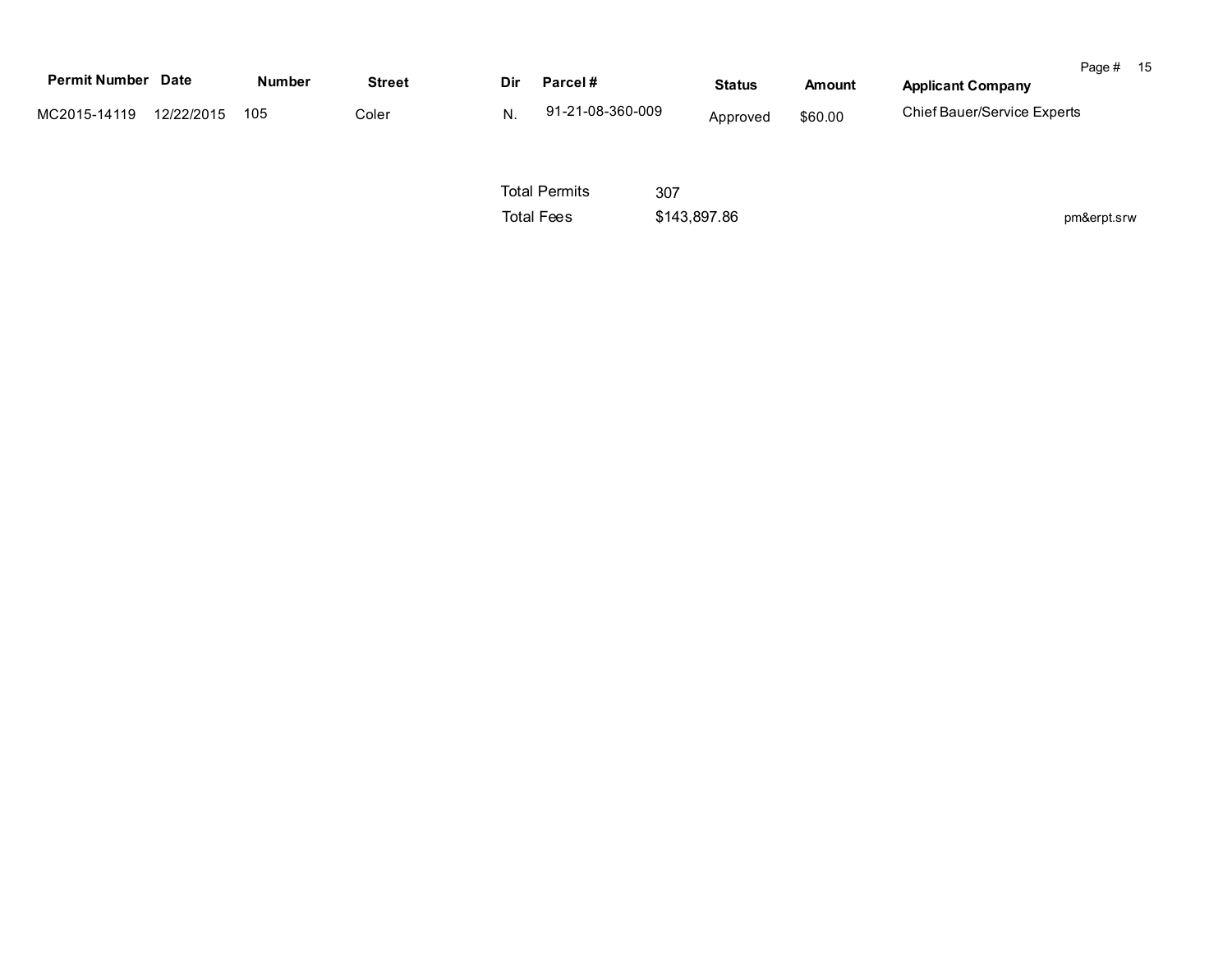### ELECTRICAL PERMITS

|                           |           |                    |                       |     |                      |               |               |                                   | Page # 1 |  |
|---------------------------|-----------|--------------------|-----------------------|-----|----------------------|---------------|---------------|-----------------------------------|----------|--|
| <b>Permit Number Date</b> |           | <b>Number</b>      | <b>Street</b>         | Dir | Parcel#              | <b>Status</b> | <b>Amount</b> | <b>Applicant Company</b>          |          |  |
| EL2015-18154              | 1/2/2015  | 1008               | Lanore                | S.  | 92-21-16-426-009     | Approved      | \$50.00       | Dan Block Electric, Inc.          |          |  |
| EL2015-18155              | 1/6/2015  | 508                | Scovill               | Ε.  | 93-21-20-477-011     | Complete      | \$50.00       | Electric Bob's, Inc.              |          |  |
| EL2015-18156              | 1/6/2015  | 1404               | Greenridge            | S.  | 91-21-15-355-029     | Complete      | \$50.00       | Dan Block Electric, Inc.          |          |  |
| EL2015-18157              | 1/9/2015  | 904                | Carle                 | S.  | 93-21-17-327-012     | Approved      | \$50.00       | Dan Block Electric, Inc.          |          |  |
| EL2015-18158              | 1/9/2015  | 1400               | Park                  | W.  | 91-21-07-404-001     | Complete      | \$140.59      | Aladdin Electric                  |          |  |
| EL2015-18159              | 1/9/2015  | 214                | Vermont               | W.  | 93-21-17-381-011     | Approved      | \$50.00       | Martindale Electric LLC           |          |  |
| EL2015-18160              | 1/9/2015  | 119-123            | Main                  | W.  | 92-21-17-206-006     | Complete      | \$50.00       | Davis Electric                    |          |  |
| EL2015-18161              | 1/13/2015 | 706                | Glover                | S.  | 92-21-16-182-008     | Approved      | \$.00         | City of Urbana                    |          |  |
| EL2015-18162              | 1/14/2015 | 305                | <b>Illinois</b>       | W.  | 92-21-17-182-005     | Approved      | \$50.00       | Renaissance Electric              |          |  |
| EL2015-18163              | 1/23/2015 | 700                | Gregory               | S.  | 93-21-18-280-022     | Complete      | \$50.00       | Davis Electric                    |          |  |
| EL2015-18164              | 1/27/2015 | 13                 | Montclair             |     | 93-21-20-251-006     | Complete      | \$125.00      | Fred's Plbg-Heating, AC & Elect.  |          |  |
| EL2015-18165              | 1/27/2015 | 803                | Coler                 | N.  | 91-21-08-305-012     | Complete      | \$50.00       | Dan Block Electric, Inc.          |          |  |
| EL2015-18166              | 1/27/2015 | 2016               | <b>Country Squire</b> | Ε.  | 92-21-16-431-034     | Complete      | \$50.00       | Randy Rose Electric               |          |  |
| EL2015-18167              | 1/27/2015 | 1203 & 1203<br>1/2 | Coler                 | N.  | 91-21-08-153-025     | Complete      | \$50.00       | <b>Complete Electrical System</b> |          |  |
| EL2015-18168              | 1/27/2015 | 102                | Main                  | Ε.  | 92-21-17-203-001=004 | Complete      | \$113.00      | Remco Electrical Corp.            |          |  |
| EL2015-18169              | 1/29/2015 | 605                | Michigan              | W.  | 93-21-17-355-006     | Approved      | \$75.00       | Derek Brashear                    |          |  |
| EL2015-18170              | 1/29/2015 | 221                | Broadway              | N.  | 91-21-08-457-019     | Complete      | \$192.44      | Jamerson & Bauwens Electric       |          |  |
| EL2015-18171              | 1/29/2015 | 611                | Park                  | W.  | 91-21-08-310-001     | Complete      | \$200.40      | Jamerson & Bauwens Electric       |          |  |
| EL2015-18172              | 1/29/2015 | 606                | Park                  | W.  | 91-21-08-309-007     | Approved      | \$313.83      | Jamerson & Bauwens Electric       |          |  |
| EL2015-18173              | 1/29/2015 | 606                | Park                  | W.  | 91-21-08-309-007     | Approved      | \$1,708.62    | Jamerson & Bauwens Electric       |          |  |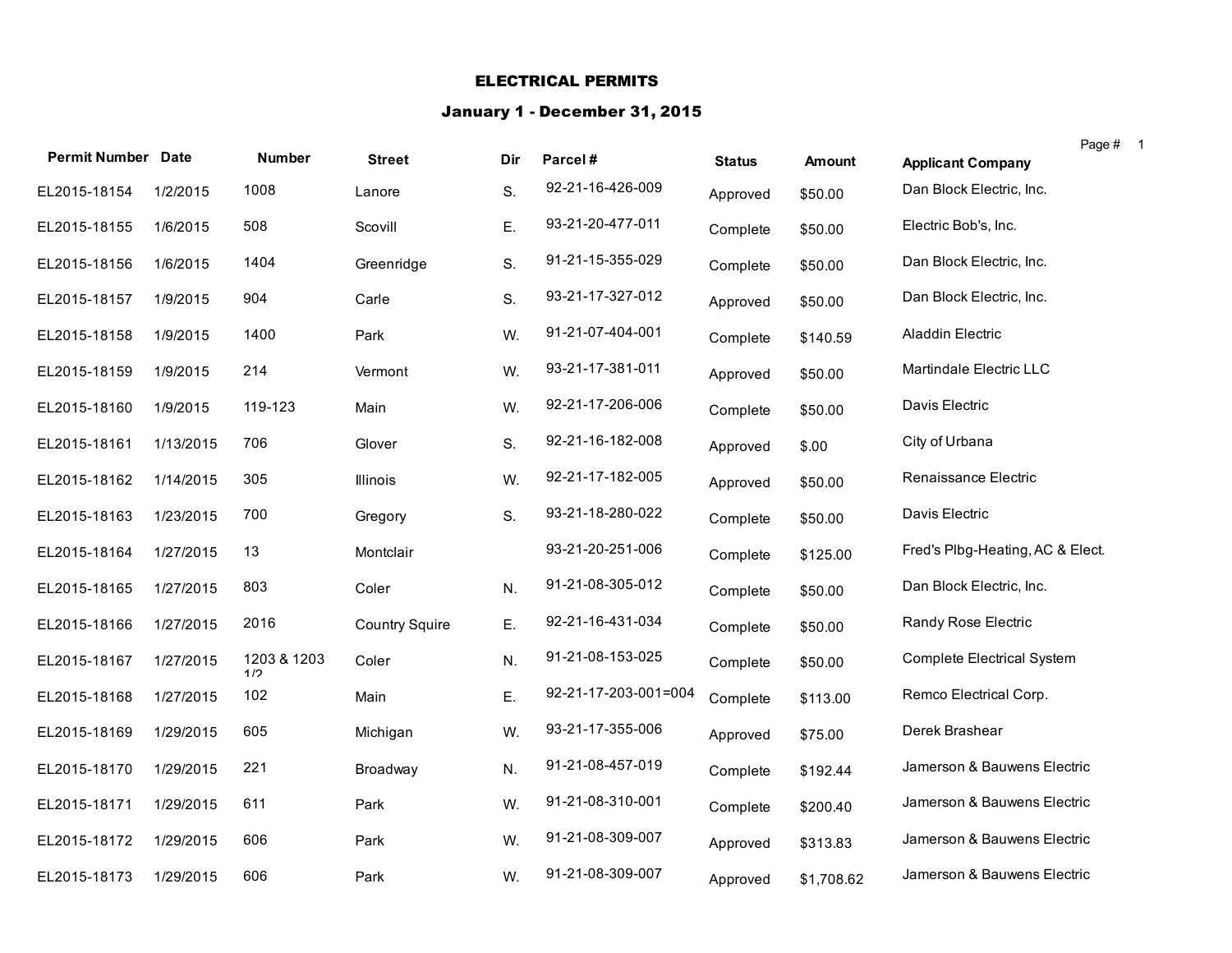| <b>Permit Number Date</b> |           | <b>Number</b>  | <b>Street</b>         | Dir | Parcel#                 | <b>Status</b> | Amount      | Page # 2<br><b>Applicant Company</b> |  |
|---------------------------|-----------|----------------|-----------------------|-----|-------------------------|---------------|-------------|--------------------------------------|--|
| EL2015-18174              | 1/30/2015 | 1207           | University            | Ε.  | 91-21-09-376-011        | Complete      | \$50.00     | Davis Electric                       |  |
| EL2015-18175              | 1/30/2015 | 206            | High                  | W.  | 92-21-17-211-007        | Complete      | \$50.00     | Randy Rose Electric                  |  |
| EL2015-18176              | 1/30/2015 | 1010           | University            | W.  | 91-21-07-431-026        | Complete      | \$50.00     | Gaylor Electric, Inc.                |  |
| EL2015-18177              | 1/30/2015 | 1010           | University            | W.  | 91-21-07-431-026        | Complete      | \$50.00     | Gaylor Electric, Inc.                |  |
| EL2015-18178              | 2/3/2015  | 1105           | <b>Country Squire</b> | S.  | 92-21-16-432-015        | Complete      | \$50.00     | Lehmann Construction Company         |  |
| EL2015-18179              | 2/5/2015  | 1412           | Dublin                | W.  | 91-21-07-252-006        | Complete      | \$50.00     | Landgraver Services                  |  |
| EL2015-18180              | 2/6/2015  | $\overline{a}$ | Weaver                |     | 92-21-16-429-019        | Complete      | \$50.00     | John Dunnigan                        |  |
| EL2015-18181              | 2/6/2015  | 1002           | Michigan              | Ε.  | 92-21-16-307-038        | Complete      | \$50.00     | Aladdin Electric                     |  |
| EL2015-18182              | 2/6/2015  | 2104           | <b>Burlison</b>       | S.  | 93-21-20-404-002        | Approved      | \$50.00     | Aladdin Electric                     |  |
| EL2015-18183              | 2/6/2015  | 806            | Pennsylvania          | W.  | 93-21-17-351-006        | Approved      | \$50.00     | Waters Electrical Contracting        |  |
| EL2015-18184              | 2/6/2015  | 1807           | Pleasant              | S.  | 93-21-20-202-007        | Complete      | \$50.00     | Waters Electrical Contracting        |  |
| EL2015-18185              | 2/6/2015  | 714            | Park                  | Ε.  | 91-21-09-302-007        | Complete      | \$50.00     | Lone Pine Electric                   |  |
| EL2015-18186              | 2/9/2015  | 701            | Church                | W.  | 91-21-08-306-001thru01( | Approved      | \$14,718.00 | Jamerson & Bauwens Electric          |  |
| EL2015-18187              | 2/9/2015  | 1702           | Cooks                 |     | 30-21-03-376-009        | Complete      | \$75.00     | Lagacy Electric                      |  |
| EL2015-18188              | 2/9/2015  | 700            | Gregory               | S.  | 93-21-18-280-022        | Complete      | \$222.00    | Davis Electric                       |  |
| EL2015-18189              | 2/9/2015  | 612            | Florida               | W.  | 93-21-17-358-017        | Approved      | \$62.50     | Aladdin Electric                     |  |
| EL2015-18190              | 2/12/2015 | 711            | Vermont               | W.  | 93-21-17-357-003        | Approved      | \$50.00     | Dan Block Electric, Inc.             |  |
| EL2015-18191              | 2/12/2015 | 1605           | Main                  | Ε.  | 92-21-16-200-003        | Complete      | \$50.00     | <b>Complete Electrical System</b>    |  |
| EL2015-18192 2/12/2015    |           | 2008           | Federal               | N.  | 91-21-06-402-002        | Complete      | \$50.00     | Davis Electric                       |  |
| EL2015-18193              | 2/13/2015 | 707            | Maple                 | S.  | 92-21-17-285-015        | Complete      | \$50.00     | A & R Electric                       |  |
| EL2015-18194              | 2/16/2015 | 512            | Oregon                | W.  | 92-21-17-177-007        | Complete      | \$50.00     | Waters Electrical Contracting        |  |
| EL2015-18195              | 2/16/2015 | 2003           | Easy                  | Ε.  | 92-21-16-429-008        | Approved      | \$50.00     | Renaissance Electric                 |  |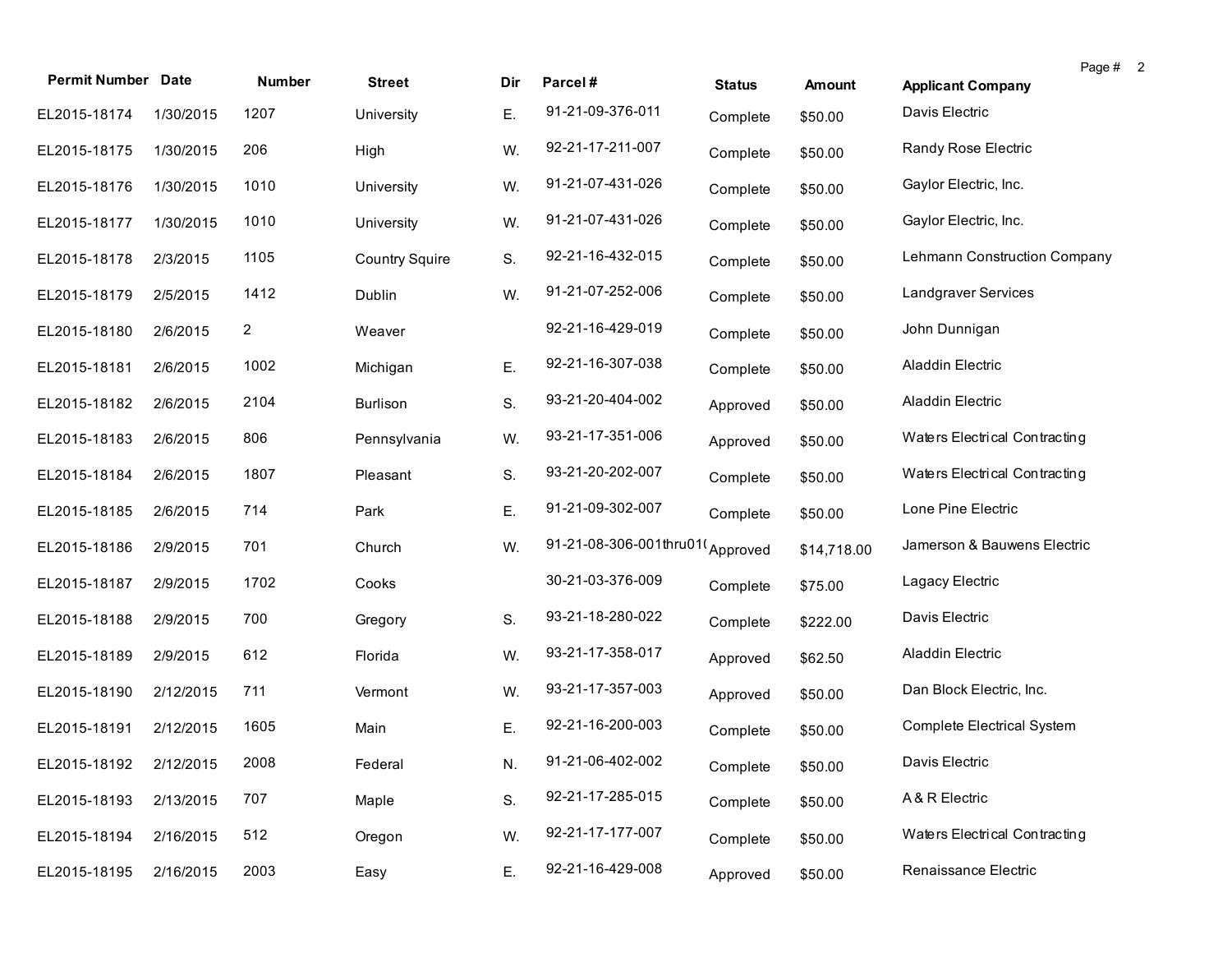| <b>Permit Number Date</b> |           | <b>Number</b>      | <b>Street</b>         | Dir | Parcel#                        | <b>Status</b> | Amount   | Page #<br>3<br><b>Applicant Company</b> |
|---------------------------|-----------|--------------------|-----------------------|-----|--------------------------------|---------------|----------|-----------------------------------------|
| EL2015-18196              | 2/18/2015 | 1203 & 1203<br>1/2 | Coler                 | N.  | 91-21-08-153-025               | Complete      | \$96.49  | <b>Complete Electrical System</b>       |
| EL2015-18197              | 2/18/2015 | 2011               | Rainbow               | Ε.  | 92-21-16-431-013               | Complete      | \$50.00  | K2 Electric                             |
| EL2015-18198              | 2/18/2015 | 1108               | <b>Country Squire</b> | S.  | 92-21-16-431-020               | Approved      | \$50.00  | Waters Electrical Contracting           |
| EL2015-18199              | 2/18/2015 | 2005               | Rainbow               | Ε.  | 92-21-16-431-010               | Approved      | \$50.00  | Waters Electrical Contracting           |
| EL2015-18200              | 2/18/2015 | 1103               | Rainbow               | S.  | 92-21-16-431-002               | Complete      | \$50.00  | Waters Electrical Contracting           |
| EL2015-18201              | 2/18/2015 | 907                | Rainbow               | S.  | 92-21-16-427-011               | Approved      | \$50.00  | Waters Electrical Contracting           |
| EL2015-18202              | 2/20/2015 | 803                | University            | Ε.  | 91-21-09-351-022               | Approved      | \$50.00  | A.N.F. Electric                         |
| EL2015-18203              | 2/20/2015 | 402                | Race                  | S.  | 92-21-17-214-001               | Complete      | \$50.00  | RC Electric & Communications            |
| EL2015-18204              | 2/23/2015 | 1409               | Lincolnwood           | S.  | 92-21-16-477-013               | Approved      | \$50.00  | M X Electric, Inc.                      |
| EL2015-18205              | 2/23/2015 | 2014               | Michigan              | Ε.  | 92-21-16-432-056               | Approved      | \$50.00  | M X Electric, Inc.                      |
| EL2015-18206              | 2/23/2015 | 901                | Busey                 | N.  | 91-21-08-152-040               | Complete      | \$50.00  | Landgraver Services                     |
| EL2015-18207              | 2/27/2015 | 1210               | Lanore                | S.  | 92-21-16-477-005               | Approved      | \$50.00  | K2 Electric                             |
| EL2015-18208              | 2/27/2015 | 1819               | Prairie Winds         | Ε.  | 93-21-21-278-011               | Complete      | \$50.00  | C-U Mechanical/Brian Allen              |
| EL2015-18209              | 2/27/2015 | 503-509            | Main                  | Е.  | 92-21-17-229-009               | Complete      | \$50.00  | Waters Electrical Contracting           |
| EL2015-18210              | 2/27/2015 | 112                | Cottage Grove         | N.  | 91-21-09-377-003               | Complete      | \$50.00  | Aladdin Electric                        |
| EL2015-18211              | 3/4/2015  | 110                | University            | Ε.  | $91 - 21 - 08 - 405 - 038$ (a) | Complete      | \$666.00 | Remco Electrical Corp.                  |
| EL2015-18212              | 3/4/2015  | 607                | High                  | W.  | 92-21-17-113-003               | Approved      | \$50.00  | Aladdin Electric                        |
| EL2015-18213              | 3/4/2015  | 2006               | Weaver                | Ε.  | 92-21-16-429-027               | Complete      | \$50.00  | Remco Electrical Corp.                  |
| EL2015-18214 3/4/2015     |           | 1306               | University            | Е.  | 91-21-09-403-001               | Complete      | \$563.00 | South State Contractor                  |
| EL2015-18215              | 3/6/2015  | 3044               | Stillwater            | Ε.  | To Be Determined               | Complete      | \$600.00 | <b>Birt Construction</b>                |
| EL2015-18216              | 3/6/2015  | 105                | Pennsylvania          | W.  | 93-21-17-452-010               | Complete      | \$50.00  | K2 Electric                             |
| EL2015-18217              | 3/11/2015 | 1508               | Colorado              | Ε.  | 93-21-21-201-005               | Approved      | \$50.00  | <b>Gallier Electric</b>                 |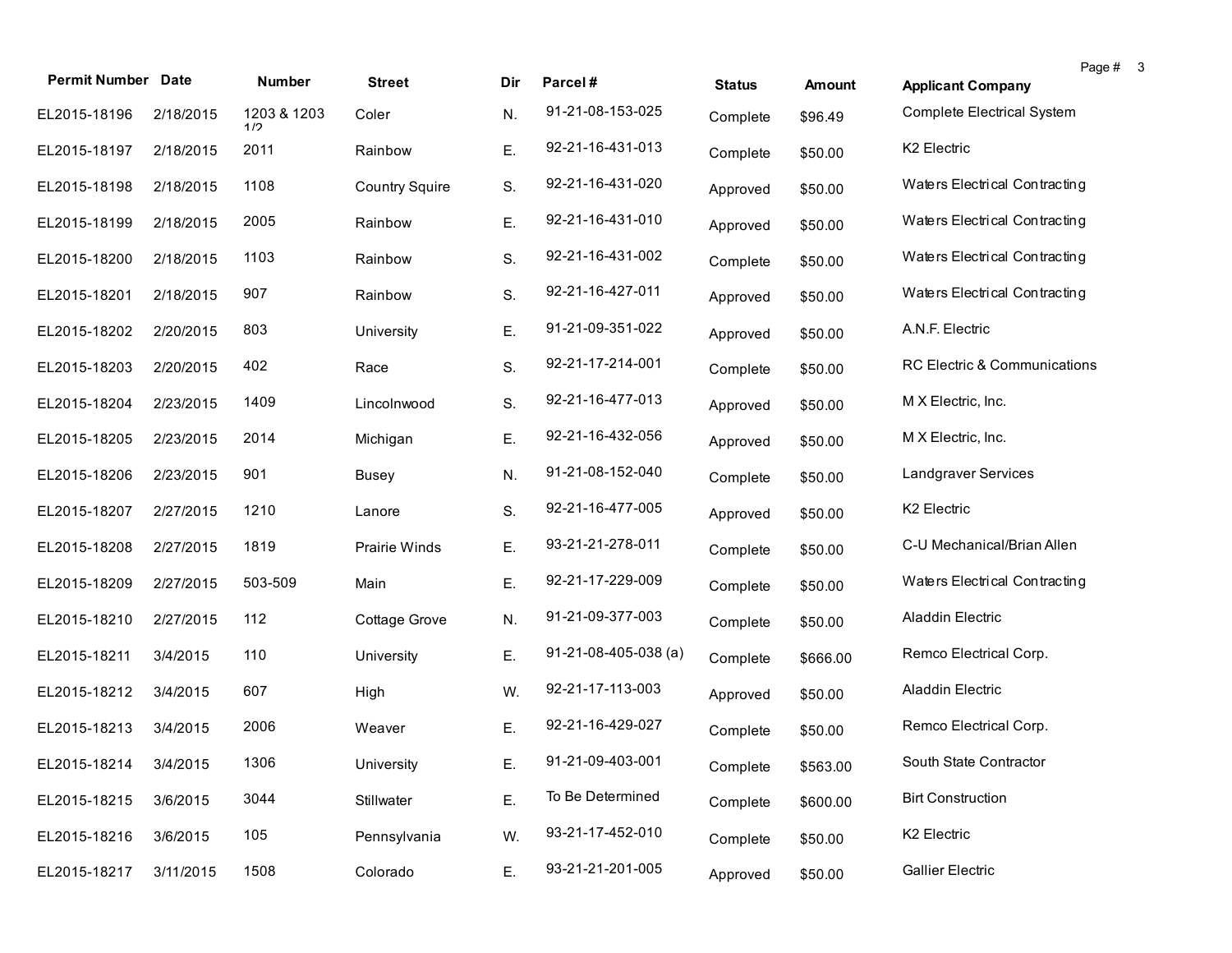|                           |           |               |                       |     |                      |               |            |                               | Page # | $\overline{4}$ |
|---------------------------|-----------|---------------|-----------------------|-----|----------------------|---------------|------------|-------------------------------|--------|----------------|
| <b>Permit Number Date</b> |           | <b>Number</b> | <b>Street</b>         | Dir | Parcel#              | <b>Status</b> | Amount     | <b>Applicant Company</b>      |        |                |
| EL2015-18218              | 3/11/2015 | 1306          | University            | Ε.  | 91-21-09-403-001     | Complete      | \$203.75   | Jorgenson Electric, Inc.      |        |                |
| EL2015-18219              | 3/12/2015 | 1311          | Berkley               | N.  | 91-21-08-203-008     | Approved      | \$50.00    | Waters Electrical Contracting |        |                |
| EL2015-18220              | 3/12/2015 | 2106          | <b>Country Squire</b> | Ε.  | 91-21-15-305-023     | Approved      | \$50.00    | Martindale Electric LLC       |        |                |
| EL2015-18221              | 3/12/2015 | 2103          | Anderson              | S.  | 93-21-21-302-002     | Complete      | \$50.00    | Landgraver Services           |        |                |
| EL2015-18222              | 3/12/2015 | 900           | Race                  | S.  | 93-21-17-401-023     | Complete      | \$50.00    | Martindale Electric LLC       |        |                |
| EL2015-18223              | 3/13/2015 | 1903          | Florida               | Ε.  | 92-21-16-481-053&054 | Approved      | \$50.00    | Waters Electrical Contracting |        |                |
| EL2015-18224              | 3/13/2015 | 1905          | Florida               | Ε.  | 92-21-16-481-051&052 | Complete      | \$50.00    | Waters Electrical Contracting |        |                |
| EL2015-18225              | 3/13/2015 | 1909          | Florida               | Ε.  | 92-21-16-481-047&048 | Complete      | \$50.00    | Waters Electrical Contracting |        |                |
| EL2015-18226              | 3/13/2015 | 2001          | Florida               | Ε.  | 92-21-16-481-046&045 | Complete      | \$50.00    | Waters Electrical Contracting |        |                |
| EL2015-18227              | 3/16/2015 | 3004          | Oak                   | N.  | 91-15-31-400-021     | Complete      | \$1,062.50 | Champaign Signal & Lighting   |        |                |
| EL2015-18228              | 3/17/2015 | 1503          | Kinch                 | S.  | 92-21-16-480-025     | Approved      | \$50.00    | Landgraver Services           |        |                |
| EL2015-18229              | 3/17/2015 | 1216          | Lanore                | S.  | 92-21-16-477-034     | Complete      | \$50.00    | Landgraver Services           |        |                |
| EL2015-18230              | 3/17/2015 | 701           | Green                 | W.  | 92-21-17-107-008     | Complete      | \$50.00    | Landgraver Services           |        |                |
| EL2015-18231              | 3/19/2015 | 1503          | Smith                 | S.  | 91-21-15-385-011     | Complete      | \$50.00    | K2 Electric                   |        |                |
| EL2015-18232              | 3/19/2015 | 1511          | Smith                 | S.  | 91-21-15-385-007     | Complete      | \$50.00    | K2 Electric                   |        |                |
| EL2015-18233              | 3/19/2015 | 2207          | Lantern Hill          | Ε.  | 91-21-15-304-013     | Complete      | \$50.00    | K2 Electric                   |        |                |
| EL2015-18234              | 3/24/2015 | 2201          | <b>Country Squire</b> | Ε.  | 91-21-15-306-008     | Approved      | \$50.00    | M X Electric, Inc.            |        |                |
| EL2015-18235              | 3/24/2015 | 2014          | Michigan              | Ε.  | 92-21-16-432-056     | Approved      | \$50.00    | M X Electric, Inc.            |        |                |
| EL2015-18236 3/24/2015    |           | 903           | Kinch                 | S.  | 92-21-16-428-013     | Approved      | \$50.00    | M X Electric, Inc.            |        |                |
| EL2015-18237              | 3/27/2015 | 102           | Dodson                | S.  | 91-21-15-128-001     | Complete      | \$50.00    | Lagacy Electric               |        |                |
| EL2015-18238              | 3/27/2015 | 400           | Vine                  | S.  | 92-21-17-238-013     | Approved      | \$.00      | Aladdin Electric              |        |                |
| EL2015-18239              | 3/30/2015 | 2206          | Rainbow               | Ε.  | 91-21-15-304-031     | Approved      | \$50.00    | John Dunnigan                 |        |                |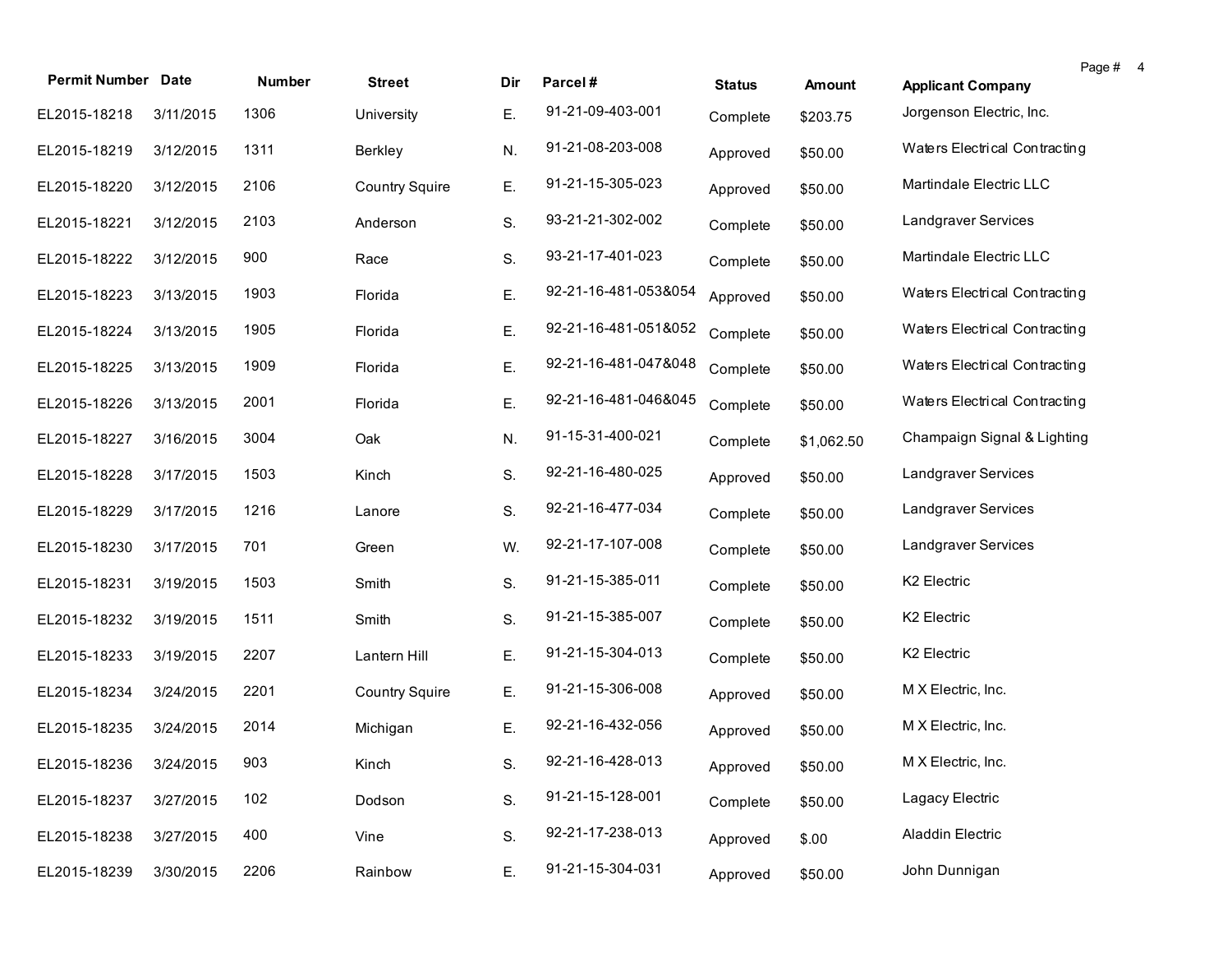| <b>Permit Number Date</b> |           | Number    | <b>Street</b> | Dir | Parcel#              |               |            |                                | Page # 5 |  |
|---------------------------|-----------|-----------|---------------|-----|----------------------|---------------|------------|--------------------------------|----------|--|
|                           |           |           |               |     |                      | <b>Status</b> | Amount     | <b>Applicant Company</b>       |          |  |
| EL2015-18240              | 3/30/2015 | 708       | Webber        | S.  | 92-21-16-162-006     | Complete      | \$78.75    | John Dunnigan                  |          |  |
| EL2015-18241              | 3/31/2015 | 102       | Main          | Ε.  | 92-21-17-203-001=004 | Complete      | \$68.00    | F.E. Moran Security Solutions  |          |  |
| EL2015-18242              | 3/31/2015 | 1208      | Cunningham    | N.  | 91-21-09-102-004     | Complete      | \$50.00    | Potter Electric Service        |          |  |
| EL2015-18243              | 3/31/2015 | 1722      | Bohn          | S.  | 93-21-22-103-015     | Complete      | \$50.00    | Rich Electric, Inc.            |          |  |
| EL2015-18244              | 3/31/2015 | 2506      | Wadsworth     | S.  | 93-21-22-331-008     | Complete      | \$50.00    | Rich Electric, Inc.            |          |  |
| EL2015-18245              | 4/2/2015  | 306       | Springfield   | W.  | 92-21-17-130-015     | Complete      | \$525.00   | Aladdin Electric               |          |  |
| EL2015-18246              | 4/8/2015  | 606       | Park          | W.  | 91-21-08-309-007     | Approved      | \$489.43   | <b>Potter Electric Service</b> |          |  |
| EL2015-18247              | 4/8/2015  | 708       | Main          | W.  | 91-21-08-358-008     | Complete      | \$4,213.93 | Aladdin Electric               |          |  |
| EL2015-18248              | 4/8/2015  | 1314      | Ogelthorpe    | S.  | 91-21-15-387-069     | Approved      | \$50.00    | Dan Block Electric, Inc.       |          |  |
| EL2015-18249              | 4/10/2015 | 1101      | Orchard       | S.  | 93-21-17-307-026     | Complete      | \$50.00    | Dan Block Electric, Inc.       |          |  |
| EL2015-18250              | 4/13/2015 | 415       | Park          | W.  | 91-21-08-328-001     | Complete      | \$50.00    | M X Electric, Inc.             |          |  |
| EL2015-18251              | 4/13/2015 | 108 1/2   | Main          | W.  | 92-21-17-202-023     | Complete      | \$962.50   | Electric Bob's, Inc.           |          |  |
| EL2015-18252              | 4/14/2015 | 611       | Park          | W.  | 91-21-08-310-001     | Approved      | \$71.00    | Potter Electric Service        |          |  |
| EL2015-18253              | 4/14/2015 | 407       | Oregon        | W.  | 92-21-17-180-004     | Complete      | \$122.00   | ARC Electric/Ameer Rum         |          |  |
| EL2015-18254              | 4/16/2015 | 1903      | Washington    | Ε.  | 92-21-16-428-015     | Approved      | \$50.00    | <b>Birt Construction</b>       |          |  |
| EL2015-18255              | 4/16/2015 | 1905      | Washington    | Ε.  | 92-21-16-428-016     | Approved      | \$50.00    | <b>Birt Construction</b>       |          |  |
| EL2015-18256              | 4/17/2015 | 1108      | Nevada        | W.  | 93-21-18-277-014     | Approved      | \$50.00    | RC Electric & Communications   |          |  |
| EL2015-18257              | 4/17/2015 | 1722      | Bohn          | S.  | 93-21-22-103-015     | Approved      | \$75.00    | Rich Electric, Inc.            |          |  |
| EL2015-18258 4/17/2015    |           | 2506      | Wadsworth     | S.  | 93-21-22-331-008     | Complete      | \$75.00    | Rich Electric, Inc.            |          |  |
| EL2015-18259              | 4/17/2015 | 2408-2410 | Main          | Ε.  | 91-21-10-382-013     | Complete      | \$50.00    | Lagacy Electric                |          |  |
| EL2015-18260              | 4/17/2015 | 2408-2410 | Main          | Ε.  | 91-21-10-382-013     | Complete      | \$50.00    | Lagacy Electric                |          |  |
| EL2015-18261              | 4/20/2015 | 1204      | Eastern       | Ε.  | 92-21-16-331-017     | Complete      | \$50.00    | A & R Electric                 |          |  |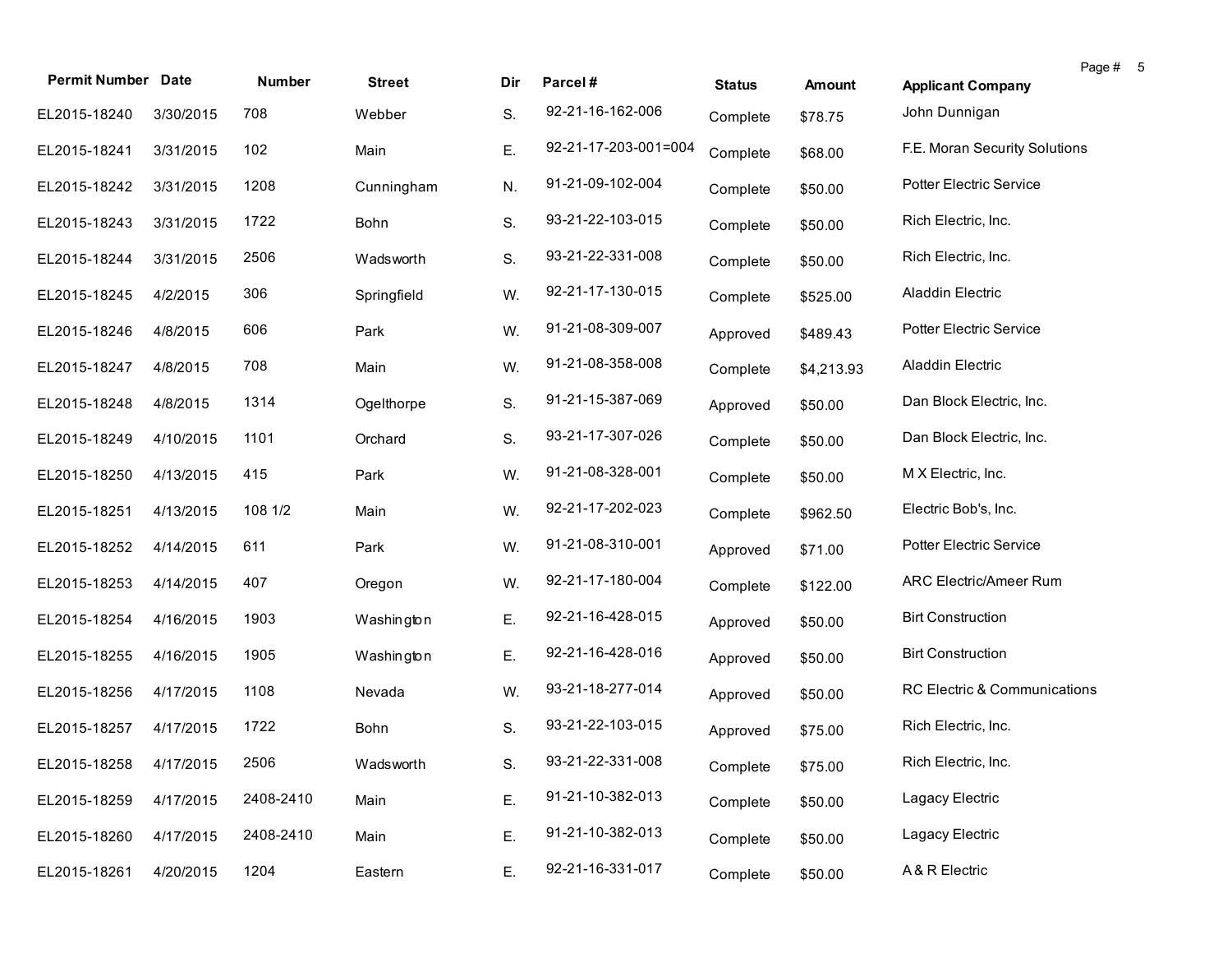| <b>Permit Number Date</b> |           | Number    | <b>Street</b> | Dir | Parcel#          | <b>Status</b> | Amount  | <b>Applicant Company</b>      | Page # | - 6 |
|---------------------------|-----------|-----------|---------------|-----|------------------|---------------|---------|-------------------------------|--------|-----|
| EL2015-18262              | 4/21/2015 | 2110      | Rainbow       | Ε.  | 91-21-15-304-026 | Complete      | \$50.00 | Waters Electrical Contracting |        |     |
| EL2015-18263              | 4/21/2015 | 1505      | Main          | Ε.  | 92-21-16-200-021 | Approved      | \$73.43 | Central Illinois Electric     |        |     |
| EL2015-18264              | 4/21/2015 | 2018      | Zuppke        | S.  | 93-21-20-281-024 | Approved      | \$50.00 | Lone Pine Electric            |        |     |
| EL2015-18265              | 4/23/2015 | 801       | Delaware      | W.  | 93-21-17-354-004 | Complete      | \$50.00 | <b>Eddie Boutilier</b>        |        |     |
| EL2015-18266              | 4/23/2015 | 206       | Pennsylvania  | W.  | 93-21-17-380-021 | Complete      | \$50.00 | <b>Bodine Electric</b>        |        |     |
| EL2015-18267              | 4/23/2015 | 2208      | Easy          | Ε.  | 91-21-15-301-007 | Complete      | \$50.00 | <b>Birt Construction</b>      |        |     |
| EL2015-18268              | 4/23/2015 | 713       | Indiana       | W.  | 93-21-17-308-002 | Complete      | \$50.00 | Aladdin Electric              |        |     |
| EL2015-18269              | 4/24/2015 | 2308      | Shurts        |     | 93-21-20-476-032 | Complete      | \$50.00 | John Dunnigan                 |        |     |
| EL2015-18270              | 4/24/2015 | 1505-1629 | Florida       | Ε.  | 93-21-21-201-013 | Complete      | \$50.00 | Dan Block Electric, Inc.      |        |     |
| EL2015-18271              | 4/24/2015 | 1505-1629 | Florida       | Ε.  | 93-21-21-201-013 | Complete      | \$50.00 | Dan Block Electric, Inc.      |        |     |
| EL2015-18272              | 4/28/2015 | 901       | Linview       | N.  | 91-21-08-151-041 | Complete      | \$50.00 | Waters Electrical Contracting |        |     |
| EL2015-18273              | 4/30/2015 | 1505      | Curtiss       | S.  | 92-21-16-478-025 | Approved      | \$50.00 | Renaissance Electric          |        |     |
| EL2015-18274              | 4/30/2015 | 2002      | Michigan      | Ε.  | 92-21-16-432-050 | Complete      | \$50.00 | Renaissance Electric          |        |     |
| EL2015-18275              | 4/30/2015 | 102       | Pennsylvania  | W.  | 93-21-17-451-021 | Complete      | \$50.00 | Aladdin Electric              |        |     |
| EL2015-18276              | 4/30/2015 | 2111      | Rainbow       | Ε.  | 91-21-15-305-006 | Approved      | \$50.00 | Waters Electrical Contracting |        |     |
| EL2015-18277              | 4/30/2015 | 1108      | Cottage Grove | S.  | 92-21-16-328-006 | Approved      | \$50.00 | <b>Bodine Electric</b>        |        |     |
| EL2015-18278              | 5/4/2015  | 2211      | Rainbow       | Ε.  | 91-21-15-305-012 | Approved      | \$50.00 | M X Electric, Inc.            |        |     |
| EL2015-18279              | 5/6/2015  | 1003      | University    | W.  | 91-21-07-480-018 | Approved      | \$50.00 | HP Electric Inc.              |        |     |
| EL2015-18280 5/8/2015     |           | 208       | Griggs        | W.  | 91-21-08-452-015 | Complete      | \$50.00 | Davis Electric                |        |     |
| EL2015-18281              | 5/8/2015  | 300       | Broadway      | S.  | 92-21-17-212-024 | Complete      | \$50.00 | Davis Electric                |        |     |
| EL2015-18282              | 5/14/2015 | 2815      | Clarion       | Ε.  | 91-21-10-404-010 | Complete      | \$.00   | Town & Country Electric       |        |     |
| EL2015-18283              | 5/14/2015 | 3003      | Beringer      | Ε.  | 91-21-10-405-026 | Complete      | \$50.00 | Rich Electric, Inc.           |        |     |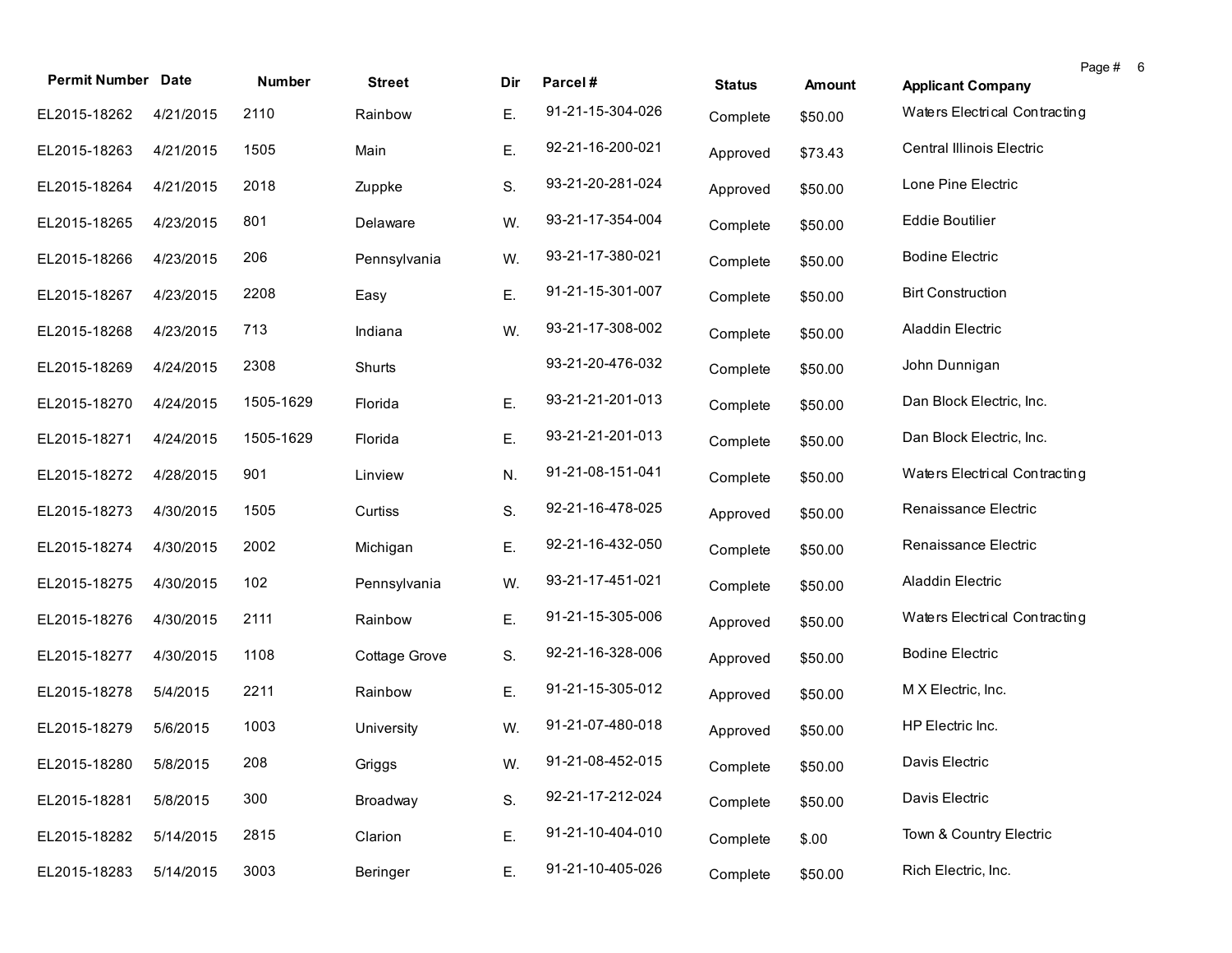| <b>Permit Number Date</b> |           | <b>Number</b> | <b>Street</b>         | Dir | Parcel#                                      |               |               |                               | Page # 7 |  |
|---------------------------|-----------|---------------|-----------------------|-----|----------------------------------------------|---------------|---------------|-------------------------------|----------|--|
|                           |           |               |                       |     | 92-21-16-307-005                             | <b>Status</b> | <b>Amount</b> | <b>Applicant Company</b>      |          |  |
| EL2015-18284              | 5/14/2015 | 709           | Hawthorne             | Ε.  |                                              | Complete      | \$50.00       | Landgraver Services           |          |  |
| EL2015-18285              | 5/19/2015 | 1101          | Pennsylvania          | Ε.  | 92-21-16-380-001                             | Approved      | \$50.00       | Aladdin Electric              |          |  |
| EL2015-18286              | 5/19/2015 | 1104          | Kinch                 | S.  | 91-21-15-304-001                             | Approved      | \$50.00       | Randy Rose Electric           |          |  |
| EL2015-18287              | 5/19/2015 | 409           | Griggs                | W.  | 91-21-08-380-002                             | Complete      | \$50.00       | Remco Electrical Corp.        |          |  |
| EL2015-18288              | 5/19/2015 | 2115          | Boudreau              | S.  | 93-21-20-402-013                             | Approved      | \$50.00       | K2 Electric                   |          |  |
| EL2015-18289              | 5/19/2015 | 101           | Windsor               | W.  | 93-21-29-201-001                             | Complete      | \$392.44      | Best Electric Co.             |          |  |
| EL2015-18290              | 5/19/2015 | 3310          | Myra Ridge            | S.  | 93-21-28-426-010                             | Approved      | \$125.00      | Town & Country Electric       |          |  |
| EL2015-18291              | 5/21/2015 | 700           | Gregory               | S.  | 93-21-18-280-022                             | Complete      | \$156.00      | TOJI Engineering Ltd.         |          |  |
| EL2015-18292              | 5/21/2015 | 119-123       | Main                  | W.  | 92-21-17-206-006                             | Complete      | \$50.00       | Remco Electrical Corp.        |          |  |
| EL2015-18293              | 5/21/2015 | 2611          | Lincoln               | N.  | 91-21-06-226-001                             | Complete      | \$236.25      | Central Illinois Electric     |          |  |
| EL2015-18294              | 5/21/2015 | 509           | University            | W.  | 91-21-08-376-027thru03 <sup>4</sup> Complete |               | \$1,268.00    | Potter Electric Service       |          |  |
| EL2015-18295              | 5/21/2015 | 1517          | Curtiss               | S.  | 92-21-16-478-031                             | Complete      | \$50.00       | Randy Rose Electric           |          |  |
| EL2015-18296              | 5/27/2015 | 1102          | Lincoln               | S.  | 93-21-17-303-001                             | Complete      | \$50.00       | Jorgenson Electric, Inc.      |          |  |
| EL2015-18297              | 5/28/2015 | 509           | Green                 | W.  | 92-21-17-128-002                             | Complete      | \$50.00       | Waters Electrical Contracting |          |  |
| EL2015-18298              | 5/29/2015 | 1109          | Stoughton             | W.  | 91-21-07-479-003                             | Approved      | \$50.00       | Lone Pine Electric            |          |  |
| EL2015-18299              | 6/2/2015  | 2012          | Cureton               | S.  | 93-21-20-282-006                             | Approved      | \$50.00       | M X Electric, Inc.            |          |  |
| EL2015-18300              | 6/3/2015  | 110           | University            | Ε.  | $91-21-08-405-038$ (a)                       | Complete      | \$100.00      | Request Electric, Inc.        |          |  |
| EL2015-18301              | 6/3/2015  | 1201          | Race                  | S.  | 93-21-17-332-018                             | Approved      | \$50.00       | Aladdin Electric              |          |  |
| EL2015-18302 6/3/2015     |           | 114           | Poplar                | S.  | 92-21-16-127-011                             | Complete      | \$50.00       | Doug Dean/D&D Electric        |          |  |
| EL2015-18303              | 6/3/2015  | 510           | Cunningham            | N.  | 91-21-08-427-011                             | Complete      | \$72.50       | Aladdin Electric              |          |  |
| EL2015-18304              | 6/3/2015  | 2110          | <b>Country Squire</b> | Ε.  | 91-21-15-305-025                             | Approved      | \$50.00       | M X Electric, Inc.            |          |  |
| EL2015-18305              | 6/5/2015  | 805           | Ohio                  | W.  | 93-21-17-303-004/005                         | Complete      | \$2,188.00    | Electric Bob's, Inc.          |          |  |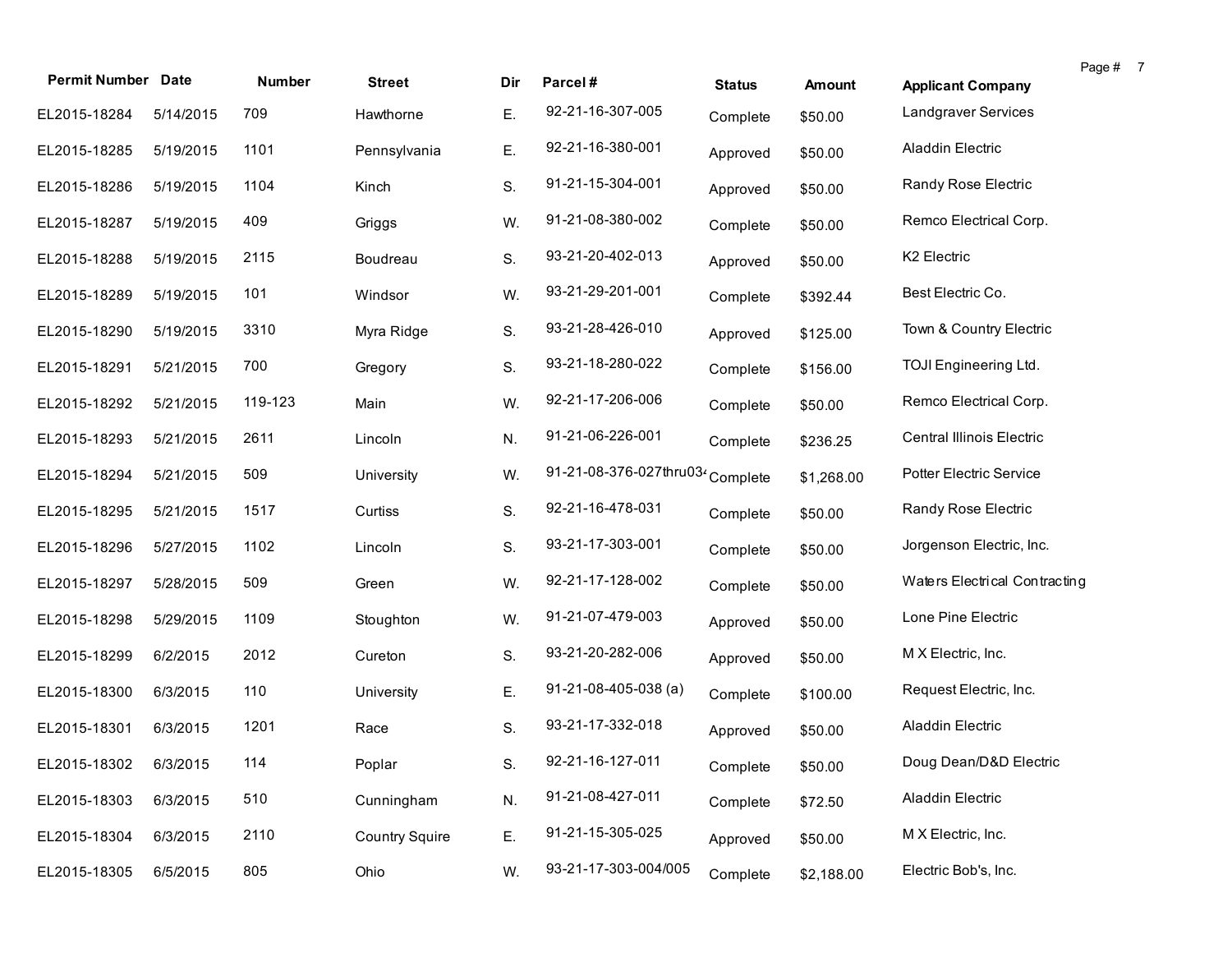| <b>Permit Number Date</b> |           | Number         | <b>Street</b>   | Dir | Parcel#           | <b>Status</b> | <b>Amount</b> | Page # 8<br><b>Applicant Company</b> |
|---------------------------|-----------|----------------|-----------------|-----|-------------------|---------------|---------------|--------------------------------------|
| EL2015-18306              | 6/9/2015  | 406            | Sunnycrest West | Ε.  | 93-21-20-226-025  | Approved      | \$50.00       | Renaissance Electric                 |
| EL2015-18307              | 6/9/2015  | 500            | Art Bartell     | S.  | 92-21-16-200-005F | Approved      | \$50.00       | Aladdin Electric                     |
| EL2015-18308              | 6/10/2015 | 910 & 912      | Oregon          | Ε.  | 92-21-16-158-007  | Approved      | \$50.00       | Aladdin Electric                     |
| EL2015-18309              | 6/10/2015 | 2510           | Combes          | S.  | 93-21-21-379-005  | Complete      | \$50.00       | City Electric X Inc.                 |
| EL2015-18310              | 6/10/2015 | 406            | Green           | W.  | 92-21-17-132-012  | Approved      | \$50.00       | A & R Electric                       |
| EL2015-18311              | 6/12/2015 | 1001           | Cottage Grove   | S.  | 92-21-16-304-019  | Complete      | \$50.00       | Waters Electrical Contracting        |
| EL2015-18312              | 6/12/2015 | 606            | Park            | W.  | 91-21-08-309-007  | Complete      | \$162.26      | Potter Electric Service              |
| EL2015-18313              | 6/12/2015 | $\overline{a}$ | Rainbow         |     | 92-21-16-430-015  | Approved      | \$50.00       | <b>Birt Construction</b>             |
| EL2015-18314              | 6/15/2015 | 702 & 704      | Scovill         | Ε.  | 93-21-21-356-003  | Approved      | \$50.00       | Renaissance Electric                 |
| EL2015-18315              | 6/15/2015 | 107            | Coler           | N.  | 91-21-08-360-008  | Approved      | \$50.00       | Renaissance Electric                 |
| EL2015-18316              | 6/18/2015 | 1805           | Cottage Grove   | S.  | 93-21-21-107-022  | Complete      | \$50.00       | Davis Electric                       |
| EL2015-18317              | 6/19/2015 | 410            | University      | W.  | 91-21-08-328-014  | Approved      | \$50.00       | D & M Electrical                     |
| EL2015-18318              | 6/19/2015 | 209            | Washington      | W.  | 93-21-17-327-006  | Approved      | \$75.00       | John Dunnigan                        |
| EL2015-18319              | 6/23/2015 | 817            | Hill            | W.  | 91-21-08-302-006  | Approved      | \$50.00       | Landgraver Services                  |
| EL2015-18320              | 6/23/2015 | 2311           | Rainbow         | Ε.  | 91-21-15-305-019  | Approved      | \$50.00       | Landgraver Services                  |
| EL2015-18321              | 6/25/2015 | 1502.5         | Cunningham      | N.  | 91-21-09-103-023  | Complete      | \$50.00       | Aladdin Electric                     |
| EL2015-18322              | 6/25/2015 | 709            | Green           | W.  | 92-21-17-107-018  | Complete      | \$50.00       | Gillespie Management, Inc.           |
| EL2015-18323              | 6/25/2015 | 510            | lowa            | W.  | 93-21-17-326-015  | Complete      | \$50.00       | Central Illinois Electric            |
| EL2015-18324 6/25/2015    |           | 807            | Romine          | N.  | 91-21-07-401-007  | Complete      | \$125.00      | Lone Pine Electric                   |
| EL2015-18325              | 6/25/2015 | 1405           | Eads            | W.  | 91-21-07-251-016  | Complete      | \$125.00      | Lone Pine Electric                   |
| EL2015-18326              | 6/25/2015 | 403            | Webber          | S.  | 92-21-16-107-005  | Complete      | \$50.00       | M X Electric, Inc.                   |
| EL2015-18327              | 6/26/2015 | 1011           | University      | W.  | 91-21-07-480-001  | Approved      | \$50.00       | Gaylor Electric, Inc.                |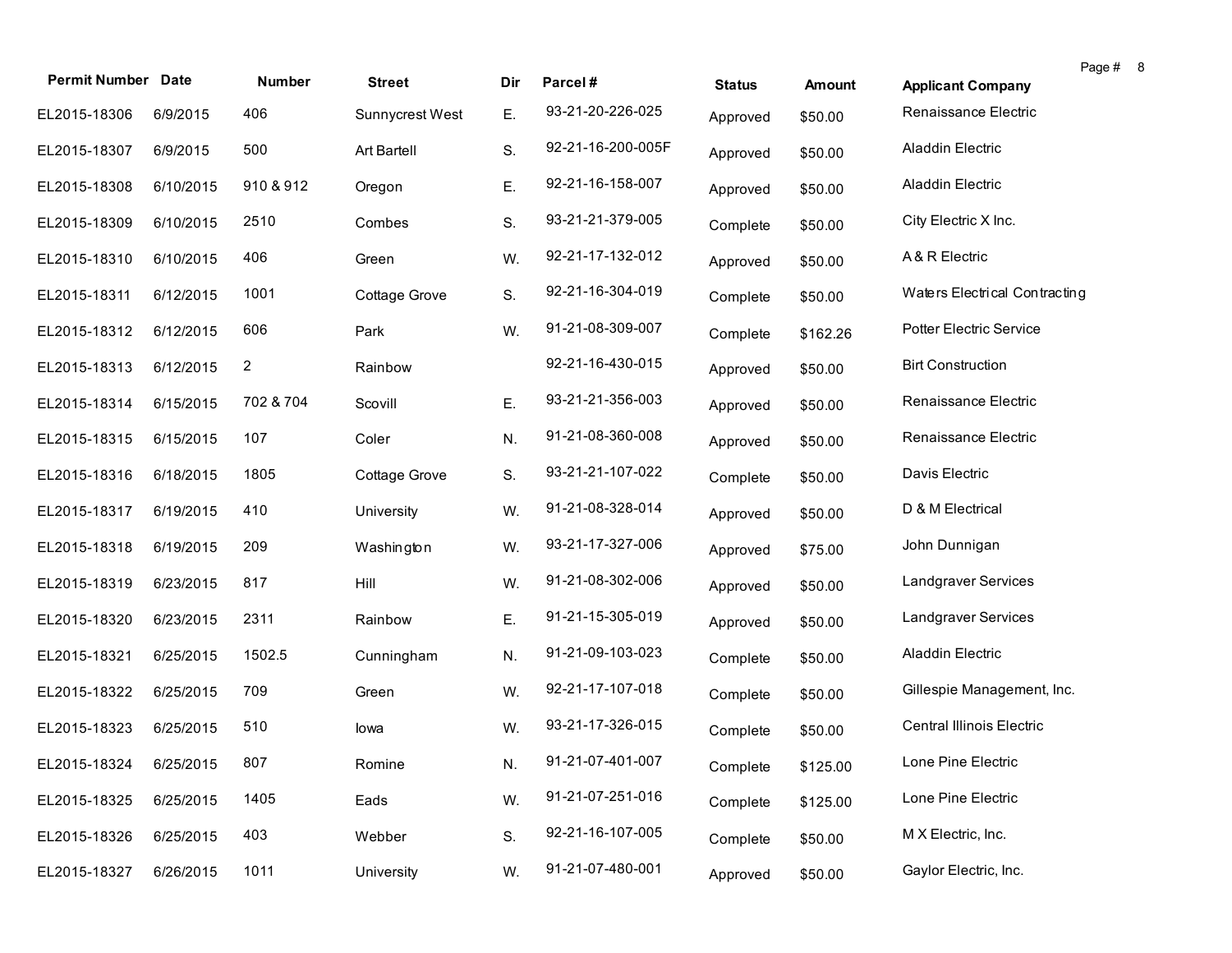| <b>Permit Number Date</b> |           | Number             | <b>Street</b> | Dir | Parcel#                          | <b>Status</b> | Amount     | <b>Applicant Company</b>       | Page # 9 |  |
|---------------------------|-----------|--------------------|---------------|-----|----------------------------------|---------------|------------|--------------------------------|----------|--|
| EL2015-18328              | 6/26/2015 | 110                | University    | Ε.  | 91-21-08-405-038 (a)             |               |            | ReQuest Electric, Inc.         |          |  |
|                           |           |                    |               |     |                                  | Complete      | \$200.00   |                                |          |  |
| EL2015-18329              | 6/29/2015 | 601                | Guardian      | N.  | 91-21-09-426-014                 | Approved      | \$125.00   | Jorgenson Electric, Inc.       |          |  |
| EL2015-18330              | 7/1/2015  | 611                | Park          | W.  | 91-21-08-310-001                 | Approved      | \$347.88   | <b>Potter Electric Service</b> |          |  |
| EL2015-18331              | 7/1/2015  | 700                | Gregory       | S.  | 93-21-18-280-022                 | Complete      | \$99.00    | Davis Electric                 |          |  |
| EL2015-18332              | 7/1/2015  | 102                | Main          | Ε.  | 92-21-17-203-001=004             | Complete      | \$365.00   | Remco Electrical Corp.         |          |  |
| EL2015-18333              | 7/7/2015  | 509                | University    | W.  | 91-21-08-376-027thru034 Approved |               | \$584.06   | Potter Electric Service        |          |  |
| EL2015-18334              | 7/8/2015  | 1210 & 1210<br>1/2 | Michigan      | Ε.  | 92-21-16-376-031                 | Complete      | \$50.00    | Hesterberg Electric            |          |  |
| EL2015-18335              | 7/8/2015  | 305                | Oregon        | Ε.  | 92-21-17-284-013                 | Approved      | \$50.00    | Renaissance Electric           |          |  |
| EL2015-18336              | 7/8/2015  | 405                | Vermont       | W.  | 93-21-17-378-008                 | Approved      | \$50.00    | Renaissance Electric           |          |  |
| EL2015-18337              | 7/8/2015  | 402                | Cottage Grove | S.  | 92-21-16-130-007                 | Approved      | \$50.00    | M X Electric, Inc.             |          |  |
| EL2015-18338              | 7/10/2015 | 1201               | Orchard       | S.  | 93-21-17-308-014                 | Complete      | \$50.00    | Controlled Energy System, Inc. |          |  |
| EL2015-18339              | 7/10/2015 | 2008               | Boudreau      |     | 93-21-20-253-002                 | Complete      | \$50.00    | Waters Electrical Contracting  |          |  |
| EL2015-18340              | 7/10/2015 | 607                | High          | W.  | 92-21-17-113-003                 | Complete      | \$125.00   | Aladdin Electric               |          |  |
| EL2015-18341              | 7/10/2015 | 2018               | Boudreau      |     | 93-21-20-253-007                 | Approved      | \$50.00    | John Dunnigan                  |          |  |
| EL2015-18342              | 7/10/2015 | 911                | Wabash        | S.  | 92-21-16-303-021                 | Approved      | \$50.00    | Aladdin Electric               |          |  |
| EL2015-18343              | 7/15/2015 | 611                | Park          | W.  | 91-21-08-310-001                 | Approved      | \$1,231.68 | Potter Electric Service        |          |  |
| EL2015-18344              | 7/15/2015 | 1102               | Lincoln       | S.  | 93-21-17-303-001                 | Approved      | \$50.00    | F.E. Moran Security Solutions  |          |  |
| EL2015-18345              | 7/15/2015 | 301                | Pell          | Ε.  | 93-21-20-407-018                 | Approved      | \$50.00    | Dan Block Electric, Inc.       |          |  |
| EL2015-18346 7/15/2015    |           | 2105               | Rainbow       | E.  | 91-21-15-305-003                 | Approved      | \$50.00    | Martindale Electric LLC        |          |  |
| EL2015-18347              | 7/15/2015 | 1414               | Greenridge    | S.  | 91-21-15-355-005                 | Approved      | \$50.00    | Martindale Electric LLC        |          |  |
| EL2015-18348              | 7/16/2015 | 1304               | Greenridge    | S.  | 91-21-15-307-002                 | Approved      | \$50.00    | Martindale Electric LLC        |          |  |
| EL2015-18349              | 7/16/2015 | 2209               | Vermont       | Ε.  | 91-21-15-354-006                 | Approved      | \$50.00    | Martindale Electric LLC        |          |  |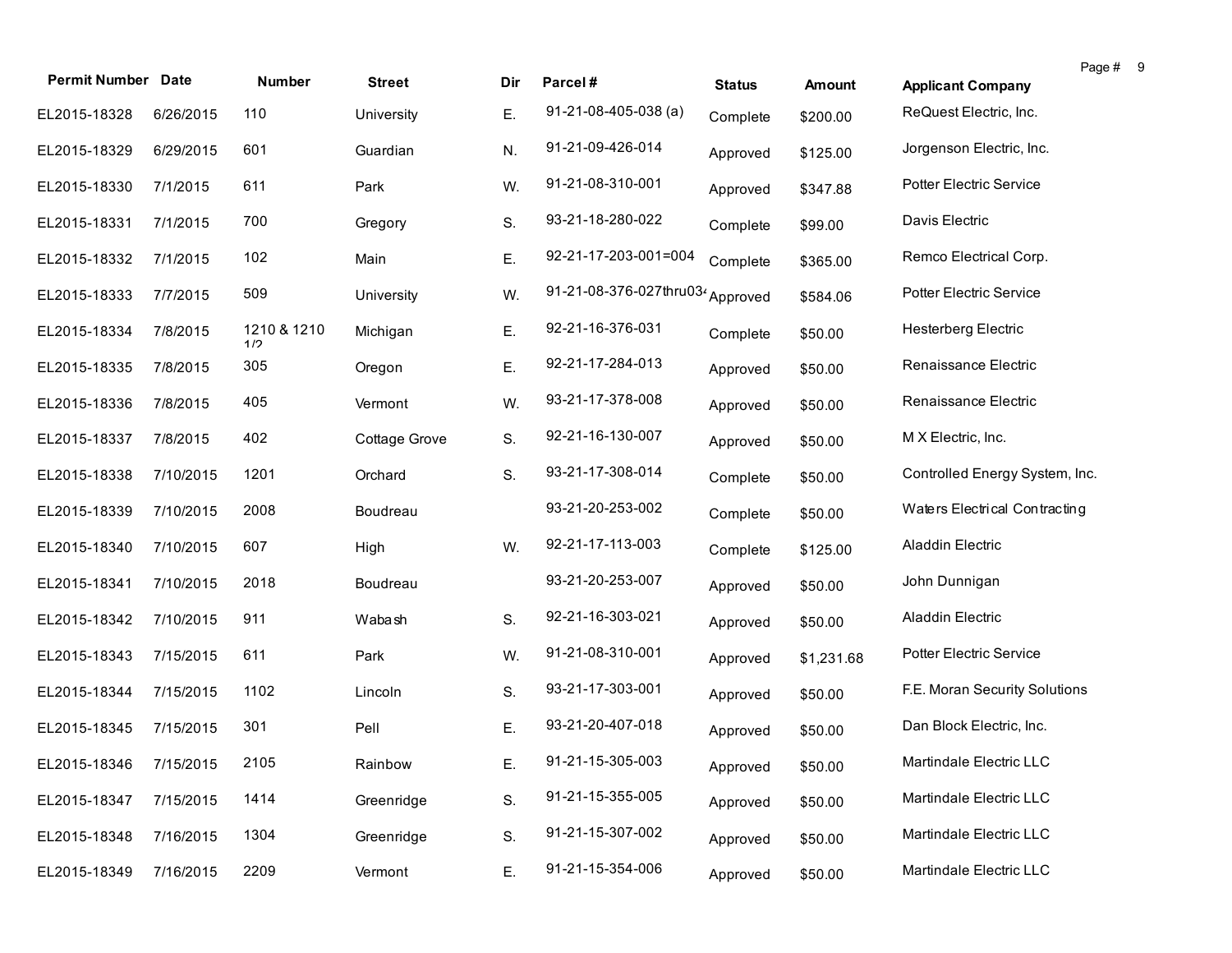| <b>Permit Number Date</b> |           | Number        | <b>Street</b> | Dir | Parcel#              | <b>Status</b> | <b>Amount</b> | <b>Applicant Company</b>         | Page # | 10 |
|---------------------------|-----------|---------------|---------------|-----|----------------------|---------------|---------------|----------------------------------|--------|----|
| EL2015-18350              | 7/17/2015 | 207           | Cottage Grove | S.  | 92-21-16-104-035     | Complete      | \$50.00       | <b>Boma Electric</b>             |        |    |
| EL2015-18351              | 7/21/2015 | 101           | University    | W.  | 91-21-08-455-012A    | Complete      | \$50.00       | Davis Electric                   |        |    |
| EL2015-18352              | 7/21/2015 | 705           | Colorado      | Ε.  | 93-21-21-152-042     | Complete      | \$50.00       | Gillespie Management, Inc.       |        |    |
| EL2015-18353              | 7/22/2015 | 1003          | Mumford       | Ε.  | 93-21-21-306-004     | Complete      | \$50.00       | Aladdin Electric                 |        |    |
| EL2015-18354              | 7/22/2015 | 606           | Park          | W.  | 91-21-08-309-007     | Approved      | \$11,516.42   | Potter Electric Service          |        |    |
| EL2015-18355              | 7/24/2015 | 901           | Western       | W.  | 93-21-18-228-010-013 | Approved      | \$150.00      | Edelman Electric                 |        |    |
| EL2015-18356              | 7/24/2015 | 609           | Green         | W.  | 92-21-17-112-002     | Complete      | \$50.00       | <b>Hesterberg Electric</b>       |        |    |
| EL2015-18357              | 7/24/2015 | 709 & 709 1/2 | Vine          | S.  | 92-21-17-264-013     | Complete      | \$50.00       | Aladdin Electric                 |        |    |
| EL2015-18358              | 7/24/2015 | 1010          | University    | W.  | 91-21-07-431-026     | Complete      | \$50.00       | Gaylor Electric, Inc.            |        |    |
| EL2015-18359              | 7/24/2015 | 400           | Vine          | S.  | 92-21-17-238-013     | Approved      | \$.00         | SimplexGrinnell                  |        |    |
| EL2015-18360              | 7/28/2015 | 903           | Eads          | W.  | 91-21-07-279-018     | Complete      | \$50.00       | Lone Pine Electric               |        |    |
| EL2015-18361              | 7/28/2015 | 407           | Anderson      | S.  | 92-21-17-245-007     | Approved      | \$50.00       | Bright Electric Project & Repair |        |    |
| EL2015-18362              | 7/28/2015 | 110           | University    | Ε.  | 91-21-08-405-038 (a) | Complete      | \$365.00      | Remco Electrical Corp.           |        |    |
| EL2015-18363              | 7/28/2015 | 2313          | Cobble Creek  | S.  | 93-21-22-351-006     | Approved      | \$125.00      | Edelman Electric                 |        |    |
| EL2015-18364              | 7/28/2015 | 2311          | Cobble Creek  | S.  | 93-21-22-351-005     | Approved      | \$75.00       | Edelman Electric                 |        |    |
| EL2015-18365              | 7/29/2015 | 803           | University    | Ε.  | 91-21-09-351-022     | Approved      | \$7,804.59    | Best Electric Co.                |        |    |
| EL2015-18366              | 7/30/2015 | 805           | Ohio          | W.  | 93-21-17-303-004/005 | Complete      | \$330.00      | F.E. Moran Security Solutions    |        |    |
| EL2015-18367              | 7/30/2015 | 306           | Main          | W.  | 91-21-08-384-014     | Complete      | \$221.00      | RC Electric & Communications     |        |    |
| EL2015-18368 7/30/2015    |           | 300           | Broadway      | S.  | 92-21-17-212-024     | Complete      | \$50.00       | Davis Electric                   |        |    |
| EL2015-18369              | 7/30/2015 | 401           | High          | W.  | 92-21-17-134-007     | Approved      | \$50.00       | Waters Electrical Contracting    |        |    |
| EL2015-18370              | 7/30/2015 | 404           | Delaware      | W.  | 93-21-17-378-019     | Approved      | \$50.00       | Waters Electrical Contracting    |        |    |
| EL2015-18371              | 7/30/2015 | 402           | High          | W.  | 92-21-17-133-010     | Complete      | \$50.00       | Best Electric Co.                |        |    |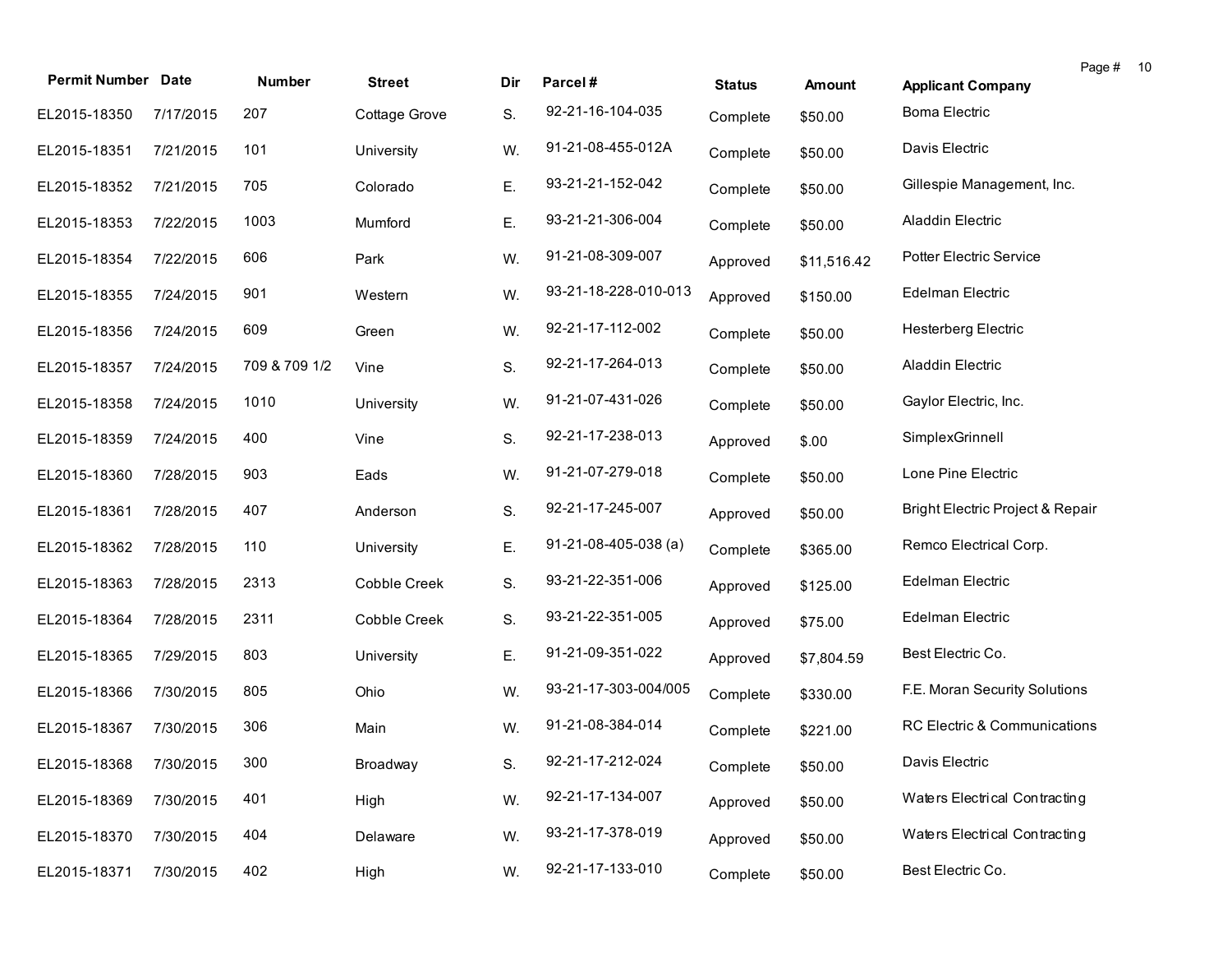| <b>Permit Number Date</b> |           | Number | <b>Street</b> | Dir | Parcel#          | <b>Status</b> | Amount   | <b>Applicant Company</b>      | Page # 11 |  |
|---------------------------|-----------|--------|---------------|-----|------------------|---------------|----------|-------------------------------|-----------|--|
| EL2015-18372              | 7/31/2015 | 1106   | Rainbow       | S.  | 92-21-16-430-012 | Approved      | \$50.00  | K2 Electric                   |           |  |
| EL2015-18373              | 7/31/2015 | 810    | Perkins       | Ε.  | 91-21-04-352-036 | Approved      | \$50.00  | Aladdin Electric              |           |  |
| EL2015-18374              | 8/4/2015  | 203    | Vine          | N.  | 91-21-08-461-009 | Approved      | \$565.50 | Best Electric Co.             |           |  |
| EL2015-18375              | 8/4/2015  | 702    | Michigan      | W.  | 93-21-17-308-024 | Approved      | \$50.00  | Renaissance Electric          |           |  |
| EL2015-18376              | 8/4/2015  | 2312   | Cobble Creek  | S.  | 93-21-22-353-006 | Approved      | \$125.00 | Edelman Electric              |           |  |
| EL2015-18377              | 8/5/2015  | 210    | Grove         | S.  | 92-21-17-236-004 | Approved      | \$50.00  | Renaissance Electric          |           |  |
| EL2015-18378              | 8/5/2015  | 504    | Green         | Ε.  | 92-21-17-235-008 | Approved      | \$81.25  | Aladdin Electric              |           |  |
| EL2015-18379              | 8/5/2015  | 506    | Green         | Ε.  | 92-21-17-235-009 | Approved      | \$81.25  | Aladdin Electric              |           |  |
| EL2015-18380              | 8/7/2015  | 2708   | Skyline       | N.  | 91-21-03-104-001 | Approved      | \$125.00 | Town & Country Electric       |           |  |
| EL2015-18381              | 8/7/2015  | 2510   | Skyline       | N.  | 91-21-03-103-008 | Approved      | \$125.00 | Town & Country Electric       |           |  |
| EL2015-18382              | 8/7/2015  | 304    | Kerr          | Ε.  | 91-21-08-276-028 | Approved      | \$50.00  | Ryan Millikan                 |           |  |
| EL2015-18383              | 8/7/2015  | 1812   | Stone Creek   | S.  | 93-21-22-105-007 | Approved      | \$50.00  | Edelman Electric              |           |  |
| EL2015-18384              | 8/7/2015  | 711    | Sunnycrest    | Ε.  | 93-21-21-103-004 | Approved      | \$50.00  | Remco Electrical Corp.        |           |  |
| EL2015-18385              | 8/12/2015 | 1905   | Cunningham    | N.  | 91-21-04-301-026 | Complete      | \$50.00  | Masters Brothers, Inc.        |           |  |
| EL2015-18386              | 8/12/2015 | 1905   | Cunningham    | N.  | 91-21-04-301-026 | Complete      | \$50.00  | Masters Brothers, Inc.        |           |  |
| EL2015-18387              | 8/12/2015 | 704    | Cottage Grove | S.  | 92-21-16-179-006 | Approved      | \$50.00  | Aladdin Electric              |           |  |
| EL2015-18388              | 8/12/2015 | 2704   | Greystone     | Ε.  | 91-21-10-401-021 | Complete      | \$50.00  | Waters Electrical Contracting |           |  |
| EL2015-18389              | 8/12/2015 | 401    | Green         | Ε.  | 92-21-17-239-001 | Complete      | \$50.00  | Renaissance Electric          |           |  |
| EL2015-18390 8/14/2015    |           | 402    | Oregon        | Е.  | 92-21-17-281-005 | Complete      | \$50.00  | Douglas Friedel               |           |  |
| EL2015-18391              | 8/14/2015 | 105    | Lynn          | S.  | 92-21-16-103-015 | Approved      | \$91.00  | Remco Electrical Corp.        |           |  |
| EL2015-18392              | 8/17/2015 | 208    | Delaware      | W.  | 93-21-17-382-016 | Complete      | \$50.00  | Remco Electrical Corp.        |           |  |
| EL2015-18393              | 8/17/2015 | 301    | Nevada        | W.  | 92-21-17-185-009 | Complete      | \$50.00  | Aladdin Electric              |           |  |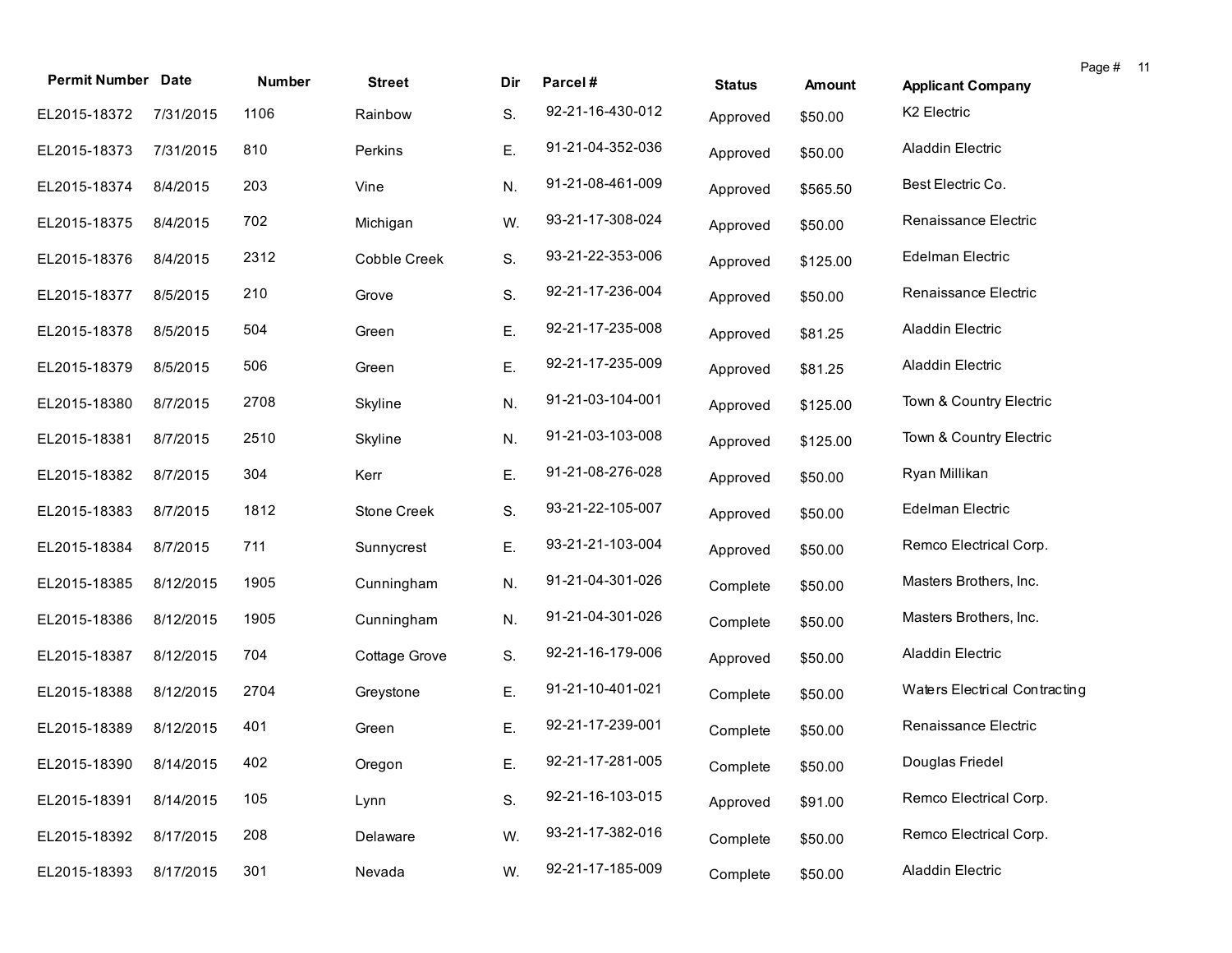| <b>Permit Number Date</b> |           | Number               | <b>Street</b>        | Dir | Parcel#           | <b>Status</b> | <b>Amount</b> | Page #<br><b>Applicant Company</b> | - 12 |
|---------------------------|-----------|----------------------|----------------------|-----|-------------------|---------------|---------------|------------------------------------|------|
| EL2015-18394              | 8/17/2015 | 501                  | Nevada               | W.  | 92-21-17-162-013  | Approved      | \$50.00       | <b>Birt Construction</b>           |      |
| EL2015-18395              | 8/17/2015 | 1202                 | Harding              | Ε.  | 93-21-21-176-017  | Approved      | \$.00         | Remco Electrical Corp.             |      |
| EL2015-18396              | 8/20/2015 | 2022                 | Race                 | S.  | 93-21-20-252-011  | Approved      | \$50.00       | Best Electric Co.                  |      |
| EL2015-18397              | 8/20/2015 | 101                  | Windsor              | W.  | 93-21-29-201-001  | Complete      | \$50.00       | Best Electric Co.                  |      |
| EL2015-18398              | 8/20/2015 | 406                  | California           | Ε.  | 92-21-17-277-008  | Approved      | \$50.00       | C. Martin Electric                 |      |
| EL2015-18399              | 8/20/2015 | 1004                 | Lincoln              | S.  | 93-21-17-302-002  | Complete      | \$50.00       | Seico Inc.                         |      |
| EL2015-18400              | 8/20/2015 | 2404                 | University           | Ε.  | 91-21-10-354-009  | Complete      | \$50.00       | Complete Electrical System         |      |
| EL2015-18401              | 8/20/2015 | 1109 & 1109 1/2 Main |                      | Ε.  | 92-21-16-126-007  | Approved      | \$50.00       | Landgraver Services                |      |
| EL2015-18402              | 8/20/2015 | 910                  | Anderson             | S.  | 92-21-16-301-009  | Approved      | \$50.00       | Landgraver Services                |      |
| EL2015-18403              | 8/20/2015 | 703                  | Oregon               | Ε.  | 92-21-16-161-002  | Approved      | \$50.00       | Landgraver Services                |      |
| EL2015-18404              | 8/21/2015 | 3011                 | Stillwater           | Ε.  | 93-21-22-405-013  | Complete      | \$50.00       | Thomas Electric                    |      |
| EL2015-18405              | 8/21/2015 | 606                  | Johnson              | S.  | 92-21-16-160-003  | Approved      | \$50.00       | Landgraver Services                |      |
| EL2015-18406              | 8/25/2015 | 2206                 | Boudreau             | S.  | 93-21-20-407-003  | Complete      | \$50.00       | Landgraver Services                |      |
| EL2015-18407              | 9/3/2015  | 1102                 | Colorado             | Ε.  | 93-21-21-126-033  | Approved      | \$50.00       | Waters Electrical Contracting      |      |
| EL2015-18408              | 9/3/2015  | 1102                 | Colorado             | Ε.  | 93-21-21-126-033  | Approved      | \$50.00       | F.E. Moran Security Solutions      |      |
| EL2015-18409              | 9/3/2015  | 1803                 | Larch                | S.  | 93-21-21-106-016  | Approved      | \$50.00       | Dan Block Electric, Inc.           |      |
| EL2015-18410              | 9/3/2015  | 101                  | Windsor              | W.  | 93-21-29-201-001  | Complete      | \$50.00       | Complete Electrical System         |      |
| EL2015-18411              | 9/3/2015  | 404                  | <b>Burkwood West</b> | Ε.  | 93-21-20-227-022  | Complete      | \$50.00       | Landgraver Services                |      |
| EL2015-18412 9/3/2015     |           | 507                  | Crystal Lake         | E.  | 91-21-08-426-003  | Approved      | \$50.00       | Landgraver Services                |      |
| EL2015-18413              | 9/3/2015  | 2008                 | Federal              | N.  | 91-21-06-402-002  | Approved      | \$50.00       | Davis Electric                     |      |
| EL2015-18414              | 9/3/2015  | 1401                 | Silver               | Ε.  | 93-21-21-183-003  | Approved      | \$50.00       | John Dunnigan                      |      |
| EL2015-18415              | 9/9/2015  | 1602                 | Colorado             | Ε.  | 93-21-21-201-018A | Complete      | \$250.00      | Trinity Technologies               |      |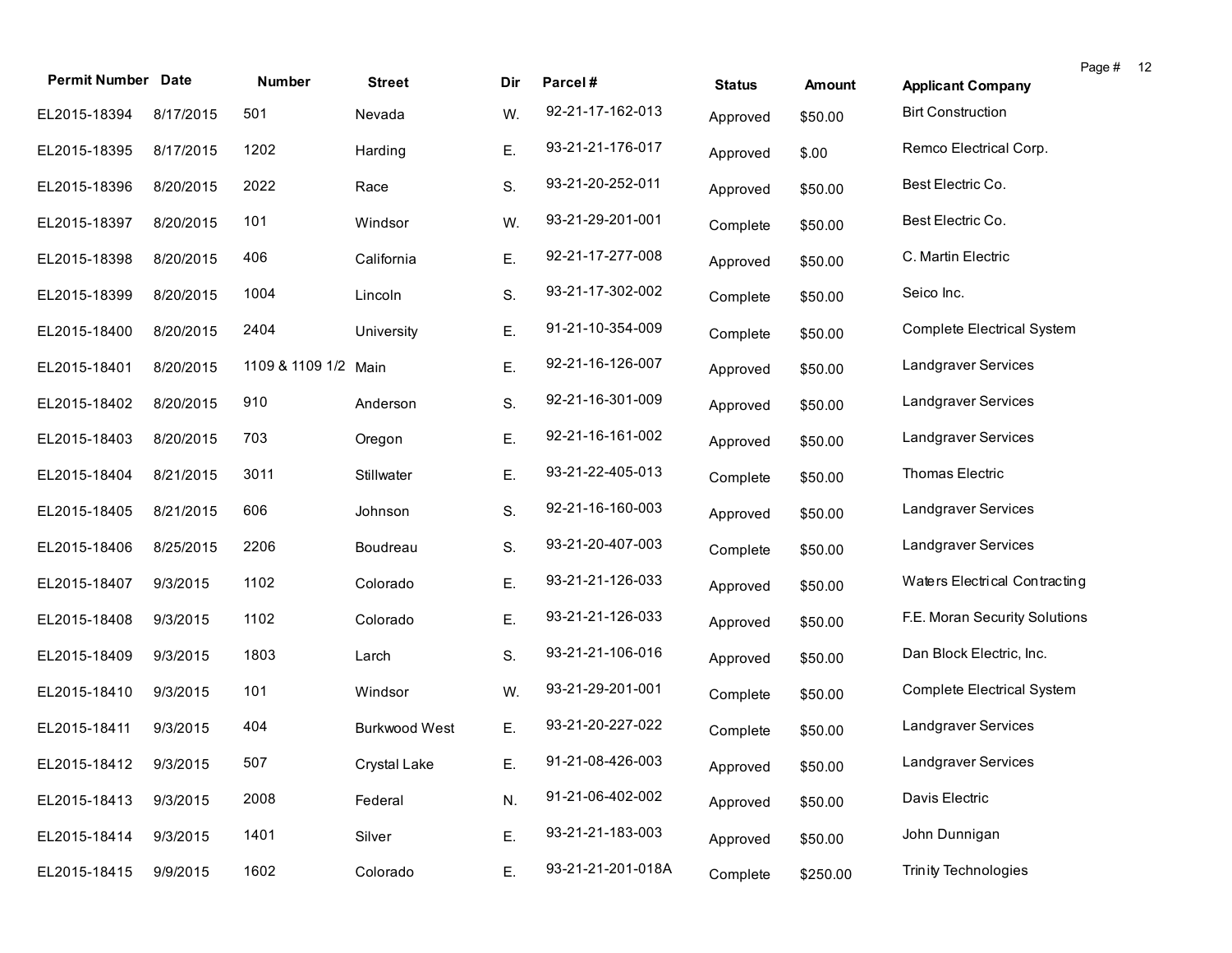| <b>Permit Number Date</b> |           | Number  | <b>Street</b> | Dir | Parcel#              | <b>Status</b> | <b>Amount</b> | Page #<br><b>Applicant Company</b> | - 13 |
|---------------------------|-----------|---------|---------------|-----|----------------------|---------------|---------------|------------------------------------|------|
| EL2015-18416              | 9/9/2015  | 1706    | Amber         | Ε.  | 93-21-21-401-015     | Approved      | \$278.75      | SimplexGrinnell LP                 |      |
| EL2015-18417              | 9/9/2015  | 1706-B  | Trails        | Ε.  | 93-21-28-253-011     | Approved      | \$50.00       | Aladdin Electric                   |      |
| EL2015-18418              | 9/9/2015  | 1002    | <b>Busey</b>  | S.  | 93-21-17-306-001     | Complete      | \$50.00       | Waters Electrical Contracting      |      |
| EL2015-18419              | 9/9/2015  | 706     | Glover        | S.  | 92-21-16-182-008     | Approved      | \$.00         | Champaign Signal & Lighting        |      |
| EL2015-18420              | 9/9/2015  | 901     | Western       | W.  | 93-21-18-228-010-013 | Approved      | \$6,300.00    | Edelman Electric                   |      |
| EL2015-18421              | 9/9/2015  | 901     | Western       | W.  | 93-21-18-228-010-013 | Approved      | \$625.00      | Edelman Electric                   |      |
| EL2015-18422              | 9/11/2015 | 115     | Franklin      | W.  | 91-21-08-253-003     | Approved      | \$50.00       | Aladdin Electric                   |      |
| EL2015-18423              | 9/17/2015 | 508     | Vine          | S.  | 92-21-17-276-002     | Complete      | \$50.00       | C-U Mechanical/Brian Allen         |      |
| EL2015-18424              | 9/17/2015 | 1214    | University    | W.  | 91-21-07-414-018     | Complete      | \$200.00      | Aladdin Electric                   |      |
| EL2015-18425              | 9/17/2015 | 1004    | Lincoln       | S.  | 93-21-17-302-002     | Approved      | \$50.00       | C-U Mechanical/Brian Allen         |      |
| EL2015-18426              | 9/17/2015 | 605-607 | Cunningham    | N.  | 91-21-08-405-018     | Complete      | \$50.00       | Aladdin Electric                   |      |
| EL2015-18427              | 9/18/2015 | 611     | Park          | W.  | 91-21-08-310-001     | Approved      | \$9,538.07    | Jamerson & Bauwens Electric        |      |
| EL2015-18428              | 9/23/2015 | 710     | Ohio          | W.  | 93-21-17-306-018     | Approved      | \$233.11      | SimplexGrinnell                    |      |
| EL2015-18429              | 9/23/2015 | 2213    | Stonebrooke   | S.  | 93-21-22-426-009     | Approved      | \$50.00       | C-U Mechanical/Brian Allen         |      |
| EL2015-18430              | 9/23/2015 | 3004    | Tatman        | Ε.  | 91-21-15-226-023     | Approved      | \$525.00      | Ruby Electric                      |      |
| EL2015-18431              | 9/24/2015 | 3044    | Stillwater    | Ε.  | To Be Determined     | Complete      | \$50.00       | F.E. Moran Security Solutions      |      |
| EL2015-18432              | 9/24/2015 | 204     | Main          | W.  | 92-21-17-201-010     | Complete      | \$130.00      | Aladdin Electric                   |      |
| EL2015-18433              | 9/24/2015 | 611     | Park          | W.  | 91-21-08-310-001     | Approved      | \$296.26      | <b>Potter Electric Service</b>     |      |
| EL2015-18434 9/29/2015    |           | 1909    | Easy          | Е.  | 92-21-16-429-005     | Approved      | \$50.00       | Remco Electrical Corp.             |      |
| EL2015-18435              | 9/29/2015 | 2529    | Stone Creek   | S.  | 93-21-22-331-003     | Complete      | \$50.00       | Masters Brothers, Inc.             |      |
| EL2015-18436              | 9/29/2015 | 1106    | Harvey        | N.  | 91-21-07-277-003     | Complete      | \$50.00       | Lagacy Electric                    |      |
| EL2015-18437              | 10/1/2015 | 811     | Main          | Ε.  | 92-21-16-103-011     | Complete      | \$52.40       | Waters Electrical Contracting      |      |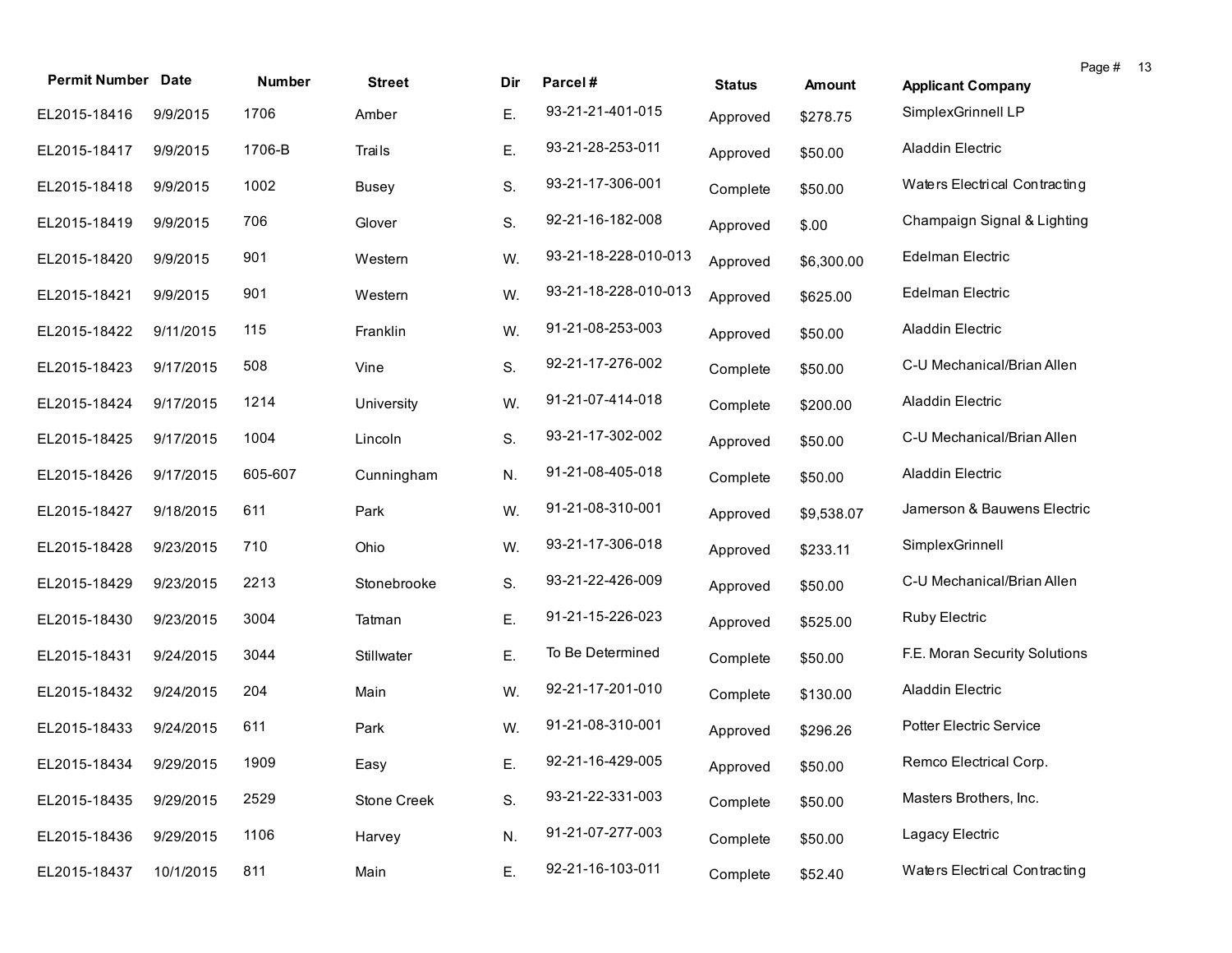| <b>Permit Number Date</b>    |            | Number   | <b>Street</b>  | Dir | Parcel#                         | <b>Status</b> | <b>Amount</b> | <b>Applicant Company</b>               | Page #<br>14 |
|------------------------------|------------|----------|----------------|-----|---------------------------------|---------------|---------------|----------------------------------------|--------------|
| EL2015-18438                 | 10/1/2015  | 2014     | Silver West    | S.  | 93-21-21-155-022                | Complete      | \$50.00       | Landgraver Services                    |              |
| EL2015-18439                 | 10/1/2015  | 106      | Pennsylvania   | Ε.  | 93-21-17-455-011                | Complete      | \$50.00       | <b>Birt Construction</b>               |              |
| EL2015-18440                 | 10/1/2015  | 2630     | Wadsworth      | S.  | 93-21-22-452-004                | Approved      | \$125.00      | Edelman Electric                       |              |
| EL2015-18441                 | 10/1/2015  | 2601     | Wadsworth      | S.  | 93-21-22-333-001                | Approved      | \$125.00      | Edelman Electric                       |              |
| EL2015-18442                 | 10/2/2015  | 611      | Park           | W.  | 91-21-08-310-001                | Approved      | \$200.00      | <b>Carle Foundation Hospital</b>       |              |
| EL2015-18443                 | 10/5/2015  | 1203     | Hill           | W.  | 91-21-07-411-006                | Complete      | \$50.00       | John Dunnigan                          |              |
| EL2015-18444                 | 10/5/2015  | 910      | Saline         | W.  | 91-15-31-200-009                | Approved      | \$152.50      | Masters Brothers, Inc.                 |              |
| EL2015-18445                 | 10/5/2015  | 1009 1/2 | <b>Berkley</b> | N.  | 91-21-08-255-006                | Approved      | \$50.00       | Waters Electrical Contracting          |              |
| EL2015-18446                 | 10/8/2015  | 701      | Church         | W.  | 91-21-08-306-001thru01(Approved |               | \$4,170.49    | Jamerson & Bauwens Electric            |              |
| EL2015-18447                 | 10/8/2015  | 1006     | <b>Berkley</b> | N.  | 91-21-08-256-004                | Complete      | \$50.00       | Aladdin Electric                       |              |
| EL2015-18448                 | 10/8/2015  | 1720     | Philo          | S.  | 93-21-21-201-012                | Complete      | \$119.00      | Dan Block Electric, Inc.               |              |
| EL2015-18449                 | 10/9/2015  | 300      | Lierman        | S.  | 92-21-16-200-005J               | Complete      | \$.00         | Remco Electrical Corp.                 |              |
| EL2015-18450                 | 10/13/2015 | 204      | Main           | W.  | 92-21-17-201-010                | Complete      | \$50.00       | Aladdin Electric                       |              |
| EL2015-18451                 | 10/13/2015 | 1109     | Silver         | S.  | 93-21-21-182-005                | Approved      | \$120.00      | RC Electric & Communications           |              |
| EL2015-18452                 | 10/14/2015 | 810      | Burkwood       | Ε.  | 93-21-21-103-026                | Approved      | \$50.00       | K2 Electric                            |              |
| EL2015-18453                 | 10/16/2015 | 801      | Vermont        | W.  | 93-21-17-353-004                | Complete      | \$50.00       | M X Electric, Inc.                     |              |
| EL2015-18454                 | 10/16/2015 | 2513     | Muirfield      | S.  | 93-21-22-332-014                | Complete      | \$50.00       | M X Electric, Inc.                     |              |
| EL2015-18455                 | 10/16/2015 | 410      | University     | W.  | 91-21-08-328-014                | Complete      | \$50.00       | M X Electric, Inc.                     |              |
| EL2015-18456 10/16/2015 1202 |            |          | Harding        | E.  | 93-21-21-176-017                | Complete      | \$.00         | Waters Electrical Contracting          |              |
| EL2015-18457                 | 10/16/2015 | 802      | Maple          | S.  | 92-21-17-286-010                | Approved      | \$50.00       | Remco Electrical Corp.                 |              |
| EL2015-18458                 | 10/20/2015 | 2515     | St. Andrews    | S.  | 93-21-22-304-011                | Complete      | \$62.50       | All Around Construction & Repair, Inc. |              |
| EL2015-18459                 | 10/20/2015 | 709      | Green          | Ε.  | 92-21-16-109-002                | Approved      | \$50.00       | <b>Boma Electric</b>                   |              |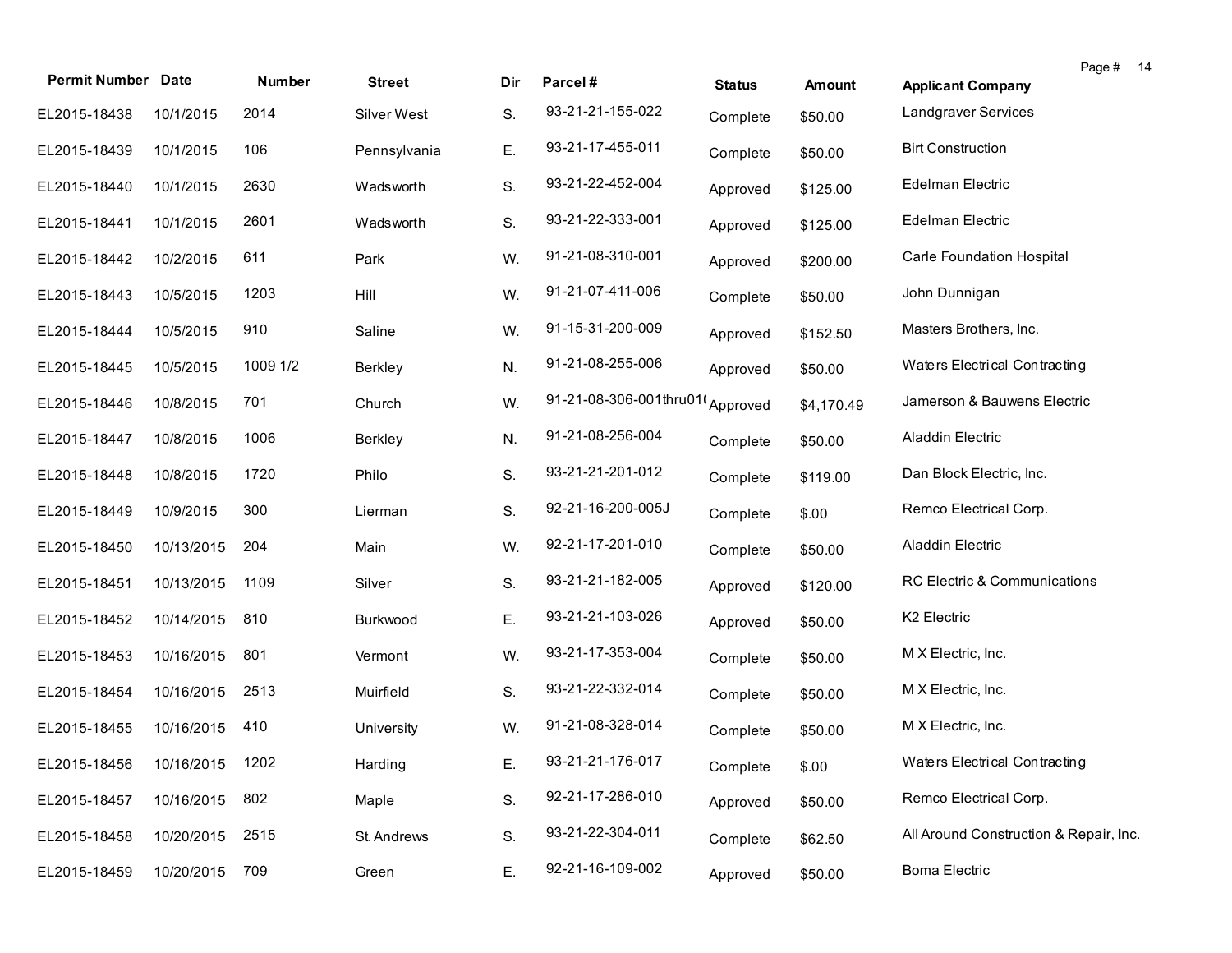| <b>Permit Number Date</b> |            | Number | <b>Street</b> | Dir | Parcel#                          | <b>Status</b> | <b>Amount</b> | Page # 15<br><b>Applicant Company</b> |  |
|---------------------------|------------|--------|---------------|-----|----------------------------------|---------------|---------------|---------------------------------------|--|
| EL2015-18460              | 10/20/2015 | 501    | Michigan      | W.  | 93-21-17-376-004                 | Complete      | \$162.50      | Aladdin Electric                      |  |
| EL2015-18461              | 10/21/2015 | 606    | Park          | W.  | 91-21-08-309-007                 | Approved      | \$151.66      | Potter Electric Service               |  |
| EL2015-18462              | 10/22/2015 | 1502   | Maple         | S.  | 93-21-17-480-006                 | Complete      | \$50.00       | RC Electric & Communications          |  |
| EL2015-18463              | 10/28/2015 | 218    | Main          | W.  | 92-21-17-201-001                 | Complete      | \$50.00       | Best Electric Co.                     |  |
| EL2015-18464              | 10/28/2015 | 605    | Oregon        | Ε.  | 92-21-17-287-002                 | Approved      | \$50.00       | Angela King                           |  |
| EL2015-18465              | 10/28/2015 | 114    | Vine          | N.  | 91-21-08-478-015A                | Approved      | \$175.00      | Dan Block Electric, Inc.              |  |
| EL2015-18466              | 10/28/2015 | 507    | Crystal Lake  | Ε.  | 91-21-08-426-003                 | Complete      | \$50.00       | <b>Boma Electric</b>                  |  |
| EL2015-18467              | 10/29/2015 | 3011   | Stillwater    | Ε.  | 93-21-22-405-013                 | Approved      | \$75.00       | Thomas Electric                       |  |
| EL2015-18468              | 10/29/2015 | 3013   | Stillwater    | Ε.  | 93-21-22-405-012                 | Approved      | \$75.00       | Thomas Electric                       |  |
| EL2015-18469              | 11/2/2015  | 910    | Saline        | W.  | 91-15-31-200-009                 | Approved      | \$202.50      | Masters Brothers, Inc.                |  |
| EL2015-18470              | 11/2/2015  | 207    | Cottage Grove | S.  | 92-21-16-104-035                 | Complete      | \$50.00       | Aladdin Electric                      |  |
| EL2015-18471              | 11/2/2015  | 303    | University    | W.  | 91-21-08-376-012                 | Approved      | \$.00         | Aladdin Electric                      |  |
| EL2015-18472              | 11/4/2015  | 902    | Sunnycrest    | Ε.  | 93-21-21-101-020                 | Complete      | \$50.00       | Doug Dean/D&D Electric                |  |
| EL2015-18473              | 11/4/2015  | 2213   | Philo         | S.  | 93-21-21-332-020                 | Approved      | \$50.00       | Martindale Electric LLC               |  |
| EL2015-18474              | 11/5/2015  | 1501   | Delmont       | S.  | 93-21-17-453-                    | Approved      | \$275.00      | Martindale Electric LLC               |  |
| EL2015-18475              | 11/5/2015  | 1502   | Race          | S.  | 93-21-17-453-                    | Approved      | \$275.00      | Martindale Electric LLC               |  |
| EL2015-18476              | 11/5/2015  | 502    | <b>Busey</b>  | N.  | 91-21-08-307-001                 | Approved      | \$60.64       | Jamerson & Bauwens Electric           |  |
| EL2015-18477              | 11/5/2015  | 1010   | University    | W.  | 91-21-07-431-026                 | Approved      | \$187.50      | Gaylor Electric, Inc.                 |  |
| EL2015-18478 11/6/2015    |            | 1905   | Cunningham    | N.  | 91-21-04-301-026                 | Approved      | \$1,550.00    | Masters Brothers, Inc.                |  |
| EL2015-18479              | 11/6/2015  | 1905   | Cunningham    | N.  | 91-21-04-301-026                 | Approved      | \$1,550.00    | Masters Brothers, Inc.                |  |
| EL2015-18480              | 11/10/2015 | 902    | Lincoln       | S.  | 93-21-17-301-001                 | Approved      | \$919.00      | Davis Electric                        |  |
| EL2015-18481              | 11/12/2015 | 1309   | Hill          | W.  | 91-21-07-407-001thru00: Approved |               | \$1,284.48    | Aladdin Electric                      |  |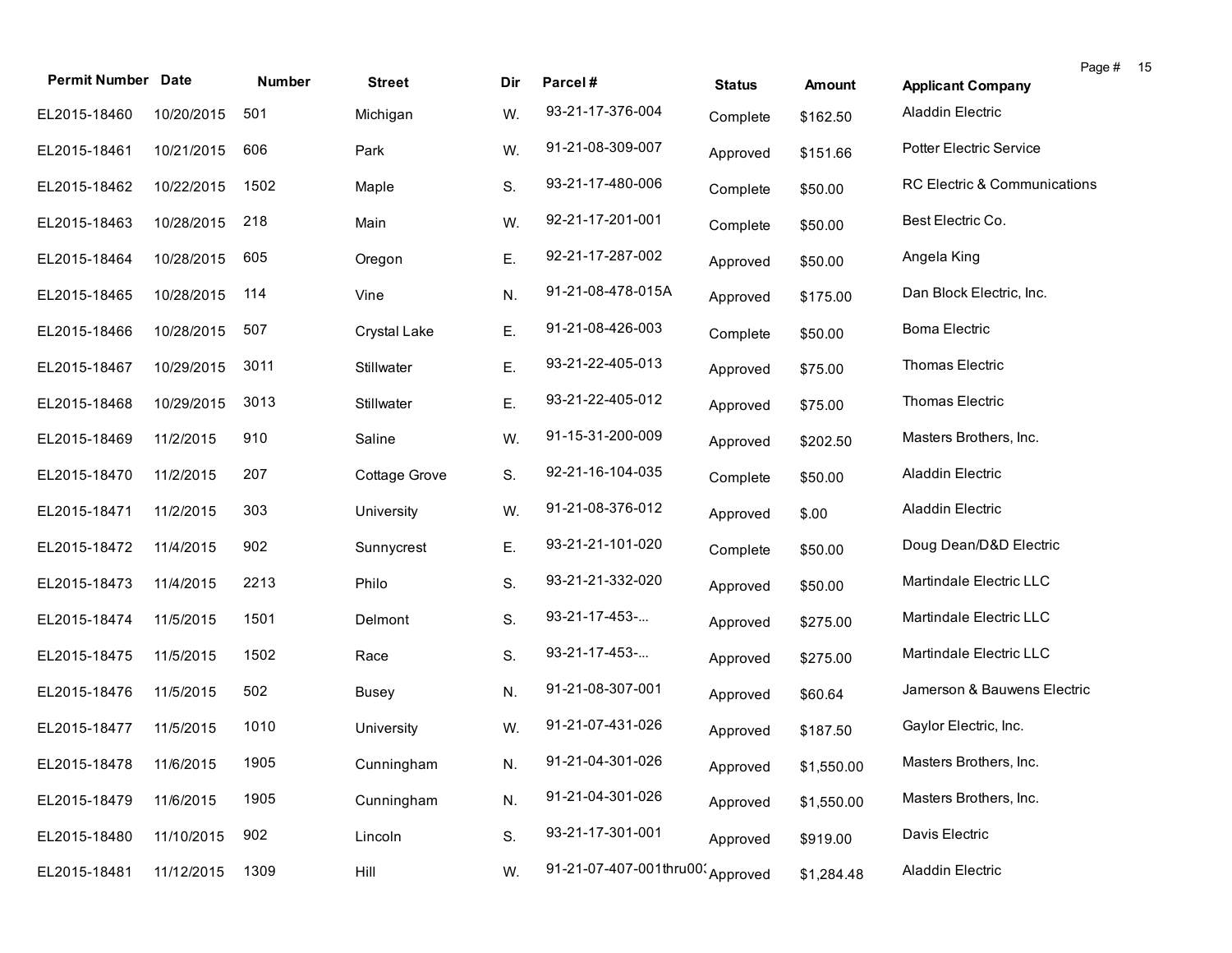| <b>Permit Number Date</b> |            | Number   | <b>Street</b>     | Dir | Parcel#              | <b>Status</b> | <b>Amount</b> | Page # 16<br><b>Applicant Company</b> |
|---------------------------|------------|----------|-------------------|-----|----------------------|---------------|---------------|---------------------------------------|
| EL2015-18482              | 11/12/2015 | 1602     | Colorado          | Ε.  | 93-21-21-201-018A    | Complete      | \$125.00      | G & D Rees Inc.                       |
| EL2015-18483              | 11/17/2015 | 818      | Hill              | W.  | 91-21-08-301-012     | Approved      | \$50.00       | <b>Birt Construction</b>              |
| EL2015-18484              | 11/19/2015 | 503      | Indiana           | W.  | 93-21-17-331-003     | Complete      | \$50.00       | Waters Electrical Contracting         |
| EL2015-18485              | 11/19/2015 | 307      | Washington        | W.  | 93-21-17-327-002     | Approved      | \$50.00       | A & R Electric                        |
| EL2015-18486              | 11/19/2015 | 307      | Washington        | W.  | 93-21-17-327-002     | Approved      | \$62.50       | Bright Electric Project & Repair      |
| EL2015-18487              | 11/19/2015 | 905      | Carle             | S.  | 93-21-17-326-023     | Approved      | \$100.00      | Renaissance Electric                  |
| EL2015-18488              | 11/25/2015 | 209      | Cottage Grove     | S.  | 92-21-16-104-036     | Approved      | \$50.00       | Aladdin Electric                      |
| EL2015-18489              | 11/25/2015 | 1206 1/2 | Dublin            | W.  | 91-21-07-260-012     | Approved      | \$50.00       | C. Martin Electric                    |
| EL2015-18490              | 11/25/2015 | 1820     | Stone Creek       | S.  | 93-21-22-151-002     | Complete      | \$125.00      | Edelman Electric                      |
| EL2015-18491              | 11/25/2015 | 1705     | Vine              | S.  | 93-21-20-203-012     | Complete      | \$50.00       | D & D Electric                        |
| EL2015-18492              | 11/25/2015 | 1706     | Amber             | Ε.  | 93-21-21-401-015     | Complete      | \$50.00       | Waters Electrical Contracting         |
| EL2015-18493              | 11/25/2015 | 1306     | <b>Brookstone</b> | N.  | 91-21-07-205-007 (3) | Approved      | \$101.25      | Waters Electrical Contracting         |
| EL2015-18494              | 12/1/2015  | 1509     | University        | Ε.  | 91-21-09-451-007     | Complete      | \$200.00      | A & R Electric                        |
| EL2015-18495              | 12/1/2015  | 714      | Michigan          | Ε.  | 92-21-16-307-028     | Approved      | \$50.00       | M X Electric, Inc.                    |
| EL2015-18496              | 12/1/2015  | 908      | Oregon            | Ε.  | 92-21-16-158-006     | Approved      | \$125.00      | Town & Country Electric               |
| EL2015-18497              | 12/7/2015  | 1003     | Fairview          | W.  | 91-21-07-428-004     | Approved      | \$50.00       | John Dunnigan                         |
| EL2015-18498              | 12/8/2015  | 1032     | Kerr              | Ε.  | 91-21-09-103-009     | Complete      | \$50.00       | <b>Gallier Electric</b>               |
| EL2015-18499              | 12/8/2015  | 1776     | Washington        | Ε.  | 92-21-16-200-006     | Approved      | \$50.00       | Champaign County                      |
| EL2015-18500 12/8/2015    |            | 803      | Illinois          | W.  | 92-21-17-151-007     | Complete      | \$50.00       | C-U Mechanical/Brian Allen            |
| EL2015-18501              | 12/8/2015  | 605      | Michigan          | W.  | 93-21-17-355-006     | Approved      | \$75.00       | C-U Mechanical/Brian Allen            |
| EL2015-18502              | 12/8/2015  | 706      | Ohio              | W.  | 93-21-17-306-019     | Approved      | \$50.00       | Dan Block Electric, Inc.              |
| EL2015-18503              | 12/10/2015 | 409      | Washington        | E.  | 93-21-17-426-013     | Approved      | \$50.00       | Ulas C Coskun                         |